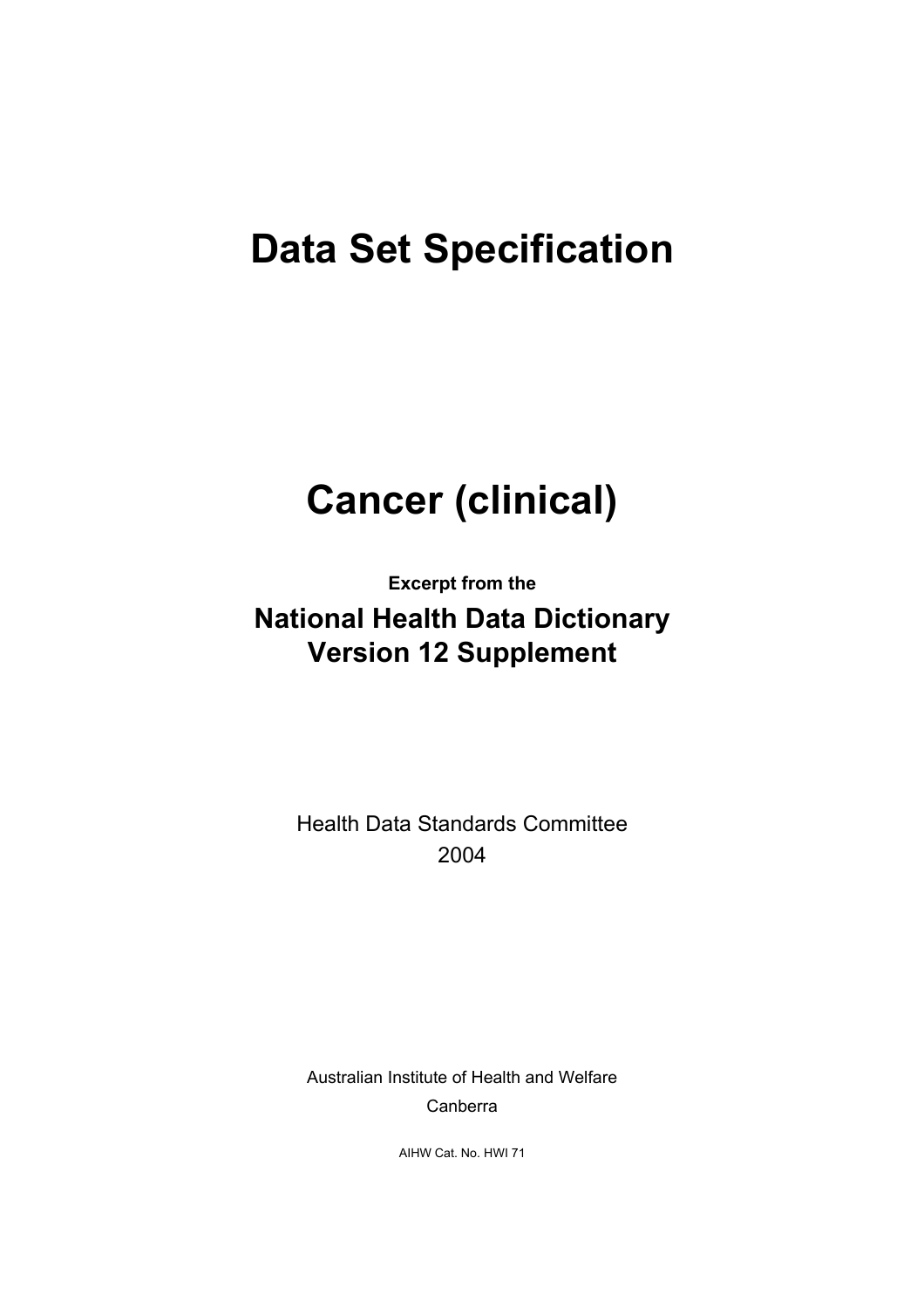© Australian Institute of Health and Welfare 2004

This work is copyright. Apart from any use as permitted under the *Copyright Act 1968*, no part may be reproduced without written permission from the Australian Institute of Health and Welfare. Requests and inquiries concerning reproduction and rights should be directed to the Head, Media and Publishing Unit, Australian Institute of Health and Welfare, GPO Box 570, Canberra ACT 2601.

A complete list of the Institute*'*s publications is available from the Media and Publishing Unit, Australian Institute of Health and Welfare, GPO Box 570, Canberra ACT 2601, or via the Institute*'*s website at <http://www.aihw.gov.au>.

ISBN 1 74024 288 2 ISSN 1329–4555

#### **Suggested citation**

Health Data Standards Committee 2004. Data Set Specification, Cancer (clinical), National Health Data Dictionary Version 12, Supplement. AIHW Cat. No. HWI 71. Canberra: Australian Institute of Health and Welfare.

#### **Australian Institute of Health and Welfare**

Board Chair The Hon. Peter Collins, AM, QC

**Director** Dr Richard Madden

Any inquiries about or comments on this publication should be directed to:

National Data Development and Standards Unit Australian Institute of Health and Welfare GPO Box 570 Canberra ACT 2601

Phone: (02) 6244 1054 Fax: (02) 6244 1166

Published by the Australian Institute of Health and Welfare Printed by Elect Printing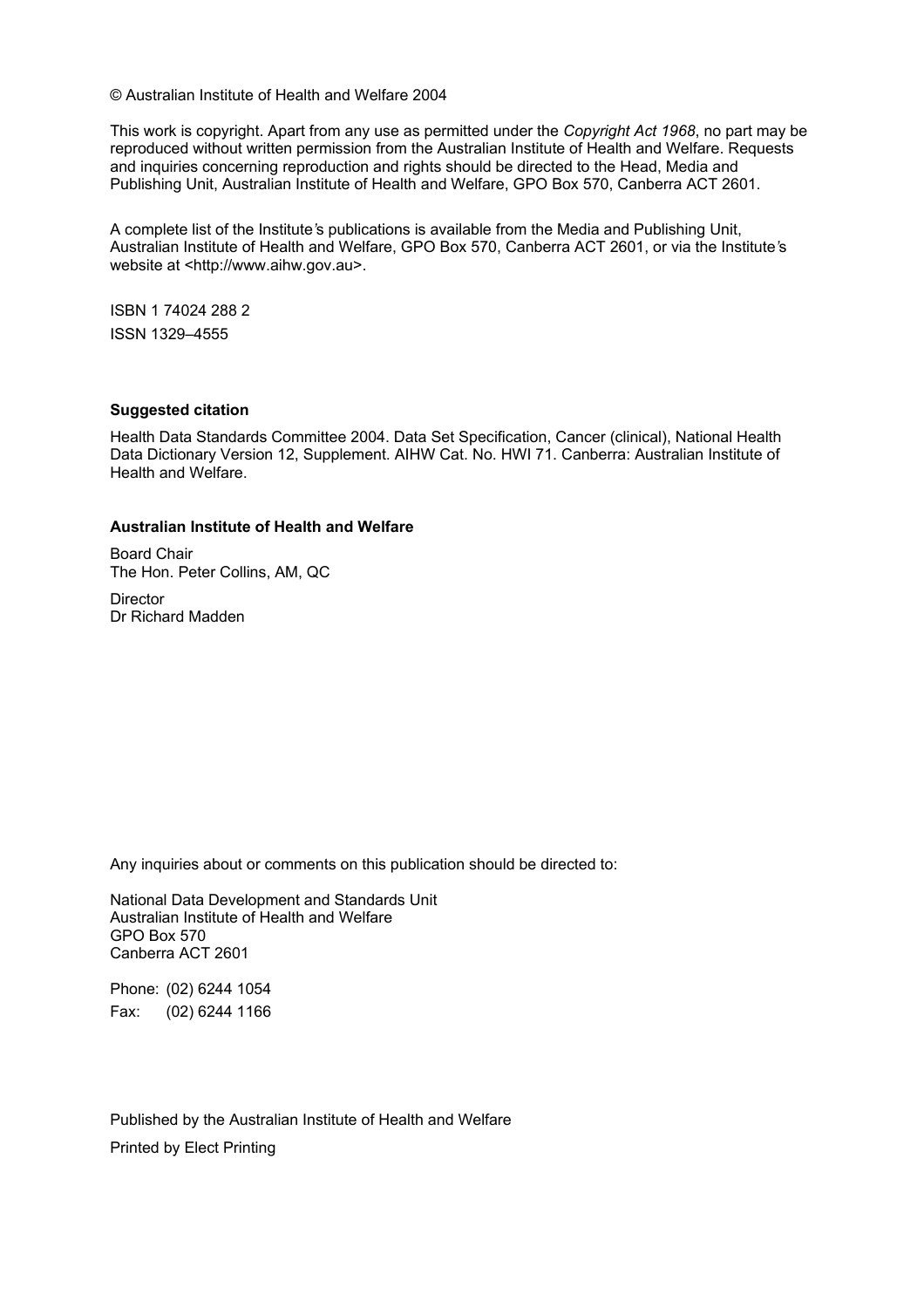# **Preface**

This publication consists of data elements included in the *National Health Data Dictionary Version 12 Supplement* that relate specifically to the Cancer (clinical) Data Set Specification. It is included as a separate publication to facilitate the use of these standards by clinicians involved in the care of cancer patients. Data Set Specifications (DSS) are data sets that are not mandated for collection, but are recommended as best practice. It is hoped that the Cancer (clinical) DSS will contribute to uniform data collection and research collaboration, greater accuracy in evaluating the impact of the expanding therapeutic options in these clinical areas, as well as leading to improvements in the quality of care through standardised outcome evaluation.

The Cancer (clinical) DSS was endorsed by the National Health Information Group (NHIG) on the 4th of June 2004.

The following pages contain the Cancer (clinical) DSS its associated data elements and data element concepts. It is recommended that if collecting data for the purposes of primary patient care, planning or analysis, the entire DSS be collected.

An electronic version of this data set (DSS—Cancer (clinical)) is available from the AIHW Knowledgebase at <www.aihw.gov.au/pls/nhik/nhik\_agreements.agreements\_search>. An electronic version of this publication is available at

<www.aihw.gov.au/publications/index.cfm/title/10028>.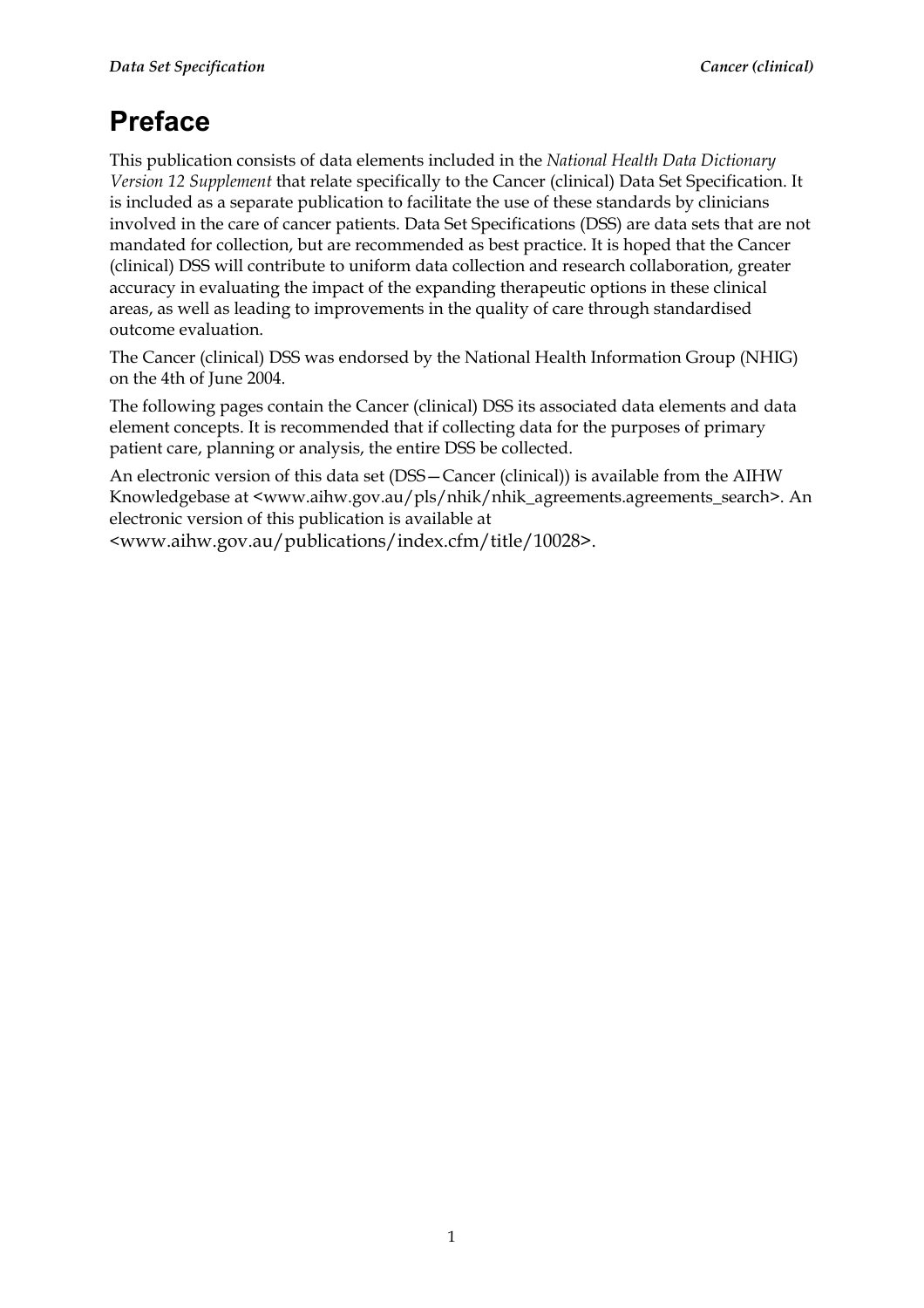# **Introduction**

 $\ddot{\phantom{a}}$ 

Data Set Specifications are data sets that are not mandated for collection, but are recommended as best practice. This is the first such specification specific to cancer. Since 1982, Australia has had full coverage of cancer incidence by population–based state cancer registries allowing trends to be monitored. Mortality and overall survival rates by type of cancer are also assessed but this information is insufficient to assess how the diagnosis, treatment and outcome of cancer patients compare to best practice. For this, information on the extent of cancer at diagnosis (the 'stage' of the cancer) and on the main treatments used is required.

In 1997 the National Cancer Control Initiative (NCCI) made several recommendations to meet urgent national needs for improved data collection<sup>1</sup>. It set up multidisciplinary groups to review the content of existing hospital and registry data collections and to derive a set of key data items necessary to assess cancer management routinely. Professor Alan Coates, a medical oncologist and CEO of The Cancer Council Australia, was commissioned to undertake a wide ranging consultation to review data collected on cancer care in Australia and overseas, and to recommend items for a Clinical Cancer Core Data Set and definitions for these items. In compiling his report, Professor Coates sought input from population– based cancer registries, oncology units, hospital–based cancer registries and Health Departments in all Australian states and territories, and from many international cancer registries and data systems. The data items proposed reflected 'a reasonable compromise between a set too large to be attainable and one too small to be interesting' and included items relating to the stage of cancer at diagnosis, initial treatment details, and treatment outcomes 2, 3.

This report, after further review by key stakeholders and at workshops, led to the selection of data items to form the NCCI Clinical Cancer Core Data Set, and a proposal that the data set should be incorporated into the *National Health Data Dictionary* (NHDD). An NCCI working party then refined the data definitions and formatted them to the requirements of the *NHDD*. The draft dictionary was circulated for comment, and the comments incorporated into the first version of the data dictionary, released in November 2001.

Initial steps towards having the NCCI Clinical Cancer Core Data Set included in the NHDD began in July 2002 with submission of the draft dictionary to the National Health Data Committee. In June 2004, all but two of the proposed data items and definitions were finally approved for the NHDD under the designation of Cancer (Clinical) Data Set. Several items in the data set are also collected by the population–based state and territory cancer registries, using concordant definitions. The New South Wales Department of Health has developed a Clinical Cancer Data Collection for NSW, and there is consistency between these data sets wherever practicable.

<sup>1</sup> National Cancer Control Initiative. National cancer control plan and implementation strategy. 1– 196. 1997. Melbourne, National Cancer Control Initiative.

<sup>2</sup> Coates, A. A clinical cancer registration common data set. 1–43. 1999. Melbourne, National Cancer Control Initiative.

<sup>3</sup> Staples MP, Elwood JM, Coates AS, Kenny LM. Developing a core clinical data set for cancer. Med J Aust 2003;178:95.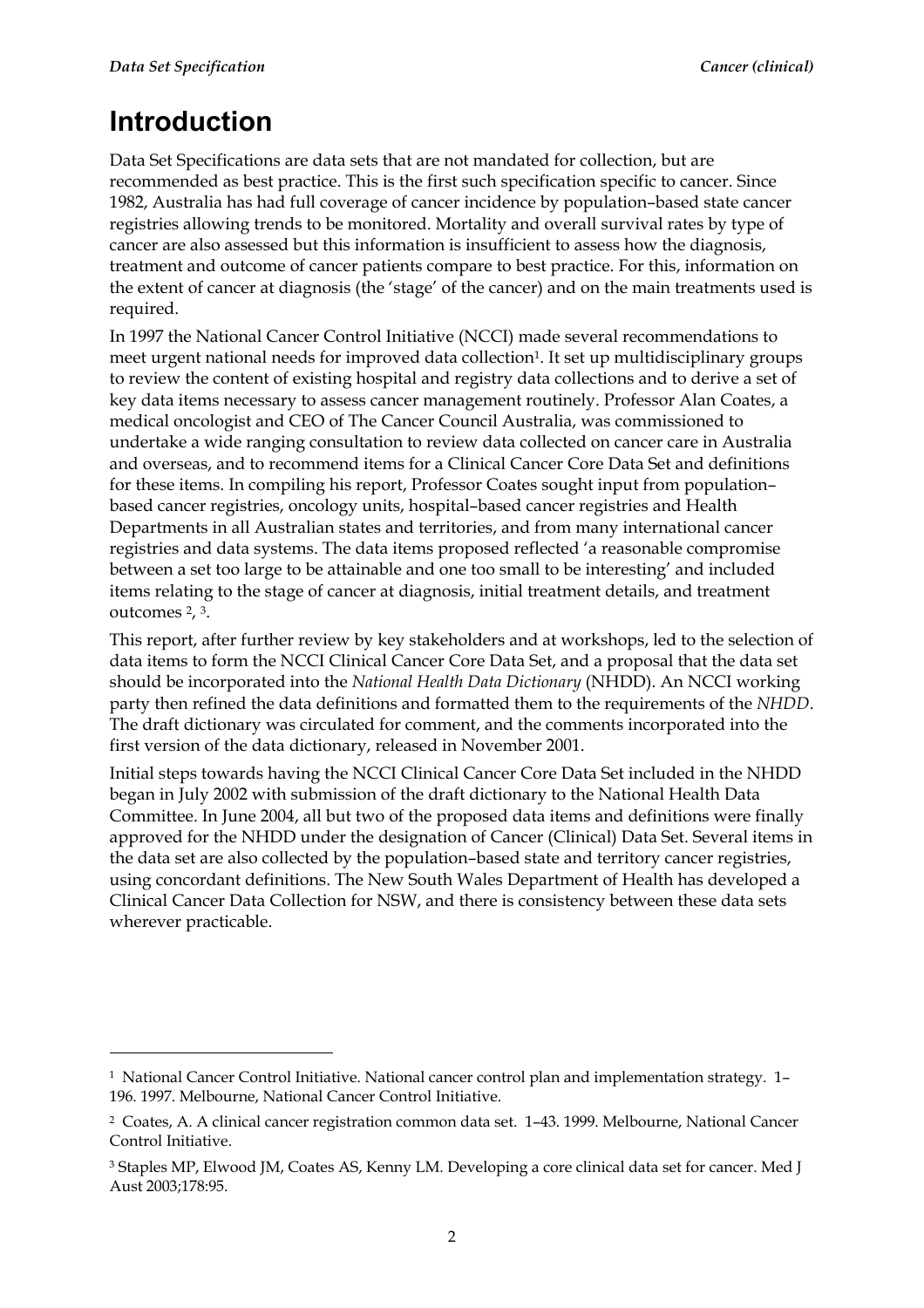The full NCCI Clinical Cancer Core Data and Data Dictionary is now (July 2004) in version 5 and consists of the approved data items given in this document as well as Cause of death and Performance status score at diagnosis of cancer, which are not defined here. It is available at  $\leq$ www.ncci.org.au> 4. The data set is designed to be augmented by other items of special interest to individual users and will be kept under review, with further items incorporated if they are recommended as being important in the monitoring of cancer treatment and outcome. Further versions and any changes will be notified on the NCCI website as well as the AIHW Knowledgebase. The NCCI encourages the use of the Clinical Cancer Core Data Set by hospitals and clinicians on a voluntary basis, as essential data applicable to all cancers and all health care facilities.

The NCCI urges those collecting clinical cancer data to do so according to the standardised definitions given in this document to help ensure that the data collected are comparable.

Mark Elwood, Margaret Staples, National Cancer Control Initiative

 $\overline{a}$ 

<sup>4</sup> National Cancer Control Initiative. NCCI Clinical Cancer Core Data Set and data dictionary. Ed., Staples, M. Version 5, 1–115. 2004. Melbourne, National Cancer Control Initiative.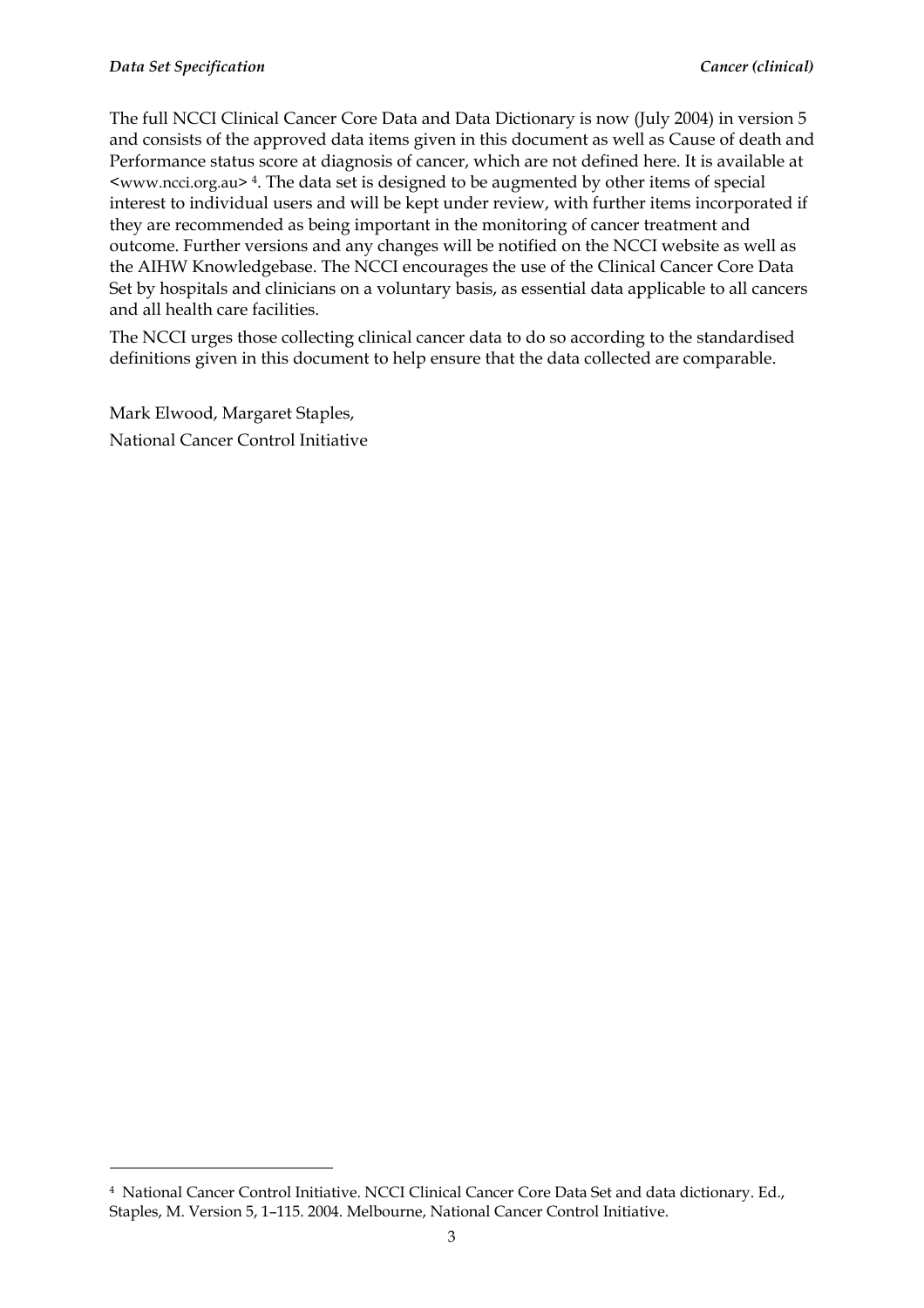# **Contents**

| REGION OF FIRST RECURRENCE | 71 |
|----------------------------|----|
|                            |    |
|                            |    |
|                            |    |
|                            |    |
|                            |    |
|                            |    |
|                            |    |
|                            |    |
|                            |    |
|                            |    |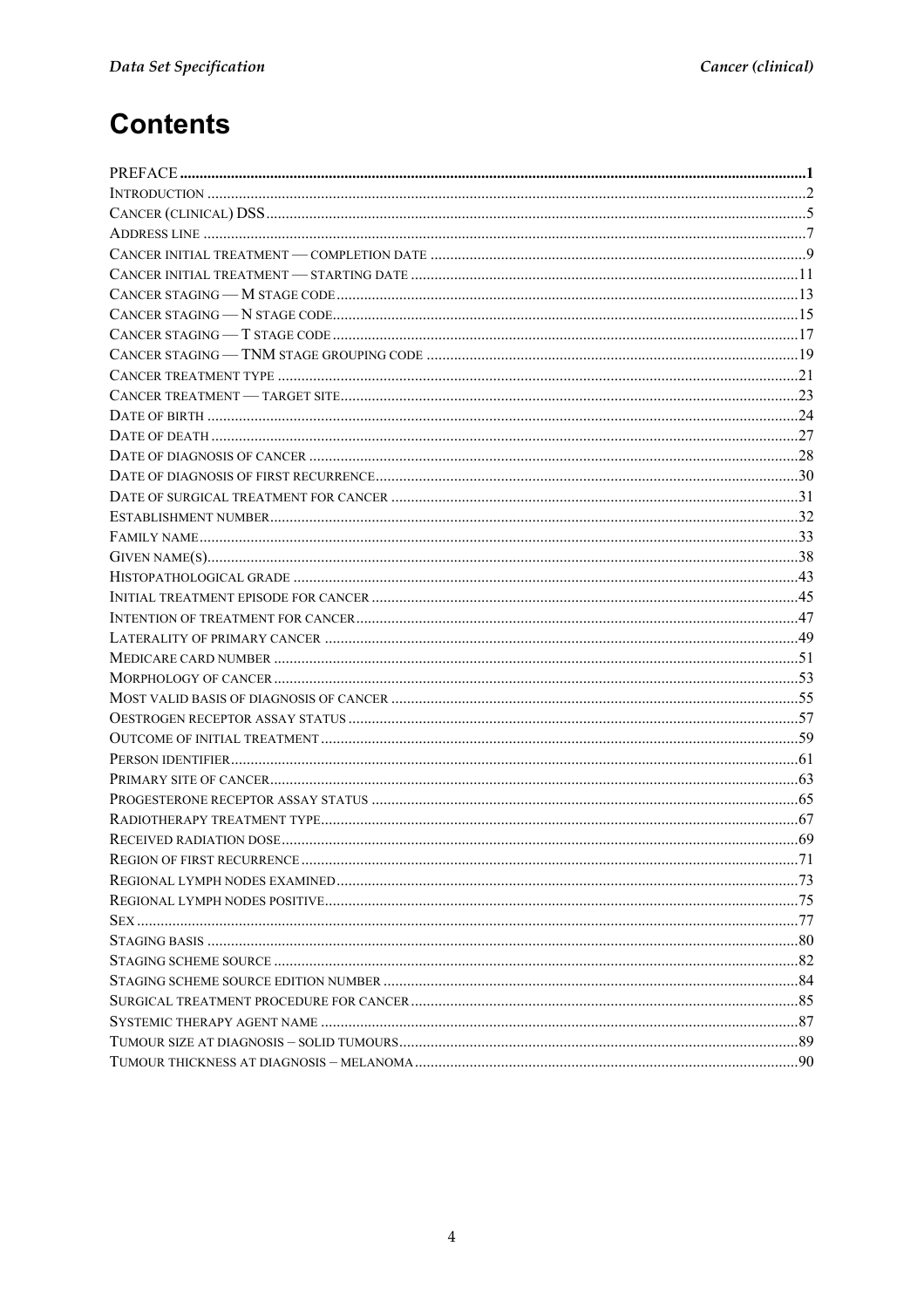# **Cancer (clinical) DSS**

| Admin status:           | <b>CURRENT</b>                                                                                                                                                                                                                                                 | 04/06/2004                                                                                                                                                                                                                                                                                                                                                                                                           | Version number:                                                                                                                                                                                                                                                                                                                                            | 1 |  |  |
|-------------------------|----------------------------------------------------------------------------------------------------------------------------------------------------------------------------------------------------------------------------------------------------------------|----------------------------------------------------------------------------------------------------------------------------------------------------------------------------------------------------------------------------------------------------------------------------------------------------------------------------------------------------------------------------------------------------------------------|------------------------------------------------------------------------------------------------------------------------------------------------------------------------------------------------------------------------------------------------------------------------------------------------------------------------------------------------------------|---|--|--|
| Metadata type:          | Data Set Specification                                                                                                                                                                                                                                         |                                                                                                                                                                                                                                                                                                                                                                                                                      |                                                                                                                                                                                                                                                                                                                                                            |   |  |  |
| Start date:             | 04/06/2004                                                                                                                                                                                                                                                     |                                                                                                                                                                                                                                                                                                                                                                                                                      |                                                                                                                                                                                                                                                                                                                                                            |   |  |  |
| Scope:                  |                                                                                                                                                                                                                                                                | This Cancer (clinical) data set specification is not mandated for<br>collection but is recommended as best practice if cancer clinical data<br>are to be collected.                                                                                                                                                                                                                                                  |                                                                                                                                                                                                                                                                                                                                                            |   |  |  |
|                         | The Cancer (clinical) data set underpins the evaluation of cancer<br>treatment services and this can occur at a number of levels; the<br>individual clinician, the health care institution, at state or territory<br>level and ultimately at a national level. |                                                                                                                                                                                                                                                                                                                                                                                                                      |                                                                                                                                                                                                                                                                                                                                                            |   |  |  |
|                         |                                                                                                                                                                                                                                                                | Clinicians use such data for ongoing patient management and the<br>ability to link patient management to outcomes allows treatments or<br>outcomes to be identified and assessed. Institutions can monitor<br>through-put in their centres for planning and resource allocation<br>purposes to obtain optimum return for cancer expenditure. End-points<br>can be monitored to ensure that objectives are being met. |                                                                                                                                                                                                                                                                                                                                                            |   |  |  |
|                         | activities.                                                                                                                                                                                                                                                    |                                                                                                                                                                                                                                                                                                                                                                                                                      | The principal aim of good-quality and consistent data is to provide<br>information that can lead to improved quality and length of life for all<br>patients by providing a systematic foundation for evidence-based<br>medicine, informing quality assurance and improvement decisions<br>and guiding successful planning and evaluation of cancer control |   |  |  |
| Collection methodology: | clients.                                                                                                                                                                                                                                                       |                                                                                                                                                                                                                                                                                                                                                                                                                      | This data set is primarily concerned with the clinical use of cancer<br>data. It can also be used by a wider range of health and health-related<br>establishments that create, use, or maintain records on health-care                                                                                                                                     |   |  |  |
| Data elements included: | Address line, version 1                                                                                                                                                                                                                                        |                                                                                                                                                                                                                                                                                                                                                                                                                      |                                                                                                                                                                                                                                                                                                                                                            |   |  |  |
|                         |                                                                                                                                                                                                                                                                |                                                                                                                                                                                                                                                                                                                                                                                                                      | Cancer initial treatment – completion date, version 1                                                                                                                                                                                                                                                                                                      |   |  |  |
|                         |                                                                                                                                                                                                                                                                |                                                                                                                                                                                                                                                                                                                                                                                                                      | Cancer initial treatment - starting date, version 1                                                                                                                                                                                                                                                                                                        |   |  |  |
|                         |                                                                                                                                                                                                                                                                | Cancer staging - M stage code, version 1                                                                                                                                                                                                                                                                                                                                                                             |                                                                                                                                                                                                                                                                                                                                                            |   |  |  |
|                         |                                                                                                                                                                                                                                                                | Cancer staging - N stage code, version 1                                                                                                                                                                                                                                                                                                                                                                             |                                                                                                                                                                                                                                                                                                                                                            |   |  |  |
|                         |                                                                                                                                                                                                                                                                | Cancer staging - T stage code, version 1                                                                                                                                                                                                                                                                                                                                                                             |                                                                                                                                                                                                                                                                                                                                                            |   |  |  |
|                         |                                                                                                                                                                                                                                                                |                                                                                                                                                                                                                                                                                                                                                                                                                      | Cancer staging - TNM Stage grouping code, version 1                                                                                                                                                                                                                                                                                                        |   |  |  |
|                         |                                                                                                                                                                                                                                                                | Cancer treatment type, version 1                                                                                                                                                                                                                                                                                                                                                                                     |                                                                                                                                                                                                                                                                                                                                                            |   |  |  |
|                         |                                                                                                                                                                                                                                                                | Cancer treatment - target site, version 1                                                                                                                                                                                                                                                                                                                                                                            |                                                                                                                                                                                                                                                                                                                                                            |   |  |  |
|                         | Date of birth, version 5                                                                                                                                                                                                                                       |                                                                                                                                                                                                                                                                                                                                                                                                                      |                                                                                                                                                                                                                                                                                                                                                            |   |  |  |
|                         | Date of death, version 1                                                                                                                                                                                                                                       |                                                                                                                                                                                                                                                                                                                                                                                                                      |                                                                                                                                                                                                                                                                                                                                                            |   |  |  |
|                         |                                                                                                                                                                                                                                                                | Date of diagnosis of cancer, version 1                                                                                                                                                                                                                                                                                                                                                                               |                                                                                                                                                                                                                                                                                                                                                            |   |  |  |
|                         |                                                                                                                                                                                                                                                                | Date of diagnosis of first recurrence, version 1                                                                                                                                                                                                                                                                                                                                                                     |                                                                                                                                                                                                                                                                                                                                                            |   |  |  |
|                         |                                                                                                                                                                                                                                                                | Date of surgical treatment for cancer, version 1                                                                                                                                                                                                                                                                                                                                                                     |                                                                                                                                                                                                                                                                                                                                                            |   |  |  |
|                         |                                                                                                                                                                                                                                                                | Establishment number, version 4                                                                                                                                                                                                                                                                                                                                                                                      |                                                                                                                                                                                                                                                                                                                                                            |   |  |  |
|                         | Family name, version 2                                                                                                                                                                                                                                         |                                                                                                                                                                                                                                                                                                                                                                                                                      |                                                                                                                                                                                                                                                                                                                                                            |   |  |  |
|                         | Given name(s), version 2                                                                                                                                                                                                                                       |                                                                                                                                                                                                                                                                                                                                                                                                                      |                                                                                                                                                                                                                                                                                                                                                            |   |  |  |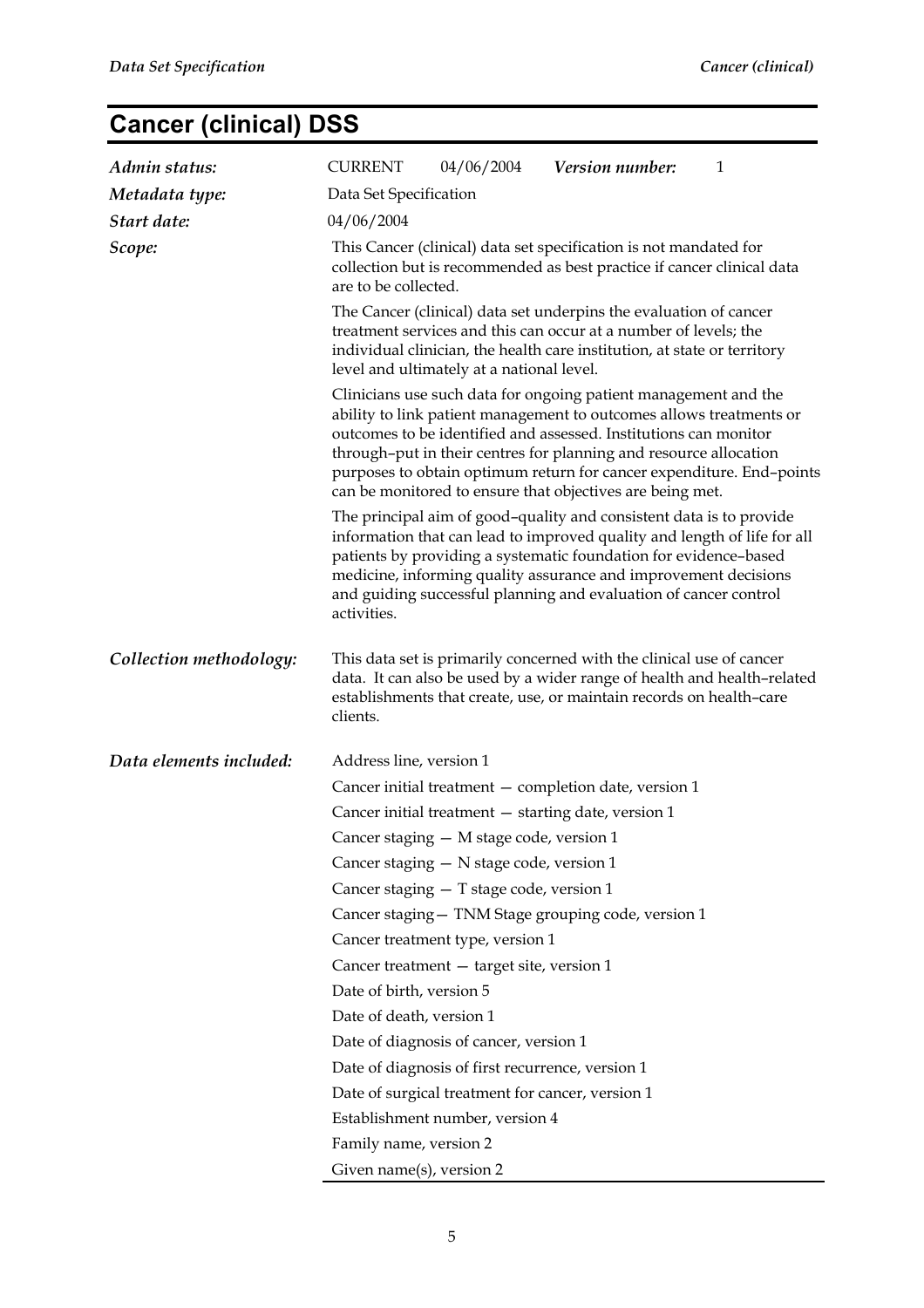| Data elements included<br>(continued):                 | Histopathological grade, version 1<br>Intention of treatment for cancer, version 1<br>Laterality of primary cancer, version 1<br>Medicare card number, version 2<br>Morphology of cancer, version 1<br>Most valid basis of diagnosis of cancer, version 1<br>Oestrogen receptor assay status, version 1<br>Outcome of initial treatment, version 1<br>Person identifier, version 2<br>Primary site of cancer, version 1<br>Progesterone receptor assay status, version 1<br>Radiotherapy treatment type, version 1<br>Received radiation dose, version 1<br>Region of first recurrence, version 1<br>Regional lymph nodes examined, version 1<br>Regional lymph nodes positive, version 1<br>Sex, version 4<br>Staging basis, version 1<br>Staging scheme source, version 1 |
|--------------------------------------------------------|-----------------------------------------------------------------------------------------------------------------------------------------------------------------------------------------------------------------------------------------------------------------------------------------------------------------------------------------------------------------------------------------------------------------------------------------------------------------------------------------------------------------------------------------------------------------------------------------------------------------------------------------------------------------------------------------------------------------------------------------------------------------------------|
|                                                        | Staging scheme source edition number, version 1                                                                                                                                                                                                                                                                                                                                                                                                                                                                                                                                                                                                                                                                                                                             |
|                                                        | Surgical treatment procedure for cancer, version 1                                                                                                                                                                                                                                                                                                                                                                                                                                                                                                                                                                                                                                                                                                                          |
|                                                        | Systemic therapy agent name, version 1                                                                                                                                                                                                                                                                                                                                                                                                                                                                                                                                                                                                                                                                                                                                      |
|                                                        | Tumour size at diagnosis - solid tumours, version 1                                                                                                                                                                                                                                                                                                                                                                                                                                                                                                                                                                                                                                                                                                                         |
|                                                        | Tumour thickness at diagnosis - melanoma, version 1                                                                                                                                                                                                                                                                                                                                                                                                                                                                                                                                                                                                                                                                                                                         |
| Supporting data elements<br>and data element concepts: | Initial treatment episode for cancer, version 1                                                                                                                                                                                                                                                                                                                                                                                                                                                                                                                                                                                                                                                                                                                             |
| Scope links with other<br>metadata sets:               |                                                                                                                                                                                                                                                                                                                                                                                                                                                                                                                                                                                                                                                                                                                                                                             |
| Source organisation:                                   | National Cancer Control Initiative (NCCI).                                                                                                                                                                                                                                                                                                                                                                                                                                                                                                                                                                                                                                                                                                                                  |

*Comments:*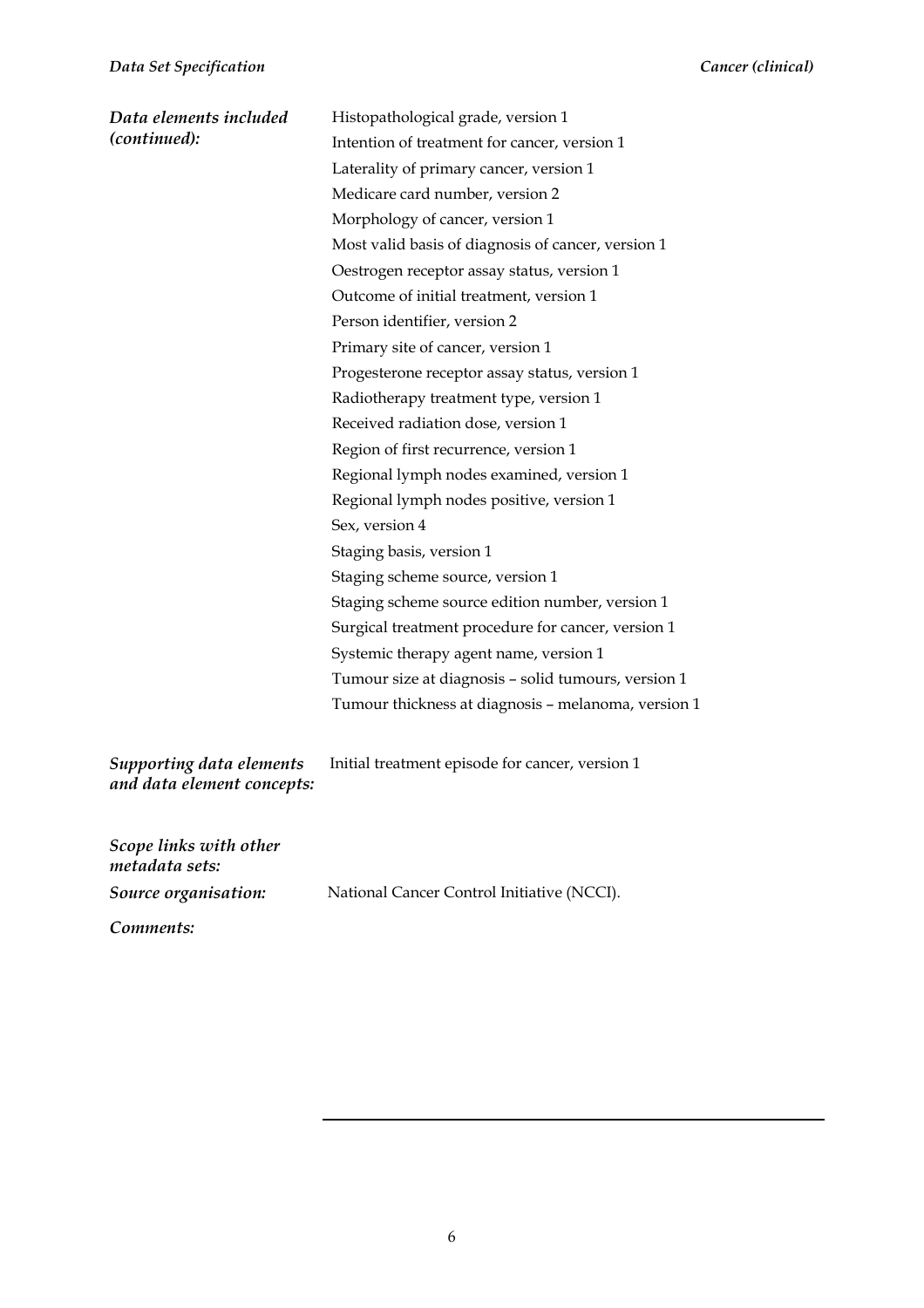### **Address line**

#### *Knowledgebase ID: 000786 Version number: 1 Metadata type:* Data element **Definition:** A composite of one or more standard address components that describes a low level of geographical/physical description of a location that, used in conjunction with the other high–level address components i.e. Suburb/town/locality, Postcode — Australian, Australian state/territory, and Country, forms a complete geographical/physical Address. *Context:*

#### Identifying and Definitional attributes

| Data type:              | Alphanumeric                                                                                                                                                                                                                                 | Maximum field size:                                                                                                                       | 180     |  |  |  |
|-------------------------|----------------------------------------------------------------------------------------------------------------------------------------------------------------------------------------------------------------------------------------------|-------------------------------------------------------------------------------------------------------------------------------------------|---------|--|--|--|
| Representational class: | Text                                                                                                                                                                                                                                         | Format:                                                                                                                                   | AN(180) |  |  |  |
| Data domain:            | A composite of one or more standard address components.                                                                                                                                                                                      |                                                                                                                                           |         |  |  |  |
| Guide for use:          |                                                                                                                                                                                                                                              | When addressing an Australian location, following are the standard<br>address data elements that may be concatenated in the Address line: |         |  |  |  |
|                         |                                                                                                                                                                                                                                              | Building/complex sub-unit type-abbreviation                                                                                               |         |  |  |  |
|                         |                                                                                                                                                                                                                                              | Building/complex sub-unit number                                                                                                          |         |  |  |  |
|                         |                                                                                                                                                                                                                                              | Building/property name                                                                                                                    |         |  |  |  |
|                         | Floor/level number                                                                                                                                                                                                                           |                                                                                                                                           |         |  |  |  |
|                         |                                                                                                                                                                                                                                              | Floor/level type                                                                                                                          |         |  |  |  |
|                         |                                                                                                                                                                                                                                              | House/property number                                                                                                                     |         |  |  |  |
|                         | Lot/section number                                                                                                                                                                                                                           |                                                                                                                                           |         |  |  |  |
|                         | Street name                                                                                                                                                                                                                                  |                                                                                                                                           |         |  |  |  |
|                         | Street type code                                                                                                                                                                                                                             |                                                                                                                                           |         |  |  |  |
|                         | Street suffix code                                                                                                                                                                                                                           |                                                                                                                                           |         |  |  |  |
|                         |                                                                                                                                                                                                                                              | One complete identification/description of a location/site of an<br>address can comprise one or more than one instance of address line.   |         |  |  |  |
|                         | Instances of address lines are commonly identified in electronic<br>information systems as Address-line 1, Address-line 2, etc.                                                                                                              |                                                                                                                                           |         |  |  |  |
|                         | The format of data collection is less important than consistent use of<br>conventions in the recording of address data. Hence, address may be<br>collected in an unstructured manner but should ideally be stored in a<br>structured format. |                                                                                                                                           |         |  |  |  |
|                         | components.                                                                                                                                                                                                                                  | Where Address line is collected as a stand-alone item, software may<br>be used to parse the Address line details to separate the sub-     |         |  |  |  |
|                         |                                                                                                                                                                                                                                              | Multiple Address lines may be recorded as required.                                                                                       |         |  |  |  |
| Verification rules:     |                                                                                                                                                                                                                                              |                                                                                                                                           |         |  |  |  |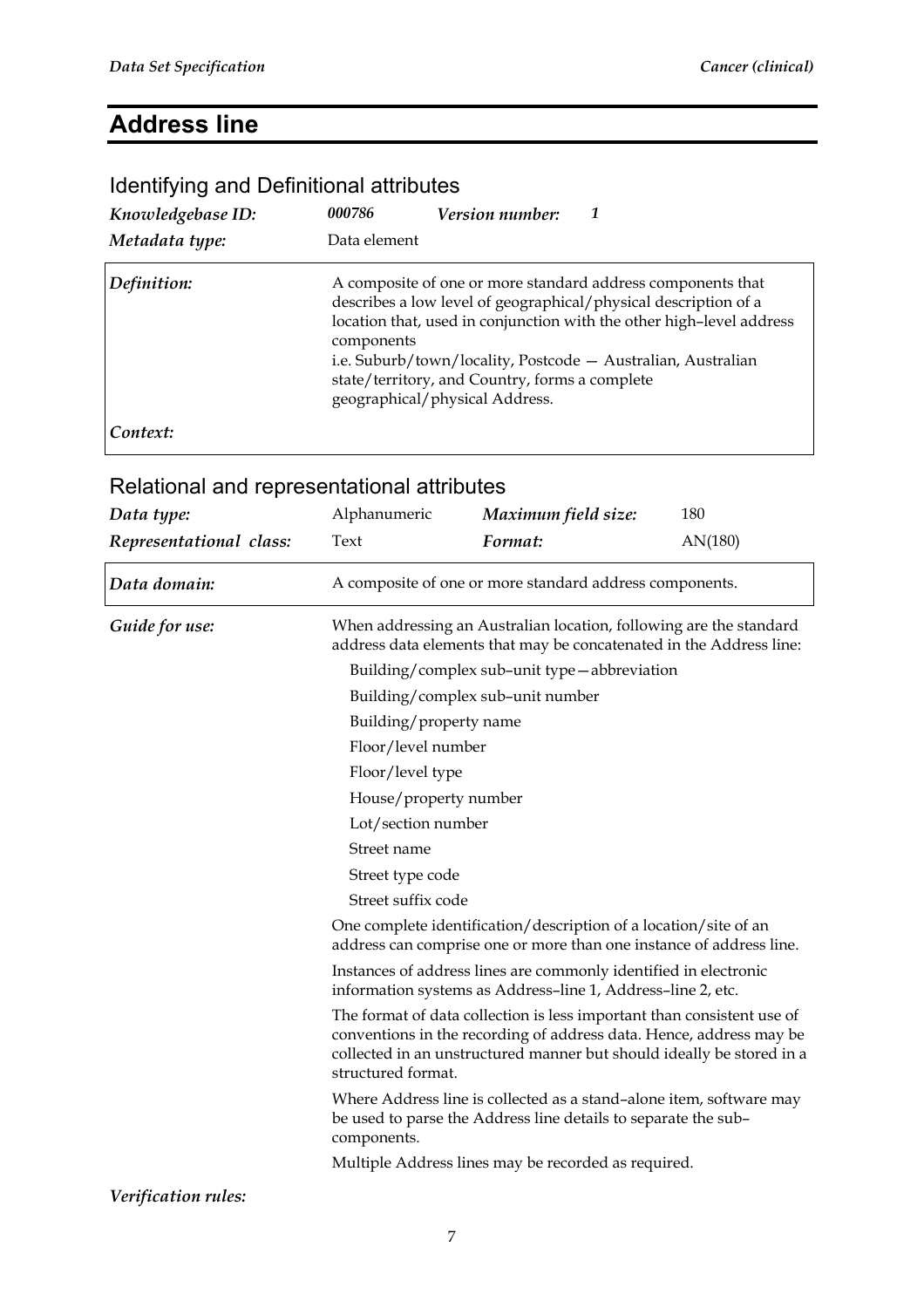| Collection methods:            | The following concatenation rules should be observed when<br>collecting address lines addressing an Australian location.  |  |  |  |  |
|--------------------------------|---------------------------------------------------------------------------------------------------------------------------|--|--|--|--|
|                                | Building/complex sub-unit type is to be collected in conjunction with<br>Building/complex sub-unit number and vice versa. |  |  |  |  |
|                                | Floor/level type is to be collected in conjunction with Floor/level<br>number and vice versa.                             |  |  |  |  |
|                                | Street name is to be used in conjunction with Street type code and<br>Street suffix code.                                 |  |  |  |  |
|                                | Street type code is to be used in conjunction with Street name and<br>Street suffix code.                                 |  |  |  |  |
|                                | Street suffix code is to be used in conjunction with Street name and<br>Street type code.                                 |  |  |  |  |
|                                | House/property number is to be used in conjunction with Street<br>name.                                                   |  |  |  |  |
| Related metadata:              | Relates to the data element concept Address, version 2.                                                                   |  |  |  |  |
|                                | Relates to the data element Australian state/territory identifier,<br>version 4.                                          |  |  |  |  |
|                                | Relates to the data element Building/complex sub-unit type -<br>abbreviation, version 1.                                  |  |  |  |  |
|                                | Relates to the data element Building/complex sub-unit number,<br>version 1.                                               |  |  |  |  |
|                                | Relates to the data element Building/property name, version 1.                                                            |  |  |  |  |
|                                | Relates to the data element Floor/level type, version 1.                                                                  |  |  |  |  |
|                                | Relates to the data element Floor/level number, version 1.                                                                |  |  |  |  |
|                                | Relates to the data element House/property number, version 1.                                                             |  |  |  |  |
|                                | Relates to the data element Lot/section number, version 1.                                                                |  |  |  |  |
|                                | Relates to the data element Postcode - Australian, version 3.                                                             |  |  |  |  |
|                                | Relates to the data element Street name, version 1.                                                                       |  |  |  |  |
|                                | Relates to the data element Street type code, version 1.                                                                  |  |  |  |  |
|                                | Relates to the data element Street suffix code, version 1.                                                                |  |  |  |  |
|                                | Relates to the data element Suburb/town/locality name, version 2.                                                         |  |  |  |  |
| Information model link:        | Address element<br><b>NHIM</b>                                                                                            |  |  |  |  |
| Data Set Specifications:       | Start date<br>End date                                                                                                    |  |  |  |  |
| <b>DSS</b> - Cancer (clinical) | 04/06/2004                                                                                                                |  |  |  |  |

#### Administrative attributes

| Admin status:           | <b>CURRENT</b>                                           | Effective Date: | 25/02/2004 |
|-------------------------|----------------------------------------------------------|-----------------|------------|
| Source organisation:    | Standards Australia.<br>Health Data Standards Committee. |                 |            |
| Source document:        | AS 5017 Health Care Client Identification.               |                 |            |
| Registration authority: | National Health Information Group.                       |                 |            |
| Steward:                | Health Data Standards Committee.                         |                 |            |
| Comments:               |                                                          |                 |            |

**DSS —** Health care client identification 25/02/2004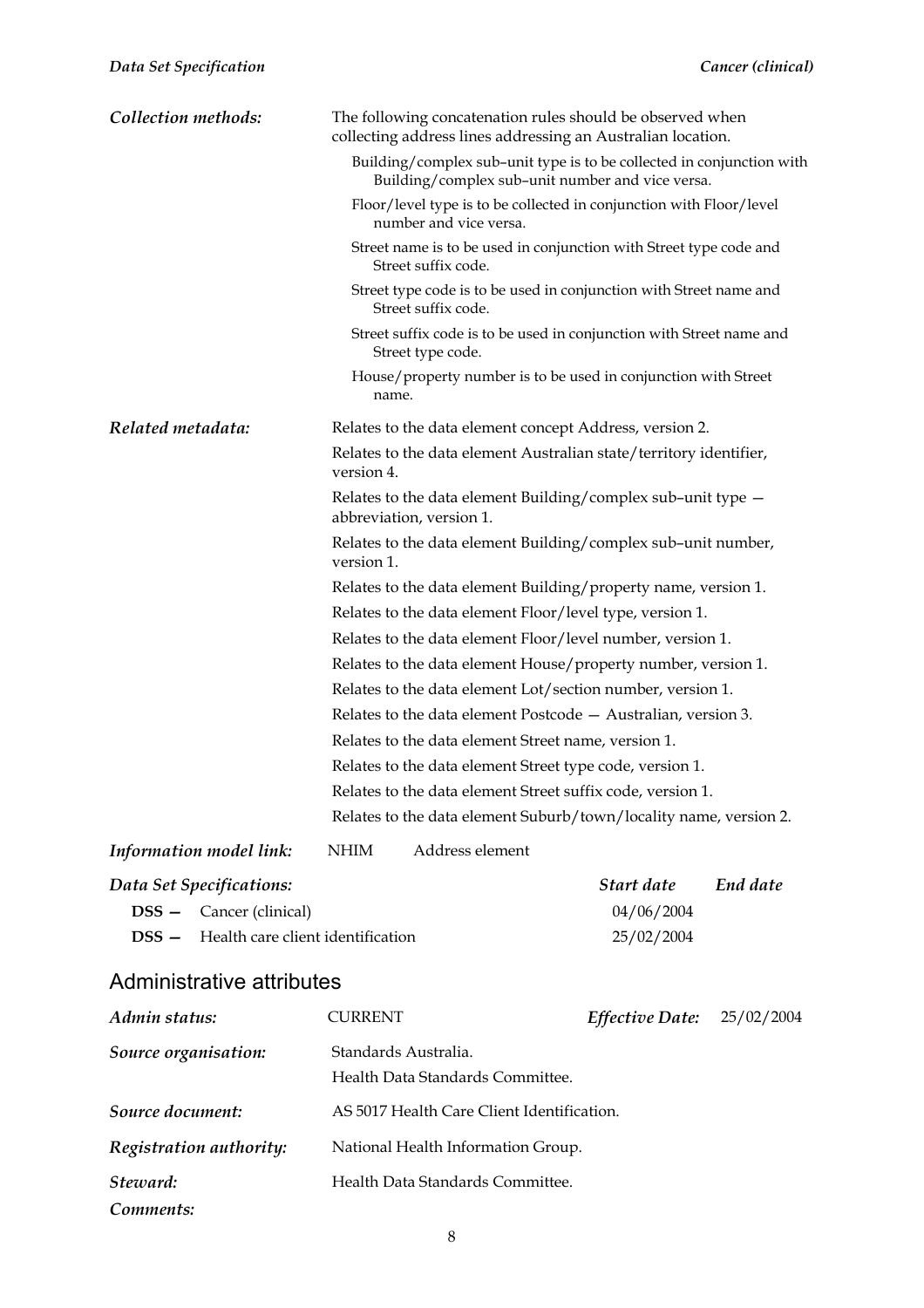### **Cancer initial treatment — completion date**

| Knowledgebase ID: | 001055<br>Version number:                                                                                                                                                                                                                            |
|-------------------|------------------------------------------------------------------------------------------------------------------------------------------------------------------------------------------------------------------------------------------------------|
| Metadata type:    | Data element                                                                                                                                                                                                                                         |
| Definition:       | The date on which the initial non-surgical treatment for cancer was<br>completed.                                                                                                                                                                    |
| Context:          | This item is collected for the analysis of outcome by treatment type.                                                                                                                                                                                |
|                   | Collected for radiation therapy and systemic therapy.                                                                                                                                                                                                |
|                   | Collecting dates for radiotherapy treatment and systemic therapy agent<br>treatment will allow evaluation of treatments delivered and of time<br>intervals from diagnosis to treatment, from treatment to recurrence and<br>from treatment to death. |

### Identifying and Definitional attributes

| Data type:                       | Numeric                                                                                                                         | Maximum field size:                                                   | 8               |  |
|----------------------------------|---------------------------------------------------------------------------------------------------------------------------------|-----------------------------------------------------------------------|-----------------|--|
| Representational class:          | Date                                                                                                                            | Format:                                                               | <b>DDMMYYYY</b> |  |
| Data domain:                     | Valid date.                                                                                                                     |                                                                       |                 |  |
| Guide for use:                   |                                                                                                                                 |                                                                       |                 |  |
| Verification rules:              | This field must:                                                                                                                |                                                                       |                 |  |
|                                  |                                                                                                                                 | be greater than or equal to Date of diagnosis of cancer               |                 |  |
|                                  |                                                                                                                                 | be greater than or equal to Cancer initial treatment - starting date  |                 |  |
| Collection methods:              |                                                                                                                                 |                                                                       |                 |  |
| Related metadata:                | Relates to the data element concept Initial treatment episode for cancer,<br>version 1.                                         |                                                                       |                 |  |
|                                  | Relates to the data element Radiotherapy treatment type, version 1.                                                             |                                                                       |                 |  |
|                                  | Relates to the data element Systemic therapy agent name, version 1.                                                             |                                                                       |                 |  |
|                                  | version 1.                                                                                                                      | Relates to the data element Cancer initial treatment - starting date, |                 |  |
| Information model link:          | $\mathbf{N}\mathbf{H}\mathbf{I}\mathbf{M}$                                                                                      | Exit/leave from service event                                         |                 |  |
| Data Set Specifications:         |                                                                                                                                 | Start date                                                            | End date        |  |
| <b>DSS</b> - Cancer (clinical)   |                                                                                                                                 | 04/06/2004                                                            |                 |  |
| <b>Administrative attributes</b> |                                                                                                                                 |                                                                       |                 |  |
| Admin status:                    | <b>CURRENT</b>                                                                                                                  | <b>Effective Date:</b>                                                | 04/06/2004      |  |
| Source organisation:             |                                                                                                                                 | Commission on Cancer, American College of Surgeons.                   |                 |  |
| Source document:                 | Commission on Cancer, Standards of the Commission on Cancer Registry<br>Operations and Data Standards (ROADS) Volume II (1998). |                                                                       |                 |  |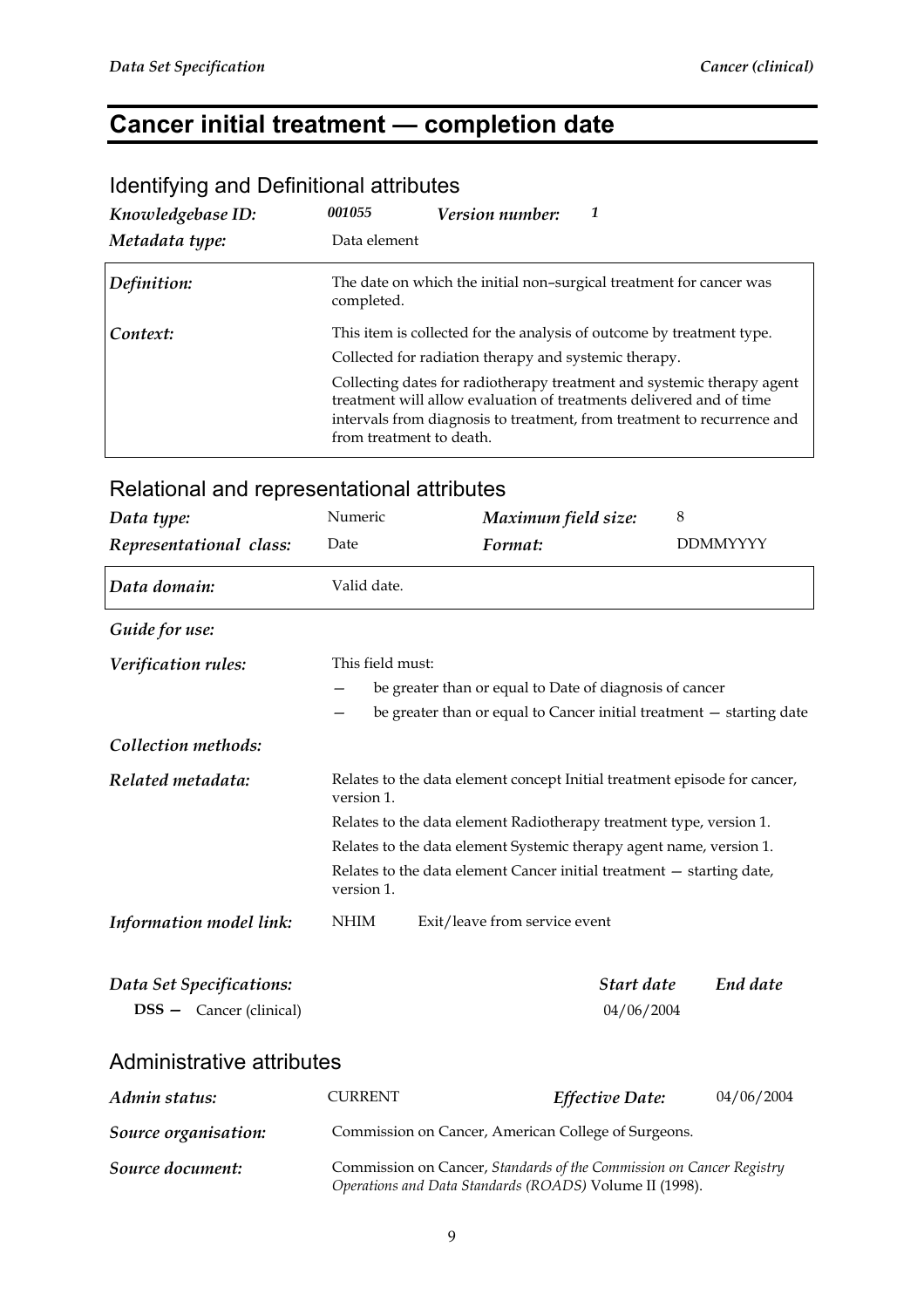*Registration authority:* National Health Information Group.

*Steward:* 

*Comments*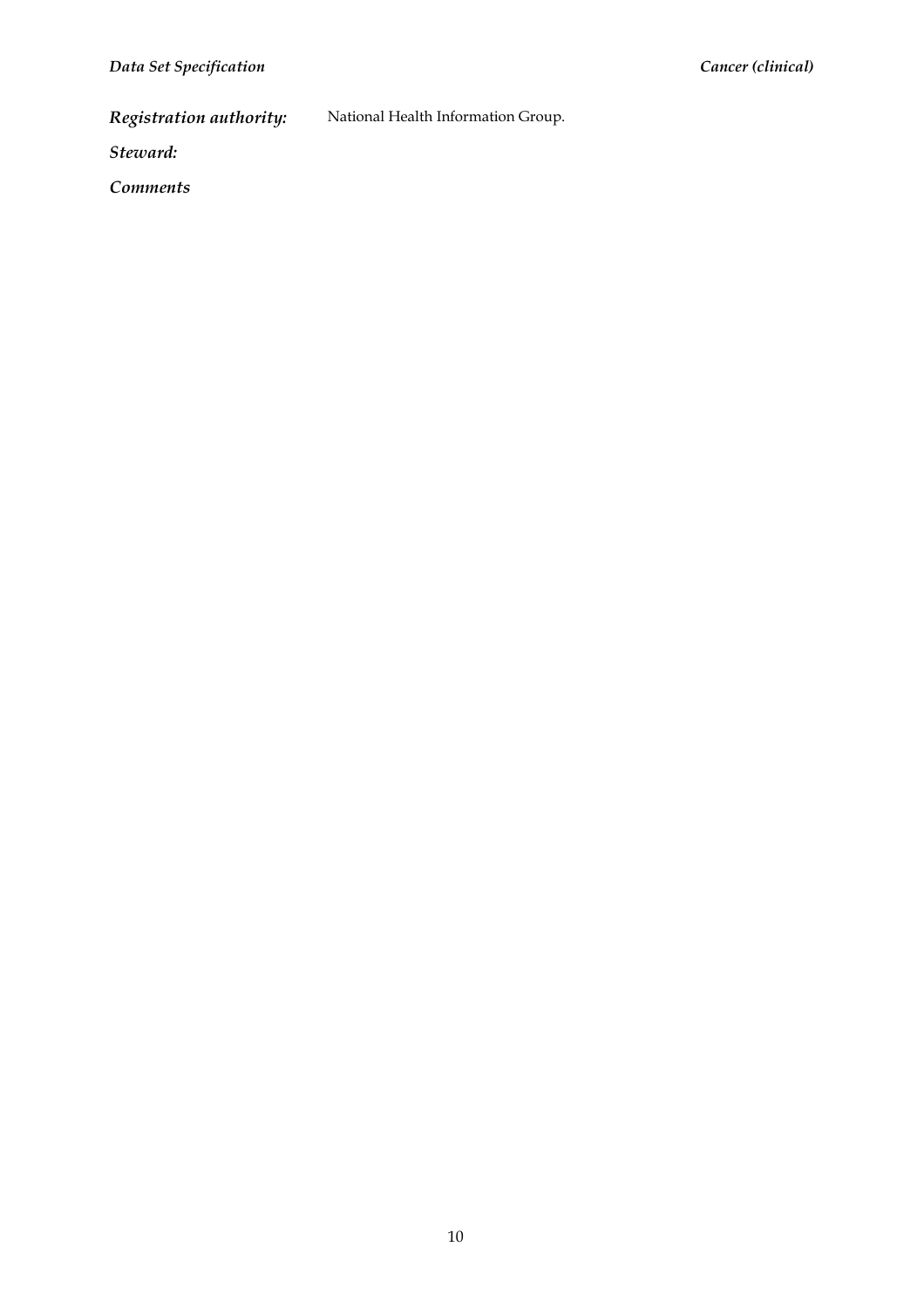# **Cancer initial treatment — starting date**

| Knowledgebase ID: | 001056<br><i>Version number:</i>                                                                                                                                                                                                                                                                                    |
|-------------------|---------------------------------------------------------------------------------------------------------------------------------------------------------------------------------------------------------------------------------------------------------------------------------------------------------------------|
| Metadata type:    | Data element                                                                                                                                                                                                                                                                                                        |
| Definition:       | The start date of the initial course of non-surgical treatment for cancer.                                                                                                                                                                                                                                          |
| Context:          | This item is collected for the analysis of outcome by treatment type.                                                                                                                                                                                                                                               |
|                   | Collected for radiation therapy and systemic therapy.                                                                                                                                                                                                                                                               |
|                   | Collecting dates for radiotherapy treatment and systemic therapy agent<br>treatment will allow evaluation of treatments delivered and of time<br>intervals from diagnosis to treatment, from treatment to recurrence and<br>from treatment to death. Date of surgical treatment is collected as a<br>separate item. |

### Identifying and Definitional attributes

| Data type:                                                 | Numeric                                                              | Maximum field size:                                                                                                                                                                                                                                                                          | 8               |
|------------------------------------------------------------|----------------------------------------------------------------------|----------------------------------------------------------------------------------------------------------------------------------------------------------------------------------------------------------------------------------------------------------------------------------------------|-----------------|
| Representational class:                                    | Date                                                                 | Format:                                                                                                                                                                                                                                                                                      | <b>DDMMYYYY</b> |
| Data domain:                                               | Valid date.                                                          |                                                                                                                                                                                                                                                                                              |                 |
| Guide for use:                                             | not be recorded.                                                     | The start date of the treatment is recorded regardless of whether it is<br>completed as intended or not. Treatment subsequent to a recurrence will                                                                                                                                           |                 |
| Verification rules:                                        | This field must:                                                     | be greater than or equal to Date of diagnosis of cancer                                                                                                                                                                                                                                      |                 |
| Collection methods:                                        |                                                                      | be less than or equal to Cancer initial treatment - completion date                                                                                                                                                                                                                          |                 |
| Related metadata:                                          | version 1.                                                           | Relates to the data element Radiotherapy treatment type, version 1.<br>Relates to the data element Systemic therapy agent name, version 1.<br>Relates to the data element Date of diagnosis of cancer, version 1.<br>Relates to the data element Cancer initial treatment - completion date, |                 |
| Information model link:                                    | <b>NHIM</b>                                                          | Request for/entry into service event                                                                                                                                                                                                                                                         |                 |
| Data Set Specifications:<br><b>DSS</b> - Cancer (clinical) |                                                                      | Start date<br>04/06/2004                                                                                                                                                                                                                                                                     | End date        |
| Administrative attributes                                  |                                                                      |                                                                                                                                                                                                                                                                                              |                 |
| Admin status:                                              | <b>CURRENT</b>                                                       | Effective Date:                                                                                                                                                                                                                                                                              | 04/06/2004      |
| Source organisation:                                       | Commission on Cancer, American College of Surgeons.                  |                                                                                                                                                                                                                                                                                              |                 |
| Source document:                                           | Commission on Cancer, Standards of the Commission on Cancer Registry |                                                                                                                                                                                                                                                                                              |                 |

#### Relational and representational attributes

*Source document:* Commission on Cancer, *Standards of the Commission on Cancer Registry Operations and Data Standards (ROADS)* Volume II (1998).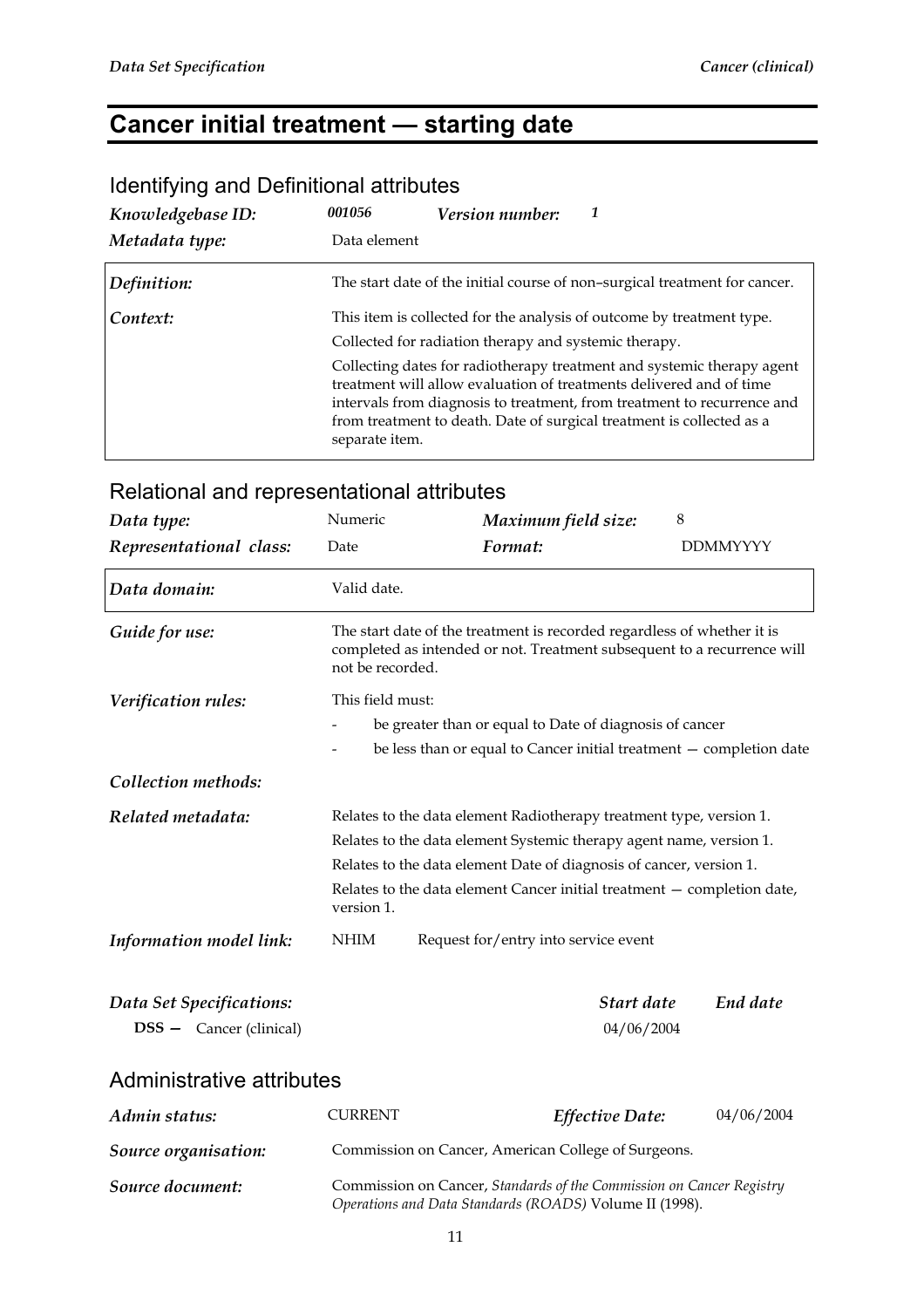*Registration authority:* National Health Information Group.

*Steward:* 

*Comments*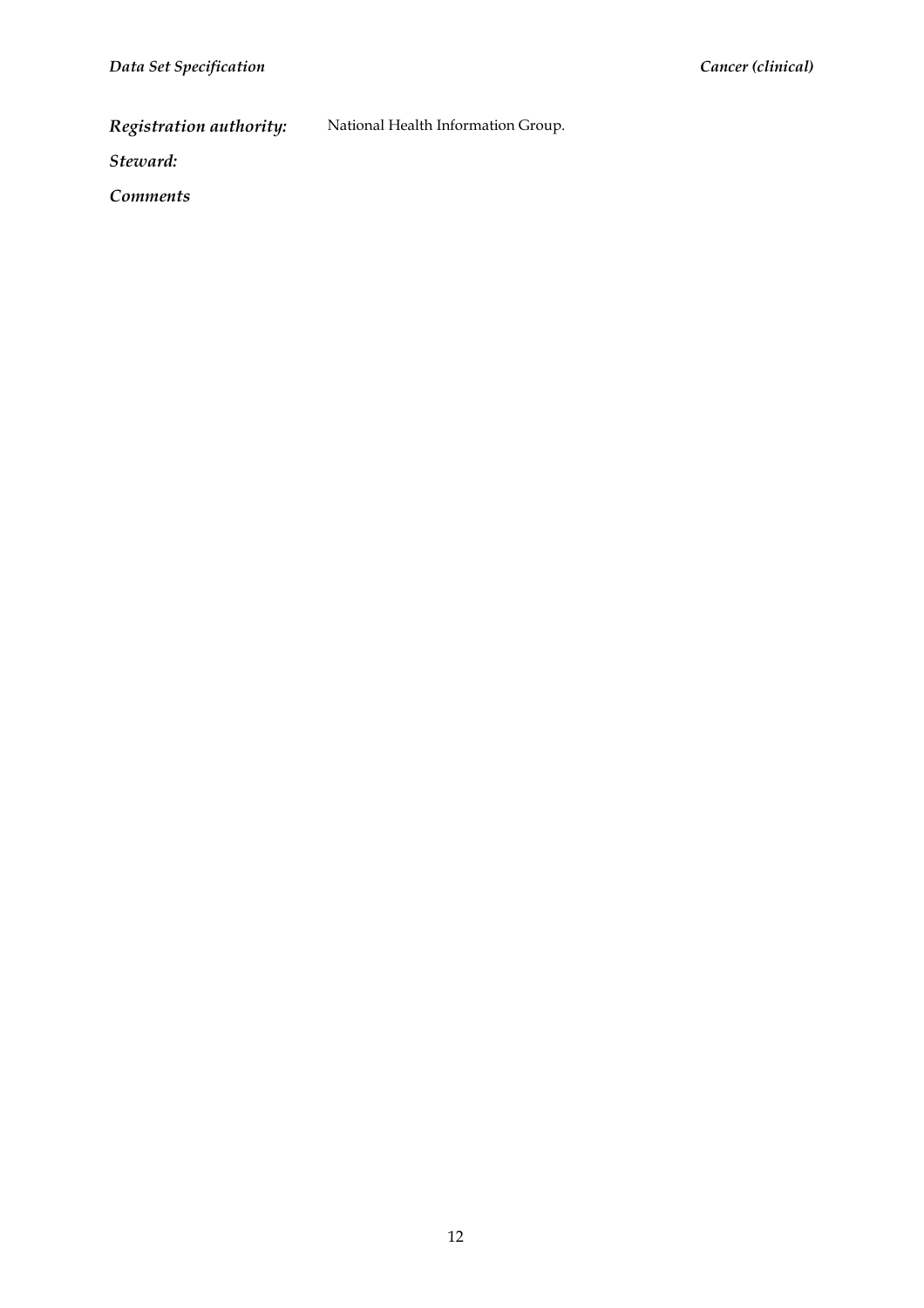#### **Cancer staging — M stage code**

#### Identifying and Definitional attributes *Knowledgebase ID: 001057 Version number: 1 Metadata type:* Data element **Definition:** M stage is the coding system used to record the absence or presence of distant metastases at the time of diagnosis of the primary cancer. It is part of the TNM cancer staging system. **Context:** For survival analysis adjusted by stage at diagnosis and distribution of cancer cases by type and stage.

| Data type:                                          | Alphanumeric                                                                                      | Maximum field size:                                                      | 3                      |            |
|-----------------------------------------------------|---------------------------------------------------------------------------------------------------|--------------------------------------------------------------------------|------------------------|------------|
| Representational class:                             | Code                                                                                              | Format:                                                                  | AAA                    |            |
| Data domain:                                        | Malignant Tumours.                                                                                | Valid M codes from the current edition of the UICC TNM Classification of |                        |            |
|                                                     | 88<br>Not applicable                                                                              |                                                                          |                        |            |
| Guide for use:                                      | Tumours for coding rules.                                                                         | Refer to the UICC reference manual, TNM Classification of Malignant      |                        |            |
|                                                     | uncertainty.                                                                                      | Choose the lower (less advanced) M category when there is any            |                        |            |
| Verification rules:                                 |                                                                                                   |                                                                          |                        |            |
| Collection methods:                                 | From information provided by the treating doctor and recorded on the<br>patient's medical record. |                                                                          |                        |            |
| Related metadata:                                   | Relates to the data element Cancer staging $-$ T stage code, version 1.                           |                                                                          |                        |            |
|                                                     | Relates to the data element Cancer staging $-$ N stage code, version 1.                           |                                                                          |                        |            |
|                                                     | Relates to the data element Staging basis, version 1.                                             |                                                                          |                        |            |
|                                                     | Relates to the data element Cancer staging - TNM stage grouping code,<br>version 1.               |                                                                          |                        |            |
|                                                     | Relates to the data element Staging scheme source, version 1.                                     |                                                                          |                        |            |
|                                                     | Relates to the data element Staging scheme edition number, version 1.                             |                                                                          |                        |            |
| <b>Information model link:</b>                      | <b>NHIM</b>                                                                                       | Physical wellbeing                                                       |                        |            |
| Data Set Specifications:                            |                                                                                                   |                                                                          | Start date             | End date   |
| <b>DSS</b> - Cancer (clinical)                      |                                                                                                   |                                                                          | 04/06/2004             |            |
| Administrative attributes                           |                                                                                                   |                                                                          |                        |            |
| Admin status:                                       | <b>CURRENT</b>                                                                                    |                                                                          | <b>Effective Date:</b> | 04/06/2004 |
| Source organisation:                                | International Union Against Cancer (UICC).                                                        |                                                                          |                        |            |
| Commission on Cancer, American College of Surgeons. |                                                                                                   |                                                                          |                        |            |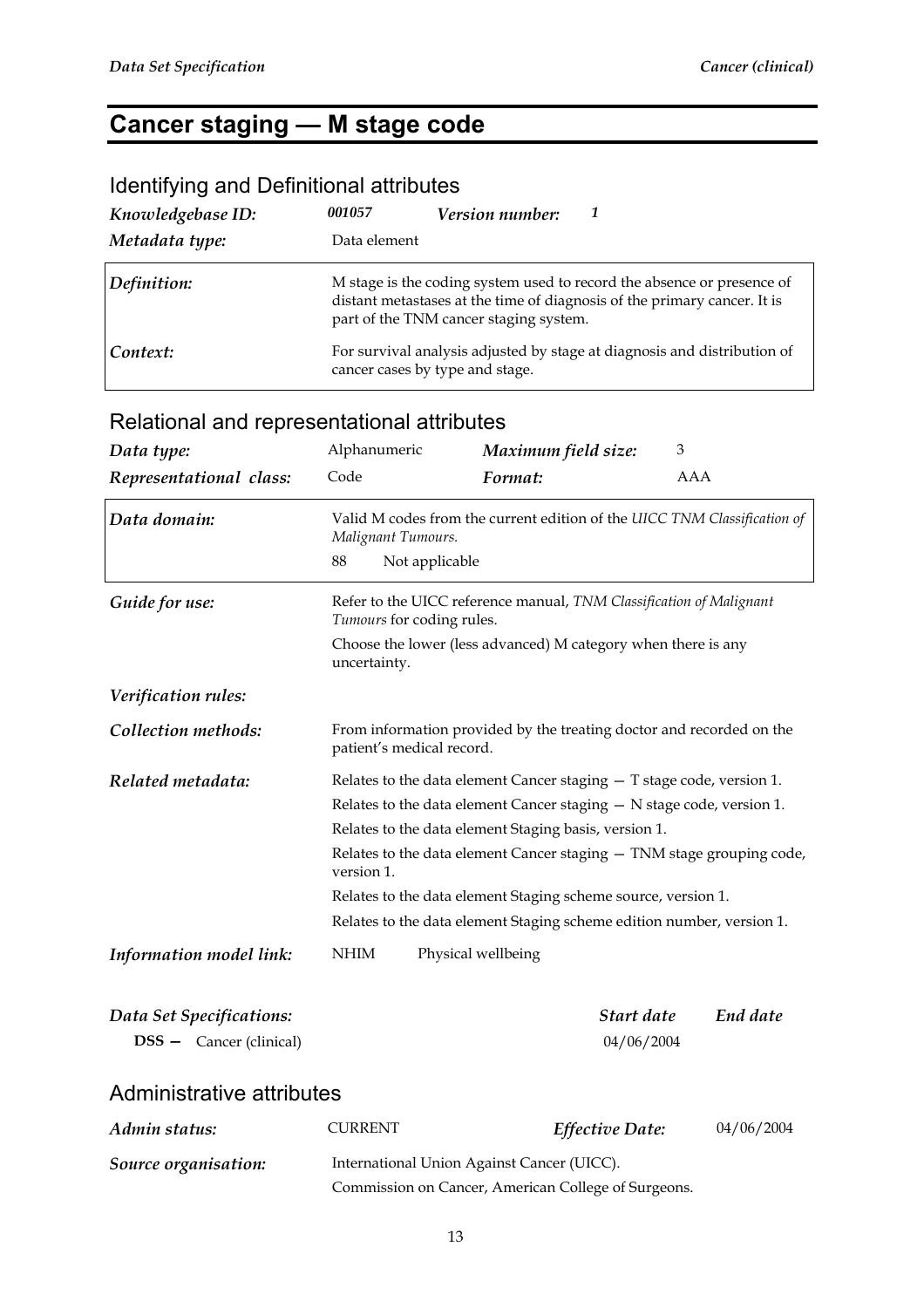| Source document:        | UICC TNM Classification of Malignant Tumours (5th Edition) (1997).<br>Commission on Cancer, Standards of the Commission on Cancer Registry<br>Operations and Data Standards (ROADS) Volume II (1998).                                                                                                                                                                                                                                                                                                                                                                                                                                                                                                                                                                                                                                                                                                           |
|-------------------------|-----------------------------------------------------------------------------------------------------------------------------------------------------------------------------------------------------------------------------------------------------------------------------------------------------------------------------------------------------------------------------------------------------------------------------------------------------------------------------------------------------------------------------------------------------------------------------------------------------------------------------------------------------------------------------------------------------------------------------------------------------------------------------------------------------------------------------------------------------------------------------------------------------------------|
| Registration authority: | National Health Information Group.                                                                                                                                                                                                                                                                                                                                                                                                                                                                                                                                                                                                                                                                                                                                                                                                                                                                              |
| Steward:                |                                                                                                                                                                                                                                                                                                                                                                                                                                                                                                                                                                                                                                                                                                                                                                                                                                                                                                                 |
| Comments                | Cancer prognosis and survival can be related to the extent of the disease<br>at diagnosis. Survival rates are generally higher if the disease is localised<br>to the organ of origin compared with cases in which the tumour has<br>spread beyond the primary site. Staging systems seek to classify patients<br>having a similar prognosis into groups or stages. TNM staging is an<br>internationally agreed staging classification system based on the<br>anatomical site of the primary tumour and its extent of spread. The<br>T component refers to the size of the tumour and whether or not it has<br>spread to surrounding tissues. The N component describes the presence<br>or absence of tumour in regional lymph nodes. The M component refers<br>to the presence or absence of tumour at sites distant from the primary<br>site.<br>TNM staging applies to solid tumours excluding brain tumours. |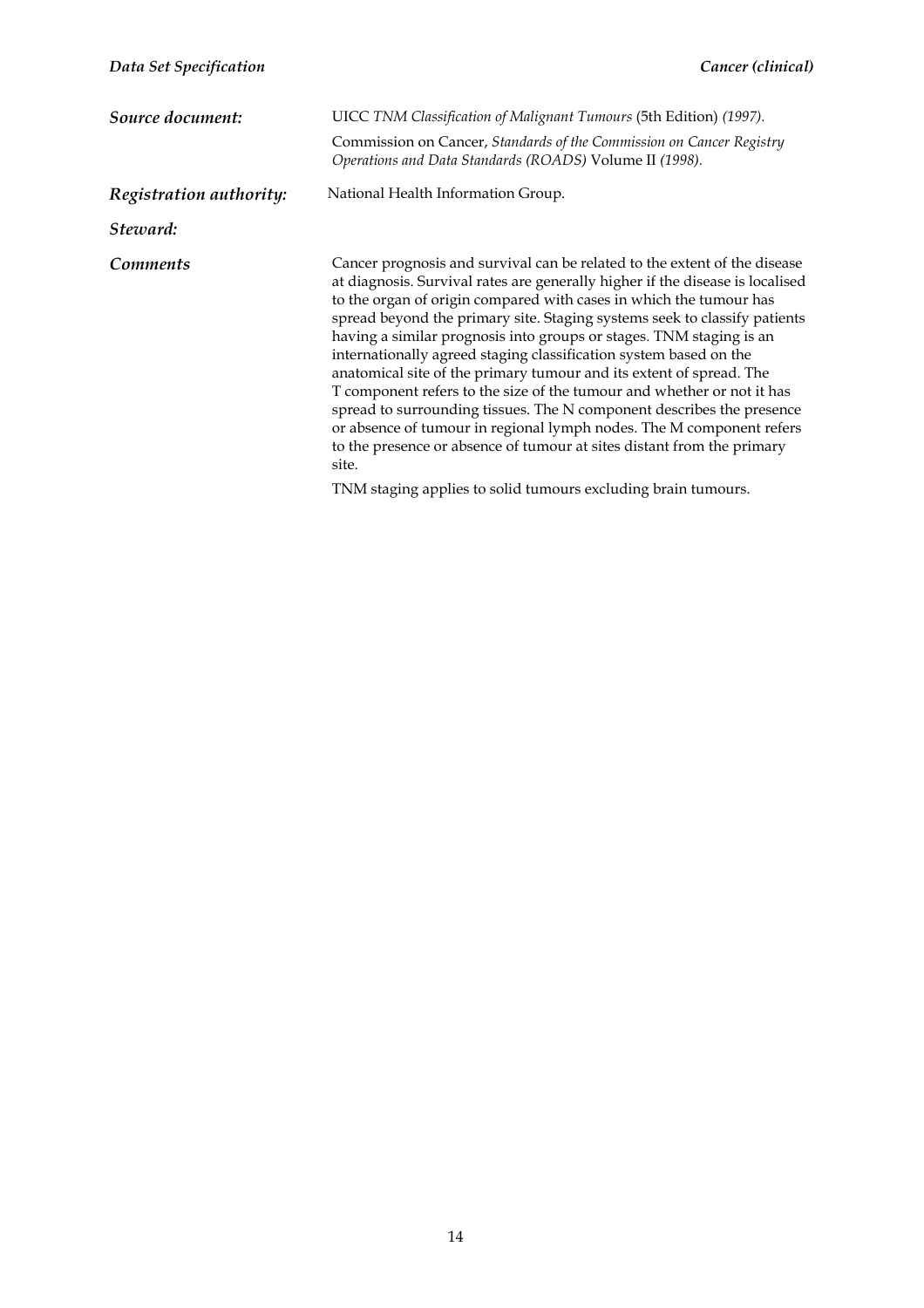### **Cancer staging — N stage code**

#### Identifying and Definitional attributes

| Knowledgebase ID: | 001058       | <i>Version number:</i>                      |                                                                                                                                                                                                                            |
|-------------------|--------------|---------------------------------------------|----------------------------------------------------------------------------------------------------------------------------------------------------------------------------------------------------------------------------|
| Metadata type:    | Data element |                                             |                                                                                                                                                                                                                            |
| Definition:       |              | is a part of the TNM cancer staging system. | N stage is the coding system used to denote the absence or presence of<br>regional lymph node metastases. It classifies the extent of regional<br>lymph node metastases at the time of diagnosis of the primary cancer. It |
| Context:          |              | cancer cases by type and stage.             | For survival analysis adjusted by stage at diagnosis and distribution of                                                                                                                                                   |

### Relational and representational attributes

| Data type:                     | Alphanumeric                                                                        | Maximum field size:                                                                               | 3   |            |
|--------------------------------|-------------------------------------------------------------------------------------|---------------------------------------------------------------------------------------------------|-----|------------|
| Representational class:        | Code                                                                                | Format:                                                                                           | AAA |            |
| Data domain:                   | Malignant Tumours.                                                                  | Valid N codes from the current edition of the UICC TNM Classification of                          |     |            |
|                                | 88                                                                                  | Not applicable                                                                                    |     |            |
| Guide for use:                 |                                                                                     | Refer to the UICC reference manual, TNM Classification of Malignant<br>Tumours for coding rules.  |     |            |
|                                | uncertainty.                                                                        | Choose the lower (less advanced) N category when there is any                                     |     |            |
| Verification rules:            |                                                                                     |                                                                                                   |     |            |
| Collection methods:            |                                                                                     | From information provided by the treating doctor and recorded on the<br>patient's medical record. |     |            |
| Related metadata:              | Relates to the data element Cancer staging $-$ T stage code, version 1.             |                                                                                                   |     |            |
|                                | Relates to the data element Cancer staging $-$ M stage code, version 1.             |                                                                                                   |     |            |
|                                | Relates to the data element Staging basis, version 1.                               |                                                                                                   |     |            |
|                                | Relates to the data element Cancer staging - TNM stage grouping code,<br>version 1. |                                                                                                   |     |            |
|                                | Relates to the data element Staging scheme source, version 1.                       |                                                                                                   |     |            |
|                                | Relates to the data element Staging scheme edition number, version 1.               |                                                                                                   |     |            |
| Information model link:        | <b>NHIM</b>                                                                         | Physical wellbeing                                                                                |     |            |
| Data Set Specifications:       |                                                                                     | Start date                                                                                        |     | End date   |
| <b>DSS</b> - Cancer (clinical) | 04/06/2004                                                                          |                                                                                                   |     |            |
| Administrative attributes      |                                                                                     |                                                                                                   |     |            |
| Admin status:                  | <b>CURRENT</b>                                                                      | Effective Date:                                                                                   |     | 04/06/2004 |
| Source organisation:           | International Union Against Cancer (UICC).                                          |                                                                                                   |     |            |

Commission on Cancer, American College of Surgeons.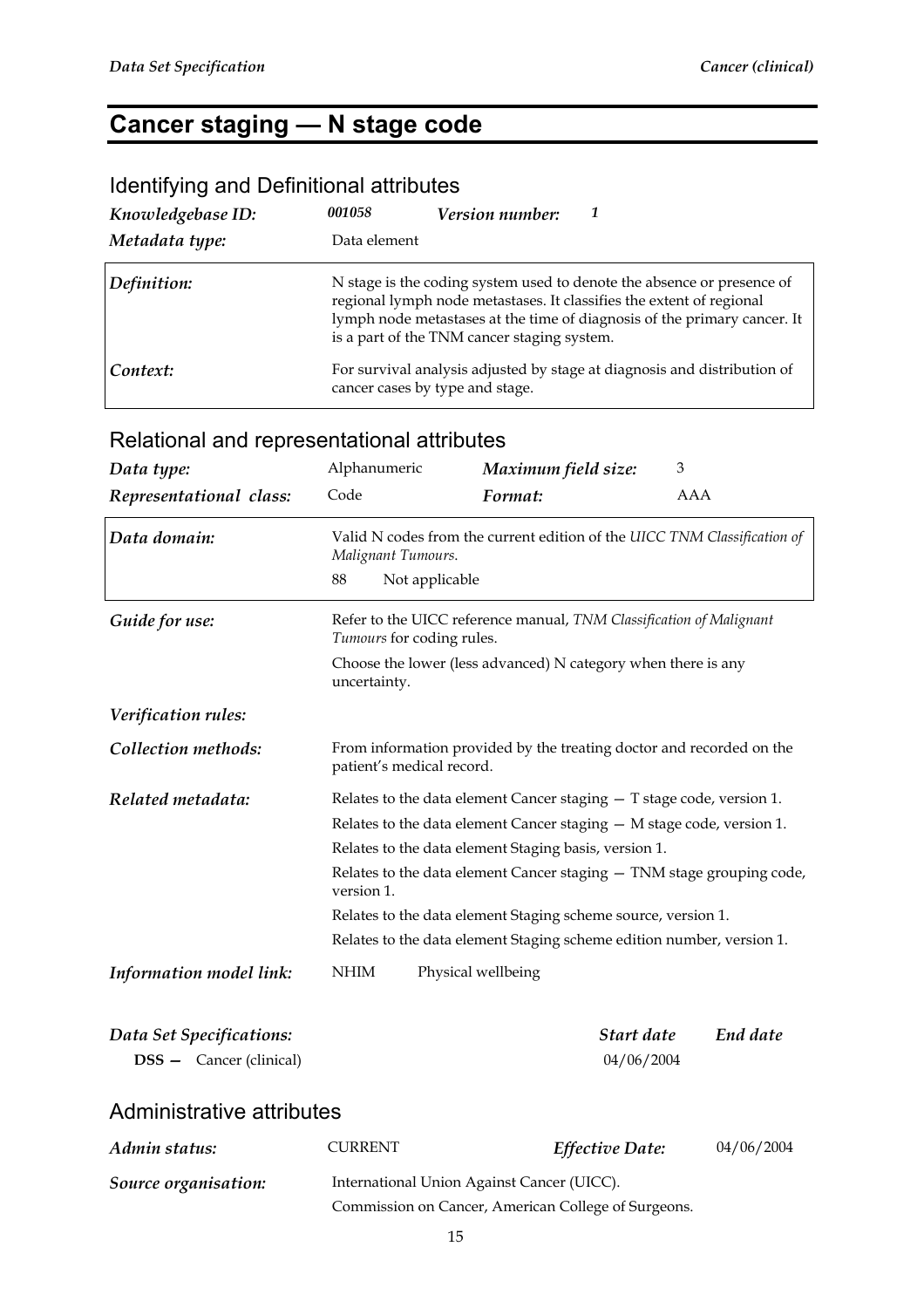| Source document:        | UICC TNM Classification of Malignant Tumours (5th Edition) (1997).<br>Commission on Cancer, Standards of the Commission on Cancer Registry<br>Operations and Data Standards (ROADS) Volume II (1998).<br>National Health Information Group.                                                                                                                                                                                                                                                                                                                                                                                                                                                                                                                                                                                                                                                                     |
|-------------------------|-----------------------------------------------------------------------------------------------------------------------------------------------------------------------------------------------------------------------------------------------------------------------------------------------------------------------------------------------------------------------------------------------------------------------------------------------------------------------------------------------------------------------------------------------------------------------------------------------------------------------------------------------------------------------------------------------------------------------------------------------------------------------------------------------------------------------------------------------------------------------------------------------------------------|
| Registration authority: |                                                                                                                                                                                                                                                                                                                                                                                                                                                                                                                                                                                                                                                                                                                                                                                                                                                                                                                 |
| Steward:                |                                                                                                                                                                                                                                                                                                                                                                                                                                                                                                                                                                                                                                                                                                                                                                                                                                                                                                                 |
| <i>Comments</i>         | Cancer prognosis and survival can be related to the extent of the disease<br>at diagnosis. Survival rates are generally higher if the disease is localised<br>to the organ of origin compared with cases in which the tumour has<br>spread beyond the primary site. Staging systems seek to classify patients<br>having a similar prognosis into groups or stages. TNM staging is an<br>internationally agreed staging classification system based on the<br>anatomical site of the primary tumour and its extent of spread. The<br>T component refers to the size of the tumour and whether or not it has<br>spread to surrounding tissues. The N component describes the presence<br>or absence of tumour in regional lymph nodes. The M component refers<br>to the presence or absence of tumour at sites distant from the primary<br>site.<br>TNM staging applies to solid tumours excluding brain tumours. |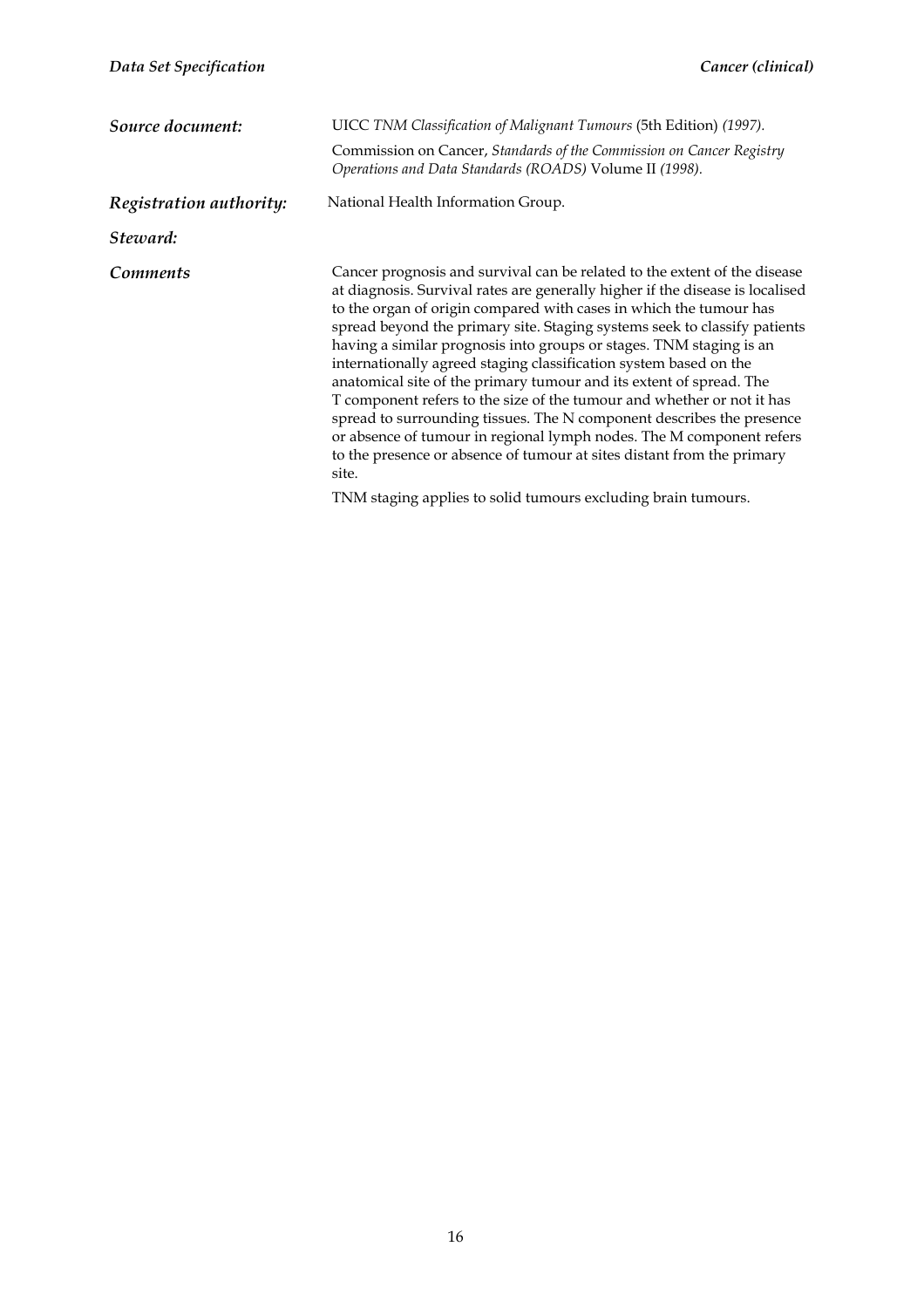#### **Cancer staging — T stage code**

#### Identifying and Definitional attributes

| Knowledgebase ID: | 001059<br>Version number:                                                                                                                                                                                                  |  |
|-------------------|----------------------------------------------------------------------------------------------------------------------------------------------------------------------------------------------------------------------------|--|
| Metadata type:    | Data element                                                                                                                                                                                                               |  |
| Definition:       | T stage is the coding system used to identify the presence the primary<br>tumour. It reflects the tumour size and extent of the primary cancer at<br>the time of diagnosis. It is a part of the TNM cancer staging system. |  |
| Context:          | For survival analysis adjusted by stage at diagnosis and distribution of<br>cancer cases by type and stage.                                                                                                                |  |

### *Data type:* **Alphanumeric** *Maximum field size:* <sup>3</sup> *Representational class:* Code *Format:* AAA *Data domain:* Valid T codes from the current edition of the *UICC TNM Classification of Malignant Tumours*. 88 Not applicable *Guide for use:* **Refer to the UICC reference manual,** *TNM Classification of Malignant Tumours* for coding rules. Choose the lower (less advanced) T category when there is any uncertainty. *Verification rules:*  **Collection methods:** From information provided by the treating doctor and recorded on the patient's medical record. *Related metadata:* **Relates to the data element Cancer staging – N stage code, version 1.** Relates to the data element Cancer staging — M stage code, version 1. Relates to the data element Staging basis, version 1. Relates to the data element Cancer staging — TNM stage grouping code, version 1. Relates to the data element Staging scheme source, version 1. Relates to the data element Staging scheme edition number, version 1. *Information model link:* NHIM Physical wellbeing *Data Set Specifications: Start date End date*  **DSS —** Cancer (clinical) 04/06/2004 Administrative attributes *Admin status:* CURRENT *Effective Date:* 04/06/2004

| Source organisation: | International Union Against Cancer (UICC).          |
|----------------------|-----------------------------------------------------|
|                      | Commission on Cancer, American College of Surgeons. |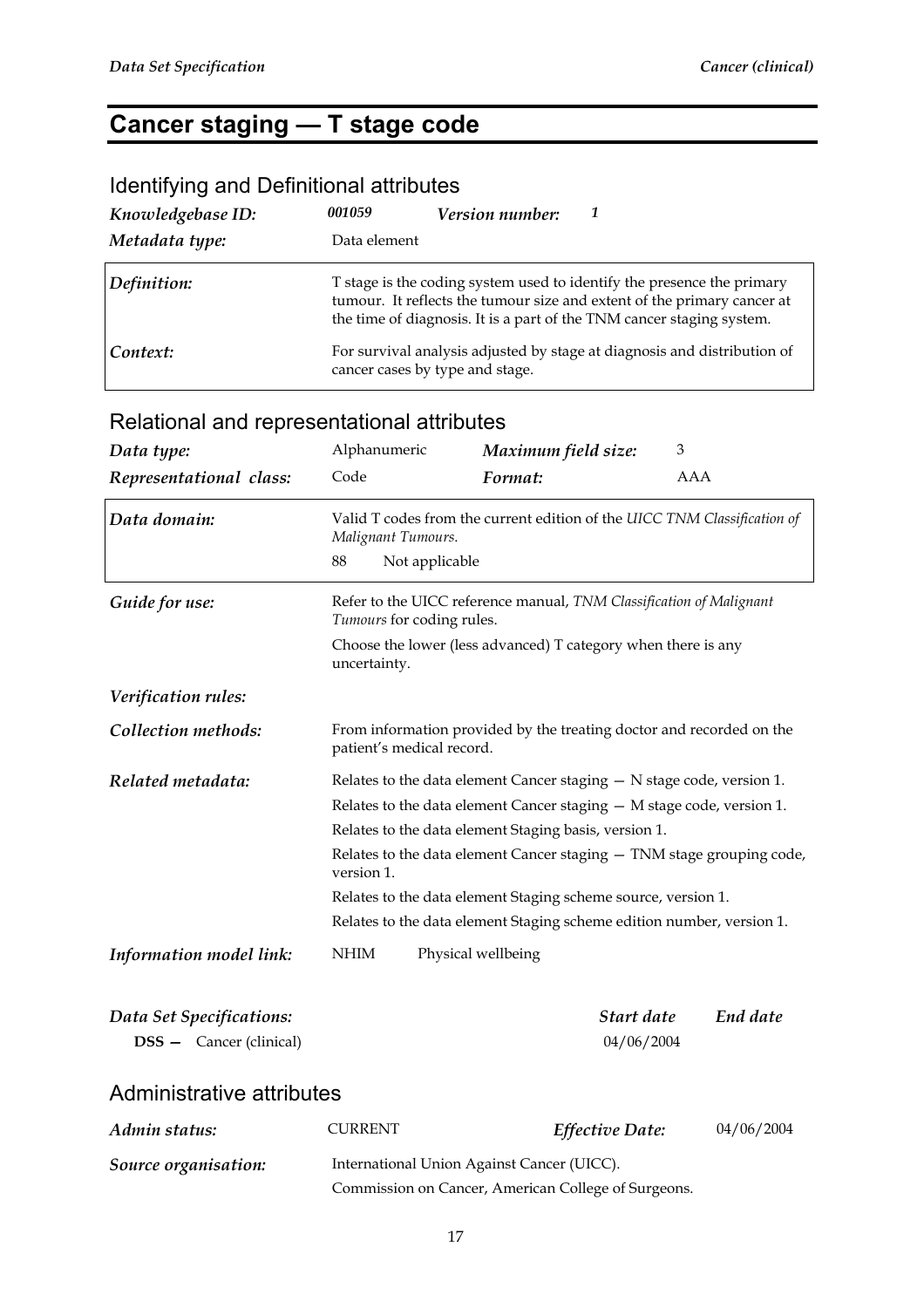| Source document:        | UICC TNM Classification of Malignant Tumours (5th Edition) (1997)<br>Commission on Cancer.<br>Standards of the Commission on Cancer Registry Operations and Data<br>Standards (ROADS) Volume II (1998).                                                                                                                                                                                                                                                                                                                                                                                                                                                                                                                                                                                                                                        |  |  |
|-------------------------|------------------------------------------------------------------------------------------------------------------------------------------------------------------------------------------------------------------------------------------------------------------------------------------------------------------------------------------------------------------------------------------------------------------------------------------------------------------------------------------------------------------------------------------------------------------------------------------------------------------------------------------------------------------------------------------------------------------------------------------------------------------------------------------------------------------------------------------------|--|--|
| Registration authority: | National Health Information Group.                                                                                                                                                                                                                                                                                                                                                                                                                                                                                                                                                                                                                                                                                                                                                                                                             |  |  |
| Steward:                |                                                                                                                                                                                                                                                                                                                                                                                                                                                                                                                                                                                                                                                                                                                                                                                                                                                |  |  |
| <i>Comments</i>         | Cancer prognosis and survival can be related to the extent of the disease<br>at diagnosis. Survival rates are generally higher if the disease is localised<br>to the organ of origin compared with cases in which the tumour has<br>spread beyond the primary site. Staging systems seek to classify patients<br>having a similar prognosis into groups or stages. TNM staging is an<br>internationally agreed staging classification system based on the<br>anatomical site of the primary tumour and its extent of spread. The<br>T component refers to the size of the tumour and whether or not it has<br>spread to surrounding tissues. The N component describes the presence<br>or absence of tumour in regional lymph nodes. The M component<br>refers to the presence or absence of tumour at sites distant from the<br>primary site. |  |  |
|                         | TNM staging applies to solid tumours excluding brain tumours.                                                                                                                                                                                                                                                                                                                                                                                                                                                                                                                                                                                                                                                                                                                                                                                  |  |  |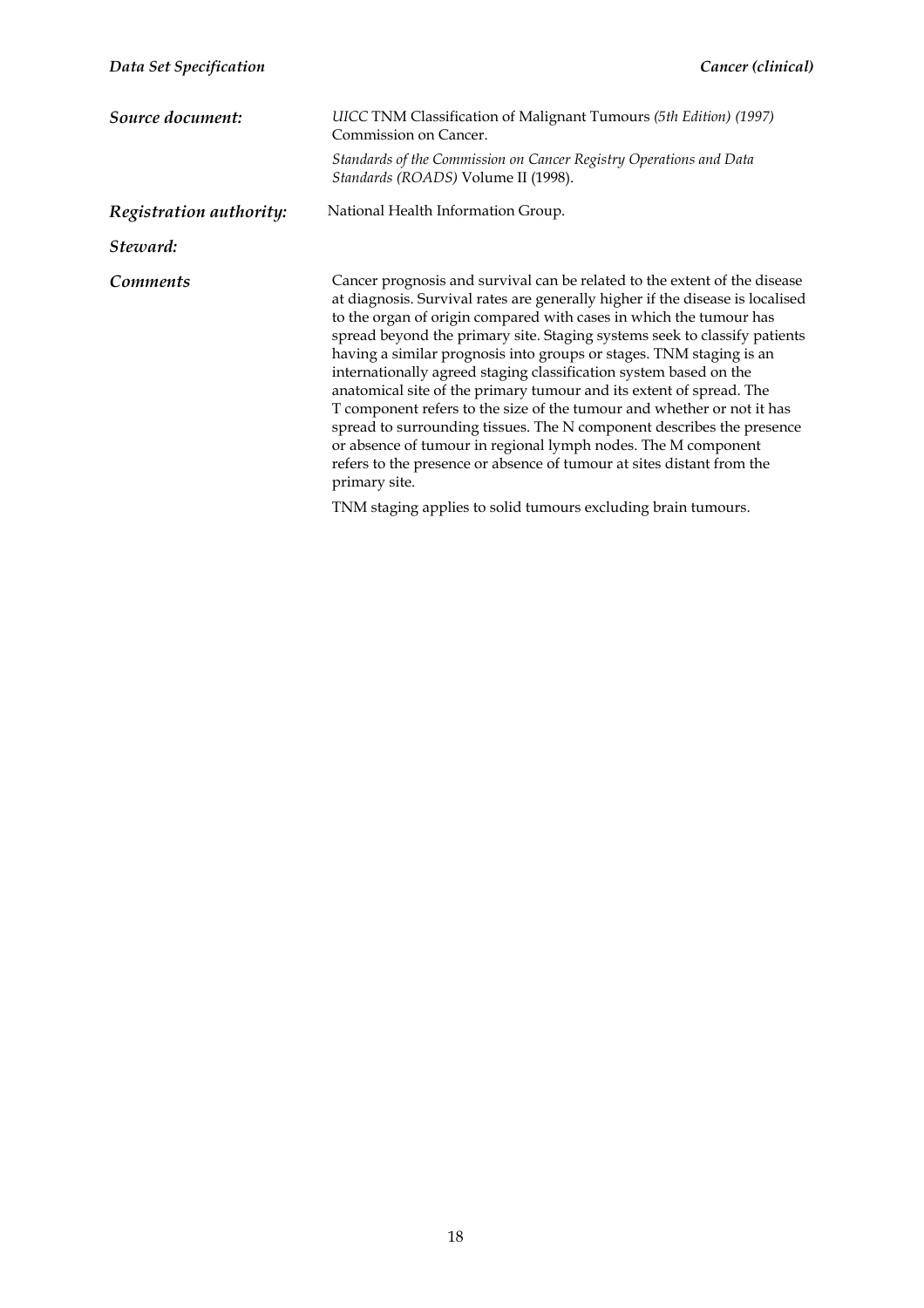### **Cancer staging — TNM stage grouping code**

| Knowledgebase ID:<br>Metadata type: | 001060<br>Data element          | <b>Version number:</b>                                     |                                                                          |
|-------------------------------------|---------------------------------|------------------------------------------------------------|--------------------------------------------------------------------------|
| Definition:                         |                                 | based on the previously coded T, N and M stage categories. | The stage grouping defines the anatomical extent of disease at diagnosis |
| Context:                            | cancer cases by type and stage. |                                                            | For survival analysis adjusted by stage at diagnosis and distribution of |

#### Identifying and Definitional attributes

| Data type:                                                 | Alphanumeric                                                                                                                                                                                                                                                                                                                                                                                                                     | Maximum field size:                                                                                         |                          | $\overline{4}$ |
|------------------------------------------------------------|----------------------------------------------------------------------------------------------------------------------------------------------------------------------------------------------------------------------------------------------------------------------------------------------------------------------------------------------------------------------------------------------------------------------------------|-------------------------------------------------------------------------------------------------------------|--------------------------|----------------|
| Representational class:                                    | Code                                                                                                                                                                                                                                                                                                                                                                                                                             | Format:                                                                                                     |                          | AN(4)          |
| Data domain:                                               |                                                                                                                                                                                                                                                                                                                                                                                                                                  | Valid stage grouping codes from the current edition of the UICC TNM<br>Classification of Malignant Tumours. |                          |                |
|                                                            | 8888                                                                                                                                                                                                                                                                                                                                                                                                                             | Not applicable                                                                                              |                          |                |
|                                                            | 9999                                                                                                                                                                                                                                                                                                                                                                                                                             | Unknown, Stage X                                                                                            |                          |                |
| Guide for use:                                             |                                                                                                                                                                                                                                                                                                                                                                                                                                  | Refer to the UICC reference manual TNM Classification of Malignant<br>Tumours for coding rules.             |                          |                |
|                                                            | uncertainty.                                                                                                                                                                                                                                                                                                                                                                                                                     | Choose the lower (less advanced) stage grouping when there is any                                           |                          |                |
| Verification rules:                                        |                                                                                                                                                                                                                                                                                                                                                                                                                                  |                                                                                                             |                          |                |
| Collection methods:                                        | From information provided by the treating doctor and recorded on the<br>patient's medical record.                                                                                                                                                                                                                                                                                                                                |                                                                                                             |                          |                |
| Related metadata:                                          | Relates to the data element Cancer staging $-$ T stage code, version 1.<br>Relates to the data element Cancer staging $-$ N stage code, version 1.<br>Relates to the data element Cancer staging $-$ M stage code, version 1.<br>Relates to the data element Staging basis, version 1.<br>Relates to the data element Staging scheme source, version 1.<br>Relates to the data element Staging scheme edition number, version 1. |                                                                                                             |                          |                |
| Information model link:                                    | <b>NHIM</b><br>Physical wellbeing                                                                                                                                                                                                                                                                                                                                                                                                |                                                                                                             |                          |                |
| Data Set Specifications:<br><b>DSS</b> - Cancer (clinical) |                                                                                                                                                                                                                                                                                                                                                                                                                                  |                                                                                                             | Start date<br>04/06/2004 | End date       |
| <b>Administrative attributes</b>                           |                                                                                                                                                                                                                                                                                                                                                                                                                                  |                                                                                                             |                          |                |
| Admin status:                                              | <b>CURRENT</b>                                                                                                                                                                                                                                                                                                                                                                                                                   |                                                                                                             | Effective Date:          | 04/06/2004     |
| Source organisation:                                       | International Union Against Cancer (UICC).                                                                                                                                                                                                                                                                                                                                                                                       |                                                                                                             |                          |                |

#### Relational and representational attributes

Commission on Cancer, American College of Surgeons.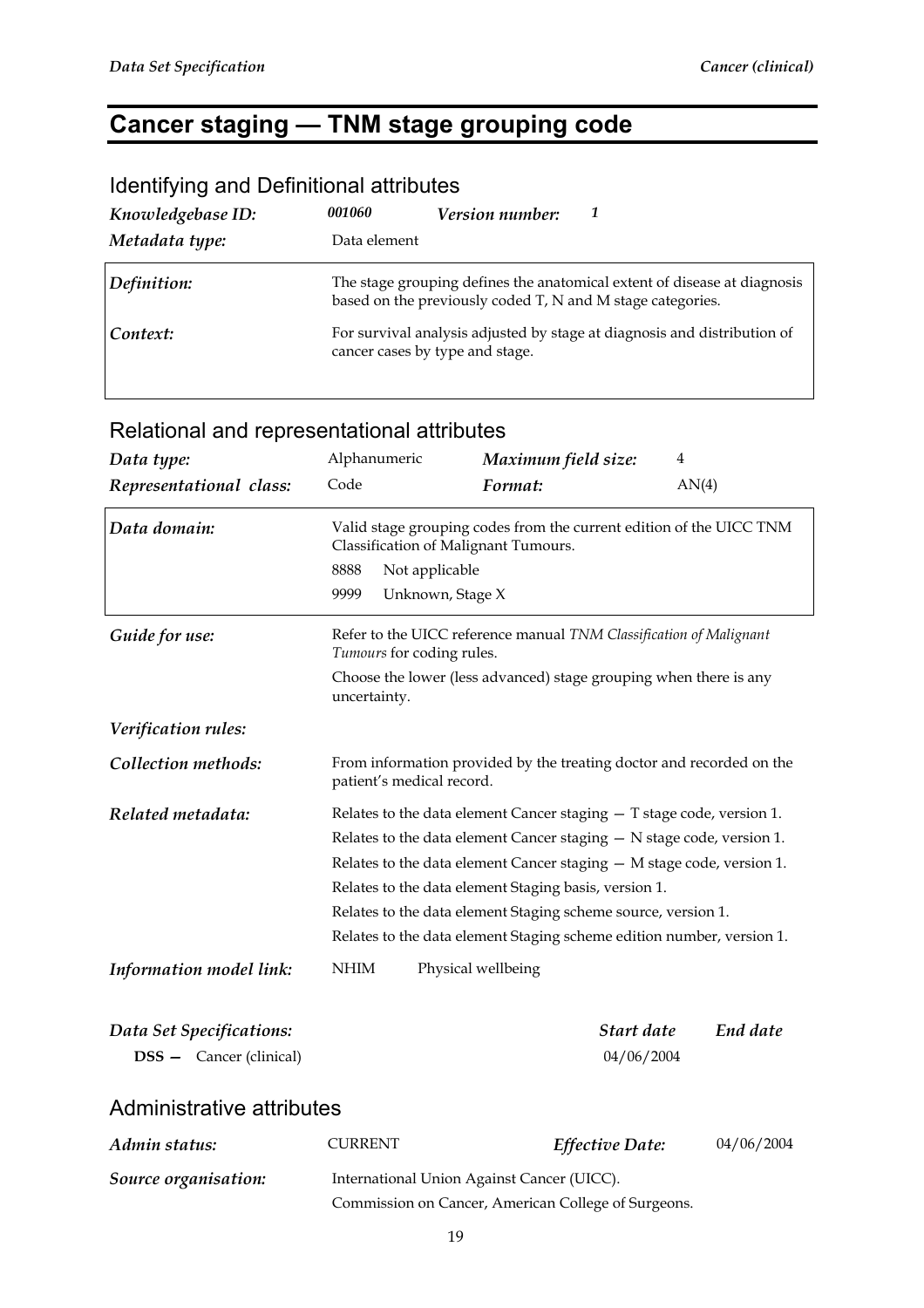| Data Set Specification  | Cancer (clinical)                                                                                                               |
|-------------------------|---------------------------------------------------------------------------------------------------------------------------------|
| Source document:        | UICC TNM Classification of Malignant Tumours (5th Edition) (1997).                                                              |
|                         | Commission on Cancer, Standards of the Commission on Cancer Registry<br>Operations and Data Standards (ROADS) Volume II (1998). |
| Registration authority: | National Health Information Group.                                                                                              |
| Steward:                |                                                                                                                                 |
| <i>Comments</i>         |                                                                                                                                 |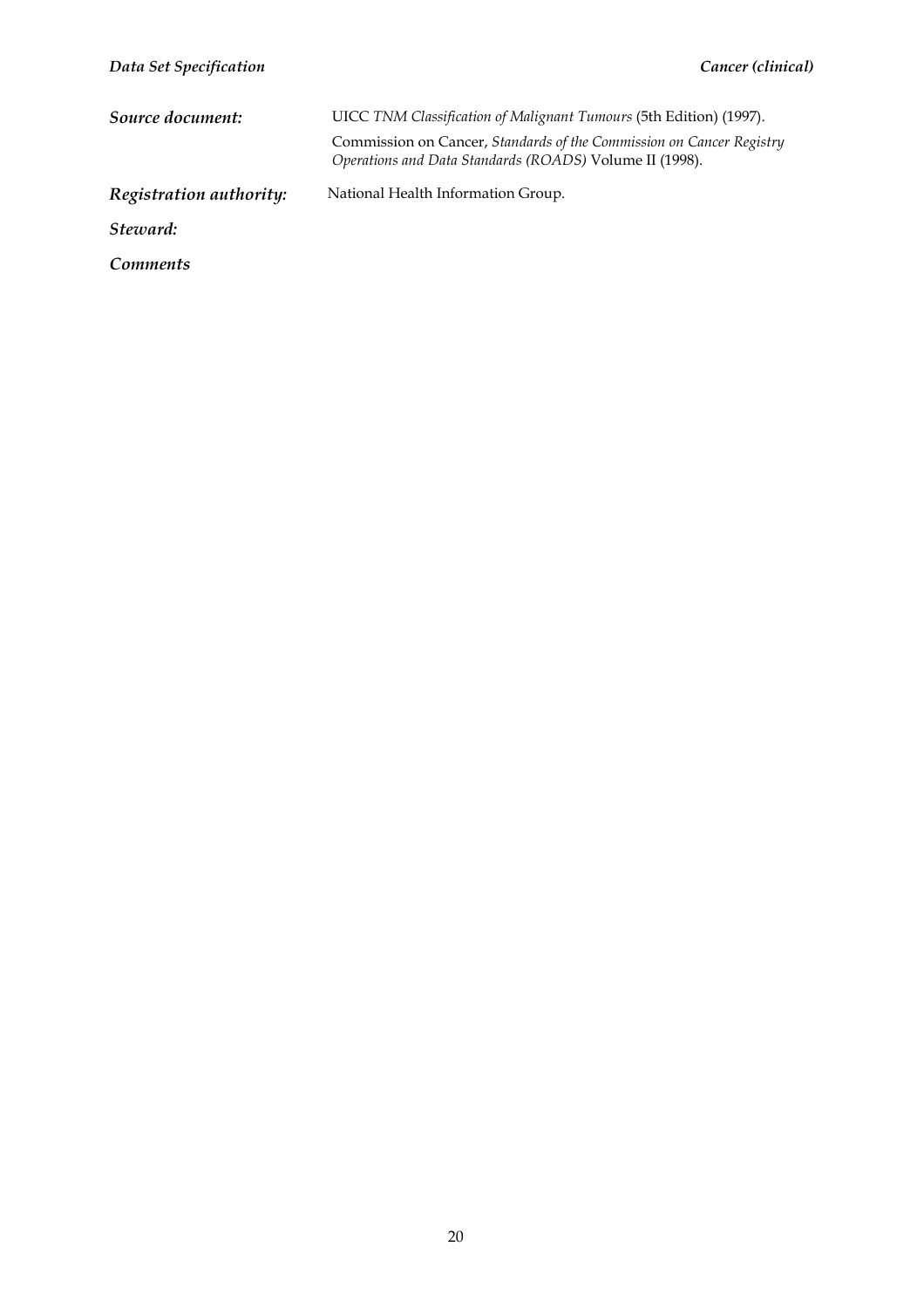### **Cancer treatment type**

### Identifying and Definitional attributes

| Knowledgebase ID:<br>Metadata type: | 001061<br>Data element | Version number: |                                                                                                                                                   |
|-------------------------------------|------------------------|-----------------|---------------------------------------------------------------------------------------------------------------------------------------------------|
| Definition:                         | particular patient.    |                 | The type of treatment for cancer given as initial treatment for the                                                                               |
| Context:                            | of the treatment.      |                 | This item is collected for surgical treatment, radiation therapy and<br>systemic therapy. It is used for correlating outcome with original intent |

### Relational and representational attributes

| Data type:              |                                                                                                            | Alphanumeric              | Maximum field size:                    |   |
|-------------------------|------------------------------------------------------------------------------------------------------------|---------------------------|----------------------------------------|---|
| Representational class: | Code                                                                                                       |                           | Format:                                | N |
| Data domain:            | $\theta$                                                                                                   | No treatment              |                                        |   |
|                         | 1                                                                                                          | Surgical treatment        |                                        |   |
|                         | 2                                                                                                          | Radiation therapy         |                                        |   |
|                         | 3                                                                                                          | Systemic agent therapy    |                                        |   |
|                         | Surgical and radiation treatment<br>$\overline{4}$<br>5<br>Surgical treatment and systemic agent treatment |                           |                                        |   |
|                         |                                                                                                            |                           |                                        |   |
|                         | 6                                                                                                          |                           | Radiation and systemic agent treatment |   |
|                         | 7                                                                                                          | All three treatment types |                                        |   |

#### *Guide for use:*

| Verification rules:     |                                                                                    |                                                                           |  |  |
|-------------------------|------------------------------------------------------------------------------------|---------------------------------------------------------------------------|--|--|
| Collection methods:     |                                                                                    |                                                                           |  |  |
| Related metadata:       | version 1.                                                                         | Relates to the data element concept Initial treatment episode for cancer, |  |  |
|                         |                                                                                    | Relates to the data element Intention of treatment for cancer, version 1. |  |  |
|                         | Relates to the data element Surgical treatment procedure for cancer,<br>version 1. |                                                                           |  |  |
|                         | Relates to the data element Date of surgical treatment for cancer, version<br>1.   |                                                                           |  |  |
|                         | Relates to the data element Radiotherapy treatment type, version 1.                |                                                                           |  |  |
|                         | Relates to the data element Systemic therapy agent name, version 1.                |                                                                           |  |  |
|                         | version 1.                                                                         | Relates to the data element Cancer initial treatment – starting date,     |  |  |
|                         | version 1.                                                                         | Relates to the data element Cancer initial treatment – completion date,   |  |  |
| Information model link: | NHIM                                                                               | Exit/leave from service event                                             |  |  |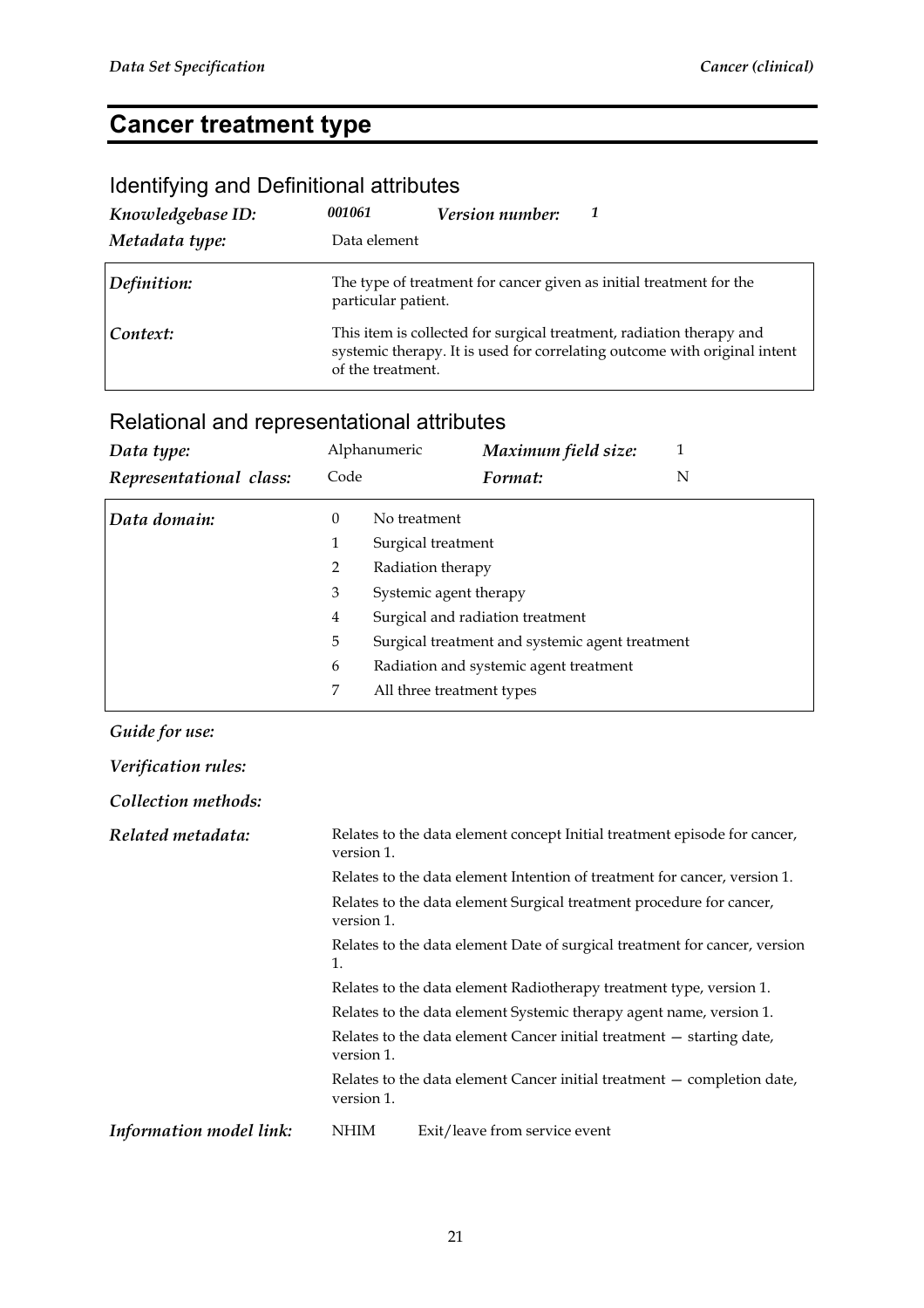| Data Set Specifications:<br><b>DSS</b> – Cancer (clinical) |                                                                                                                                                                                                                                                                                     | Start date<br>04/06/2004 | End date   |
|------------------------------------------------------------|-------------------------------------------------------------------------------------------------------------------------------------------------------------------------------------------------------------------------------------------------------------------------------------|--------------------------|------------|
| Administrative attributes                                  |                                                                                                                                                                                                                                                                                     |                          |            |
| Admin status:                                              | <b>CURRENT</b>                                                                                                                                                                                                                                                                      | <b>Effective Date:</b>   | 04/06/2004 |
| Source organisation:                                       | Commission on Cancer, American College of Surgeons.<br>New South Wales Health Department.                                                                                                                                                                                           |                          |            |
| Source document:                                           | Commission on Cancer, Standards of the Commission on Cancer Registry<br>Operations and Data Standards (ROADS) Volume II (1998).<br>Public Health Division NSW Clinical Cancer Data Collection for Outcomes<br>and Quality. Data Dictionary Version 1 Sydney NSW Health Dept (2001). |                          |            |
| Registration authority:                                    | National Health Information Group.                                                                                                                                                                                                                                                  |                          |            |
| Steward:                                                   |                                                                                                                                                                                                                                                                                     |                          |            |
| Comments                                                   |                                                                                                                                                                                                                                                                                     |                          |            |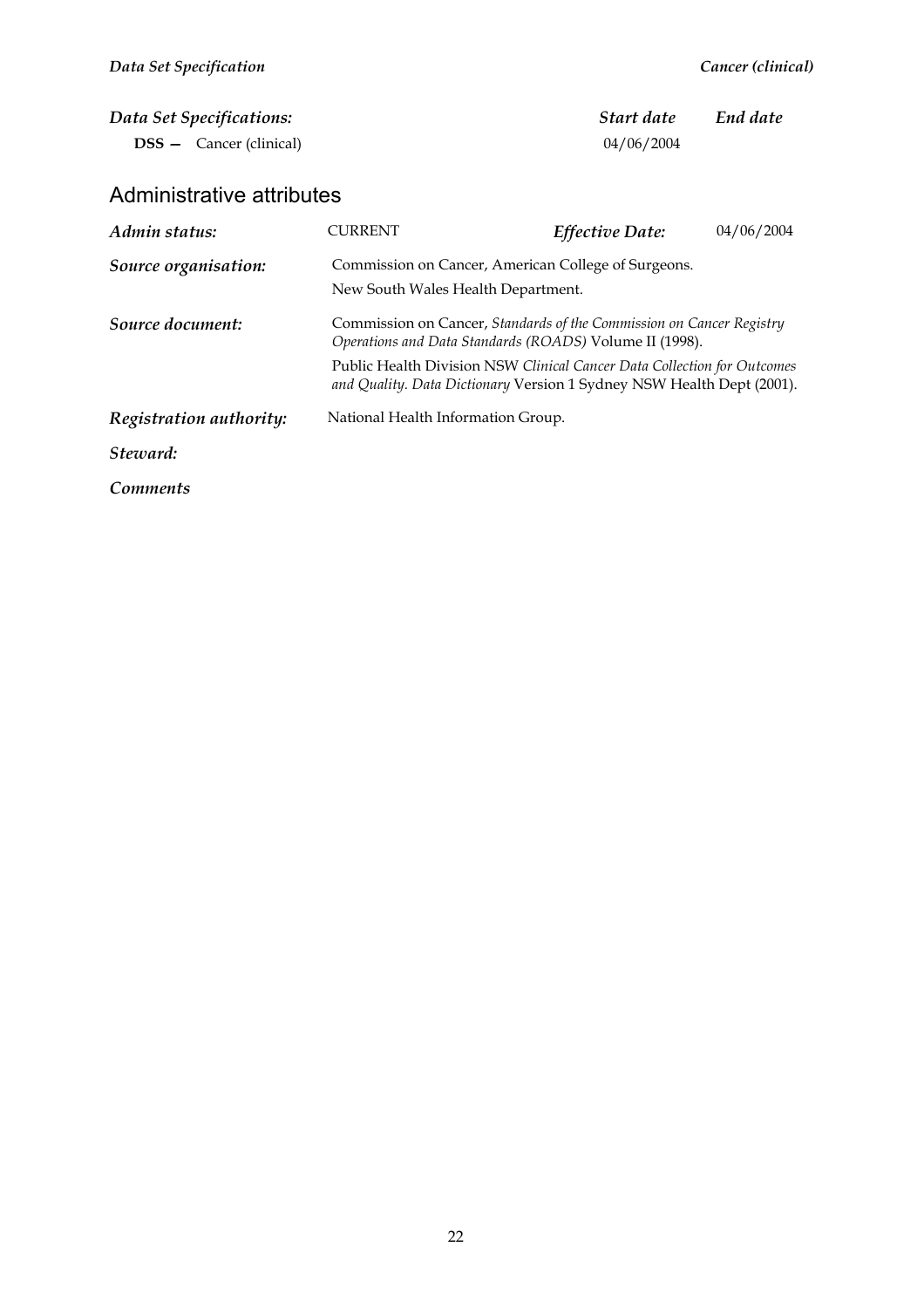# **Cancer treatment — target site**

| <b>Identifying and Definitional attributes</b>             |                           |                                                                                                                                                    |                          |                                                                              |
|------------------------------------------------------------|---------------------------|----------------------------------------------------------------------------------------------------------------------------------------------------|--------------------------|------------------------------------------------------------------------------|
| Knowledgebase ID:                                          | 001062                    | Version number:                                                                                                                                    | 1                        |                                                                              |
| Metadata type:                                             | Data element              |                                                                                                                                                    |                          |                                                                              |
| Definition:                                                | radiotherapy treatment.   |                                                                                                                                                    |                          | The site or region of cancer which is the target of a particular surgical or |
| Context:                                                   |                           | This information is collected for surgical and radiotherapy treatments.                                                                            |                          |                                                                              |
| Relational and representational attributes                 |                           |                                                                                                                                                    |                          |                                                                              |
| Data type:                                                 | Alphanumeric              |                                                                                                                                                    | Maximum field size:      | 3                                                                            |
| Representational class:                                    | Code                      | Format:                                                                                                                                            |                          | <b>ANN</b>                                                                   |
| Data domain:                                               | 3 characters).            | Current edition of ICD-O topography codes (Major organ only - first<br>Current edition of ICD-10-AM.                                               |                          |                                                                              |
| Guide for use:                                             |                           |                                                                                                                                                    |                          |                                                                              |
| Verification rules:                                        |                           |                                                                                                                                                    |                          |                                                                              |
| Collection methods:                                        |                           |                                                                                                                                                    |                          |                                                                              |
| Related metadata:                                          | version 1.                |                                                                                                                                                    |                          | Relates to the data element concept Initial treatment episode for cancer,    |
| Information model link:                                    | <b>NHIM</b>               | Physical wellbeing                                                                                                                                 |                          |                                                                              |
| Data Set Specifications:<br><b>DSS</b> - Cancer (clinical) |                           |                                                                                                                                                    | Start date<br>04/06/2004 | End date                                                                     |
| Administrative attributes                                  |                           |                                                                                                                                                    |                          |                                                                              |
| Admin status:                                              | <b>CURRENT</b>            |                                                                                                                                                    | Effective Date:          | 04/06/2004                                                                   |
| Source organisation:                                       | World Health Organisation |                                                                                                                                                    |                          |                                                                              |
| Source document:                                           |                           | Current edition of International Classification of Diseases for Oncology<br>(ICD-O), World Health Organisation.                                    |                          |                                                                              |
|                                                            | Sydney.                   | Current edition of International Classification of Diseases (ICD-10-AM),<br>Australian Modification, National Centre for Classification in Health, |                          |                                                                              |
| Registration authority:                                    |                           | National Health Information Group.                                                                                                                 |                          |                                                                              |
| Steward:                                                   |                           |                                                                                                                                                    |                          |                                                                              |
| <b>Comments</b>                                            |                           |                                                                                                                                                    |                          |                                                                              |

#### 23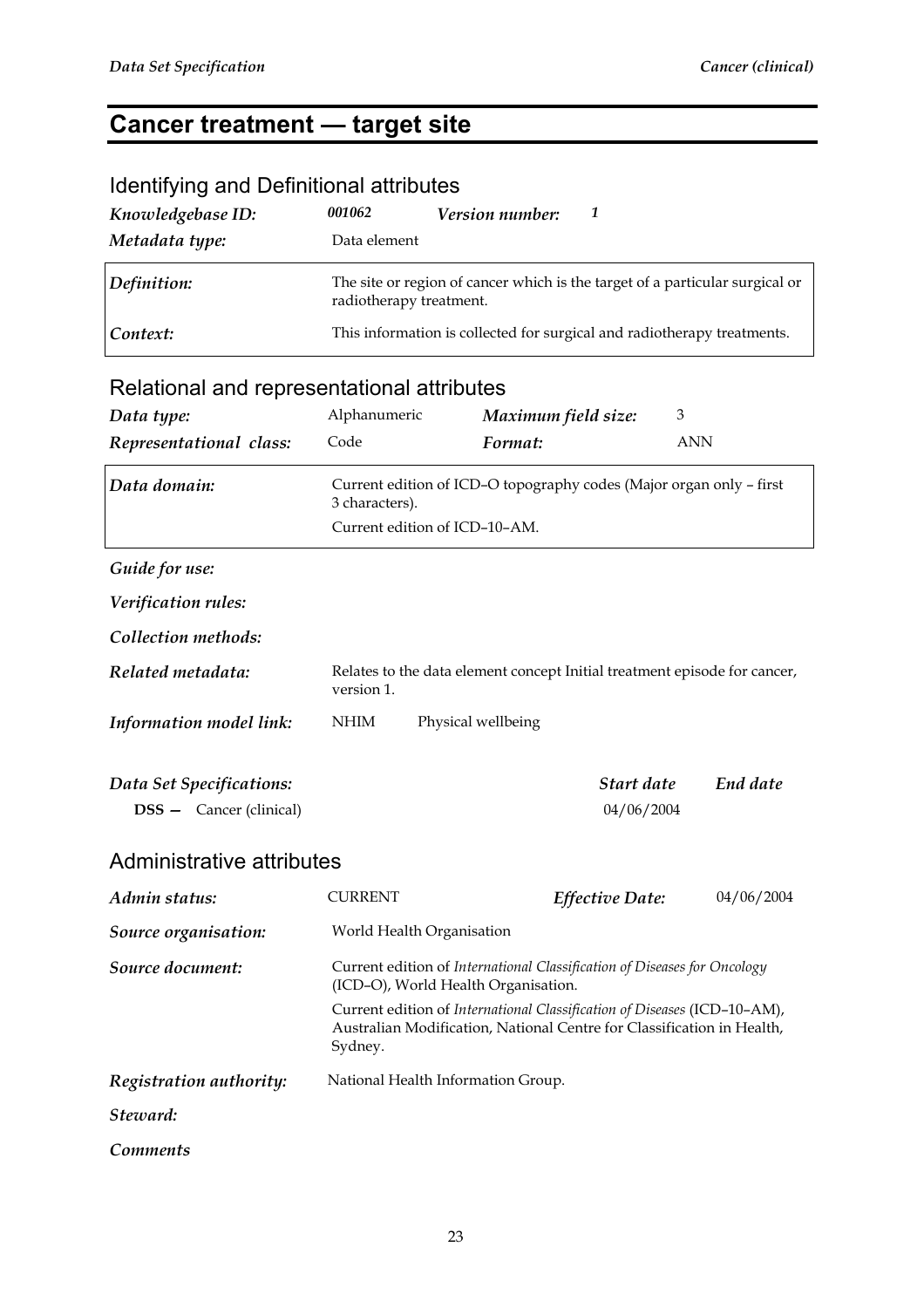#### **Date of birth**

#### *Knowledgebase ID: 002005 Version number: 5 Metadata type:* Data element *Definition:* The date of birth of the person. **Context:** Required for a range of clinical and administrative purposes. Date of birth enables derivation of age for use in demographic analyses, assists in the unique identification of clients if other identifying information is missing or in question, and may be required for the derivation of other data elements (e.g. Diagnosis related group for admitted patients).

| Data type:              | Numeric                                                                                                                                                                                                                                                                                                                                                                                                                                                                                                                                                                                                                                                                                                                                                                                                                                                                                                                            | Maximum field size:                                                                                                                                                                                                               | 8               |
|-------------------------|------------------------------------------------------------------------------------------------------------------------------------------------------------------------------------------------------------------------------------------------------------------------------------------------------------------------------------------------------------------------------------------------------------------------------------------------------------------------------------------------------------------------------------------------------------------------------------------------------------------------------------------------------------------------------------------------------------------------------------------------------------------------------------------------------------------------------------------------------------------------------------------------------------------------------------|-----------------------------------------------------------------------------------------------------------------------------------------------------------------------------------------------------------------------------------|-----------------|
| Representational class: | Date                                                                                                                                                                                                                                                                                                                                                                                                                                                                                                                                                                                                                                                                                                                                                                                                                                                                                                                               | Format:                                                                                                                                                                                                                           | <b>DDMMYYYY</b> |
| Data domain:            | Valid date.                                                                                                                                                                                                                                                                                                                                                                                                                                                                                                                                                                                                                                                                                                                                                                                                                                                                                                                        |                                                                                                                                                                                                                                   |                 |
| Guide for use:          | If date of birth is not known or cannot be obtained, provision should be<br>made to collect or estimate age. Collected or estimated age would<br>usually be in years for adults, and to the nearest three months (or less)<br>for children aged less than two years. Additionally, an estimated date<br>flag should be reported in conjunction with all estimated dates of birth.<br>For data collections concerned with children's services, it is suggested<br>that the estimated Date of birth of children aged under 2 years should be<br>reported to the nearest 3 month period, i.e. 0101, 0104, 0107, 0110 of the<br>estimated year of birth. For example, a child who is thought to be aged<br>18 months in October of one year would have his/her estimated Date of<br>birth reported as 0104 of the previous year. Again, an estimated date flag<br>should be reported in conjunction with all estimated dates of birth. |                                                                                                                                                                                                                                   |                 |
| Verification rules:     |                                                                                                                                                                                                                                                                                                                                                                                                                                                                                                                                                                                                                                                                                                                                                                                                                                                                                                                                    |                                                                                                                                                                                                                                   |                 |
| Collection methods:     |                                                                                                                                                                                                                                                                                                                                                                                                                                                                                                                                                                                                                                                                                                                                                                                                                                                                                                                                    | Information on Date of birth can be collected using the one question:                                                                                                                                                             |                 |
|                         | response format is used:<br>Date of birth: $-$ / $-$ / $-$ - - -<br>(DDMMYYYY).                                                                                                                                                                                                                                                                                                                                                                                                                                                                                                                                                                                                                                                                                                                                                                                                                                                    | What is your/(the person's) date of birth?<br>In self-reported data collections, it is recommended that the following<br>This enables easy conversion to the preferred representational layout                                    |                 |
|                         | accurate date of birth information.                                                                                                                                                                                                                                                                                                                                                                                                                                                                                                                                                                                                                                                                                                                                                                                                                                                                                                | Estimated dates of birth should be identified by an appropriate estimated<br>date flag to prevent inappropriate use of Date of birth data for record<br>identification and/or the derivation of other data elements that require  |                 |
|                         | <b>NHDD</b> specific:                                                                                                                                                                                                                                                                                                                                                                                                                                                                                                                                                                                                                                                                                                                                                                                                                                                                                                              |                                                                                                                                                                                                                                   |                 |
|                         | NMDS - Perinatal:                                                                                                                                                                                                                                                                                                                                                                                                                                                                                                                                                                                                                                                                                                                                                                                                                                                                                                                  |                                                                                                                                                                                                                                   |                 |
|                         |                                                                                                                                                                                                                                                                                                                                                                                                                                                                                                                                                                                                                                                                                                                                                                                                                                                                                                                                    | Data collection systems must be able to differentiate between the date of<br>birth of the mother and the baby(s). This is important in the Perinatal<br>data collection as the date of birth of the baby is used to determine the |                 |

#### Relational and representational attributes

Identifying and Definitional attributes

antenatal length of stay and the postnatal length of stay.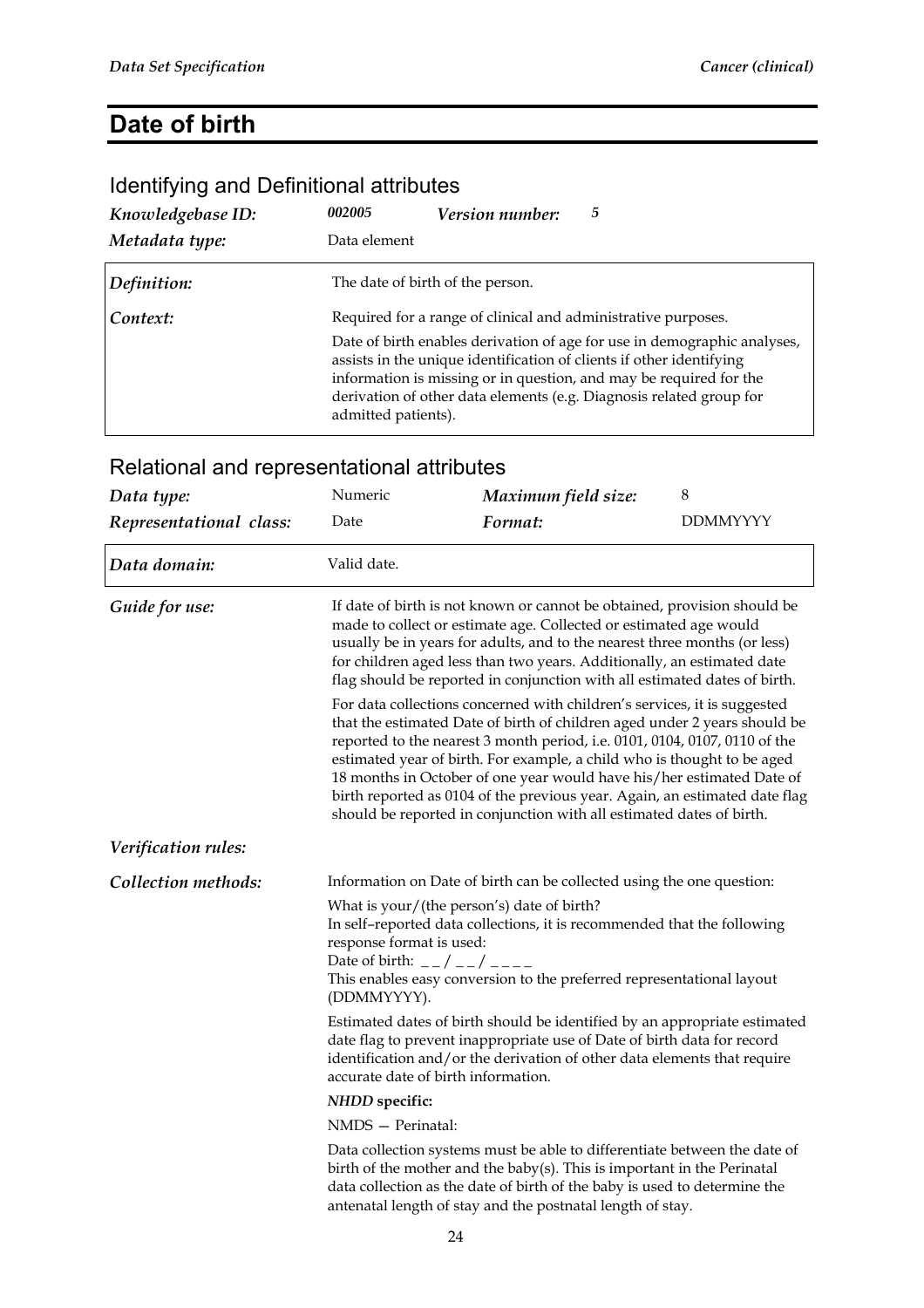| Related metadata:       | Supersedes previous data element Date of birth, version 4.          |  |  |
|-------------------------|---------------------------------------------------------------------|--|--|
|                         | Is used in the derivation of Diagnosis related group, version 1.    |  |  |
|                         | Is qualified by Estimated date flag, version 1.                     |  |  |
|                         | Is used in the derivation of Length of stay (antenatal), version 1. |  |  |
|                         | Is used in the derivation of Length of stay (postnatal), version 1. |  |  |
| Information model link: | Demographic characteristic<br><b>NHIM</b>                           |  |  |

#### *Data Set Specifications: Start date End date*

|                  | NMDS - Admitted patient care                                 | 01/07/2004 |
|------------------|--------------------------------------------------------------|------------|
|                  | NMDS - Admitted patient mental health care                   | 01/07/2004 |
|                  | NMDS - Admitted patient palliative care                      | 01/07/2004 |
|                  | NMDS - Alcohol and other drug treatment services             | 01/07/2004 |
|                  | NMDS - Community mental health care                          | 01/07/2004 |
|                  | <b>NMDS</b> - Health labour force                            | 01/07/2004 |
|                  | <b>NMDS</b> - Non-admitted patient Emergency Department care | 01/07/2004 |
| NMDS - Perinatal |                                                              | 01/07/2004 |
|                  | $NMDS - Residental mental health care$                       | 01/07/2004 |
|                  | <b>DSS</b> – Acute coronary syndrome (clinical)              | 04/06/2004 |
|                  | <b>DSS</b> - Cancer (clinical)                               | 04/06/2004 |
|                  | <b>DSS</b> - Cardiovascular disease (clinical)               | 02/09/2003 |
|                  | <b>DSS</b> - Diabetes (clinical)                             | 02/09/2003 |
|                  | <b>DSS</b> - Health care client identification               | 02/09/2003 |
|                  |                                                              |            |

#### Administrative attributes

| Admin status:           | <b>CURRENT</b>                                                                                                                                                          | <b>Effective Date:</b> | 02/09/2003 |
|-------------------------|-------------------------------------------------------------------------------------------------------------------------------------------------------------------------|------------------------|------------|
| Source organisation:    | Health Data Standards Committee.<br>National Community Services Data Committee.                                                                                         |                        |            |
| Source document:        | AIHW: 2003. National Health Data Dictionary, Version 12.                                                                                                                |                        |            |
| Registration authority: | National Health Information Group.<br>National Community Services Information Management Group.                                                                         |                        |            |
| Steward:                |                                                                                                                                                                         |                        |            |
| Comments:               | This metadata item is common to both the National Health Data Dictionary<br>and the National Community Services Data Dictionary.                                        |                        |            |
|                         | Privacy issues need to be taken account in asking persons their date of<br>birth.                                                                                       |                        |            |
|                         | Wherever possible and wherever appropriate, Date of birth should be<br>used rather than Age because the actual date of birth allows more<br>precise calculation of age. |                        |            |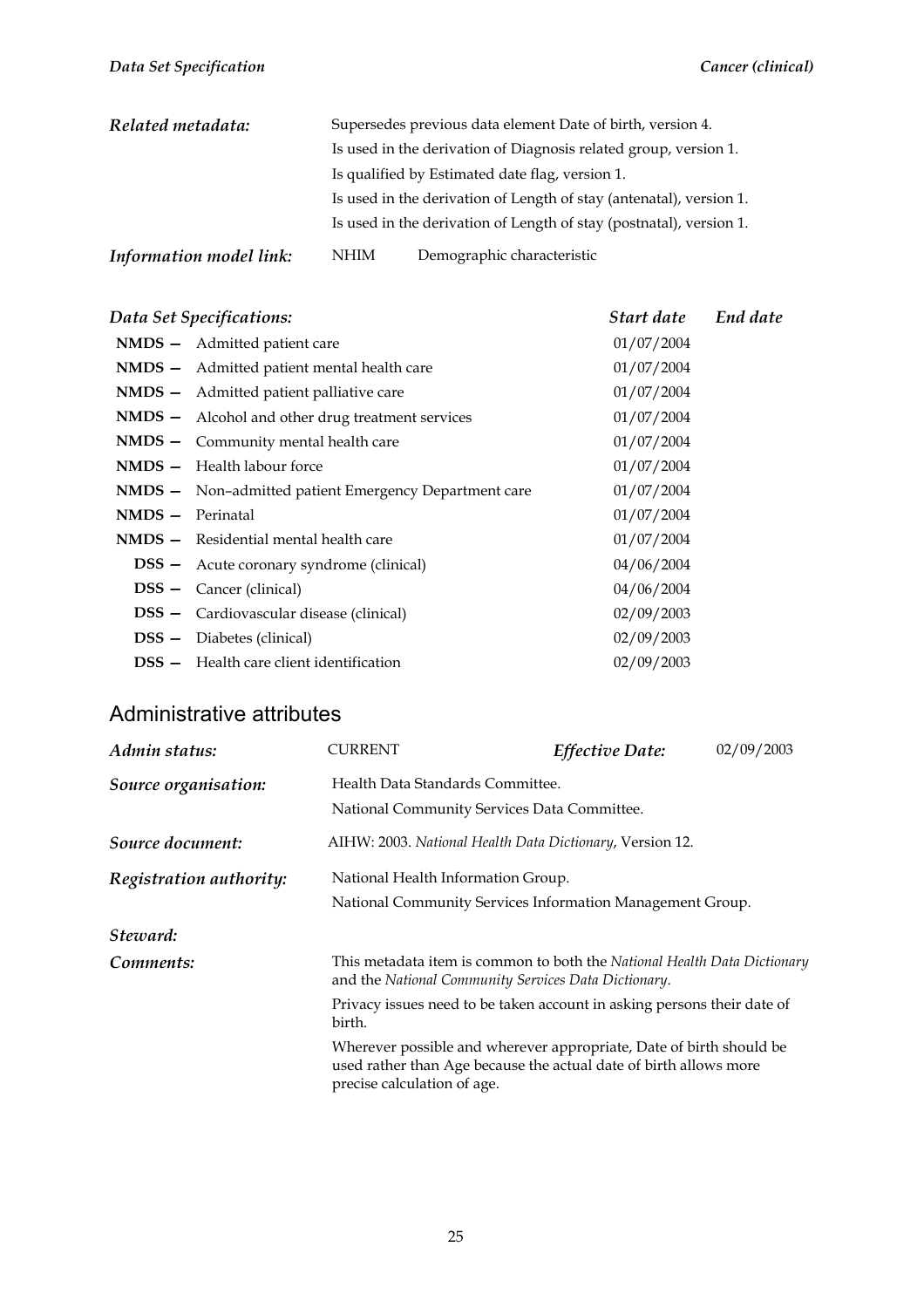When Date of birth is estimated or default value, national health and community services collections typically use 0101 or 0107 or 3006 as the estimate or default for DDMM.

It is suggested that different rules for reporting data may apply when estimating the Date of birth of children aged under 2 years because of the rapid growth and development of children within this age group which means that a child's development can vary considerably over the course of a year. Thus, more specific reporting of estimated age is suggested.

#### *NHDD* **specific:**

DSS — Health care client identification:

Any new information collection systems should allow for 0000YYYY. (Refer to Standards Australia AS5017—2002 Health Care Client Identification).

DSS — Cardiovascular disease (clinical)

Age is an important non–modifiable risk factor for cardiovascular conditions. The prevalence of cardiovascular conditions increases dramatically with age. For example, more than 60% of people aged 75 and over had a cardiovascular condition in 1995 compared with less than 9% of those aged under 35. Aboriginal and Torres Strait Islander peoples are more likely to have cardiovascular conditions than other Australians across almost all age groups. For example, in the 25–44 age group, 23% of Indigenous Australians reported cardiovascular conditions compared with 16% among other Australians (Heart, Stroke and Vascular Diseases: Australian Facts 2001. AIHW).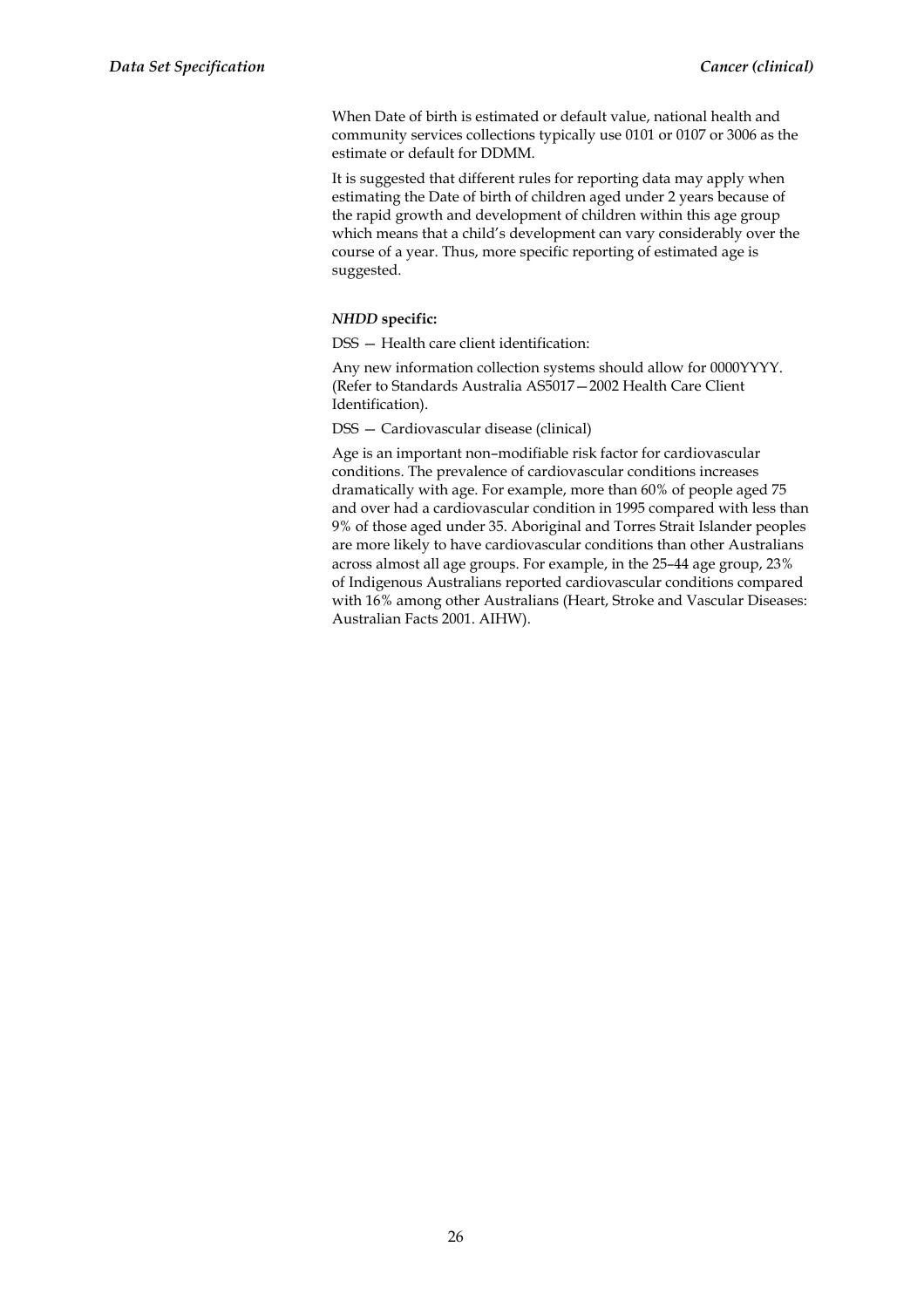## **Date of death**

### Identifying and Definitional attributes

| Knowledgebase ID: | 001063                           | Version number:                                       |                                                                            |
|-------------------|----------------------------------|-------------------------------------------------------|----------------------------------------------------------------------------|
| Metadata type:    | Data element                     |                                                       |                                                                            |
| Definition:       | The date of death of the person. |                                                       |                                                                            |
| Context:          |                                  | time between diagnosis with primary cancer and death. | Required for statistical survival analysis for derivation of the length of |

| Data type:                                                 | Numeric                              | Maximum field size:                                                                                                                                                                                                      | 8               |
|------------------------------------------------------------|--------------------------------------|--------------------------------------------------------------------------------------------------------------------------------------------------------------------------------------------------------------------------|-----------------|
| Representational class:                                    | Date                                 | Format:                                                                                                                                                                                                                  | <b>DDMMYYYY</b> |
| Data domain:                                               | Valid date.                          |                                                                                                                                                                                                                          |                 |
| Guide for use:                                             | Recorded for patients who have died. |                                                                                                                                                                                                                          |                 |
| Verification rules:                                        | cancer.                              | This field must be greater than or equal to Date of diagnosis of primary                                                                                                                                                 |                 |
| Collection methods:                                        |                                      | It is recommended that in cases where all components of the date of<br>death are not known or where an estimate is arrived at from age, a valid<br>date be used together with a flag to indicate that it is an estimate. |                 |
| Related metadata:                                          |                                      |                                                                                                                                                                                                                          |                 |
| Information model link:                                    | <b>NHIM</b>                          | Demographic characteristic                                                                                                                                                                                               |                 |
| Data Set Specifications:<br><b>DSS</b> - Cancer (clinical) |                                      | Start date<br>04/06/2004                                                                                                                                                                                                 | End date        |
| Administrative attributes                                  |                                      |                                                                                                                                                                                                                          |                 |
| Admin status:                                              | <b>CURRENT</b>                       | <b>Effective Date:</b>                                                                                                                                                                                                   | 04/06/2004      |
| Source organisation:                                       | Health Data Standards Committee.     |                                                                                                                                                                                                                          |                 |
| Source document:                                           |                                      |                                                                                                                                                                                                                          |                 |
| Registration authority:                                    | National Health Information Group.   |                                                                                                                                                                                                                          |                 |
| Steward:                                                   |                                      |                                                                                                                                                                                                                          |                 |
| Comments:                                                  |                                      |                                                                                                                                                                                                                          |                 |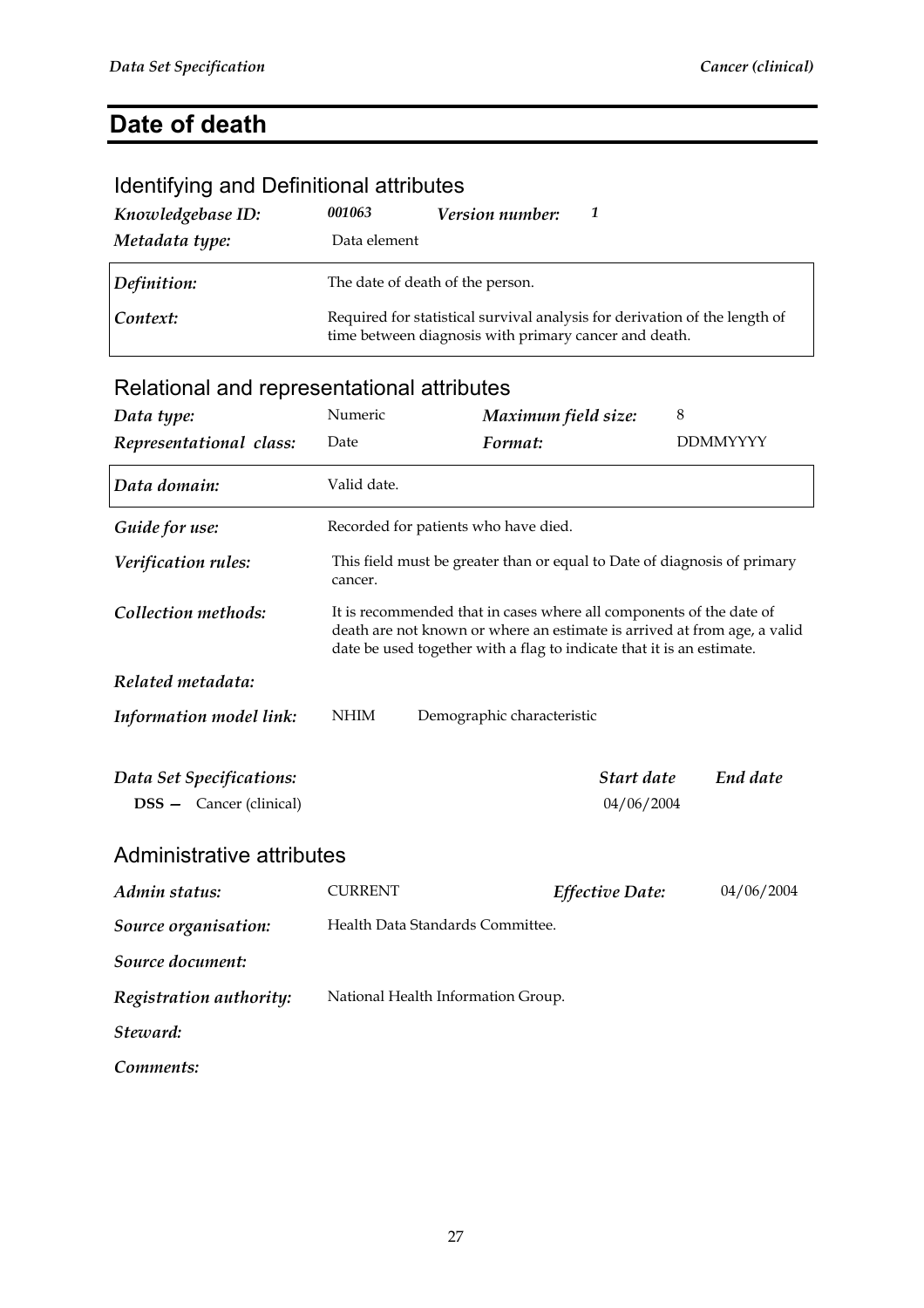### **Date of diagnosis of cancer**

### Identifying and Definitional attributes

| Knowledgebase ID: | 000771                       | <b>Version number:</b> |                                                                         |
|-------------------|------------------------------|------------------------|-------------------------------------------------------------------------|
| Metadata type:    | Data element                 |                        |                                                                         |
| Definition:       | site or as a metastasis).    |                        | The date when the cancer was first diagnosed (whether at its primary    |
| Context:          | cancer statistics, research. |                        | Patient administration systems, cancer notification systems, population |

| Data type:              | Numeric                                                                                                                                                                                                                                   | Maximum field size:                                                                                                                                                                                                                                                                                                                                                                              | 8               |  |
|-------------------------|-------------------------------------------------------------------------------------------------------------------------------------------------------------------------------------------------------------------------------------------|--------------------------------------------------------------------------------------------------------------------------------------------------------------------------------------------------------------------------------------------------------------------------------------------------------------------------------------------------------------------------------------------------|-----------------|--|
| Representational class: | Date                                                                                                                                                                                                                                      | Format:                                                                                                                                                                                                                                                                                                                                                                                          | <b>DDMMYYYY</b> |  |
| Data domain:            | Valid date                                                                                                                                                                                                                                |                                                                                                                                                                                                                                                                                                                                                                                                  |                 |  |
| Guide for use:          | Date of diagnosis must be:                                                                                                                                                                                                                |                                                                                                                                                                                                                                                                                                                                                                                                  |                 |  |
|                         | $>=$ Date of birth                                                                                                                                                                                                                        |                                                                                                                                                                                                                                                                                                                                                                                                  |                 |  |
|                         | <= Date of death                                                                                                                                                                                                                          |                                                                                                                                                                                                                                                                                                                                                                                                  |                 |  |
|                         | Diagnosis of cancer after death:<br>If the patient is first diagnosed with the cancer in an autopsy report the<br>date of diagnosis is the date of death as stated on the patient's death<br>certificate.                                 |                                                                                                                                                                                                                                                                                                                                                                                                  |                 |  |
|                         |                                                                                                                                                                                                                                           |                                                                                                                                                                                                                                                                                                                                                                                                  |                 |  |
|                         | Incidental diagnosis of cancer:                                                                                                                                                                                                           |                                                                                                                                                                                                                                                                                                                                                                                                  |                 |  |
|                         | If a patient is admitted for another condition (e.g. a broken leg or<br>pregnancy), and a cancer is diagnosed incidentally then the date of<br>diagnosis is the date the cancer was diagnostically determined, not the<br>admission date. |                                                                                                                                                                                                                                                                                                                                                                                                  |                 |  |
| Verification rules:     |                                                                                                                                                                                                                                           |                                                                                                                                                                                                                                                                                                                                                                                                  |                 |  |
| Collection methods:     | Reporting rules:                                                                                                                                                                                                                          |                                                                                                                                                                                                                                                                                                                                                                                                  |                 |  |
|                         | following sequence:                                                                                                                                                                                                                       | The date of diagnosis is the date of the pathology report, if any, that first<br>confirmed the diagnosis of cancer. This date may be found attached to a<br>letter of referral or a patient's medical record from another institution or<br>hospital. If this date is unavailable, or if no pathological test was done,<br>then the date may be determined from one of the sources listed in the |                 |  |
|                         | diagnosis of this cancer.                                                                                                                                                                                                                 | Date of the consultation at, or admission to, the hospital, clinic or<br>institution when the cancer was first diagnosed. Note: DO NOT use the<br>admission date of the current admission if the patient had a prior                                                                                                                                                                             |                 |  |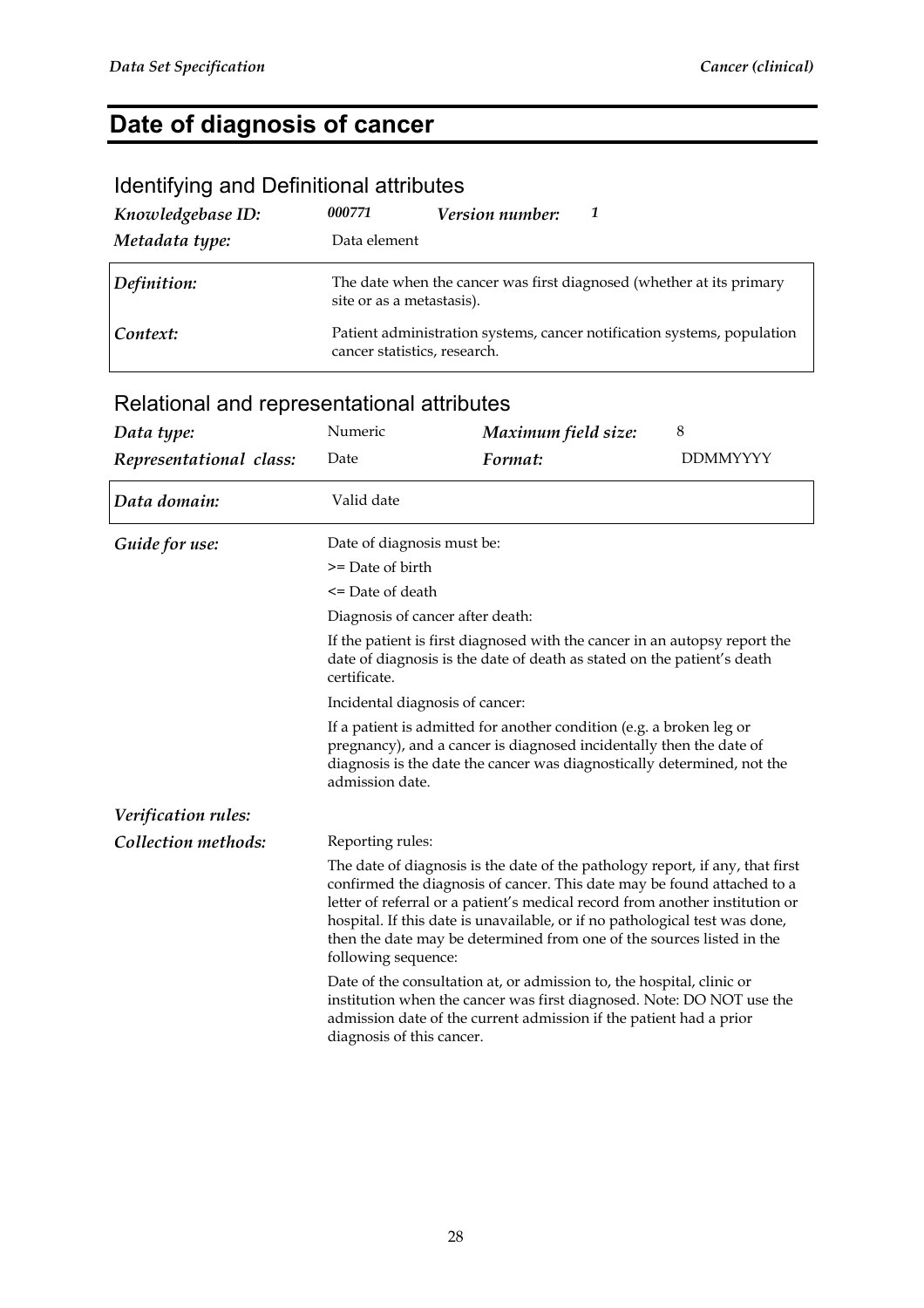| Data Set Specifications: |             | Start date                                                                                                                                                                                                                                                                                        | End date |
|--------------------------|-------------|---------------------------------------------------------------------------------------------------------------------------------------------------------------------------------------------------------------------------------------------------------------------------------------------------|----------|
| Information model link:  | <b>NHIM</b> | Request for/entry into service event                                                                                                                                                                                                                                                              |          |
| Related metadata:        |             | Relates to the data element Date of birth, version 5.<br>Relates to the data element Estimated date flag, version 1.                                                                                                                                                                              |          |
|                          |             | If components of the date are not known, an estimate should be<br>provided where possible with an estimated date flag to indicate that it is<br>estimated. If an estimated date is not possible, a standard date of 15 June<br>1900 should be used with a flag to indicate the date is not known. |          |
|                          |             | Date the patient states they were first diagnosed with cancer. Note: This<br>may be the only date available in a few cases (for example, patient was<br>first diagnosed in a foreign country).                                                                                                    |          |
|                          |             | Date of first diagnosis as stated by a recognised medical practitioner or<br>dentist. Note: This date may be found attached to a letter of referral or a<br>patient's medical record from an institution or hospital.                                                                             |          |

| Data Set Specifications:         | Start date | End date |
|----------------------------------|------------|----------|
| $DSS - \text{Cancer (clirical)}$ | 04/06/2004 |          |

### Administrative attributes

| Admin status:           | CURRENT                                          | Effective Date:                                               | 01/07/2002 |
|-------------------------|--------------------------------------------------|---------------------------------------------------------------|------------|
| Source organisation:    | International Agency for Research on Cancer.     |                                                               |            |
|                         | World Health Organization.                       |                                                               |            |
|                         | International Association of Cancer Registries.  |                                                               |            |
| Source document:        | Inpatient Statistics Collection Manual 2000/2001 | Modified from the definition presented by the New South Wales |            |
| Registration authority: | National Health Information Group.               |                                                               |            |
| Steward:                |                                                  |                                                               |            |
| Comments                |                                                  |                                                               |            |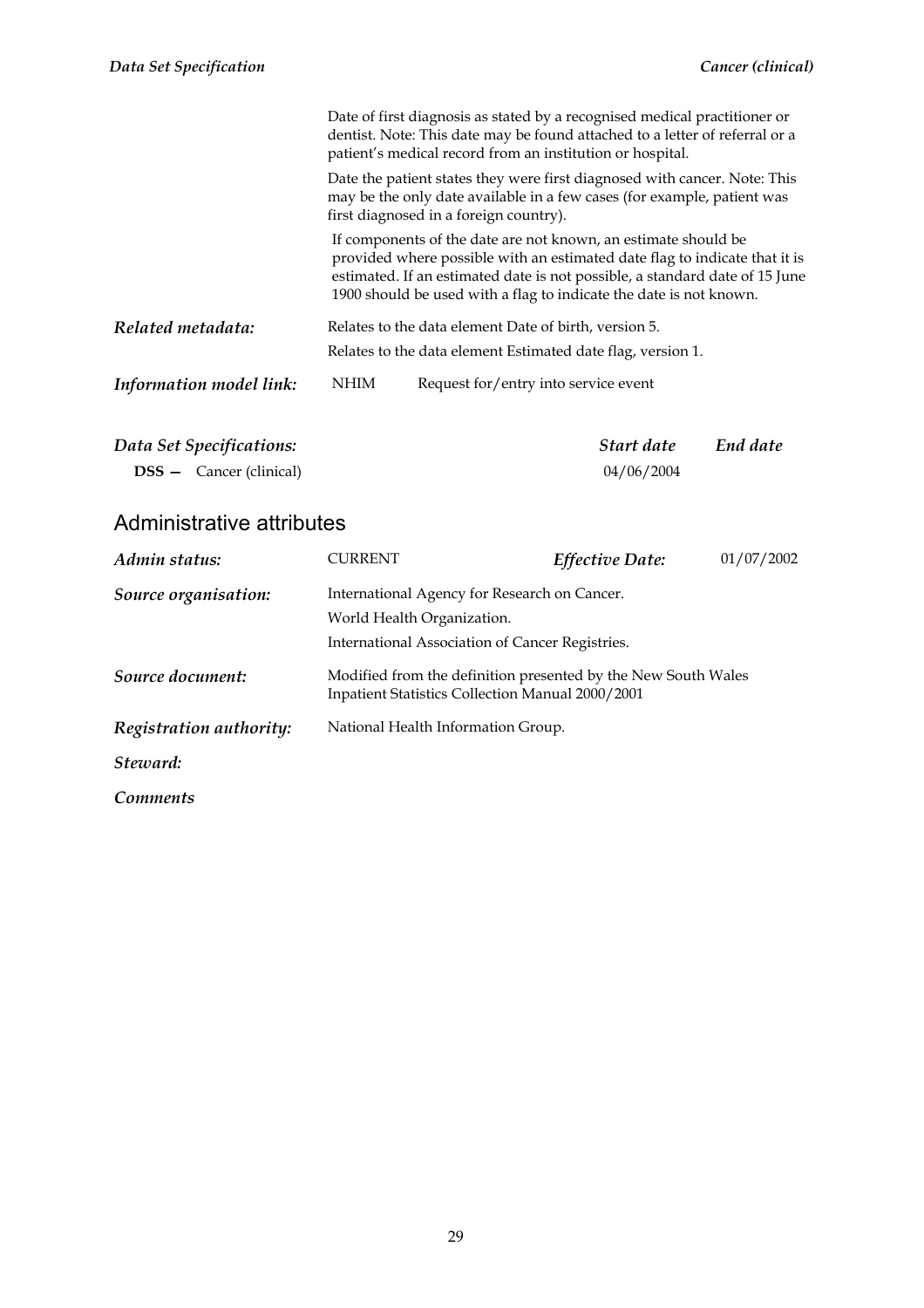# **Date of diagnosis of first recurrence**

| <b>NOTION THIS QUARE DOMINIONOI QUITOUCO</b> |              |                                          |                                                                                                                                                      |
|----------------------------------------------|--------------|------------------------------------------|------------------------------------------------------------------------------------------------------------------------------------------------------|
| Knowledgebase ID:                            | 001064       | <b>Version number:</b>                   | -1                                                                                                                                                   |
| Metadata type:                               | Data element |                                          |                                                                                                                                                      |
| Definition:                                  |              | metastatic cancer of the same histology. | The date a medical practitioner confirms the diagnosis of a recurrent or                                                                             |
| Context:                                     |              |                                          | This item is collected for determining the time interval from diagnosis to<br>recurrence, from treatment to recurrence and from recurrence to death. |

#### Identifying and Definitional attributes

### Relational and representational attributes

| Data type:                                                 | Numeric                                                                                                                                                                | Maximum field size:                                                                                                                    | 8               |
|------------------------------------------------------------|------------------------------------------------------------------------------------------------------------------------------------------------------------------------|----------------------------------------------------------------------------------------------------------------------------------------|-----------------|
| Representational class:                                    | Date                                                                                                                                                                   | Format:                                                                                                                                | <b>DDMMYYYY</b> |
| Data domain:                                               | Valid date.                                                                                                                                                            |                                                                                                                                        |                 |
| Guide for use:                                             |                                                                                                                                                                        | The term 'recurrence' defines the return, reappearance or metastasis of<br>cancer (of the same histology) after a disease free period. |                 |
| Verification rules:                                        | This field must:                                                                                                                                                       |                                                                                                                                        |                 |
|                                                            | - be greater than Date of diagnosis of cancer                                                                                                                          |                                                                                                                                        |                 |
|                                                            | $-$ be greater than Cancer initial treatment $-$ completion date (if less<br>than Cancer initial treatment $-$ completion date, the patient was<br>never disease-free) |                                                                                                                                        |                 |
| Collection methods:                                        |                                                                                                                                                                        |                                                                                                                                        |                 |
| Related metadata:                                          |                                                                                                                                                                        | Relates to the data element Region of first recurrence, version 1.                                                                     |                 |
| Information model link:                                    | <b>NHIM</b><br>Request for/entry into service event                                                                                                                    |                                                                                                                                        |                 |
| Data Set Specifications:<br><b>DSS</b> - Cancer (clinical) |                                                                                                                                                                        | Start date<br>04/06/2004                                                                                                               | End date        |
| Administrative attributes                                  |                                                                                                                                                                        |                                                                                                                                        |                 |
| Admin status:                                              | <b>CURRENT</b>                                                                                                                                                         | <b>Effective Date:</b>                                                                                                                 | 04/06/2004      |
| Source organisation:                                       | Commission on Cancer, American College of Surgeons.                                                                                                                    |                                                                                                                                        |                 |
| Source document:                                           | Commission on Cancer, Standards of the Commission on Cancer Registry<br>Operations and Data Standards (ROADS) Volume II (1998).                                        |                                                                                                                                        |                 |
| Registration authority:                                    |                                                                                                                                                                        | National Health Information Group.                                                                                                     |                 |

*Steward:* 

*Comments*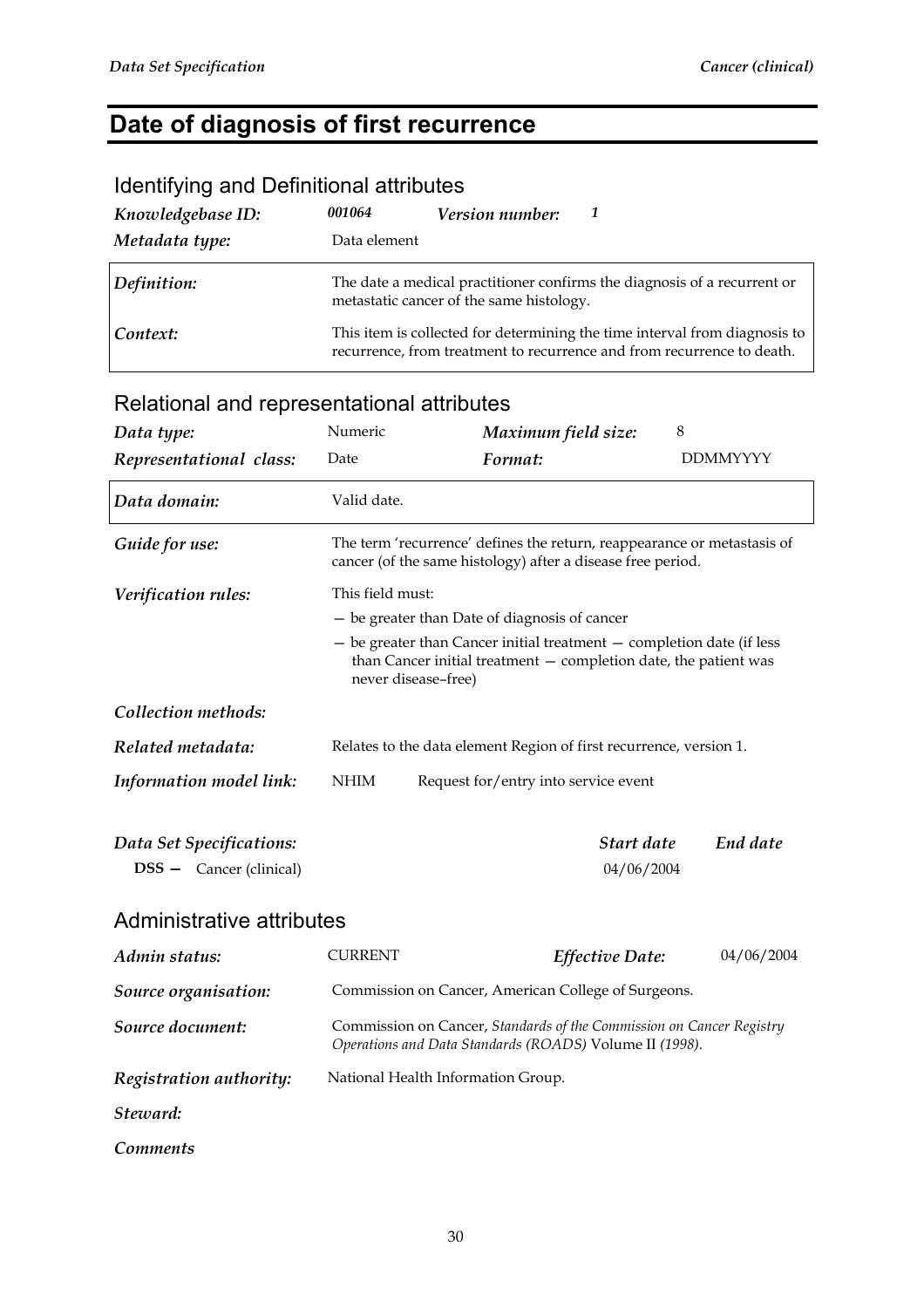### **Date of surgical treatment for cancer**

| $1.49$ . The state of $1.49$ and $1.49$ and $1.40$ and $1.40$ and $1.40$ and $1.40$ |                                                                            |                        |                                                                   |
|-------------------------------------------------------------------------------------|----------------------------------------------------------------------------|------------------------|-------------------------------------------------------------------|
| Knowledgebase ID:                                                                   | 001065                                                                     | <b>Version number:</b> | 1                                                                 |
| Metadata type:                                                                      | Data element                                                               |                        |                                                                   |
| Definition:                                                                         | The date on which the cancer-directed surgical treatment was<br>performed. |                        |                                                                   |
| Context:                                                                            |                                                                            |                        | This item is collected for analyses of outcome by treatment type. |

#### Identifying and Definitional attributes

### Relational and representational attributes

| Data type:                     | Numeric                                                                                                                         | Maximum field size:                                                                                                                                       | 8               |
|--------------------------------|---------------------------------------------------------------------------------------------------------------------------------|-----------------------------------------------------------------------------------------------------------------------------------------------------------|-----------------|
| Representational class:        | Date                                                                                                                            | Format:                                                                                                                                                   | <b>DDMMYYYY</b> |
| Data domain:                   | Valid date.                                                                                                                     |                                                                                                                                                           |                 |
| Guide for use:                 |                                                                                                                                 | The date of each surgical treatment episode should be entered separately.<br>Collected for curative and palliative surgery prior to the first recurrence. |                 |
| Verification rules:            |                                                                                                                                 | This field must be greater than or equal to Date of diagnosis of cancer.                                                                                  |                 |
| Collection methods:            |                                                                                                                                 |                                                                                                                                                           |                 |
| Related metadata:              | Relates to the data element concept Initial treatment episode for cancer,<br>version 1.                                         |                                                                                                                                                           |                 |
|                                | Relates to data element Surgical treatment procedure for cancer,<br>version 1.                                                  |                                                                                                                                                           |                 |
| Information model link:        | <b>NHIM</b>                                                                                                                     | Service provision event                                                                                                                                   |                 |
| Data Set Specifications:       |                                                                                                                                 | Start date                                                                                                                                                | End date        |
| <b>DSS</b> - Cancer (clinical) |                                                                                                                                 | 04/06/2004                                                                                                                                                |                 |
| Administrative attributes      |                                                                                                                                 |                                                                                                                                                           |                 |
| Admin status:                  | <b>CURRENT</b>                                                                                                                  | Effective Date:                                                                                                                                           | 04/06/2004      |
| Source organisation:           | Commission on Cancer, American College of Surgeons.                                                                             |                                                                                                                                                           |                 |
| Source document:               | Commission on Cancer, Standards of the Commission on Cancer Registry<br>Operations and Data Standards (ROADS) Volume II (1998). |                                                                                                                                                           |                 |
| Registration authority:        |                                                                                                                                 | National Health Information Group.                                                                                                                        |                 |
| Steward:                       |                                                                                                                                 |                                                                                                                                                           |                 |

*Comments:*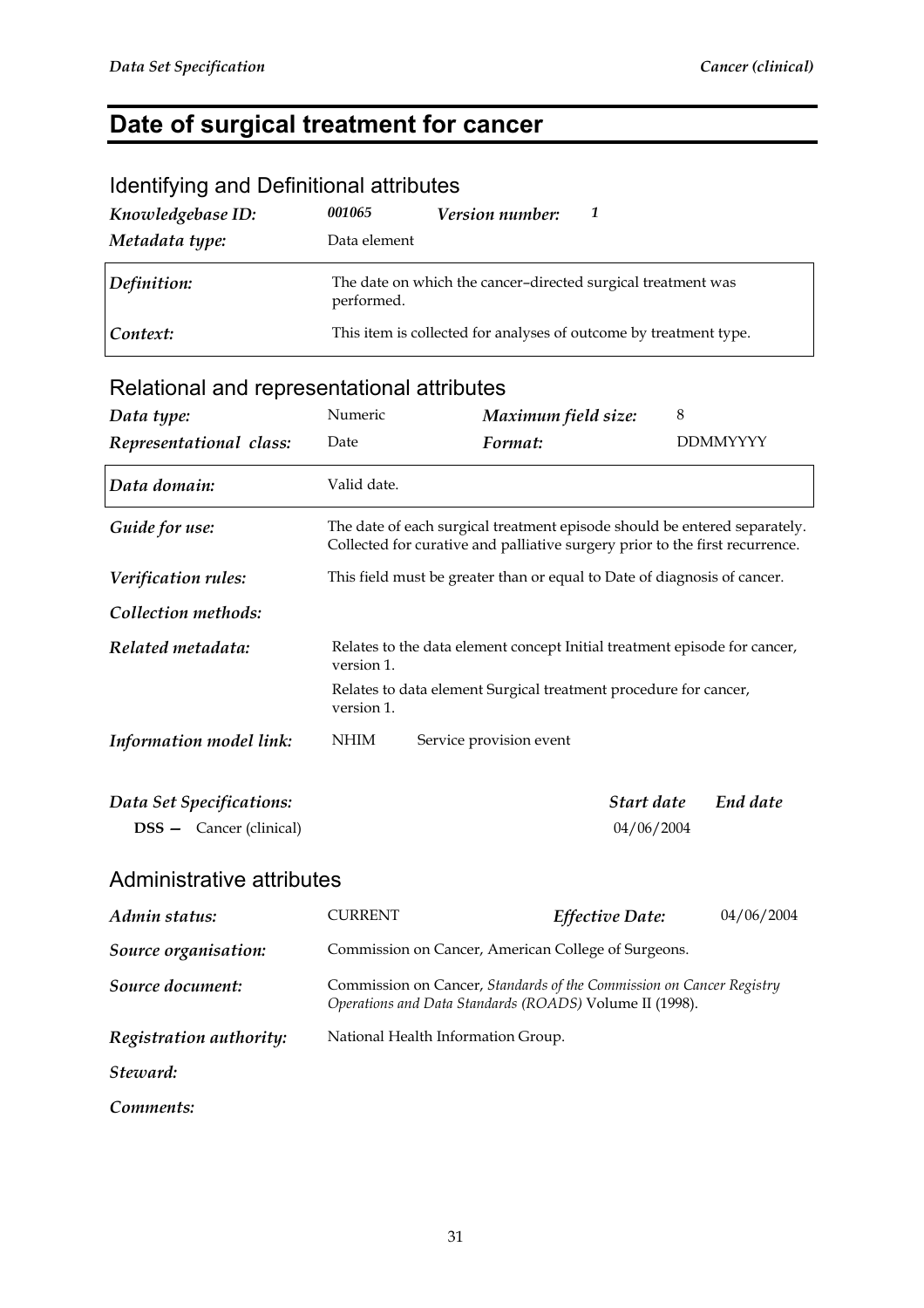### **Establishment number**

### Identifying and Definitional attributes

| Knowledgebase ID:<br>Metadata type: | 000377<br>Data element | <b>Version number:</b> | 4                                                                         |
|-------------------------------------|------------------------|------------------------|---------------------------------------------------------------------------|
| Definition:                         |                        |                        | An identifier for an establishment, unique within the state or territory. |
| Context:                            | All health services.   |                        |                                                                           |
|                                     |                        |                        |                                                                           |

| Representational class:                                         | Identification number Format:      |                                                                                                                                            | <b>NNNNN</b> |
|-----------------------------------------------------------------|------------------------------------|--------------------------------------------------------------------------------------------------------------------------------------------|--------------|
| Data type:                                                      | Numeric                            | Maximum field size:                                                                                                                        | 5            |
| Data domain:                                                    | Valid establishment number.        |                                                                                                                                            |              |
| Guide for use:                                                  |                                    |                                                                                                                                            |              |
| Verification rules:                                             |                                    |                                                                                                                                            |              |
| Collection methods:                                             |                                    |                                                                                                                                            |              |
| Related metadata:                                               |                                    | Is a composite part of Establishment identifier, version 4.<br>Supersedes previous data element Establishment number, version 3.           |              |
| Information model link:                                         | <b>NHIM</b>                        | Organisation characteristic                                                                                                                |              |
| Data Set Specifications:<br><b>NMDS</b> - Admitted patient care |                                    | Start date<br>01/07/2004                                                                                                                   | End date     |
| <b>DSS</b> - Cancer (clinical)                                  |                                    | 04/06/2004                                                                                                                                 |              |
| <b>DSS</b> - Health care client identification                  |                                    | 01/01/2003                                                                                                                                 |              |
| Administrative attributes                                       |                                    |                                                                                                                                            |              |
| Admin status:                                                   | <b>CURRENT</b>                     | Effective Date:                                                                                                                            | 01/01/2003   |
| Source organisation:                                            |                                    |                                                                                                                                            |              |
| Source document:                                                |                                    |                                                                                                                                            |              |
| Registration authority:                                         | National Health Information Group. |                                                                                                                                            |              |
| Steward:                                                        |                                    |                                                                                                                                            |              |
| Comments:                                                       | national level.                    | Establishment number should be a unique code for the health care<br>establishment used in that Australian state/territory or uniquely at a |              |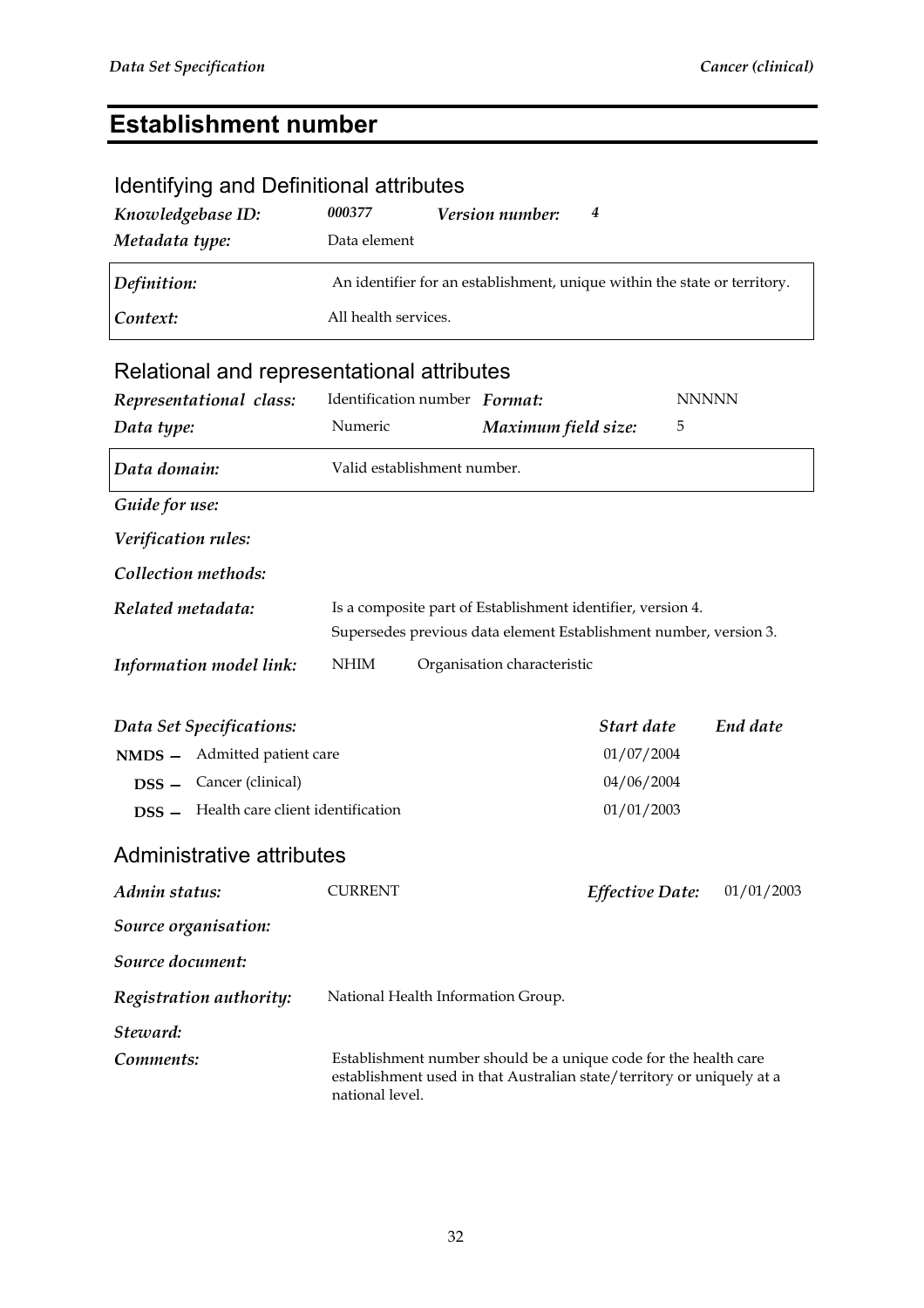# **Family name**

| Identifying and definitional attributes                                                                                                                                                                                                                                                                          |                                                                                                                                                                                                                                                                                                                                                                                                                                                 |                                                                                                                                                                                                                                                                                                                                                                                                                                                                                                                              |        |
|------------------------------------------------------------------------------------------------------------------------------------------------------------------------------------------------------------------------------------------------------------------------------------------------------------------|-------------------------------------------------------------------------------------------------------------------------------------------------------------------------------------------------------------------------------------------------------------------------------------------------------------------------------------------------------------------------------------------------------------------------------------------------|------------------------------------------------------------------------------------------------------------------------------------------------------------------------------------------------------------------------------------------------------------------------------------------------------------------------------------------------------------------------------------------------------------------------------------------------------------------------------------------------------------------------------|--------|
| Knowledgebase ID:                                                                                                                                                                                                                                                                                                | 002007                                                                                                                                                                                                                                                                                                                                                                                                                                          | 2<br>Version number:                                                                                                                                                                                                                                                                                                                                                                                                                                                                                                         |        |
| Metadata type:                                                                                                                                                                                                                                                                                                   | Data element                                                                                                                                                                                                                                                                                                                                                                                                                                    |                                                                                                                                                                                                                                                                                                                                                                                                                                                                                                                              |        |
| Definition:                                                                                                                                                                                                                                                                                                      | That part of a name a person usually has in common with some other<br>members of his/her family, as distinguished from his/her given names.                                                                                                                                                                                                                                                                                                     |                                                                                                                                                                                                                                                                                                                                                                                                                                                                                                                              |        |
| Context:                                                                                                                                                                                                                                                                                                         |                                                                                                                                                                                                                                                                                                                                                                                                                                                 | Administrative purposes and individual identification.                                                                                                                                                                                                                                                                                                                                                                                                                                                                       |        |
| Relational and representational attributes                                                                                                                                                                                                                                                                       |                                                                                                                                                                                                                                                                                                                                                                                                                                                 |                                                                                                                                                                                                                                                                                                                                                                                                                                                                                                                              |        |
| Data type:                                                                                                                                                                                                                                                                                                       | Alphanumeric                                                                                                                                                                                                                                                                                                                                                                                                                                    | Maximum field size:                                                                                                                                                                                                                                                                                                                                                                                                                                                                                                          | 40     |
| Representational class:                                                                                                                                                                                                                                                                                          | Text                                                                                                                                                                                                                                                                                                                                                                                                                                            | Format:                                                                                                                                                                                                                                                                                                                                                                                                                                                                                                                      | AN(40) |
| Data domain:                                                                                                                                                                                                                                                                                                     | Text.                                                                                                                                                                                                                                                                                                                                                                                                                                           |                                                                                                                                                                                                                                                                                                                                                                                                                                                                                                                              |        |
| Guide for use:                                                                                                                                                                                                                                                                                                   | The agency or establishment should record the client's full 'Family<br>name' on their information systems.                                                                                                                                                                                                                                                                                                                                      |                                                                                                                                                                                                                                                                                                                                                                                                                                                                                                                              |        |
|                                                                                                                                                                                                                                                                                                                  | <b>NCSDD</b> specific:                                                                                                                                                                                                                                                                                                                                                                                                                          |                                                                                                                                                                                                                                                                                                                                                                                                                                                                                                                              |        |
|                                                                                                                                                                                                                                                                                                                  | In instances where there is uncertainty about which name to record for a<br>person living in a remote Aboriginal or Torres Strait Islander<br>community, Centrelink follows the practice of recording the Indigenous<br>person's name as it is first provided to Centrelink. Or, where proof of<br>identity is required, as the name is recorded on a majority of the higher<br>point scoring documents that are produced as proof of identity. |                                                                                                                                                                                                                                                                                                                                                                                                                                                                                                                              |        |
| Verification rules:                                                                                                                                                                                                                                                                                              |                                                                                                                                                                                                                                                                                                                                                                                                                                                 |                                                                                                                                                                                                                                                                                                                                                                                                                                                                                                                              |        |
| Collection methods:                                                                                                                                                                                                                                                                                              |                                                                                                                                                                                                                                                                                                                                                                                                                                                 | This data element should be recorded for all clients.                                                                                                                                                                                                                                                                                                                                                                                                                                                                        |        |
|                                                                                                                                                                                                                                                                                                                  | Mixed case should be used.                                                                                                                                                                                                                                                                                                                                                                                                                      |                                                                                                                                                                                                                                                                                                                                                                                                                                                                                                                              |        |
| Family name should be recorded in the format preferred by the person.<br>The format should be the same as that written by the person on a (pre)<br>registration form or in the same format as that printed on an<br>identification card, such as Medicare card, to ensure consistent collection<br>of name data. |                                                                                                                                                                                                                                                                                                                                                                                                                                                 |                                                                                                                                                                                                                                                                                                                                                                                                                                                                                                                              |        |
|                                                                                                                                                                                                                                                                                                                  | It is acknowledged that some people use more than one family name<br>(e.g. formal name, birth name, married/maiden name, tribal name)<br>depending on the circumstances. Each name should be recorded against<br>the appropriate Name Type (see Comments).                                                                                                                                                                                      |                                                                                                                                                                                                                                                                                                                                                                                                                                                                                                                              |        |
|                                                                                                                                                                                                                                                                                                                  | the agency or establishment.                                                                                                                                                                                                                                                                                                                                                                                                                    | A person is able to change his or her name by usage in all States and<br>Territories of Australia with the exception of Western Australia, where a<br>person may only change his or her name under the Change of Name Act.<br>Care should be taken when recording a change of name for a minor.<br>Ideally, the name recorded for the minor should be known to both of<br>his/her parents, so the minor's records can be retrieved and continuity<br>of care maintained, regardless of which parent accompanies the minor to |        |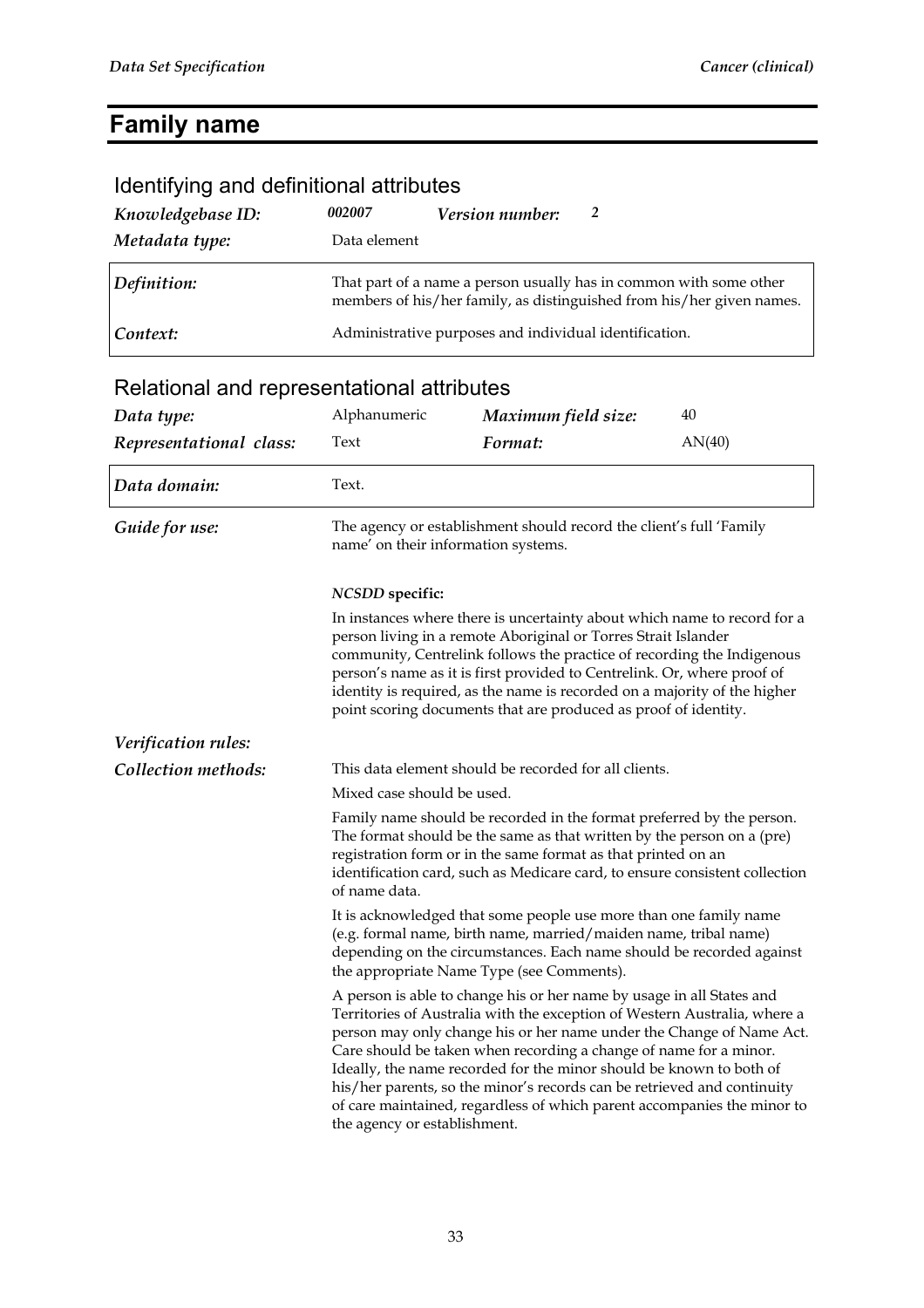*Collection methods:* A person should generally be registered using their preferred name as it is more likely to be used in common usage and on subsequent visits to the agency or establishment. The person's preferred name may in fact be the name on their Medicare card. The Name type data element can be used to distinguish between the different types of names that may be used by the person. The following format may assist with data collection: What is your family name? Are you known by any other family names that you would like recorded? If so, what are they \_\_\_\_\_\_\_\_\_\_\_\_\_\_\_\_\_\_\_\_\_\_\_\_\_\_\_\_\_\_\_\_\_\_\_\_\_\_\_\_\_\_\_\_\_\_\_\_\_\_\_ Please indicate, for each name above, the 'type' of family name that is to be recorded: (a) Medicare Card Name (if different to preferred name). (b) Alias (any other name that you are known by). Whenever a person informs the agency or establishment of a change of family name (e.g. following marriage or divorce), the former name should be recorded as an alias name. A full history of names should be retained. e.g. 'Mary Georgina Smith' informs the hospital that she has been married and changed her family name to 'Jones'. Record 'Jones' as her preferred family name and record 'Smith' as an alias name. Hyphenated family names: Sometimes persons with hyphenated family names use only one of the two hyphenated names. It is useful to record each of the hyphenated names as an alias. If the person has a hyphenated family name, e.g. 'Wilson-Phillips' record 'Wilson-Phillips' in the preferred family name field and record 'Wilson' and 'Phillips' separately as alias family names. Punctuation: If special characters form part of the family name they should be included, e.g. hyphenated names should be entered with a hyphen. Examples: — hyphen, e.g. Wilson-Phillips Do not leave a space before or after a hyphen, i.e. between the last letter of 'Wilson' and the hyphen, nor a space between the hyphen and the first letter of 'Phillips'. — apostrophe, e.g. O'Brien, D'Agostino Do not leave a space before or after the apostrophe, i.e. between the 'O' and the apostrophe, nor a space between the apostrophe and 'Brien'. — full stop, e.g. St. John, St. George Do not leave a space before a full stop, i.e. between 'St' and the full stop. Do leave a space between the full stop and 'John'. — space, e.g. van der Humm, Le Brun, Mc Donald If the health care client has recorded their family name as more than one word, displaying spaces in between the words, record their family name in the same way leaving one space between each word. Registered unnamed newborn babies: When registering a newborn, use the mother's family name as the baby's family name unless instructed otherwise by the mother. Record unnamed babies under the newborn Name Type.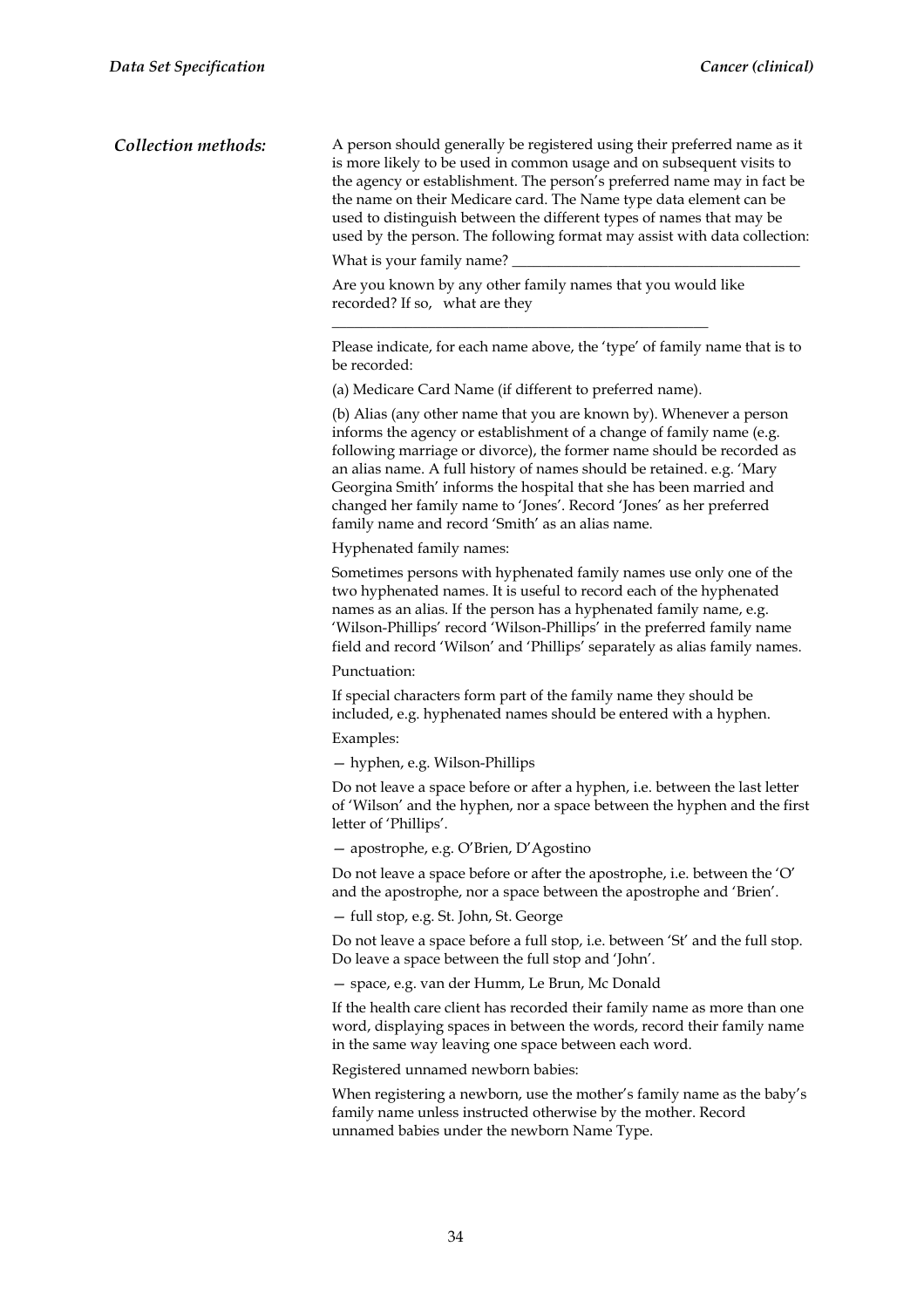*Collection methods:* Persons with only one name:

Some people do not have a family name and a given name, they have only one name by which they are known. If the person has only one name, record it in the 'Family name' field and leave the 'Given name' field blank.

Registering an unidentified health care client:

The default for unknown family name, should be unknown in all instances and the name recorded as an alias name. Don't create a 'fictitious' family name such as 'Doe' as this is an actual family name. When the person's name becomes known, record it as the preferred family name and do not overwrite the alias name of unknown.

Registering health care clients from disaster sites:

Persons treated from disaster sites should be recorded under the alias Name Type. Local business rules should be developed for consistent recording of disaster site person details.

Care should be taken not to use identical dummy data (family name, given name, date of birth, sex) for two or more persons from a disaster site.

If the family name needs to be shortened:

If the length of the family name exceeds the length of the field, truncate the family name from the right (that is, dropping the final letters). Also, the last character of the name should be a hash (#) to identify that the name has been truncated.

Use of incomplete names or fictitious names:

Some health care facilities permit persons to use a pseudonym (fictitious or partial name) in lieu of their full or actual name. It is recommended that the person be asked to record both the pseudonym (Alias Name) in addition to the person's Medicare card name.

Baby for adoption:

The word adoption should not be used as the family name, given name or alias for a newborn baby. A newborn baby that is for adoption should be registered in the same way that other newborn babies are registered. However, if a baby born in the hospital is subsequently adopted, and is admitted for treatment as a child, the baby is registered under their adopted (current) name, and the record should not be linked to the birth record. This should be the current practice. Any old references to adoption in client registers (for names) should also be changed to unknown. Contact your State or Territory adoption information service for further information.

#### Prefixes:

Where a family name contains a prefix, such as one to indicate that the person is a widow, this must be entered as part of the 'Family Name' field. When widowed, some Hungarian women add 'Ozvegy' (abbreviation is 'Ozy') before their married family name, e.g. 'Mrs Szabo' would become 'Mrs Ozy Szabo'. That is, 'Mrs Szabo' becomes an alias name and 'Mrs Ozy Szabo' becomes the preferred name.

#### Ethnic Names:

The Centrelink publication, Naming Systems for Ethnic Groups, provides the correct coding for ethnic names.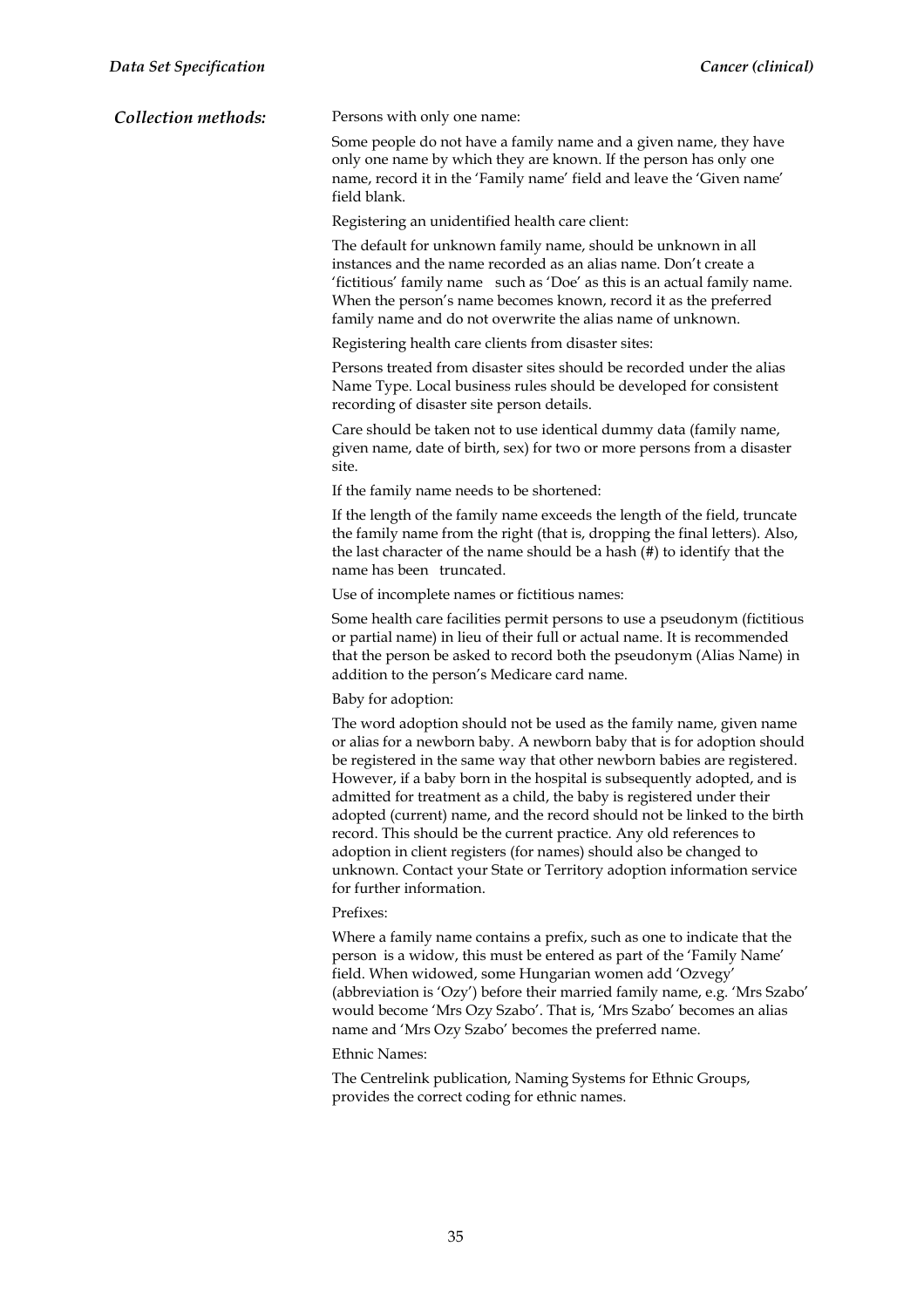| Collection methods:     | Misspelled family name: |                                                                                                                                                                                                                                                                                                                                                                                                                                                                                                                                                                                                                                                                                                                                                                                                                                                                                                                                                                                                                                                                                                                                                                                                                                         |
|-------------------------|-------------------------|-----------------------------------------------------------------------------------------------------------------------------------------------------------------------------------------------------------------------------------------------------------------------------------------------------------------------------------------------------------------------------------------------------------------------------------------------------------------------------------------------------------------------------------------------------------------------------------------------------------------------------------------------------------------------------------------------------------------------------------------------------------------------------------------------------------------------------------------------------------------------------------------------------------------------------------------------------------------------------------------------------------------------------------------------------------------------------------------------------------------------------------------------------------------------------------------------------------------------------------------|
|                         |                         | If the person's family name has been misspelled in error, update the<br>family name with the correct spelling and record the misspelled family<br>name as an alias name. Recording misspelled names is important for<br>filing documents that may be issued with previous versions of the<br>person's name. Discretion should be used regarding the degree of<br>recording that is maintained.                                                                                                                                                                                                                                                                                                                                                                                                                                                                                                                                                                                                                                                                                                                                                                                                                                          |
|                         | traditionally given.    | Often people use a variety of names, including legal names,<br>married/maiden names, nicknames, assumed names, traditional names,<br>etc. Even small differences in recording - such as the difference<br>between MacIntosh and McIntosh - can make record linkage<br>impossible. To minimise discrepancies in the recording and reporting of<br>name information, agencies or establishments should ask the person for<br>their full (formal) 'Given name' and 'Family name'. These may be<br>different from the name that the person may prefer the agency or<br>establishment workers to use in personal dealings. Agencies or<br>establishments may choose to separately record the preferred names that<br>the person wishes to be used by agency or establishment workers. In<br>some cultures it is traditional to state the family name first. To overcome<br>discrepancies in recording/reporting that may arise as a result of this<br>practice, agencies or establishments should always ask the person to<br>specify their first given name and their family name or surname<br>separately. These should then be recorded as 'Given name' and 'Family<br>name' as appropriate, regardless of the order in which they may be |
| Related metadata:       |                         | Supersedes the data element Family name, version 1.<br>Relates to the data element concept Name, version 1.                                                                                                                                                                                                                                                                                                                                                                                                                                                                                                                                                                                                                                                                                                                                                                                                                                                                                                                                                                                                                                                                                                                             |
| Information model link: | <b>NHIM</b>             | Person characteristic                                                                                                                                                                                                                                                                                                                                                                                                                                                                                                                                                                                                                                                                                                                                                                                                                                                                                                                                                                                                                                                                                                                                                                                                                   |

| Data Set Specifications:                       | Start date | End date |
|------------------------------------------------|------------|----------|
| $DSS - \text{ Cancer (clinical)}$              | 04/06/2004 |          |
| <b>DSS</b> - Health care client identification | 02/09/2003 |          |

| Admin, status           | <b>CURRENT</b>                                                                                                                                   | <b>Effective Date:</b> | 02/09/2003 |  |  |
|-------------------------|--------------------------------------------------------------------------------------------------------------------------------------------------|------------------------|------------|--|--|
| Source organisation:    | Australian Government Department of Health and Ageing.                                                                                           |                        |            |  |  |
|                         | Australian Institute of Health and Welfare.                                                                                                      |                        |            |  |  |
|                         | Standards Australia.                                                                                                                             |                        |            |  |  |
|                         | Health Data Standards Committee.                                                                                                                 |                        |            |  |  |
|                         | National Community Services Data Committee.                                                                                                      |                        |            |  |  |
| Source document:        | Australian Government Department of Health and Ageing 1998, Home<br>and Community Care Data Dictionary Version 1.0. Canberra: DHFS.              |                        |            |  |  |
|                         | Australian Institute of Health and Welfare Australian Standard<br>AS5017-2002 Health Care Client Identification. Sydney: Standards<br>Australia. |                        |            |  |  |
| Registration authority: | National Health Information Group                                                                                                                |                        |            |  |  |
|                         | National Community Services Information Management Group                                                                                         |                        |            |  |  |
| Steward:                |                                                                                                                                                  |                        |            |  |  |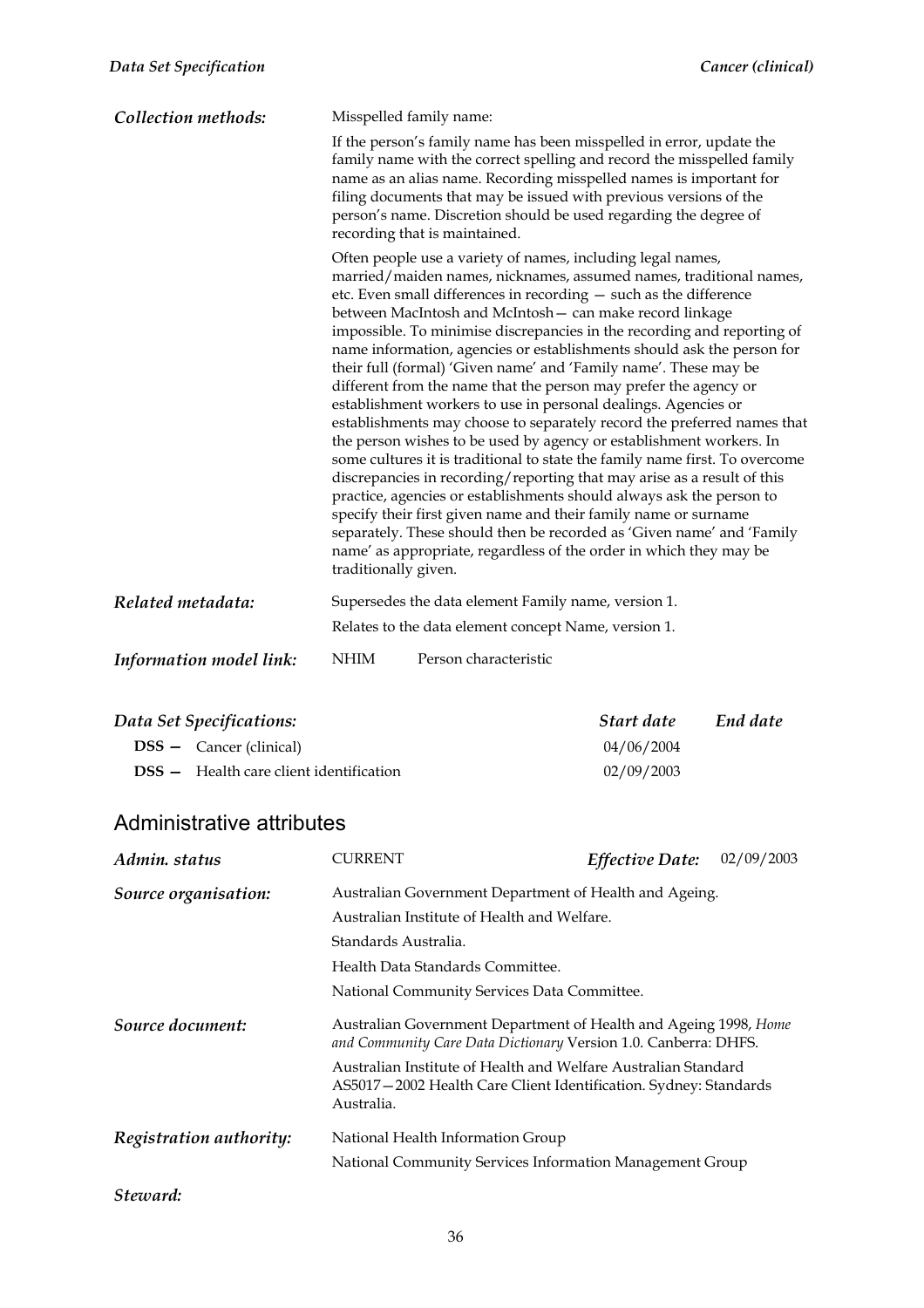*Comments:* This metadata item is common to both the *National Health Data Dictionary* and the *National Community Services Data Dictionary*.

#### *NCSDD* **specific:**

Selected letters of the family name in combination with selected letters of the 'Given name',' Date of birth' and 'Sex', may be used for record linkage for statistical purposes only.

Name type is a metadata item in Australian Standard AS5017—2002 Health care client identification (Standards Australia 2002) and in the *National Health Data Dictionary*, Version 12 (NHDC 2003). In both cases the Data domain refers to Code A Alias name; Code M Medicare card name; Code N Newborn name; and Code P Preferred name. A name type data element is being considered for inclusion in a future version of the *National Community Services Data Dictionary*.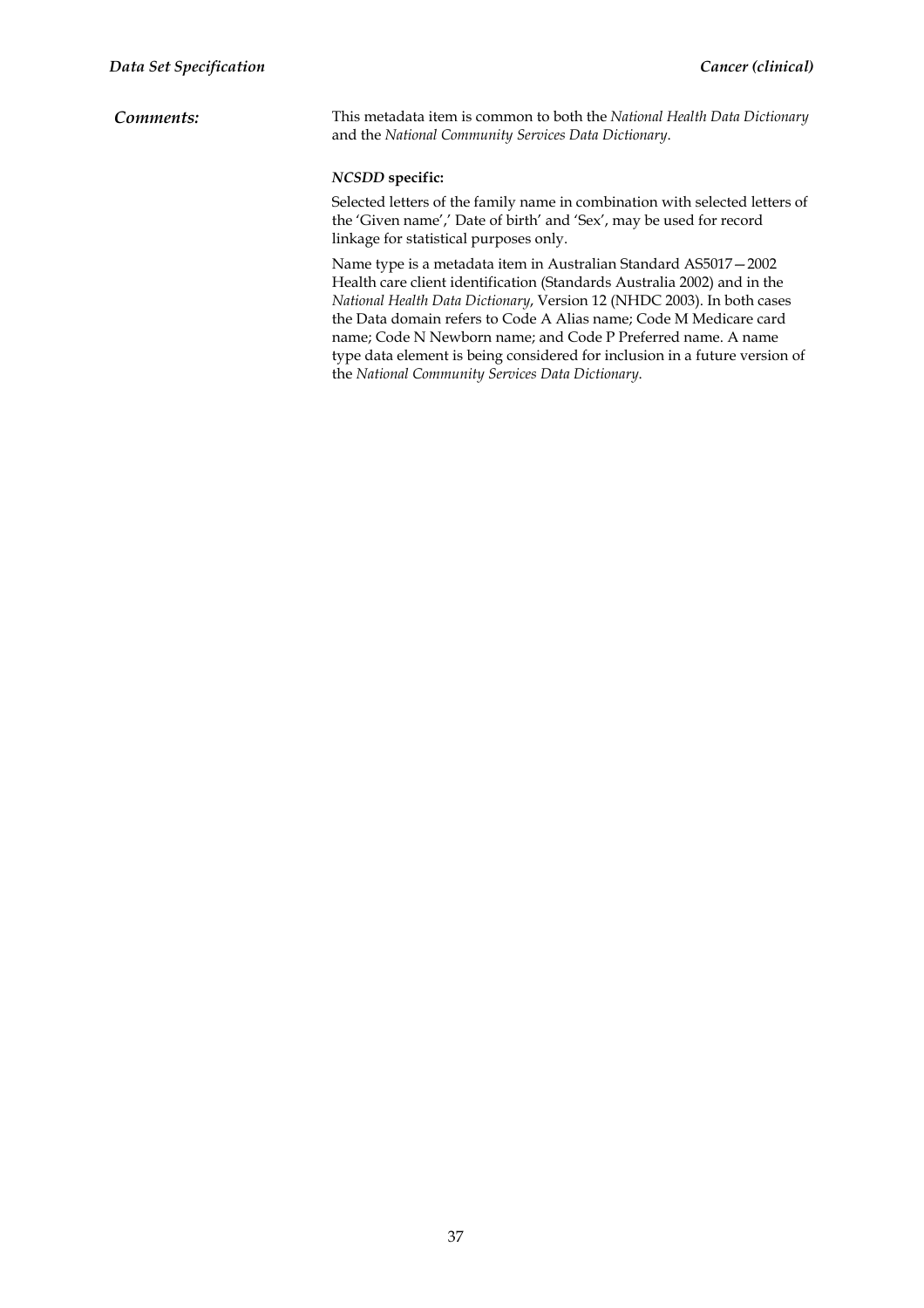# **Given name(s)**

| Identifying and Definitional attributes    |                                                                                                                                                                                                                                                                                                                                                                                                                                                 |                                                                                                                                                                                                                                                                                                                                                                                                                  |       |  |
|--------------------------------------------|-------------------------------------------------------------------------------------------------------------------------------------------------------------------------------------------------------------------------------------------------------------------------------------------------------------------------------------------------------------------------------------------------------------------------------------------------|------------------------------------------------------------------------------------------------------------------------------------------------------------------------------------------------------------------------------------------------------------------------------------------------------------------------------------------------------------------------------------------------------------------|-------|--|
| Knowledgebase ID:                          | 002008                                                                                                                                                                                                                                                                                                                                                                                                                                          | Version number:<br>2                                                                                                                                                                                                                                                                                                                                                                                             |       |  |
| Metadata type:                             | Data element                                                                                                                                                                                                                                                                                                                                                                                                                                    |                                                                                                                                                                                                                                                                                                                                                                                                                  |       |  |
| Definition:                                |                                                                                                                                                                                                                                                                                                                                                                                                                                                 | The person's identifying name(s) within the family group or by which<br>the person is socially identified.                                                                                                                                                                                                                                                                                                       |       |  |
| Context:                                   |                                                                                                                                                                                                                                                                                                                                                                                                                                                 | Administrative purposes and individual identification.                                                                                                                                                                                                                                                                                                                                                           |       |  |
| Relational and representational attributes |                                                                                                                                                                                                                                                                                                                                                                                                                                                 |                                                                                                                                                                                                                                                                                                                                                                                                                  |       |  |
| Data type:                                 | Alphanumeric                                                                                                                                                                                                                                                                                                                                                                                                                                    | Maximum field size:                                                                                                                                                                                                                                                                                                                                                                                              | 40    |  |
| Representational class:                    | Text                                                                                                                                                                                                                                                                                                                                                                                                                                            | Format:                                                                                                                                                                                                                                                                                                                                                                                                          | AN(4) |  |
| Data domain:                               | Text.                                                                                                                                                                                                                                                                                                                                                                                                                                           |                                                                                                                                                                                                                                                                                                                                                                                                                  |       |  |
| Guide for use:                             | on their information systems.                                                                                                                                                                                                                                                                                                                                                                                                                   | The agency or establishment should record the client's full given name(s)                                                                                                                                                                                                                                                                                                                                        |       |  |
|                                            | <b>NCSDD</b> specific:                                                                                                                                                                                                                                                                                                                                                                                                                          |                                                                                                                                                                                                                                                                                                                                                                                                                  |       |  |
|                                            | In instances where there is uncertainty about which name to record for a<br>person living in a remote Aboriginal or Torres Strait Islander<br>community, Centrelink follows the practice of recording the Indigenous<br>person's name as it is first provided to Centrelink. Or, where proof of<br>identity is required, as the name is recorded on a majority of the higher<br>point scoring documents that are produced as proof of identity. |                                                                                                                                                                                                                                                                                                                                                                                                                  |       |  |
| NHDD specific:                             |                                                                                                                                                                                                                                                                                                                                                                                                                                                 |                                                                                                                                                                                                                                                                                                                                                                                                                  |       |  |
|                                            | Health care establishments may record given names (first and other<br>given names) in one field or several fields. This data element definition<br>applies regardless of the format of data recording.                                                                                                                                                                                                                                          |                                                                                                                                                                                                                                                                                                                                                                                                                  |       |  |
|                                            |                                                                                                                                                                                                                                                                                                                                                                                                                                                 | A full history of names is to be retained.                                                                                                                                                                                                                                                                                                                                                                       |       |  |
| Verification rules:                        |                                                                                                                                                                                                                                                                                                                                                                                                                                                 |                                                                                                                                                                                                                                                                                                                                                                                                                  |       |  |
| Collection methods:                        |                                                                                                                                                                                                                                                                                                                                                                                                                                                 | This data element should be recorded for all clients.                                                                                                                                                                                                                                                                                                                                                            |       |  |
|                                            | Given name(s) should be recorded in the format preferred by the person.<br>The format should be the same as that written by the person on a (pre)<br>registration form or in the same format as that printed on an<br>identification card, such as Medicare card, to ensure consistent collection<br>of name data.                                                                                                                              |                                                                                                                                                                                                                                                                                                                                                                                                                  |       |  |
|                                            |                                                                                                                                                                                                                                                                                                                                                                                                                                                 | It is acknowledged that some people use more than one given name (e.g.<br>formal name, birth name, nick name or shortened name, or tribal name)<br>depending on the circumstances. A person is able to change his or her<br>name by usage in all States and Territories of Australia with the<br>exception of Western Australia, where a person may only change his or<br>her name under the Change of Name Act. |       |  |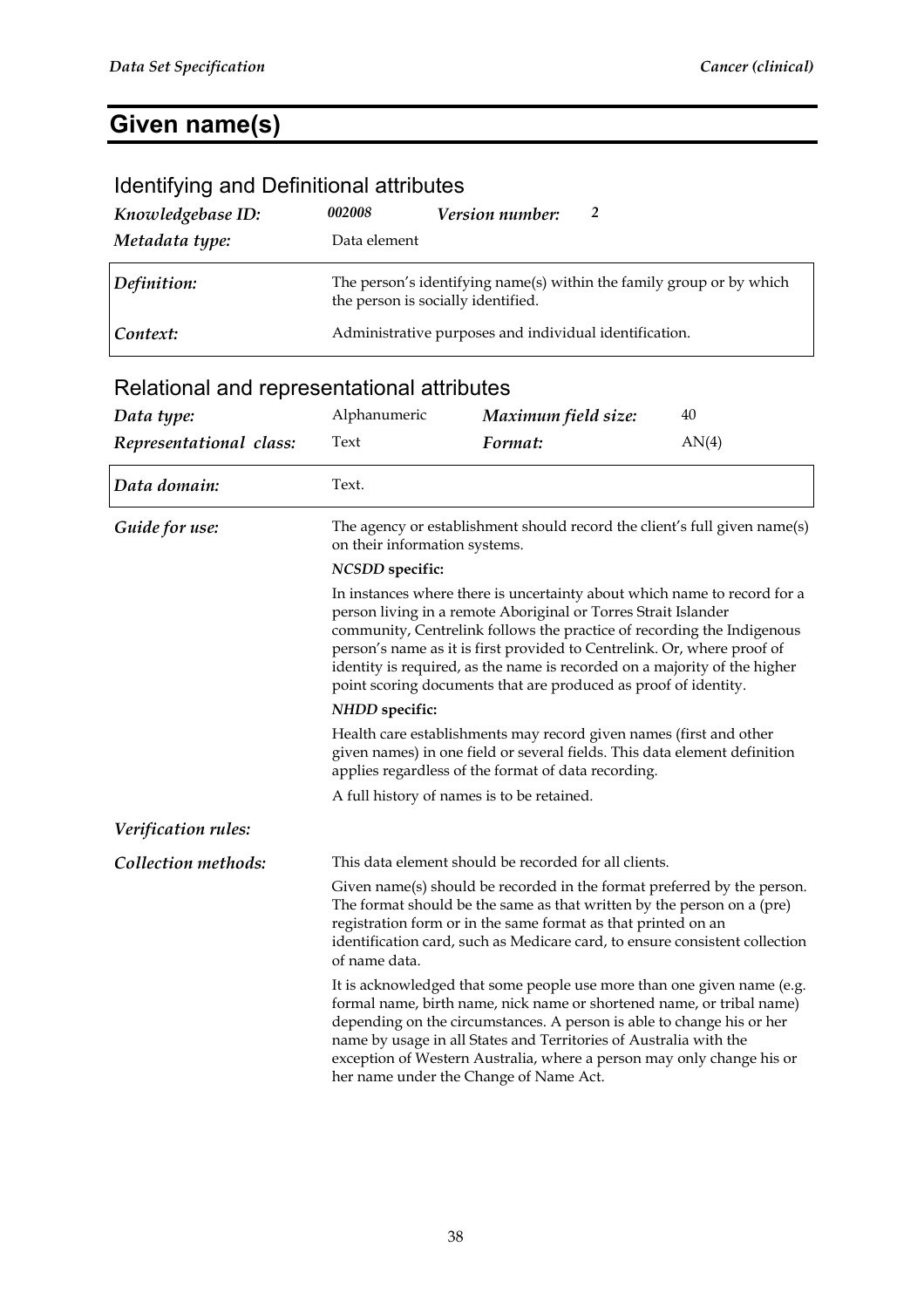| Collection methods: | A person should generally be registered using their preferred name as it |
|---------------------|--------------------------------------------------------------------------|
|                     | is more likely to be used in common usage and on subsequent visits to    |
|                     | the agency or establishment. The person's preferred name may in fact be  |
|                     | their legal (or Medicare card) name. The Name Type data element (see     |
|                     | Comments) can be used to distinguish between the different types of      |
|                     | names that may be used by the person.                                    |

 $\overline{\phantom{a}}$  , we can assume that the contract of  $\overline{\phantom{a}}$ 

The following format may assist with data collection:

What is the given name you would like to be known by?

Are you known by any other given names that you would like recorded? If so, what are they

\_\_\_\_\_\_\_\_\_\_\_\_\_\_\_\_\_\_\_\_\_\_\_\_\_\_\_\_\_\_\_\_\_\_\_\_\_\_\_\_\_\_\_\_\_\_\_\_\_\_\_\_\_\_\_\_\_\_\_\_\_

Please indicate the 'type' of given name that is to be recorded:

(a) Medicare card name (if different to preferred name).

(b) Alias (any other name that you are known by).

Whenever a person informs the agency or establishment of a change of given name (e.g. prefers to be know by their middle name), the former name should be recorded according to the appropriate name type. Do not delete or overwrite a previous given name e.g. 'Mary Georgina Smith' informs the hospital that she prefers to be known as 'Georgina'. Record 'Georgina' as her preferred 'Given Name' and record 'Mary' as the Medicare card 'Given Name'.

e.g. The agency or establishment is informed that 'Baby of Louise Jones' has been named 'Mary Jones'. Retain 'Baby of Louise' as the newborn name and also record 'Mary' as the preferred 'Given Name'.

Registering an unidentified health care client:

If the person is a health care client and her/his given name is not known record unknown in the 'Given Name' field and use alias name type. When the person's name becomes known, add the actual name as preferred Name Type (or other as appropriate). Do not delete or overwrite the alias name of unknown.

Use of first initial:

If the person's given name is not known, but the first letter (initial) of the given name is known, record the first letter in the preferred 'Given Name' field. Do not record a full stop following the initial.

Persons with only one name:

Some people do not have a family name and a given name: they have only one name by which they are known. If the person has only one name, record it in the 'Family Name' field and leave the 'Given Name' blank.

Multiple given names (middle, second, third etc names):

All of the person's given names should be recorded in the 'Given Name' field, leaving a space between each name.

Record complete information:

If the person has many given names and all of them cannot fit in the field, record as many names in full as possible, in preference to recording initials.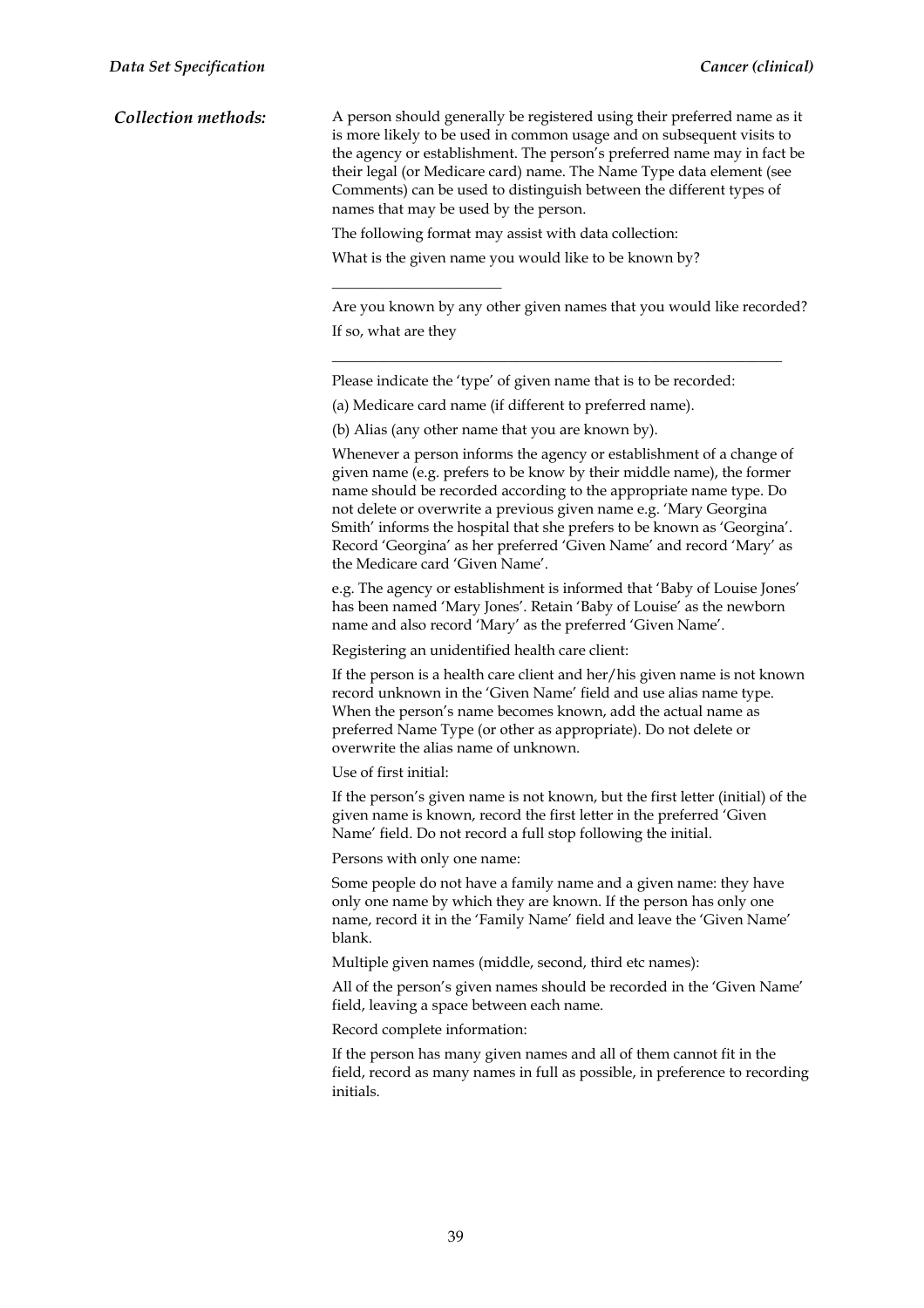| Collection methods: | Shortened or alternate first given name: |
|---------------------|------------------------------------------|
|---------------------|------------------------------------------|

If the person uses a shortened version or an alternate version of their first given name, record their preferred name, the actual name as their Medicare card name and any alternative versions as alias names as appropriate.

e.g. The person's given name is Jennifer but she prefers to be called Jenny. Record 'Jenny' as the preferred 'Given Name' and 'Jennifer' as her Medicare card name.

e.g. The person's given name is 'Giovanni' but he prefers to be called 'John'.

Record 'John' as the preferred 'Given Name' and 'Giovanni' as the Medicare card name.

#### Punctuation:

If special characters form part of the given names they shall be included, e.g. hyphenated names shall be entered with the hyphen.

— Hyphen eg. Anne-Maree, Mary-Jane

Do not leave a space before or after the hyphen, i.e. between last letter of 'Anne' and the hyphen, nor a space between the hyphen and the first letter of 'Maree'.

— spaces e.g. Jean Claude

If the person has recorded their given name as more than one word, displaying spaces in between the words, record their given names in data collection systems in the same way.

e.g. Oscar Peter, Wendy Hilda

Leave a single space between the person's first name and each of their middle names.

Registering an unnamed newborn baby:

An unnamed (newborn) baby is to be registered using the mother's given name in conjunction with the prefix 'Baby of'. For example, if the baby's mother's given name is Fiona, then record 'Baby of Fiona' in the preferred 'Given Name' field for the baby. This name is recorded under the newborn Name Type. If a name is subsequently given, record the new name as the preferred given name and retain the newborn name.

Registering unnamed multiple births:

An unnamed (newborn) baby from a multiple birth should use their mother's given name plus a reference to the multiple birth. For example, if the baby's mother's given name is 'Fiona' and a set of twins is to be registered, then record 'Twin 1 of Fiona' in the Given Name field for the first born baby, and 'Twin 2 of Fiona' in the 'Given Name' field of the second born baby. Arabic numbers (1, 2, 3 ... ) are used, not Roman Numerals (I, II, III ......).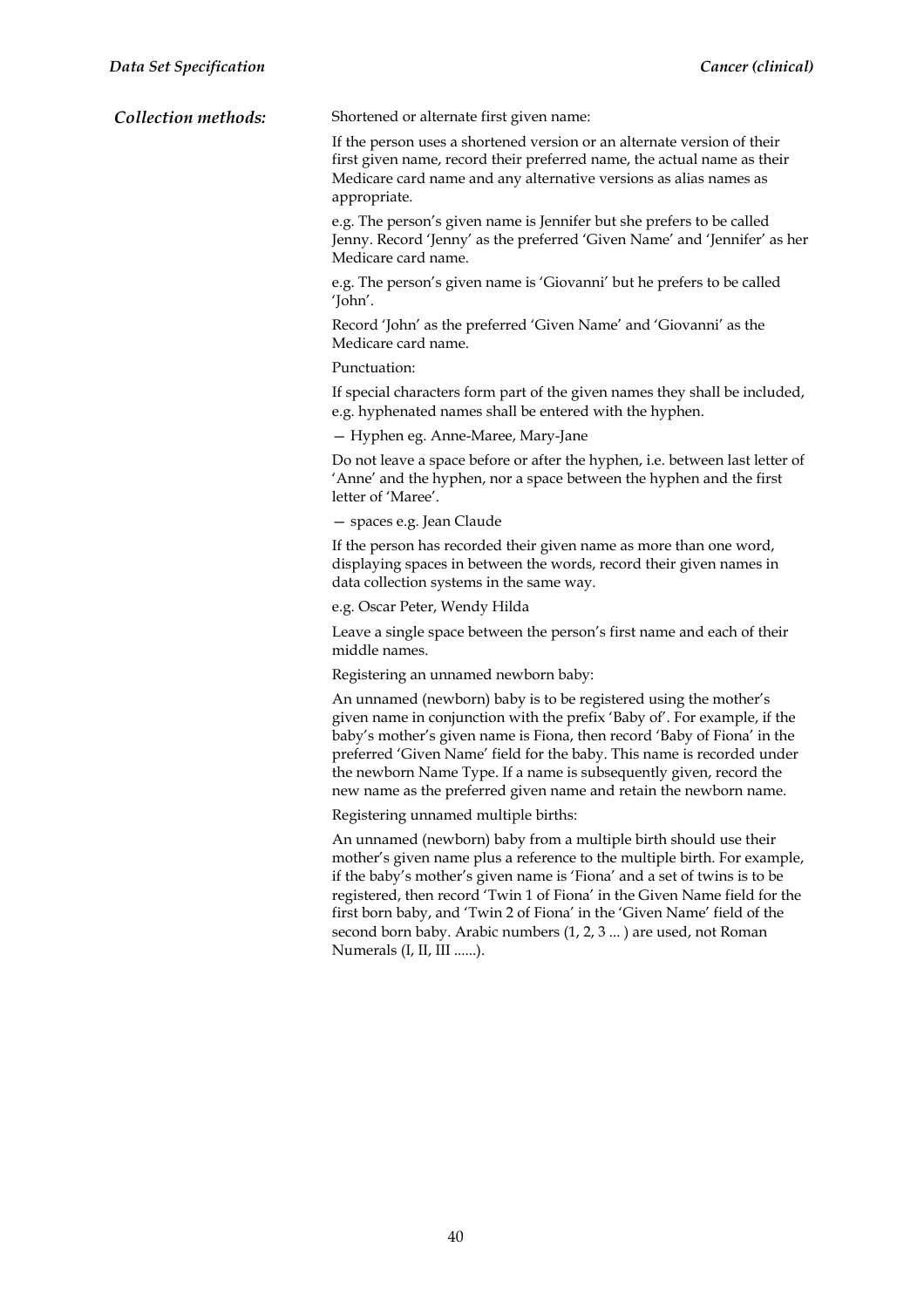*Collection methods:* In the case of triplets or other multiple births the same logic applies. The following terms should be use for recording multiple births:

- Twin
	- Use Twin i.e. Twin 1 of Fiona
- Triplet

Use Trip i.e. Trip 1 of Fiona

— Quadruplet

Use Quad i.e. Quad 1 of Fiona

— Quintuplet

Use Quin i.e. Quin 1 of Fiona

- Sextuplet
	- Use Sext i.e. Sext 1 of Fiona
- Septuplet
	- Use Sept i.e. Sept 1 of Fiona.

These names should be recorded under the newborn Name Type. When the babies are named, the actual names should be recorded as the preferred name. The newborn name is retained.

Aboriginal/Torres Strait Islander names not for continued use:

For cultural reasons, an Aboriginal or Torres Strait Islander may advise an agency or establishment that they are no longer using the given name that they had previously registered and are now using an alternative current name.

Record their current name as the preferred 'Given Name' and record their previous used given name as an alias name.

Ethnic Names:

The Centrelink Naming Systems for Ethnic Groups publication provides the correct coding for ethnic names. Refer to Ethnic Names Condensed Guide for summary information.

Misspelled given names:

If the person's given name has been misspelled in error, update the Given Name field with the correct spelling and record the misspelled given name as an Alias Name. Recording misspelled names is important for filing documents that may be issued with previous versions of the client's name. Discretion should be used regarding the degree of recording that is maintained.

Often people use a variety of names, including legal names, married/maiden names, nicknames, assumed names, traditional names, etc. Even small differences in recording—such as the difference between Thomas and Tom—can make Record linkage impossible. To minimise discrepancies in the recording and reporting of name information, agencies or establishments should ask the person for their full (formal) Given name and Family name. These may be different from the name that the person may prefer the agency or establishment workers to use in personal dealings. Agencies or establishments may choose to separately record the preferred name that the person wishes to be used by agency or establishment workers. In some cultures it is traditional to state the family name first. To overcome discrepancies in recording/reporting that may arise as a result of this practice, agencies or establishments should always ask the person to specify their first given name and their family or surname separately. These should then be recorded as Given name and Family name as appropriate, regardless of the order in which they may be traditionally given.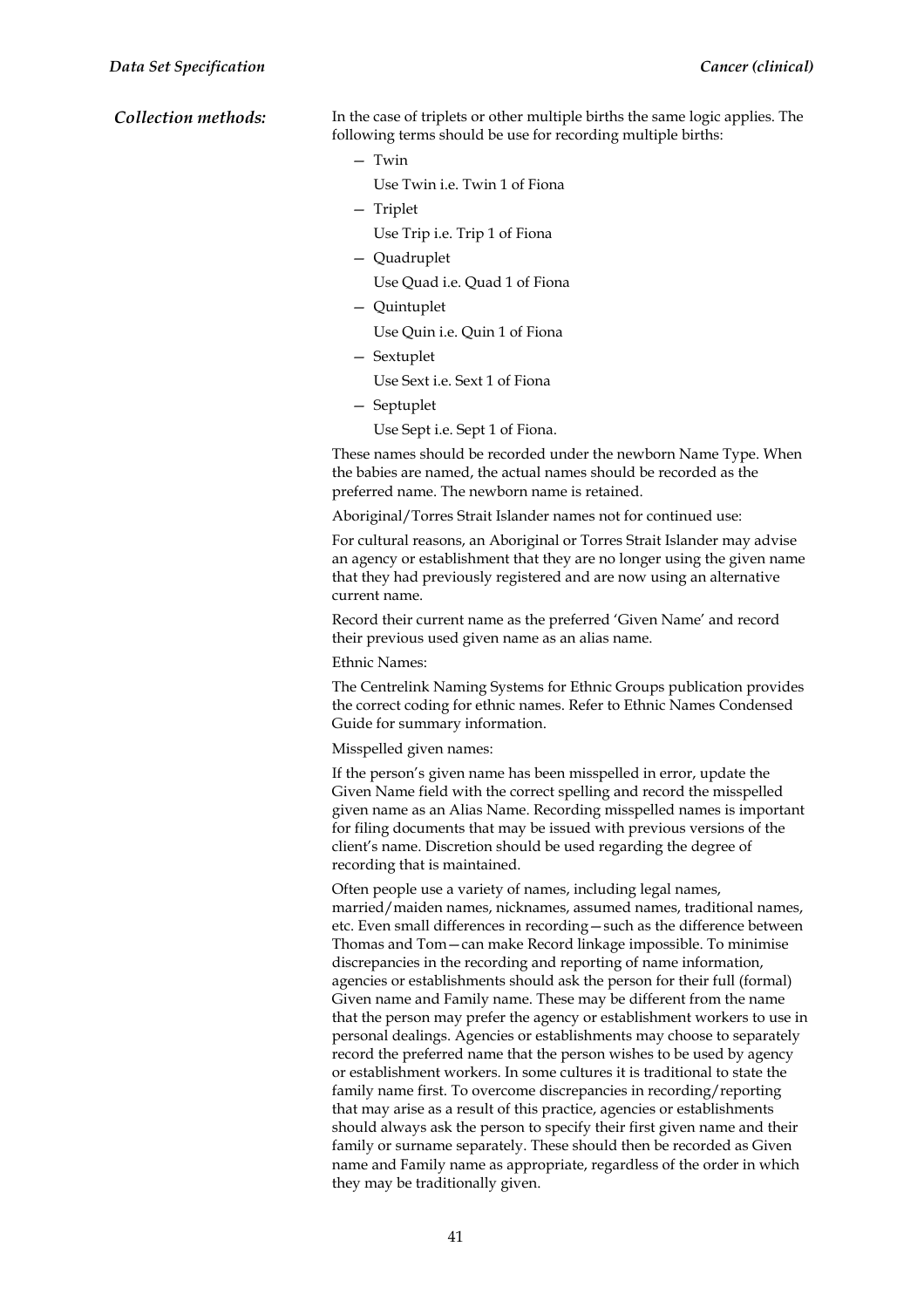| Related metadata:              | Supersedes the previous data element Given name(s), version 1. |                                                      |  |
|--------------------------------|----------------------------------------------------------------|------------------------------------------------------|--|
|                                |                                                                | Relates to the data element concept Name, version 1. |  |
| <b>Information model link:</b> | NHIM                                                           | Person characteristic                                |  |

| Data Set Specifications:                    | Start date | End date |
|---------------------------------------------|------------|----------|
| $DSS - \text{Cancer (clirical)}$            | 04/06/2004 |          |
| $DSS$ $-$ Health care client identification | 02/09/2003 |          |

| Admin status:           | <b>CURRENT</b>                                                                                                                                                                                                                                                                                                                                                                                                                                                                             | <b>Effective Date:</b> | 02/09/2003 |
|-------------------------|--------------------------------------------------------------------------------------------------------------------------------------------------------------------------------------------------------------------------------------------------------------------------------------------------------------------------------------------------------------------------------------------------------------------------------------------------------------------------------------------|------------------------|------------|
| Source organisation:    | Australian Institute of Health and Welfare.                                                                                                                                                                                                                                                                                                                                                                                                                                                |                        |            |
|                         | Standards Australia.                                                                                                                                                                                                                                                                                                                                                                                                                                                                       |                        |            |
|                         | Health Data Standards Committee.                                                                                                                                                                                                                                                                                                                                                                                                                                                           |                        |            |
|                         | National Community Services Data Committee.                                                                                                                                                                                                                                                                                                                                                                                                                                                |                        |            |
| Source document:        | Australian Government Department of Health and Ageing 1998, Home<br>and Community Care Data Dictionary Version 1.0. Canberra.                                                                                                                                                                                                                                                                                                                                                              |                        |            |
|                         | Standards Australia 2002. Australian Standard AS5017-2002 Health<br>Care Client Identification. Sydney: Standards Australia.                                                                                                                                                                                                                                                                                                                                                               |                        |            |
| Registration authority: | National Health Information Group.                                                                                                                                                                                                                                                                                                                                                                                                                                                         |                        |            |
|                         | National Community Services Information Management Group.                                                                                                                                                                                                                                                                                                                                                                                                                                  |                        |            |
| Steward:                |                                                                                                                                                                                                                                                                                                                                                                                                                                                                                            |                        |            |
| Comments:               | This metadata item is common to both the National Health Data Dictionary<br>and the National Community Services Data Dictionary.                                                                                                                                                                                                                                                                                                                                                           |                        |            |
|                         | <b>NCSDD</b> specific:                                                                                                                                                                                                                                                                                                                                                                                                                                                                     |                        |            |
|                         | Selected letters of the Given name in combination with selected letters of<br>the Family name, Date of birth and Sex may be used for Record linkage<br>for statistical purposes only (see data concept Record linkage).                                                                                                                                                                                                                                                                    |                        |            |
|                         | Name type is a metadata item in Australian Standard AS5017-2002<br>Health care client identification (Standards Australia 2002) and in the<br>National Health Data Dictionary Version 12 (NHDC 2003). In both cases<br>the Data domain refers to Code A Alias name; Code M Medicare card<br>name; Code N Newborn name; and Code P Preferred name. A name<br>type data element is being considered for inclusion in a future version of<br>the National Community Services Data Dictionary. |                        |            |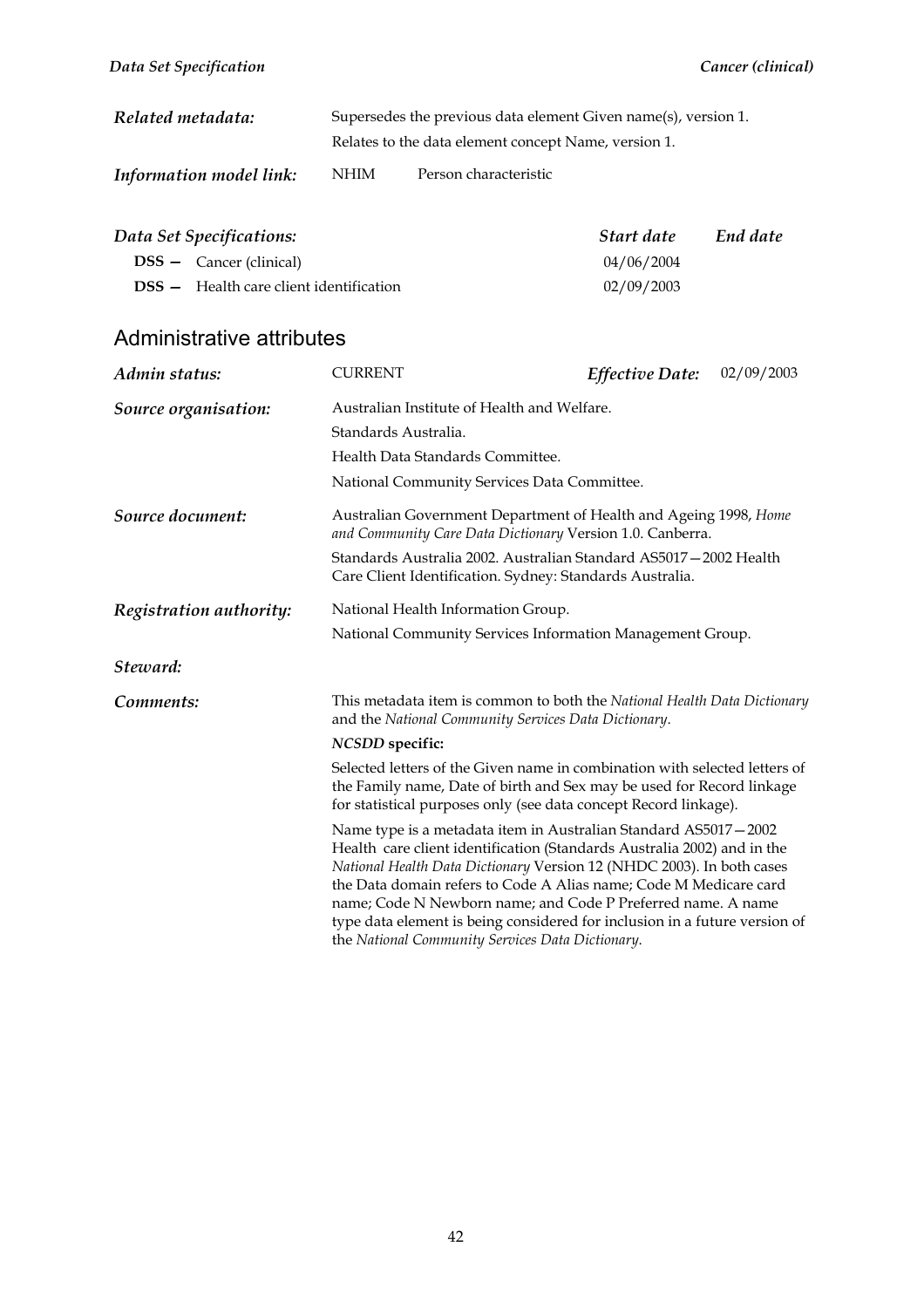# **Histopathological grade**

| Identifying and Definitional attributes |              |                 |                                                                                                                                               |
|-----------------------------------------|--------------|-----------------|-----------------------------------------------------------------------------------------------------------------------------------------------|
| Knowledgebase ID:                       | 001066       | Version number: |                                                                                                                                               |
| Metadata type:                          | Data element |                 |                                                                                                                                               |
| Definition:                             |              |                 | The histopathological grade, differentiation or phenotype describes how<br>little the tumour resembles the normal tissue from which it arose. |
| Context:                                |              |                 |                                                                                                                                               |

| Data type:                                                 | Numeric                                                                                                                                                                                               |                                              | 1<br>Maximum field size:                                                                       |                          |            |
|------------------------------------------------------------|-------------------------------------------------------------------------------------------------------------------------------------------------------------------------------------------------------|----------------------------------------------|------------------------------------------------------------------------------------------------|--------------------------|------------|
| Representational class:                                    | Code                                                                                                                                                                                                  |                                              | Format:                                                                                        | N                        |            |
| Data domain:                                               |                                                                                                                                                                                                       | The sixth digit of the ICD-O morphology code |                                                                                                |                          |            |
|                                                            | 1                                                                                                                                                                                                     | Grade 1:                                     | Well differentiated, differentiated, NOS                                                       |                          |            |
|                                                            | $\overline{2}$                                                                                                                                                                                        | Grade 2:                                     | Moderately differentiated, moderately well<br>differentiated, intermediate differentiation     |                          |            |
|                                                            | 3                                                                                                                                                                                                     | Grade 3:                                     | Poorly differentiated                                                                          |                          |            |
|                                                            | $\overline{4}$                                                                                                                                                                                        | Grade 4:                                     | Undifferentiated, anaplastic                                                                   |                          |            |
|                                                            |                                                                                                                                                                                                       | Lymphomas and leukaemias                     |                                                                                                |                          |            |
|                                                            | 5                                                                                                                                                                                                     | T-cell:                                      | T-cell                                                                                         |                          |            |
|                                                            | 6                                                                                                                                                                                                     | B-cell:                                      | B-cell, Pre-B, B-Precursor                                                                     |                          |            |
|                                                            | 8                                                                                                                                                                                                     | NK:                                          | Natural killer cell                                                                            |                          |            |
|                                                            |                                                                                                                                                                                                       | Unknown or not stated                        |                                                                                                |                          |            |
|                                                            | 9                                                                                                                                                                                                     |                                              | Grade/differentiation unknown:<br>Grade/cell type not determined, not stated or not applicable |                          |            |
| Guide for use:                                             |                                                                                                                                                                                                       | Only one code can be recorded.               |                                                                                                |                          |            |
| Verification rules:                                        |                                                                                                                                                                                                       |                                              |                                                                                                |                          |            |
| Collection methods:                                        |                                                                                                                                                                                                       |                                              |                                                                                                |                          |            |
| Related metadata:                                          | Relates to the data element Morphology of cancer, version 1.<br>Relates to the data element Date of diagnosis of cancer, version 1.<br>Relates to the data element Primary site of cancer, version 1. |                                              |                                                                                                |                          |            |
| Information model link:                                    | NHIM                                                                                                                                                                                                  | Assessment event                             |                                                                                                |                          |            |
| Data Set Specifications:<br><b>DSS</b> - Cancer (clinical) |                                                                                                                                                                                                       |                                              |                                                                                                | Start date<br>04/06/2004 | End date   |
| Administrative attributes                                  |                                                                                                                                                                                                       |                                              |                                                                                                |                          |            |
| Admin status:                                              | <b>CURRENT</b>                                                                                                                                                                                        |                                              | Effective Date:                                                                                |                          | 04/06/2004 |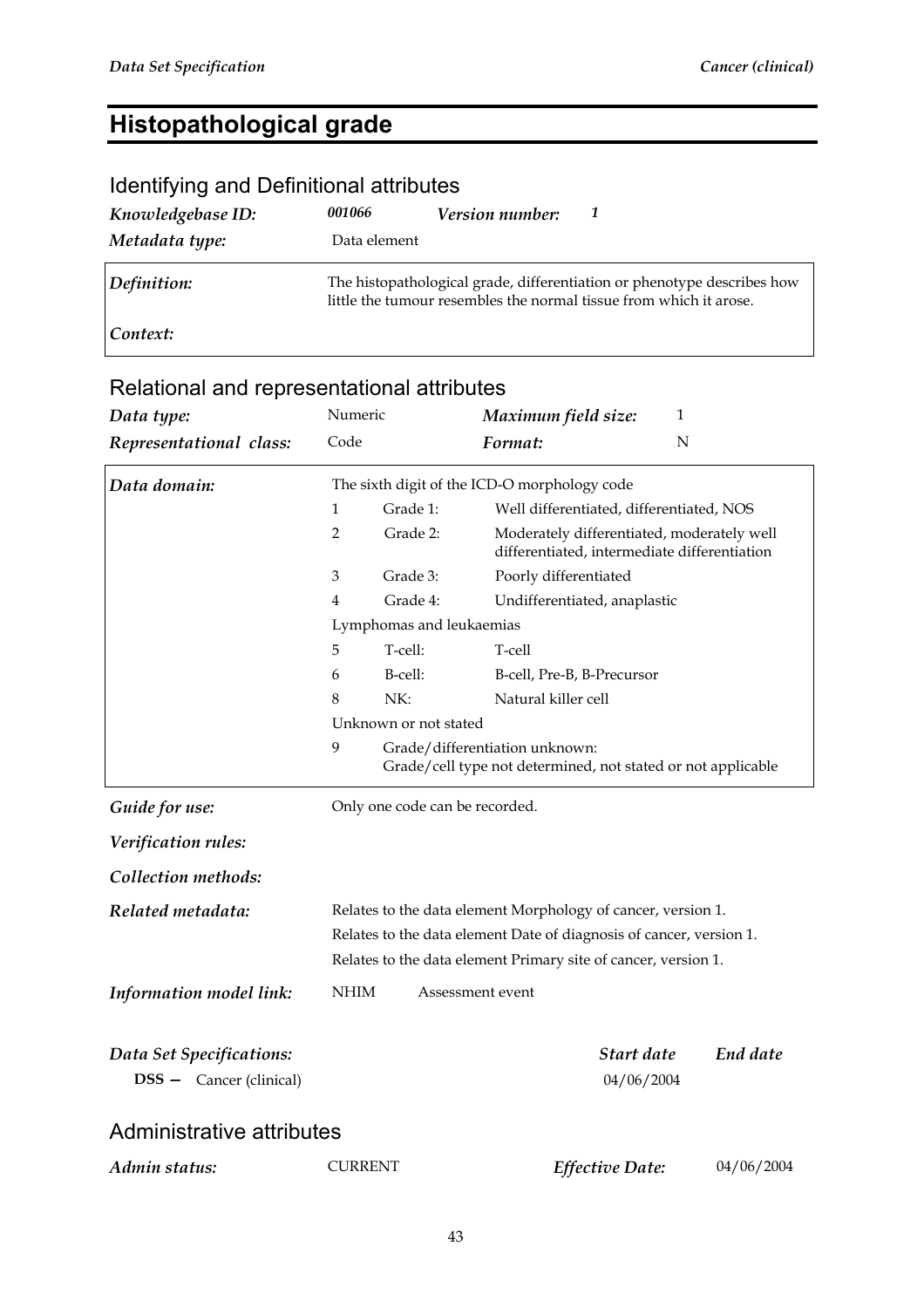| Source organisation:    | World Health Organisation.<br>Commission on Cancer, American College of Surgeons.                                               |
|-------------------------|---------------------------------------------------------------------------------------------------------------------------------|
| Source document:        | World Health Organisation International Classification of Diseases Oncology,<br>Third edition (ICD-O-3) (2000).                 |
|                         | Commission on Cancer, Standards of the Commission on Cancer Registry<br>Operations and Data Standards (ROADS) Volume II (1998). |
| Registration authority: | National Health Information Group.                                                                                              |
| Steward:                |                                                                                                                                 |
| <i>Comments</i>         |                                                                                                                                 |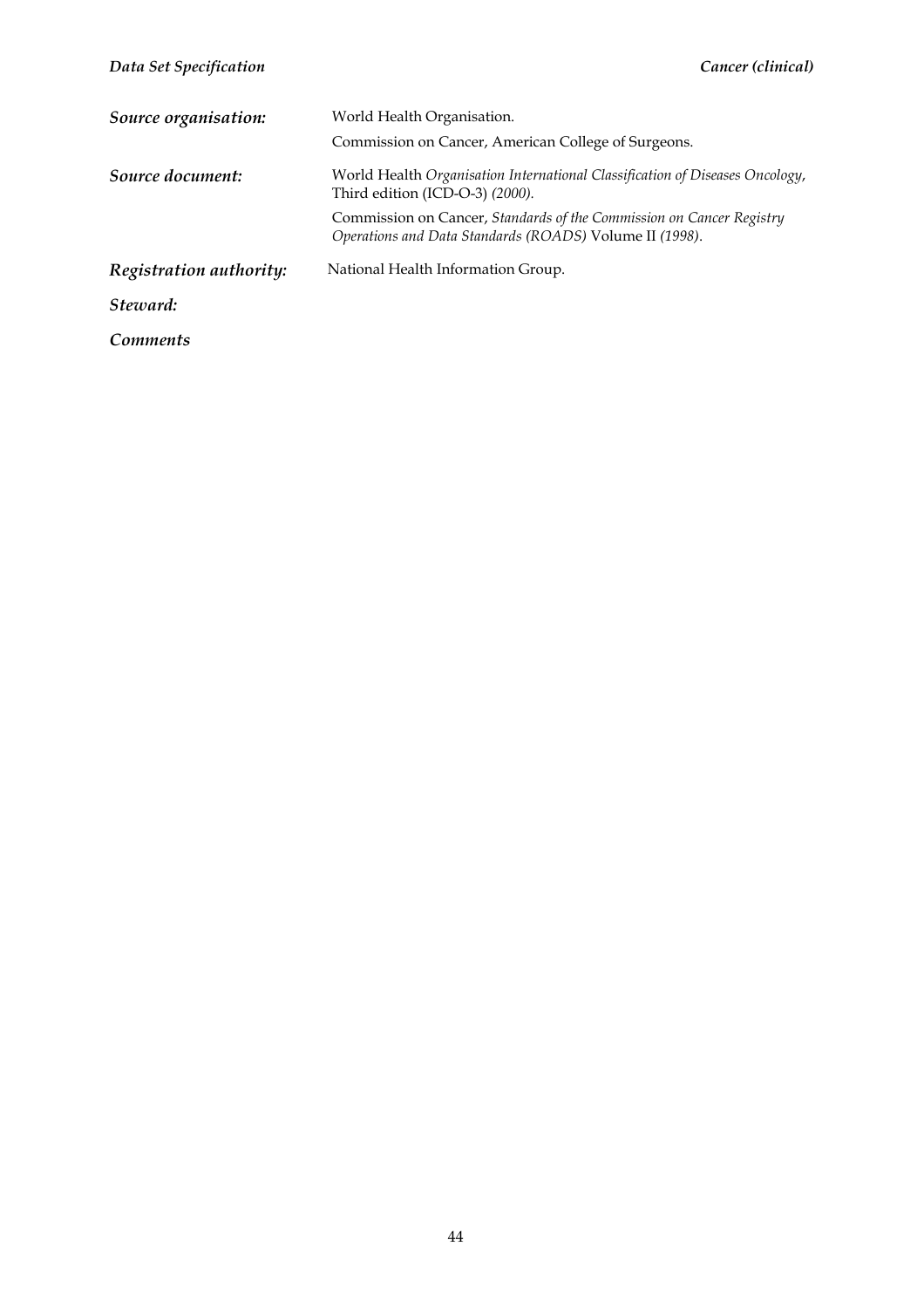## **Initial treatment episode for cancer**

| Knowledgebase ID:                          | 001067              | <b>Version number:</b>                                                                                                                                                                                                                                                                                                                                                  |
|--------------------------------------------|---------------------|-------------------------------------------------------------------------------------------------------------------------------------------------------------------------------------------------------------------------------------------------------------------------------------------------------------------------------------------------------------------------|
| Metadata type:                             |                     | Data element concept                                                                                                                                                                                                                                                                                                                                                    |
| Definition:                                | therapy for cancer. | The initial course of cancer directed treatment or treatments, with<br>defined dates of commencement and cessation, given to the patient by a<br>treatment provider or team of providers. It includes all treatments<br>administered to the patient before disease progression or recurrence and<br>applies to surgical treatment, radiation therapy and systemic agent |
| Context:                                   | patients.           | This concept is required to provide the basis for a standard approach to<br>recording and monitoring patterns of initial treatment for cancer                                                                                                                                                                                                                           |
| Relational and representational attributes |                     |                                                                                                                                                                                                                                                                                                                                                                         |

### Identifying and Definitional attributes

#### Relational and representational attributes

| Data type:              | Maximum field size:                                                                                                                                                                                                                                                                                                                                                                                                                                                                                                                                                                                                                                                                                                                                                             |  |  |
|-------------------------|---------------------------------------------------------------------------------------------------------------------------------------------------------------------------------------------------------------------------------------------------------------------------------------------------------------------------------------------------------------------------------------------------------------------------------------------------------------------------------------------------------------------------------------------------------------------------------------------------------------------------------------------------------------------------------------------------------------------------------------------------------------------------------|--|--|
| Representational class: | Format:                                                                                                                                                                                                                                                                                                                                                                                                                                                                                                                                                                                                                                                                                                                                                                         |  |  |
| Data domain:            |                                                                                                                                                                                                                                                                                                                                                                                                                                                                                                                                                                                                                                                                                                                                                                                 |  |  |
| Guide for use:          |                                                                                                                                                                                                                                                                                                                                                                                                                                                                                                                                                                                                                                                                                                                                                                                 |  |  |
| Verification rules:     |                                                                                                                                                                                                                                                                                                                                                                                                                                                                                                                                                                                                                                                                                                                                                                                 |  |  |
| Collection methods:     |                                                                                                                                                                                                                                                                                                                                                                                                                                                                                                                                                                                                                                                                                                                                                                                 |  |  |
| Related metadata:       | Relates to the data element Intention of treatment for cancer, version 1.<br>Relates to the data element Cancer treatment - target site, version 1.<br>Relates to the data element Cancer treatment type, version 1.<br>Relates to the data element Surgical treatment procedure for cancer,<br>version 1.<br>Relates to the data element Radiotherapy treatment type, version 1.<br>Relates to the data element Received radiation dose, version 1.<br>Relates to the data element Systemic therapy agent name, version 1.<br>Relates to the data element Date of surgical treatment for cancer,<br>version 1.<br>Relates to the data element Cancer initial treatment-starting date,<br>version 1.<br>Relates to the data element Cancer initial treatment - completion date, |  |  |
| Information model link: | version 1.<br>NHIM<br>Request for/entry into service event                                                                                                                                                                                                                                                                                                                                                                                                                                                                                                                                                                                                                                                                                                                      |  |  |

| Admin status:        | CURRENT                                             | <b>Effective Date:</b> | 04/06/2004 |
|----------------------|-----------------------------------------------------|------------------------|------------|
| Source organisation: | Commission on Cancer, American College of Surgeons. |                        |            |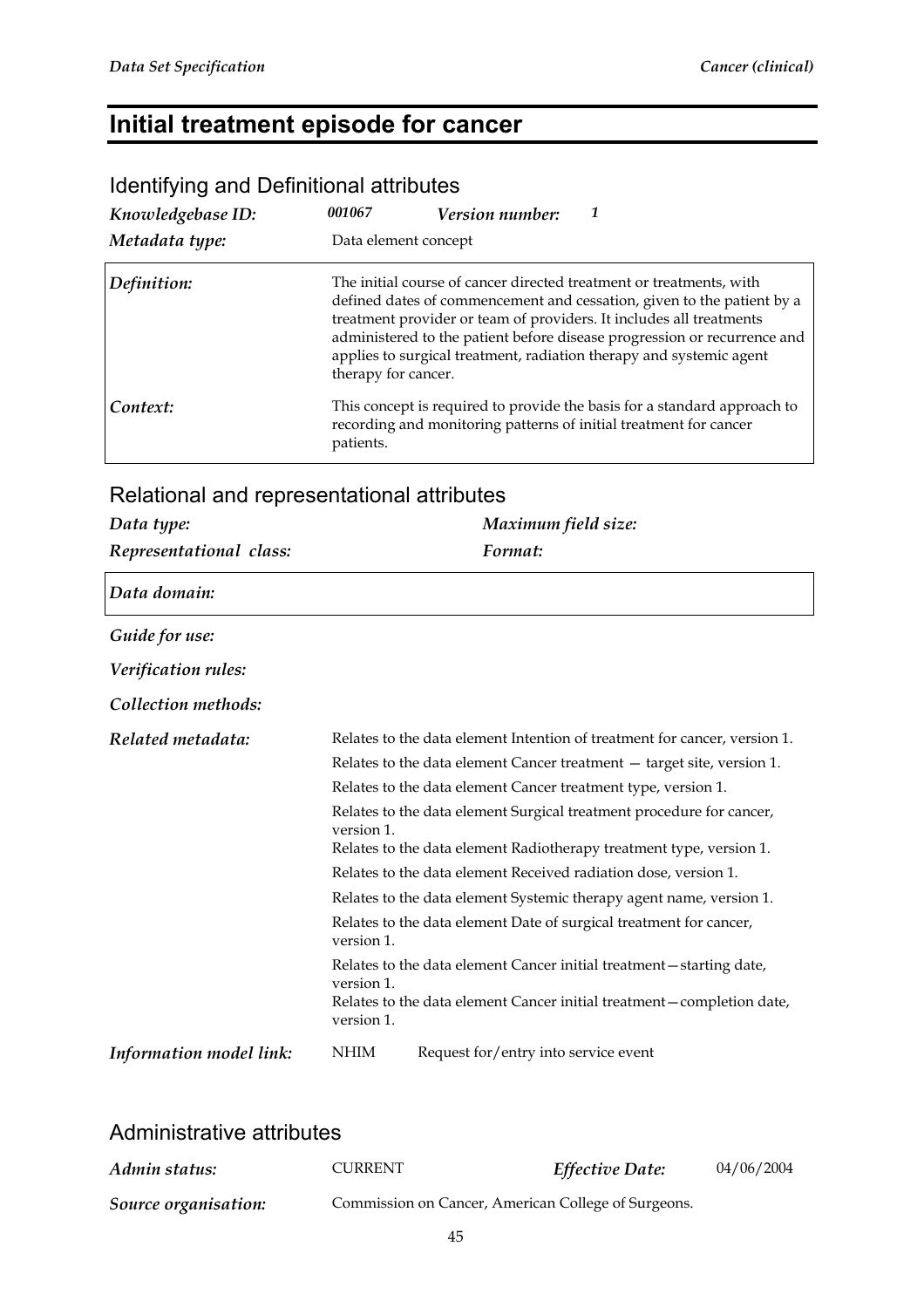| Source document:        | Commission on Cancer, Standards of the Commission on Cancer Registry<br>Operations and Data Standards (ROADS) Volume II (1998).<br>Commission on Cancer, Facility Oncology Registry Data Standards (2002). |
|-------------------------|------------------------------------------------------------------------------------------------------------------------------------------------------------------------------------------------------------|
| Registration authority: | National Health Information Group.                                                                                                                                                                         |
| Steward:                |                                                                                                                                                                                                            |
| <i>Comments</i>         |                                                                                                                                                                                                            |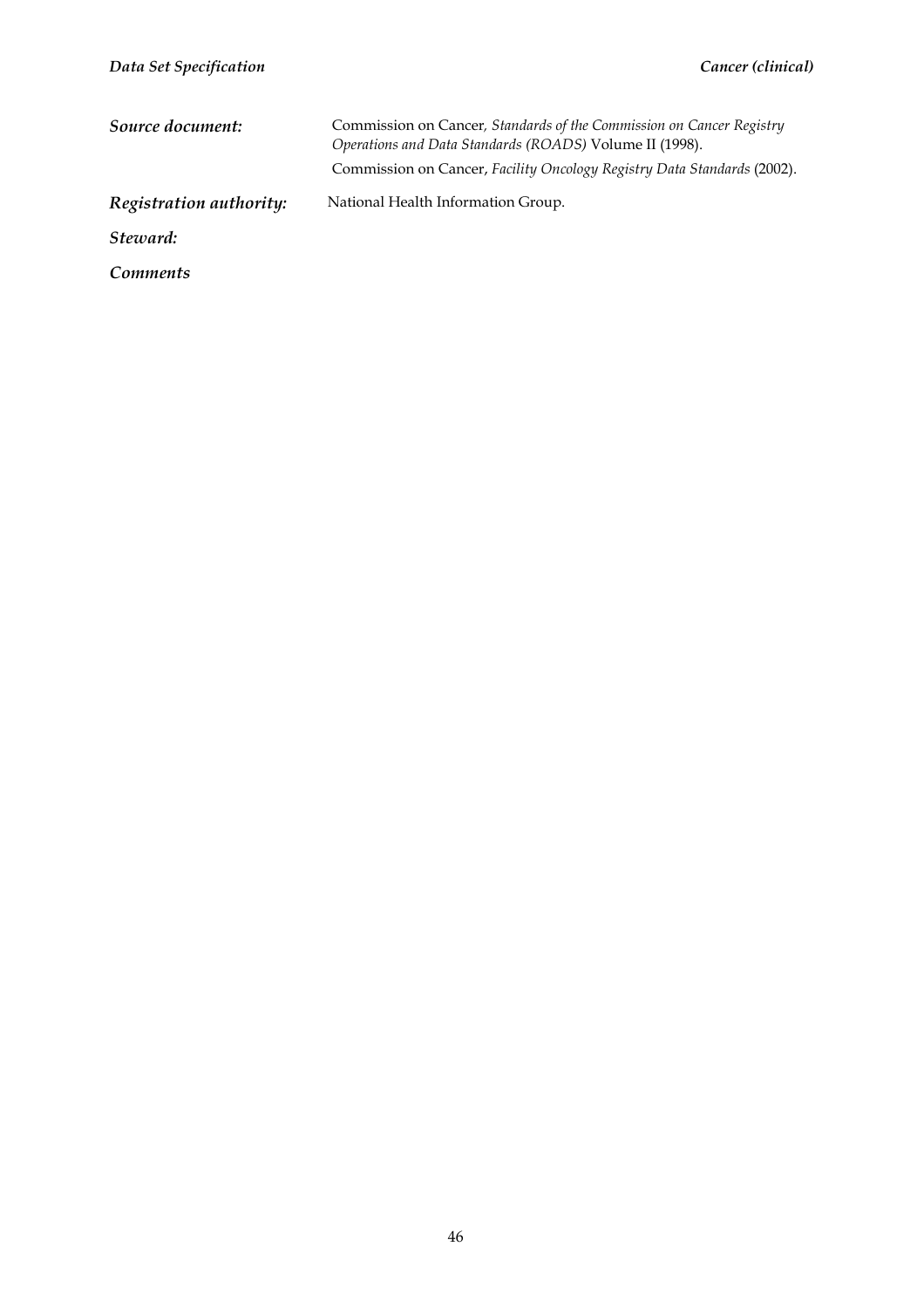## **Intention of treatment for cancer**

#### Identifying and Definitional attributes *Knowledgebase ID: 001068 Version number: 1 Metadata type:* Data element

| Definition: | The intention of the initial treatment for cancer for the particular patient.                                                                                                          |
|-------------|----------------------------------------------------------------------------------------------------------------------------------------------------------------------------------------|
| Context:    | This item is collected for surgical treatment, radiation therapy and<br>systemic therapy agent treatment. It is used for correlating outcome with<br>original intent of the treatment. |

### Relational and representational attributes

| Data type:               | Alphanumeric                                                                            | Maximum field size:                                                                                                                                                                                                                                                 | 1                      |  |  |  |  |
|--------------------------|-----------------------------------------------------------------------------------------|---------------------------------------------------------------------------------------------------------------------------------------------------------------------------------------------------------------------------------------------------------------------|------------------------|--|--|--|--|
| Representational class:  | Code                                                                                    | Format:                                                                                                                                                                                                                                                             | N                      |  |  |  |  |
| Data domain:             | $\theta$                                                                                | Did not have treatment                                                                                                                                                                                                                                              |                        |  |  |  |  |
|                          | 1                                                                                       | Prophylactic                                                                                                                                                                                                                                                        |                        |  |  |  |  |
|                          | 2                                                                                       | Curative                                                                                                                                                                                                                                                            |                        |  |  |  |  |
|                          | 3                                                                                       | Non-curative or palliative                                                                                                                                                                                                                                          |                        |  |  |  |  |
|                          | 9                                                                                       | Not stated.                                                                                                                                                                                                                                                         |                        |  |  |  |  |
| Guide for use:           | Code 0                                                                                  | Did not have treatment, is used when the patient did not have<br>treatment as part of the initial management plan.                                                                                                                                                  |                        |  |  |  |  |
|                          | Code 1                                                                                  | Prophylactic, is used when the cancer has not developed                                                                                                                                                                                                             |                        |  |  |  |  |
|                          | Code 2                                                                                  | Curative, is used when treatment is given for control of the<br>disease.                                                                                                                                                                                            |                        |  |  |  |  |
|                          | Code 3                                                                                  | Non-curative or palliative, is used when the cure is unlikely<br>to be achieved and treatment is given primarily for the<br>purpose of pain control. Other benefits of the treatment are<br>considered secondary contributions to the patient's quality of<br>life. |                        |  |  |  |  |
|                          | Code 9                                                                                  | Intention was not stated. Patient had treatment for cancer but<br>the intention was not stated.                                                                                                                                                                     |                        |  |  |  |  |
| Verification rules:      |                                                                                         |                                                                                                                                                                                                                                                                     |                        |  |  |  |  |
| Collection methods:      |                                                                                         |                                                                                                                                                                                                                                                                     |                        |  |  |  |  |
| Related metadata:        |                                                                                         | Relates to the data element Cancer treatment type, version 1.                                                                                                                                                                                                       |                        |  |  |  |  |
|                          | Relates to the data element concept Initial treatment episode for cancer,<br>version 1. |                                                                                                                                                                                                                                                                     |                        |  |  |  |  |
|                          | Relates to the data element Surgical treatment procedure for cancer,<br>version 1.      |                                                                                                                                                                                                                                                                     |                        |  |  |  |  |
|                          | Relates to the data element Radiotherapy treatment type, version 1.                     |                                                                                                                                                                                                                                                                     |                        |  |  |  |  |
| Information model link:  | $\mathbf{N}\mathbf{H}\mathbf{I}\mathbf{M}$                                              | Exit/leave from service event                                                                                                                                                                                                                                       |                        |  |  |  |  |
|                          |                                                                                         |                                                                                                                                                                                                                                                                     | Start date<br>End date |  |  |  |  |
| Data Set Specifications: |                                                                                         |                                                                                                                                                                                                                                                                     |                        |  |  |  |  |

**DSS —** Cancer (clinical) 04/06/2004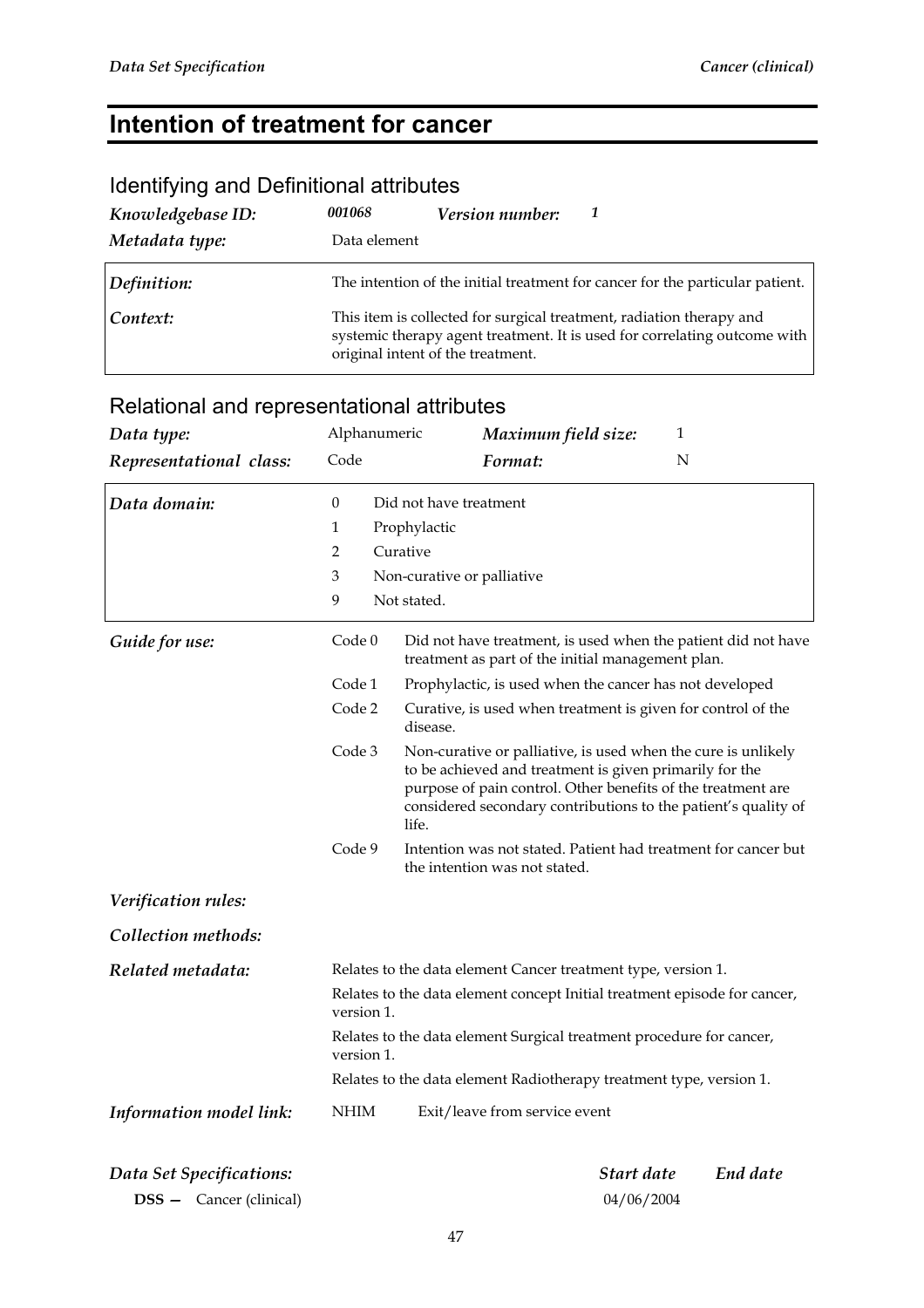| Admin status:           | CURRENT                                                                                                                                          | <b>Effective Date:</b>                              | 04/06/2004 |  |
|-------------------------|--------------------------------------------------------------------------------------------------------------------------------------------------|-----------------------------------------------------|------------|--|
| Source organisation:    | New South Wales Health Department.                                                                                                               | Commission on Cancer, American College of Surgeons. |            |  |
| Source document:        | Commission on Cancer, Standards of the Commission on Cancer Registry<br>Operations and Data Standards (ROADS) Volume II (1998).                  |                                                     |            |  |
|                         | Public Health Division NSW Clinical Cancer Data Collection for Outcomes<br>and Quality. Data Dictionary Version 1 Sydney NSW Health Dept (2001). |                                                     |            |  |
| Registration authority: | National Health Information Group.                                                                                                               |                                                     |            |  |
| Steward:                |                                                                                                                                                  |                                                     |            |  |
| Comments                |                                                                                                                                                  |                                                     |            |  |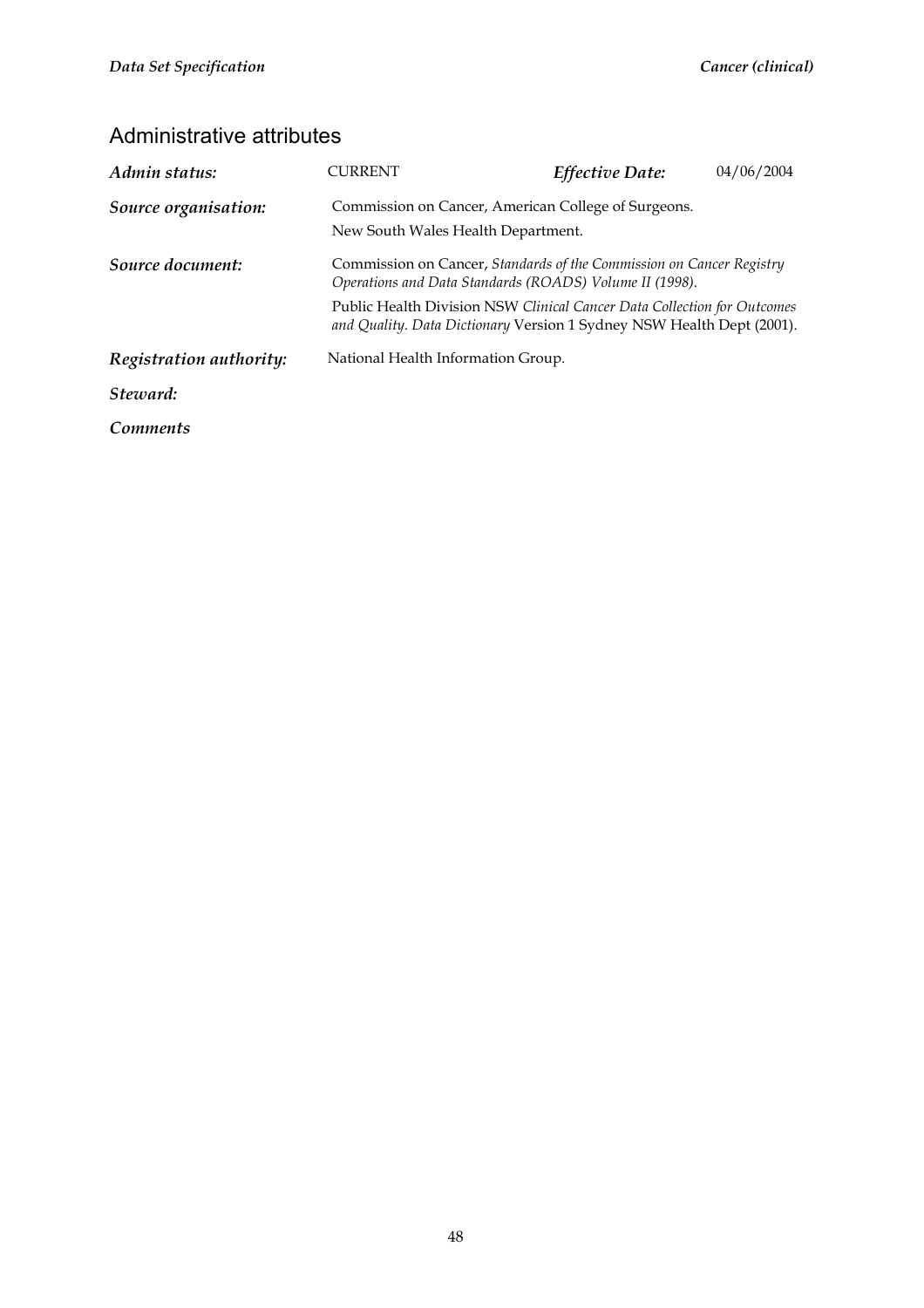### **Laterality of primary cancer**

#### *Knowledgebase ID: 000774 Version number: 1 Metadata type:* Data element *Definition:* Laterality describes which side of a paired organ is the origin of the primary cancer. Each side of a paired organ is considered separately and described as lateral when occurring unless a physician determines that it is bilateral. A paired organ is one in which there are two separate organs of the same kind, one on either side of the body (e.g. kidney, breast, ovary, testis and lung). **Context:** This information is collected for the purpose of differentiating the site of the primary cancer. For example, a woman may present with a primary cancer in the left breast. She may return at a later stage with a new primary cancer in the right breast.

#### Identifying and Definitional attributes

#### Relational and representational attributes

| Data type:              | Numeric      |                                     | Maximum field size:                                                                                                                                                                                                                                                                                                                                                                                                                                       | $\mathbf{1}$ |
|-------------------------|--------------|-------------------------------------|-----------------------------------------------------------------------------------------------------------------------------------------------------------------------------------------------------------------------------------------------------------------------------------------------------------------------------------------------------------------------------------------------------------------------------------------------------------|--------------|
| Representational class: | Code         |                                     | Format:                                                                                                                                                                                                                                                                                                                                                                                                                                                   | N            |
| Data domain:            | $\mathbf{1}$ | Left                                |                                                                                                                                                                                                                                                                                                                                                                                                                                                           |              |
|                         | 2            | Right                               |                                                                                                                                                                                                                                                                                                                                                                                                                                                           |              |
|                         | 3            |                                     | Bilateral (Note: Bilateral cancers are very rare)                                                                                                                                                                                                                                                                                                                                                                                                         |              |
|                         | 9            | Not known                           |                                                                                                                                                                                                                                                                                                                                                                                                                                                           |              |
|                         |              | Null Not applicable                 |                                                                                                                                                                                                                                                                                                                                                                                                                                                           |              |
| Guide for use:          |              |                                     | The valid International Classification of Diseases for Oncology values for<br>the variable are provided in the list below:                                                                                                                                                                                                                                                                                                                                |              |
|                         | $\mathbf{1}$ | Left:                               |                                                                                                                                                                                                                                                                                                                                                                                                                                                           |              |
|                         |              |                                     | Origin of primary site is on the left side of a paired organ                                                                                                                                                                                                                                                                                                                                                                                              |              |
|                         |              |                                     | Paired organs are: Breast (C50), Lung (C34), Kidney (C64), Ovary (C56),<br>Eyes (C69), Arms (C76.4, C44.6, C49.1, C47.1, C40.0, C77.3, ), Legs (C76.5,<br>C44.7, C49.2, C47.2, C40.2, C77.4), Ears (C44.2, C49.0, C30.1), Testicles<br>(C62), Parathyroid glands (C75.0), Adrenal glands (C74.9, C74.0, C74.1),<br>Tonsils (C09.9, C02.4, C11.1, C09.0, C09.1, C03.9), Ureter (C66.9), Carotid<br>body (C75.4), Vas deferens (C63.1), Optic nerve (C72.3) |              |
|                         | 2            | Right:                              |                                                                                                                                                                                                                                                                                                                                                                                                                                                           |              |
|                         |              |                                     | Origin of primary site is on the right side of a paired organ                                                                                                                                                                                                                                                                                                                                                                                             |              |
|                         | 3            | Bilateral:                          |                                                                                                                                                                                                                                                                                                                                                                                                                                                           |              |
|                         |              |                                     | Includes organs that are bilateral as a single primary (e.g. bilateral<br>retinoblastoma (M9510/3, C69.2), (M9511/3, C69.2), (M9512/3, C69.2),<br>(C69.6, C48.0), bilateral Wilms tumours (C64.9, M8960/3))                                                                                                                                                                                                                                               |              |
|                         | 9            | Unknown:                            |                                                                                                                                                                                                                                                                                                                                                                                                                                                           |              |
|                         |              | the left or right side of the body. | It is unknown whether, for a paired organ the origin of the cancer was on                                                                                                                                                                                                                                                                                                                                                                                 |              |

#### *Verification rules:*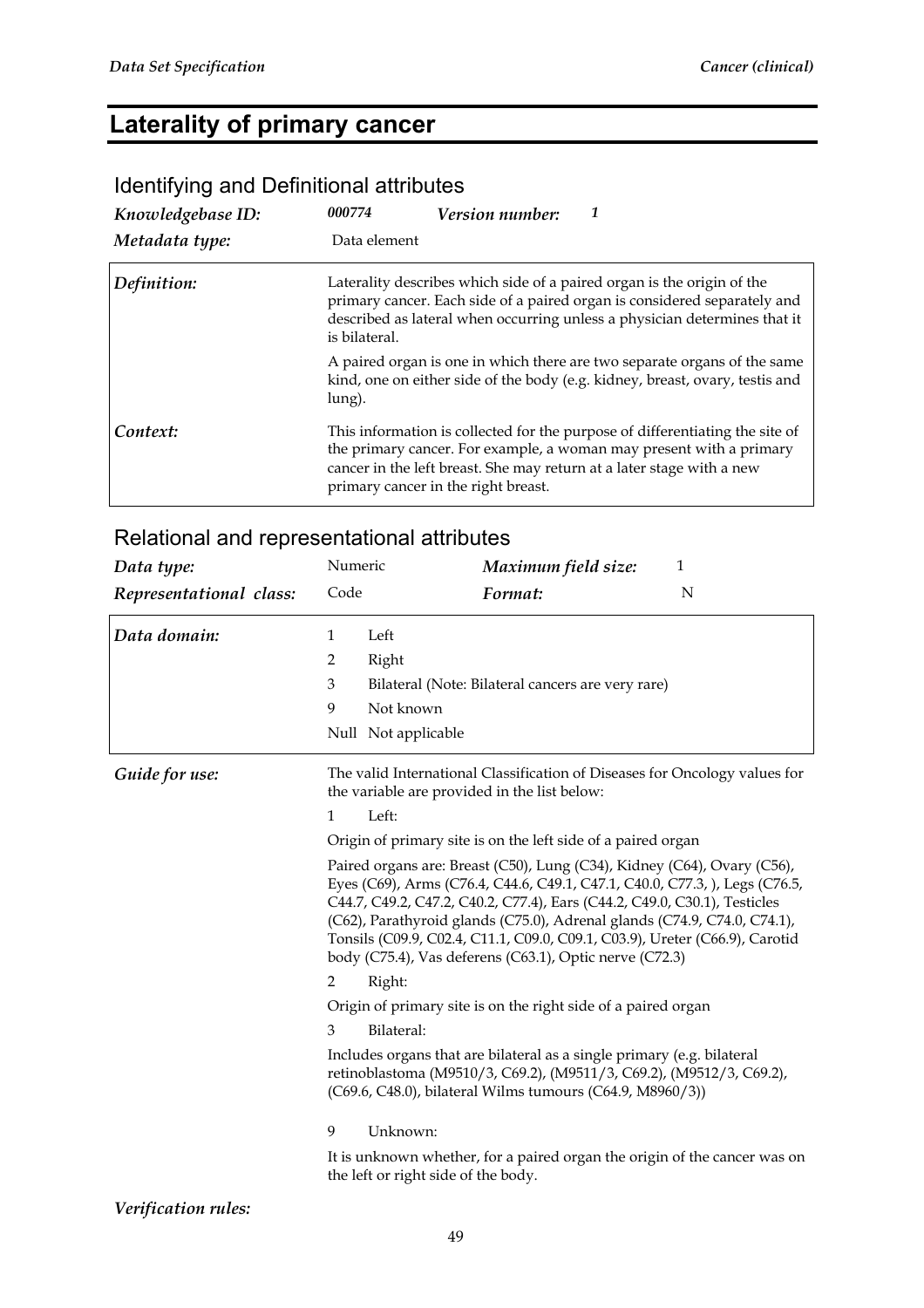| Collection methods:                                        | This information should be obtained from the patient's pathology report,<br>the patient's medical record, or the patient's medical<br>practitioner/nursing staff. |                           |                                                                       |            |
|------------------------------------------------------------|-------------------------------------------------------------------------------------------------------------------------------------------------------------------|---------------------------|-----------------------------------------------------------------------|------------|
| Related metadata:                                          | Is qualified by Primary site of cancer, version 1.                                                                                                                |                           |                                                                       |            |
| Information model link:                                    | <b>NHIM</b>                                                                                                                                                       | Assessment event          |                                                                       |            |
| Data Set Specifications:<br><b>DSS</b> – Cancer (clinical) |                                                                                                                                                                   |                           | Start date<br>04/06/2004                                              | End date   |
| Administrative attributes                                  |                                                                                                                                                                   |                           |                                                                       |            |
| Admin status:                                              | <b>CURRENT</b>                                                                                                                                                    |                           | <i>Effective Date:</i>                                                | 01/07/2002 |
| Source organisation:                                       |                                                                                                                                                                   | World Health Organization |                                                                       |            |
| Source document:                                           |                                                                                                                                                                   |                           | International Classification of Diseases for Oncology, Second Edition |            |

*Registration authority:* National Health Information Group

*Steward:* 

*Comments*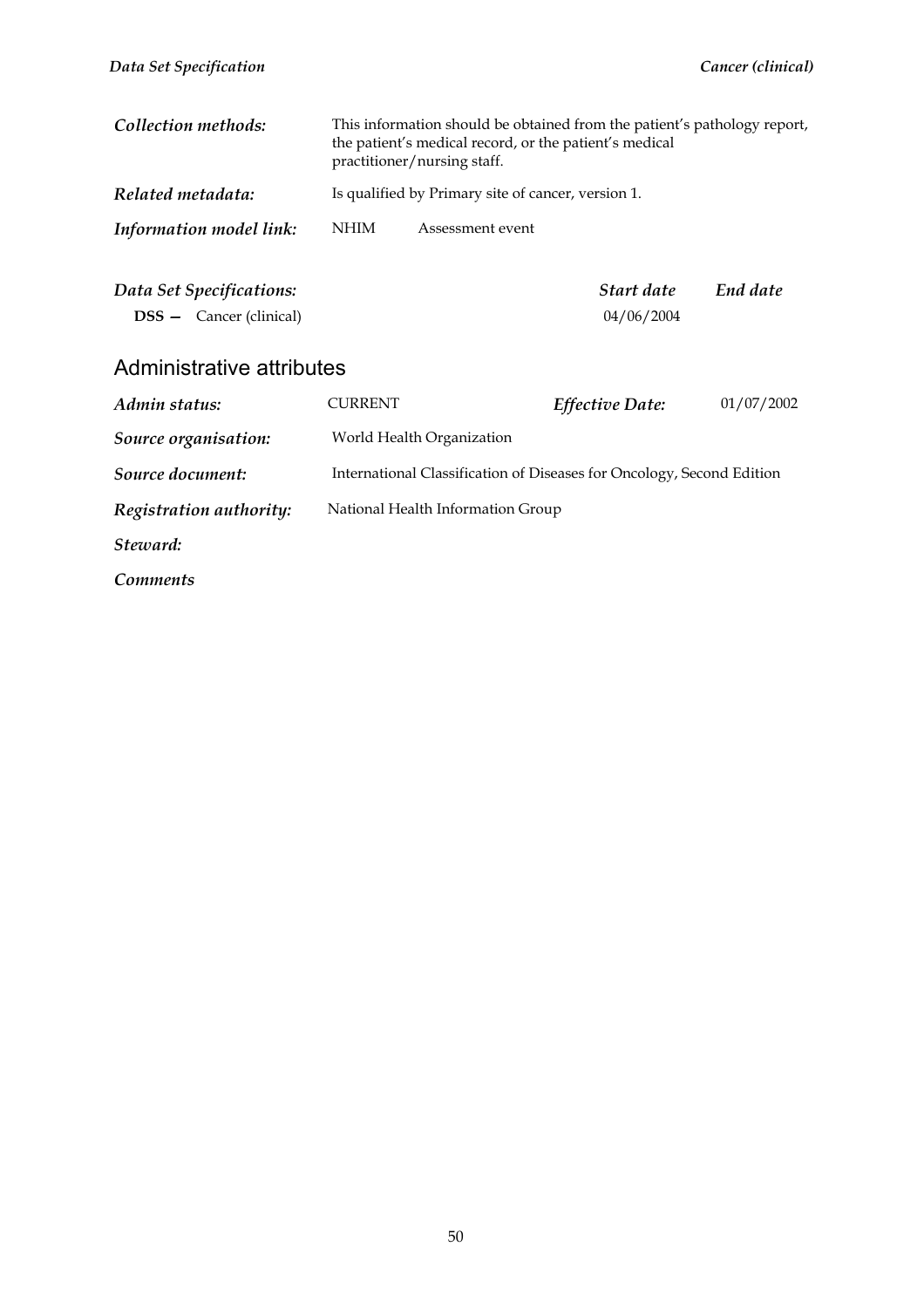## **Medicare card number**

| Knowledgebase ID:<br>Metadata type: | 000091<br>Data element           | Version number:                        | 2                                                                                                                                            |
|-------------------------------------|----------------------------------|----------------------------------------|----------------------------------------------------------------------------------------------------------------------------------------------|
| Definition:                         | card.                            |                                        | Person identifier, allocated by the Health Insurance Commission to<br>eligible persons under the Medicare scheme, that appears on a Medicare |
| Context:                            | Medicare utilisation statistics. | Persons eligible for Medicare services |                                                                                                                                              |

#### Identifying and Definitional attributes

| Relational and representational attributes                                                                   |                                        |                                                                                                                                                                                                                                                                                                                                                                                                                                                                                                                  |                                        |            |
|--------------------------------------------------------------------------------------------------------------|----------------------------------------|------------------------------------------------------------------------------------------------------------------------------------------------------------------------------------------------------------------------------------------------------------------------------------------------------------------------------------------------------------------------------------------------------------------------------------------------------------------------------------------------------------------|----------------------------------------|------------|
| Data type:                                                                                                   | Numeric                                | Maximum field size:                                                                                                                                                                                                                                                                                                                                                                                                                                                                                              | 11                                     |            |
| Representational class:                                                                                      | Code                                   | Format:                                                                                                                                                                                                                                                                                                                                                                                                                                                                                                          | N(11)                                  |            |
| Data domain:                                                                                                 | person (individual reference) number). | Full Medicare card number for an individual (i.e. family number plus                                                                                                                                                                                                                                                                                                                                                                                                                                             |                                        |            |
| Guide for use:                                                                                               | a unique identifier for a person.      | As a person can be identified on more than one Medicare card this is not                                                                                                                                                                                                                                                                                                                                                                                                                                         |                                        |            |
|                                                                                                              |                                        | The Medicare card number should only be collected from persons eligible<br>to receive health services that are to be funded by the Commonwealth<br>government. The number should be reported to the appropriate<br>government agency to reconcile payment for the service provided. The<br>data should not be used by private sector organisations for any other<br>purpose unless specifically authorised by law. For example, data linkage<br>should not be carried out unless specifically authorised by law. |                                        |            |
|                                                                                                              |                                        | Note: Veterans may have a Medicare card number and a Department of<br>Veterans' Affairs (DVA) number or only a DVA number.                                                                                                                                                                                                                                                                                                                                                                                       |                                        |            |
| Verification rules:                                                                                          |                                        |                                                                                                                                                                                                                                                                                                                                                                                                                                                                                                                  |                                        |            |
| Collection methods:                                                                                          |                                        |                                                                                                                                                                                                                                                                                                                                                                                                                                                                                                                  |                                        |            |
| Related metadata:                                                                                            |                                        | Supersedes previous data element Medicare number, version 1.                                                                                                                                                                                                                                                                                                                                                                                                                                                     |                                        |            |
| Information model link:                                                                                      | NHIM<br>Recipient role                 |                                                                                                                                                                                                                                                                                                                                                                                                                                                                                                                  |                                        |            |
| Data Set Specifications:<br><b>DSS</b> - Cancer (clinical)<br><b>DSS</b> - Health care client identification |                                        |                                                                                                                                                                                                                                                                                                                                                                                                                                                                                                                  | Start date<br>04/06/2004<br>01/01/2003 | End date   |
| Administrative attributes                                                                                    |                                        |                                                                                                                                                                                                                                                                                                                                                                                                                                                                                                                  |                                        |            |
| Admin status:                                                                                                | CURRENT                                | Effective Date:                                                                                                                                                                                                                                                                                                                                                                                                                                                                                                  |                                        | 01/01/2003 |
| Source organisation:                                                                                         | Standards Australia                    |                                                                                                                                                                                                                                                                                                                                                                                                                                                                                                                  |                                        |            |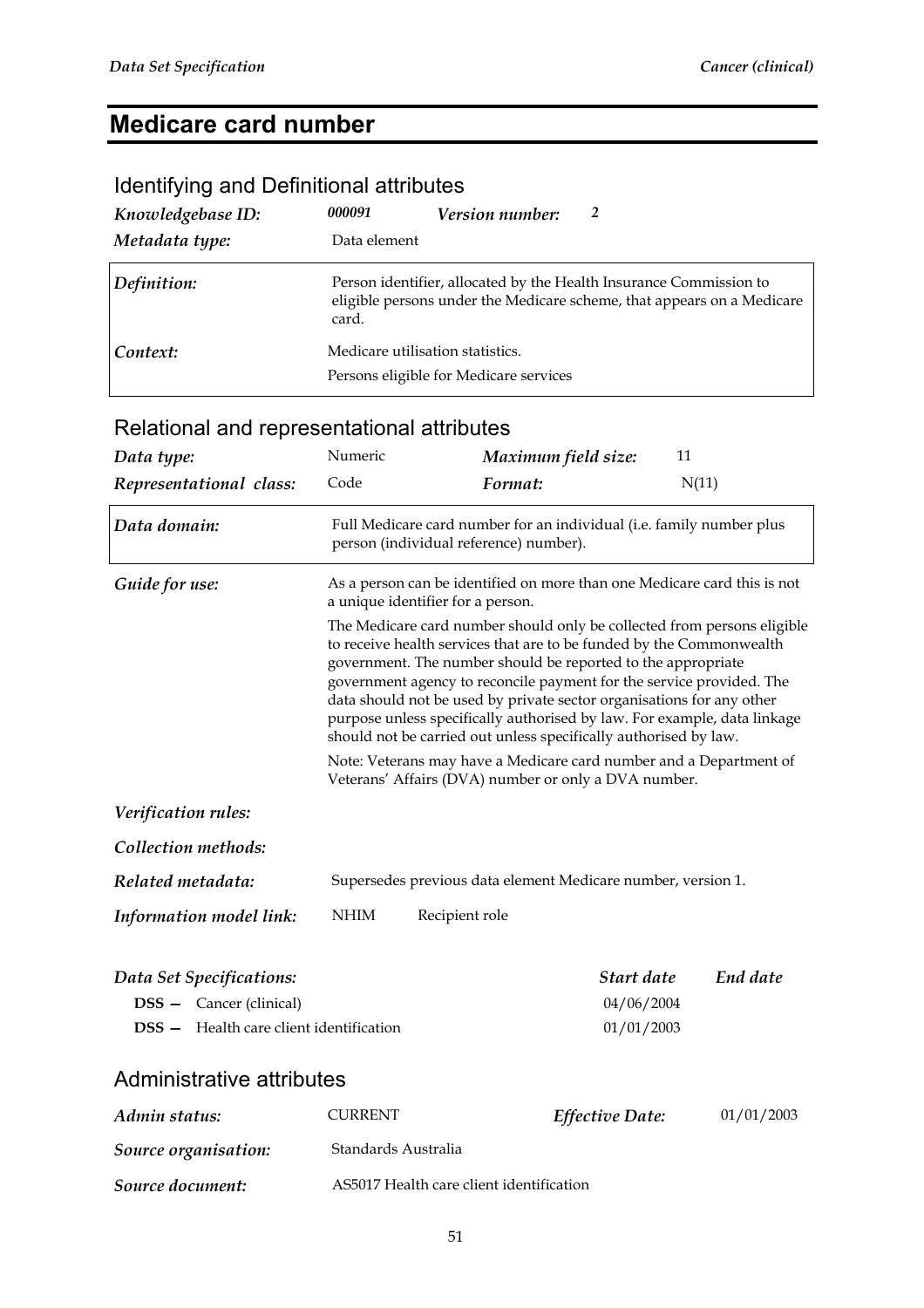| Registration authority: | National Health Information Group                                                                                                                                        |  |  |
|-------------------------|--------------------------------------------------------------------------------------------------------------------------------------------------------------------------|--|--|
| Steward:                |                                                                                                                                                                          |  |  |
| <b>Comments</b>         | The Medicare card number is printed on a Medicare card and is used to<br>access Medicare records for an eligible person.                                                 |  |  |
|                         | Up to 9 persons can be included under the one Medicare card number<br>with up to five persons appearing on one physical card.                                            |  |  |
|                         | Persons grouped under one Medicare card number are often a family,<br>however, there is no requirement for persons under the same Medicare<br>card number to be related. |  |  |
|                         | A person may be shown under separate Medicare card numbers where,<br>for example, a child needs to be included on separate Medicare cards<br>held by their parents.      |  |  |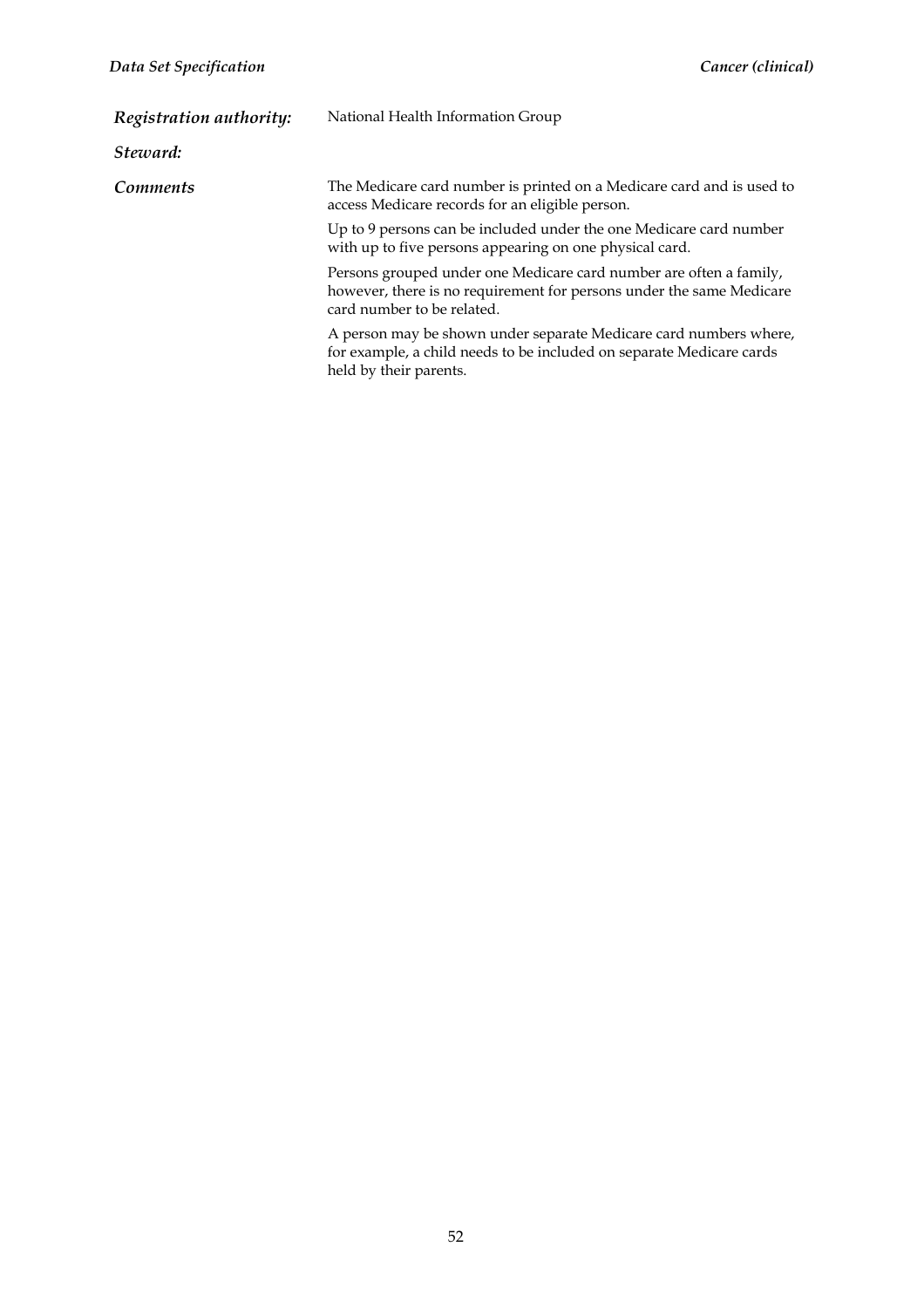#### **Morphology of cancer**

#### *Knowledgebase ID: 000775 Version number: 1 Metadata type:* Data element **Definition:** The morphology of a cancer refers to the histological classification of the cancer tissue (histopathological type) and a description of the course of development that a tumour is likely to take: benign or malignant (behaviour). The designation is based on a microscopic diagnosis of morphology by the pathologist (Esteban, Whelan, Laudico & Parkin 1995). **Context:** This information is collected for the purpose of: • classifying tumours into clinically relevant groupings on the basis of both their morphology (cell type) and their degree of invasion or malignancy as indicated by the behaviour code component (the last digit of the morphology code) • monitoring the number of new cases of cancer for planning treatment services.

#### Identifying and Definitional attributes

| Data type:              | 5<br>Maximum field size:                                                                                                                                                           |                                                                                                                                                                                                   |                                                                        |  |  |  |  |
|-------------------------|------------------------------------------------------------------------------------------------------------------------------------------------------------------------------------|---------------------------------------------------------------------------------------------------------------------------------------------------------------------------------------------------|------------------------------------------------------------------------|--|--|--|--|
| Representational class: | Code                                                                                                                                                                               | Format:                                                                                                                                                                                           | <b>NNNNN</b>                                                           |  |  |  |  |
| Data domain:            | The current version of the International Classification of Diseases for<br>Oncology (ICDO).                                                                                        |                                                                                                                                                                                                   |                                                                        |  |  |  |  |
| Guide for use:          | combinations.                                                                                                                                                                      | ICDO morphology describes histology and behaviour as separate<br>variables, recognising that there are a large number of possible<br>behaviour is a single digit which can be 0, 1, 2, 3, 6 or 9. | In ICDO, morphology is a 4-digit number ranging from 8000 to 9989, and |  |  |  |  |
|                         | Record morphology codes in accordance with ICDO coding standards.<br>Use the 5th digit to record behaviour. The 5th-digit behaviour code<br>numbers used in ICDO are listed below: |                                                                                                                                                                                                   |                                                                        |  |  |  |  |
|                         | 0<br>Benign                                                                                                                                                                        |                                                                                                                                                                                                   |                                                                        |  |  |  |  |
|                         | 1                                                                                                                                                                                  | Uncertain whether benign or malignant                                                                                                                                                             |                                                                        |  |  |  |  |
|                         |                                                                                                                                                                                    | borderline malignancy                                                                                                                                                                             |                                                                        |  |  |  |  |
|                         |                                                                                                                                                                                    | low malignant potential                                                                                                                                                                           |                                                                        |  |  |  |  |
|                         | Carcinoma in situ<br>2                                                                                                                                                             |                                                                                                                                                                                                   |                                                                        |  |  |  |  |
|                         |                                                                                                                                                                                    | intraepithelial                                                                                                                                                                                   |                                                                        |  |  |  |  |
|                         |                                                                                                                                                                                    | non-infiltrating                                                                                                                                                                                  |                                                                        |  |  |  |  |
|                         |                                                                                                                                                                                    | non-invasive                                                                                                                                                                                      |                                                                        |  |  |  |  |
|                         | 3                                                                                                                                                                                  | Malignant, primary site                                                                                                                                                                           |                                                                        |  |  |  |  |
|                         | Malignant, metastatic site<br>6                                                                                                                                                    |                                                                                                                                                                                                   |                                                                        |  |  |  |  |
|                         | malignant, secondary site                                                                                                                                                          |                                                                                                                                                                                                   |                                                                        |  |  |  |  |
|                         | 9                                                                                                                                                                                  | Malignant, uncertain whether primary or metastatic site                                                                                                                                           |                                                                        |  |  |  |  |
| Verification rules:     |                                                                                                                                                                                    |                                                                                                                                                                                                   |                                                                        |  |  |  |  |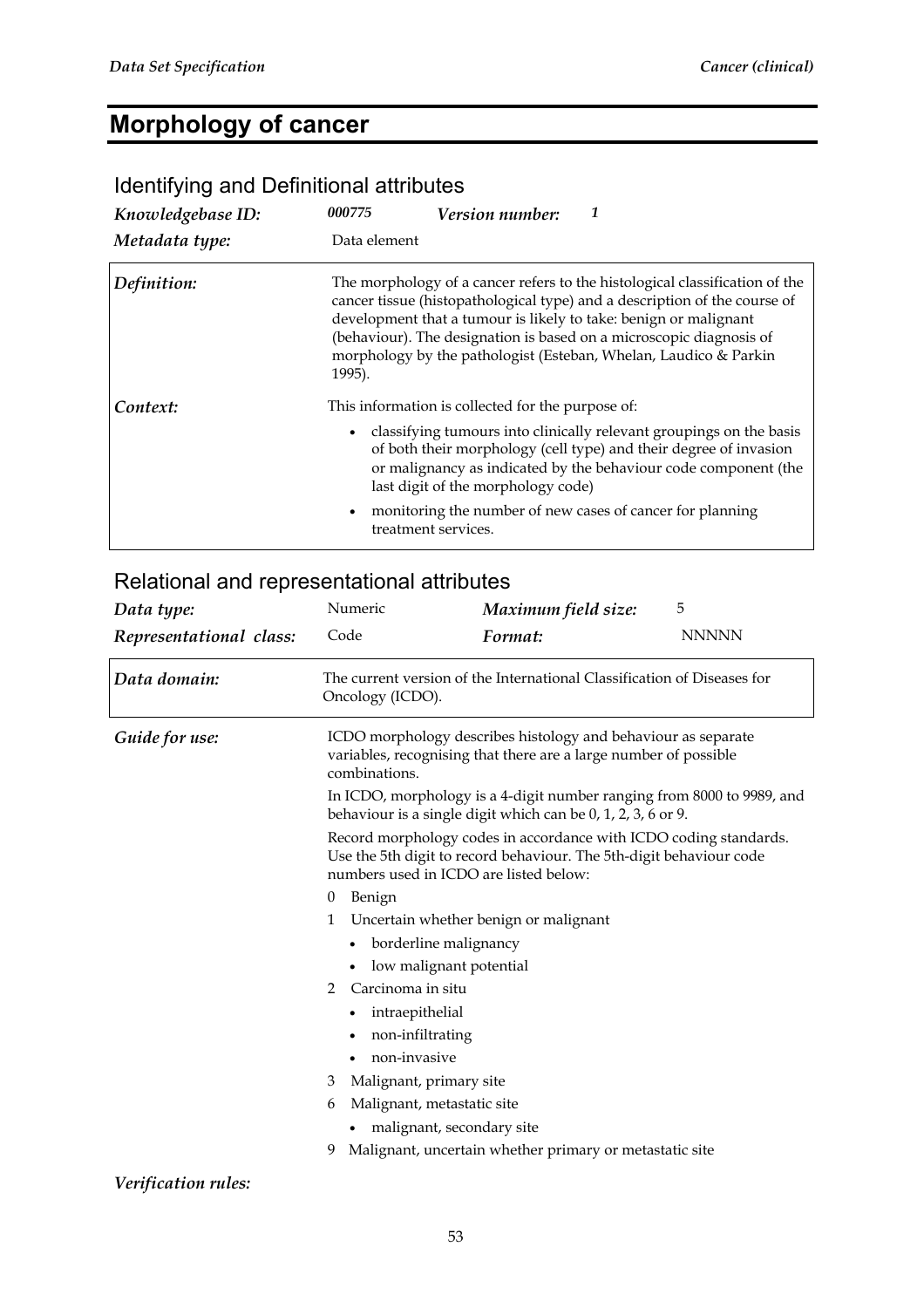*Steward:* 

*Comments* 

| Data Set Specification                                     |                      |                                                                                                                                                                                                                                                                                                                                          |                          | Cancer (clinical) |
|------------------------------------------------------------|----------------------|------------------------------------------------------------------------------------------------------------------------------------------------------------------------------------------------------------------------------------------------------------------------------------------------------------------------------------------|--------------------------|-------------------|
| Collection methods:                                        | Cancer registry use: |                                                                                                                                                                                                                                                                                                                                          |                          |                   |
|                                                            |                      | In cancer registries morphology information should be obtained from a<br>pathology report or pathology system, and recorded with/on the<br>patient's medical record and/or the hospital's patient administration<br>system. Additional information may also be sought from the patient's<br>attending clinician or medical practitioner. |                          |                   |
|                                                            |                      | Hospital morbidity use:                                                                                                                                                                                                                                                                                                                  |                          |                   |
|                                                            |                      | In hospitals, the morphology code is modified for use with ICD-10-AM.<br>The morphology code consists of histologic type (4 digits) and behaviour<br>code (1 digit) ranging from 8000/0 to 9989/9. The '/' between the fourth<br>and fifth digits is not supplied.                                                                       |                          |                   |
| Related metadata:                                          |                      |                                                                                                                                                                                                                                                                                                                                          |                          |                   |
| Information model link:                                    | <b>NHIM</b>          | Assessment event                                                                                                                                                                                                                                                                                                                         |                          |                   |
| Data Set Specifications:<br><b>DSS</b> - Cancer (clinical) |                      |                                                                                                                                                                                                                                                                                                                                          | Start date<br>04/06/2004 | End date          |
| Administrative attributes                                  |                      |                                                                                                                                                                                                                                                                                                                                          |                          |                   |
| Admin status:                                              | <b>CURRENT</b>       |                                                                                                                                                                                                                                                                                                                                          | Effective Date:          | 01/07/2002        |
| Source organisation:                                       |                      | World Health Organization.<br>New South Wales Health Department.<br>state and territory Cancer Registries.                                                                                                                                                                                                                               |                          |                   |
| Source document:                                           |                      | International Classification of Diseases for Oncology, Second Edition                                                                                                                                                                                                                                                                    |                          |                   |

New South Wales Inpatient Statistics Collection Manual, 2000/2001

(ICDO-2)

*Registration authority:* National Health Information Group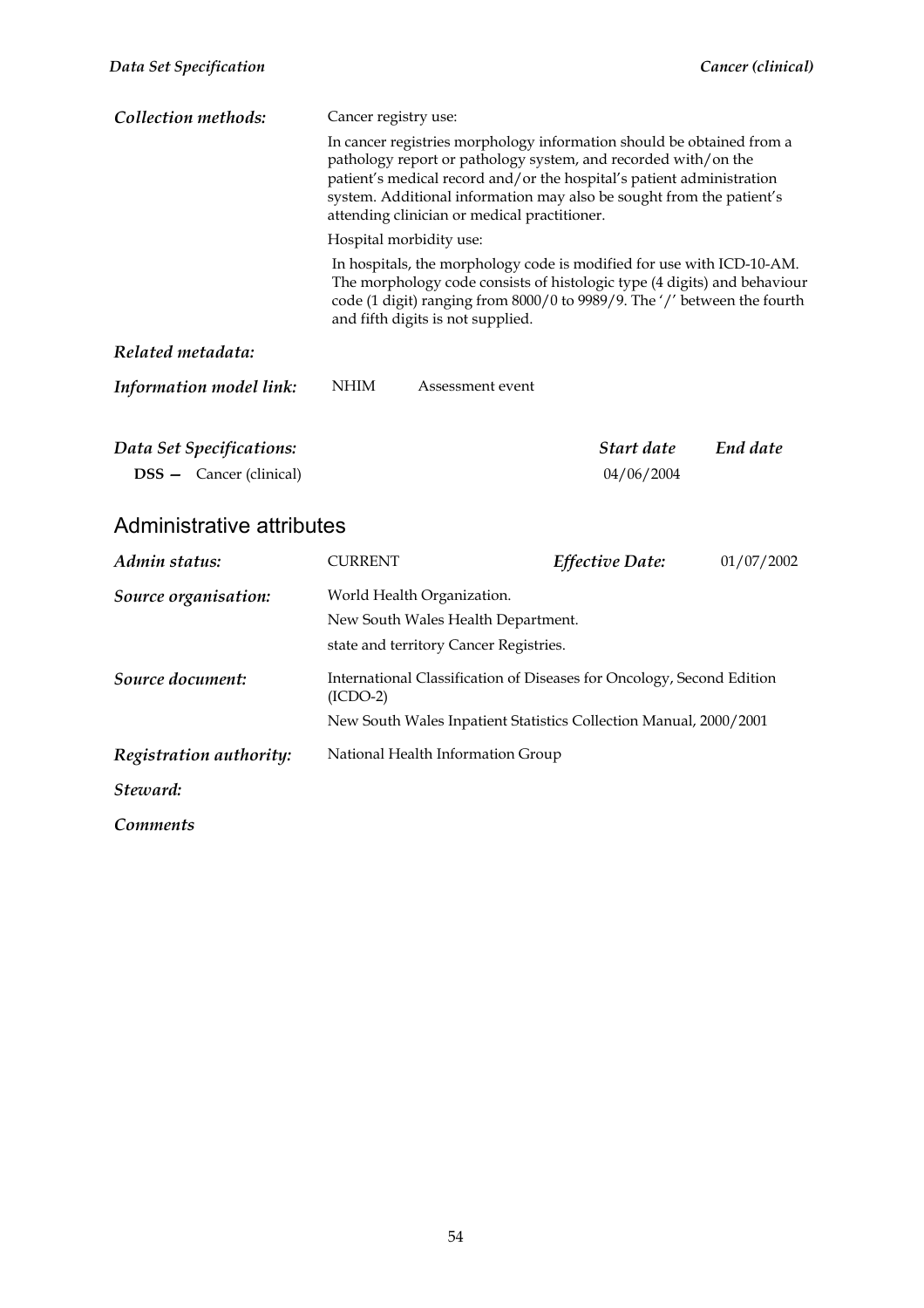# **Most valid basis of diagnosis of cancer**

#### Identifying and Definitional attributes

| Knowledgebase ID: | 000861<br>Version number:                                                                                                                                                                                                                                                                                                         |
|-------------------|-----------------------------------------------------------------------------------------------------------------------------------------------------------------------------------------------------------------------------------------------------------------------------------------------------------------------------------|
| Metadata type:    | Data element                                                                                                                                                                                                                                                                                                                      |
| Definition:       | The basis of diagnosis of a cancer is the microscopic or non-microscopic<br>or death certificate source of the diagnosis. The most valid basis of<br>diagnosis is that accepted by the cancer registry as the most reliable<br>diagnostic source of the death certificate, non-microscopic, and<br>microscopic sources available. |
| Context:          | Knowledge of the basis of a diagnosis underlying a cancer code is one of<br>the most important aids in assessing the reliability of cancer statistics.                                                                                                                                                                            |

### Relational and representational attributes

| Data type:              | Numeric          | Maximum field size:<br>1                                                                                                                                                                                                        |  |  |  |  |
|-------------------------|------------------|---------------------------------------------------------------------------------------------------------------------------------------------------------------------------------------------------------------------------------|--|--|--|--|
| Representational class: | Code             | N<br>Format:                                                                                                                                                                                                                    |  |  |  |  |
| Data domain:            | $\boldsymbol{0}$ | Death Certificate Only: Information provided is from a death<br>certificate.                                                                                                                                                    |  |  |  |  |
|                         | Non-microscopic  |                                                                                                                                                                                                                                 |  |  |  |  |
|                         | $\mathbf{1}$     | Clinical: Diagnosis made before death, but without any of the<br>following (codes 2-7)                                                                                                                                          |  |  |  |  |
|                         | $\overline{2}$   | Clinical investigation: All diagnostic techniques, including x-ray,<br>endoscopy, imaging, ultrasound, exploratory surgery (e.g.<br>laparotomy), and autopsy, without a tissue diagnosis.                                       |  |  |  |  |
|                         | $\overline{4}$   | Specific tumour markers: Including biochemical and/or<br>immunological markers that are specific for a tumour site.                                                                                                             |  |  |  |  |
|                         | Microscopic      |                                                                                                                                                                                                                                 |  |  |  |  |
|                         | 5                | Cytology: Examination of cells from a primary or secondary site,<br>including fluids aspirated by endoscopy or needle; also includes<br>the microscopic examination of peripheral blood and bone<br>marrow aspirates.           |  |  |  |  |
|                         | 6                | Histology of metastasis: Histological examination of tissue from a<br>metastasis, including autopsy specimens.                                                                                                                  |  |  |  |  |
|                         | 7                | Histology of a primary tumour: Histological examination of<br>tissue from primary tumour, however obtained, including all<br>cutting techniques and bone marrow biopsies; also includes<br>autopsy specimens of primary tumour. |  |  |  |  |
|                         | $\,8\,$          | Histology: either unknown whether of primary or metastatic site,<br>or not otherwise specified.                                                                                                                                 |  |  |  |  |
|                         | Other            |                                                                                                                                                                                                                                 |  |  |  |  |
|                         | 9                | Unknown.                                                                                                                                                                                                                        |  |  |  |  |
| Guide for use:          |                  | The most valid basis of diagnosis may be the initial histological<br>examination of the primary site, or it may be the post-mortem<br>examination (cometimes corrected even at this noint when histological                     |  |  |  |  |

examination (sometimes corrected even at this point when histological results become available). In a cancer registry setting, this item should be revised if later information allows its upgrading.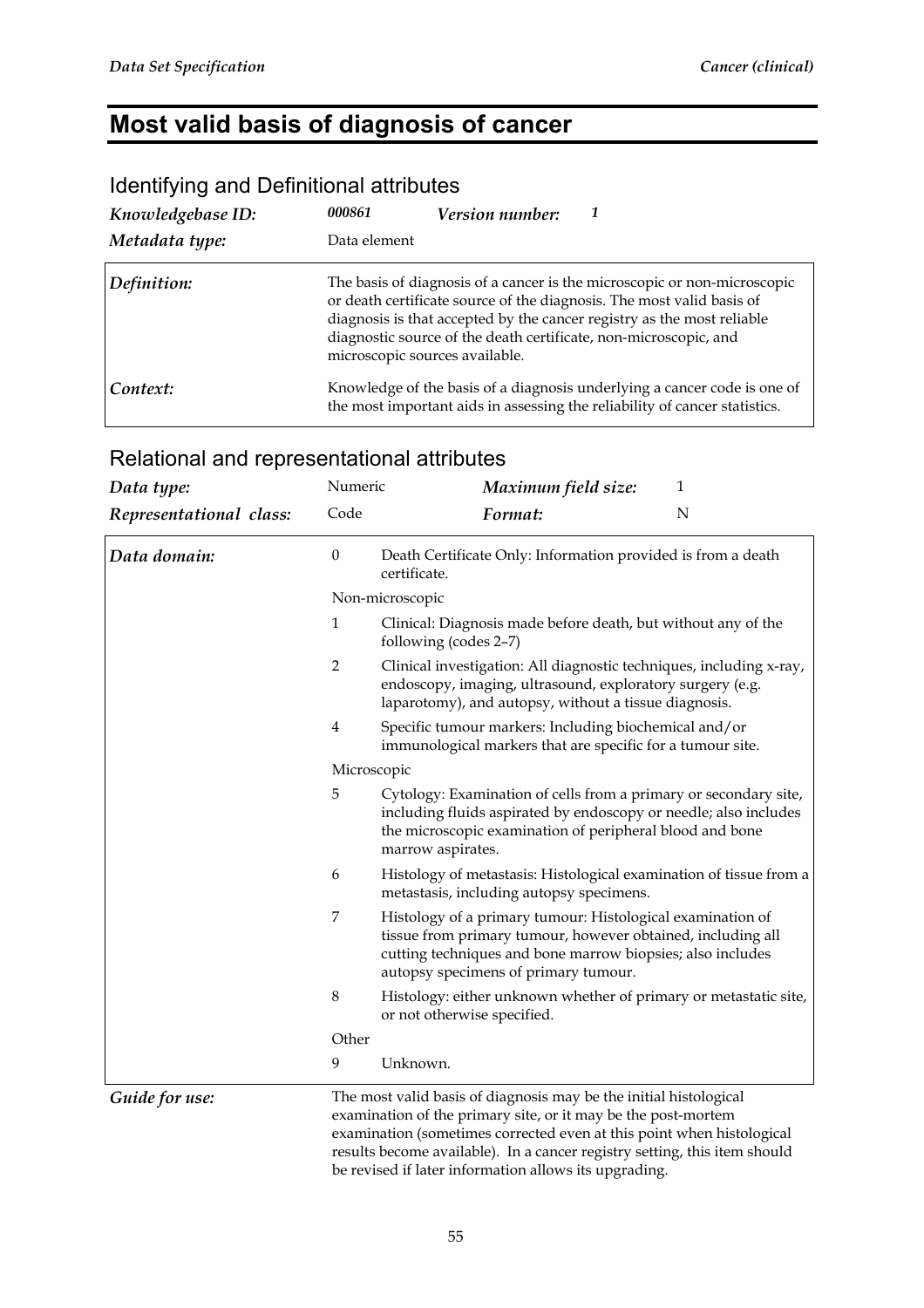|                                                            |                |            | When considering the most valid basis of diagnosis, the minimum<br>requirement of a cancer registry is differentiation between neoplasms<br>that are verified microscopically and those that are not. To exclude the<br>latter group means losing valuable information; the making of a<br>morphological (histological) diagnosis is dependent upon a variety of<br>factors, such as age, accessibility of the tumour, availability of medical<br>services, and, last but not least, upon the beliefs of the patient. |                          |            |
|------------------------------------------------------------|----------------|------------|-----------------------------------------------------------------------------------------------------------------------------------------------------------------------------------------------------------------------------------------------------------------------------------------------------------------------------------------------------------------------------------------------------------------------------------------------------------------------------------------------------------------------|--------------------------|------------|
|                                                            |                |            | A biopsy of the primary tumour should be distinguished from a biopsy<br>of a metastasis, e.g., at laparotomy; a biopsy of cancer of the head of the<br>pancreas versus a biopsy of a metastasis in the mesentery. However,<br>when insufficient information is available, Code 8 should be used for<br>any histological diagnosis. Cytological and histological diagnoses<br>should be distinguished.                                                                                                                 |                          |            |
|                                                            | diagnosis.     |            | Morphological confirmation of the clinical diagnosis of malignancy<br>depends on the successful removal of a piece of tissue that is cancerous.<br>Especially when using endoscopic procedures (bronchoscopy,<br>gastroscopy, laparoscopy, etc.), the clinician may miss the tumour with<br>the biopsy forceps. These cases must be registered on the basis of<br>endoscopic diagnosis and not excluded through lack of a morphological                                                                               |                          |            |
|                                                            |                |            | Care must be taken in the interpretation and subsequent coding of<br>autopsy findings, which may vary as follows:                                                                                                                                                                                                                                                                                                                                                                                                     |                          |            |
|                                                            | (a)            |            | the post-mortem report includes the post-mortem histological<br>diagnosis (in which case, one of the Histology codes should be<br>recorded instead);                                                                                                                                                                                                                                                                                                                                                                  |                          |            |
|                                                            | (b)            |            | the autopsy is macroscopic only, histological investigations having<br>been carried out only during life (in which case, one of the<br>Histology codes should be recorded instead);                                                                                                                                                                                                                                                                                                                                   |                          |            |
|                                                            | (c)            | diagnosis. | the autopsy findings are not supported by any histological                                                                                                                                                                                                                                                                                                                                                                                                                                                            |                          |            |
| Verification rules:                                        |                |            |                                                                                                                                                                                                                                                                                                                                                                                                                                                                                                                       |                          |            |
| Collection methods:                                        |                |            |                                                                                                                                                                                                                                                                                                                                                                                                                                                                                                                       |                          |            |
| Related metadata:                                          |                |            |                                                                                                                                                                                                                                                                                                                                                                                                                                                                                                                       |                          |            |
| Information model link:                                    | <b>NHIM</b>    |            | Physical wellbeing                                                                                                                                                                                                                                                                                                                                                                                                                                                                                                    |                          |            |
| Data Set Specifications:<br><b>DSS</b> - Cancer (clinical) |                |            |                                                                                                                                                                                                                                                                                                                                                                                                                                                                                                                       | Start date<br>04/06/2004 | End date   |
| Administrative attributes                                  |                |            |                                                                                                                                                                                                                                                                                                                                                                                                                                                                                                                       |                          |            |
| Admin status:                                              | <b>CURRENT</b> |            |                                                                                                                                                                                                                                                                                                                                                                                                                                                                                                                       | Effective Date:          | 25/02/2004 |
| Source organisation:                                       |                |            | International Agency for Research on Cancer and International<br>Association of Cancer Registries.                                                                                                                                                                                                                                                                                                                                                                                                                    |                          |            |
| Source document:                                           |                |            |                                                                                                                                                                                                                                                                                                                                                                                                                                                                                                                       |                          |            |
| Registration authority:                                    |                |            | National Health Information Group.                                                                                                                                                                                                                                                                                                                                                                                                                                                                                    |                          |            |
| Steward:                                                   |                |            |                                                                                                                                                                                                                                                                                                                                                                                                                                                                                                                       |                          |            |
| Comments:                                                  |                |            | In a hospital setting this item should be collected on the most valid basis<br>of diagnosis at this admission. If more than one diagnostic technique is<br>used during an admission, select the higher code from 1 to 8.                                                                                                                                                                                                                                                                                              |                          |            |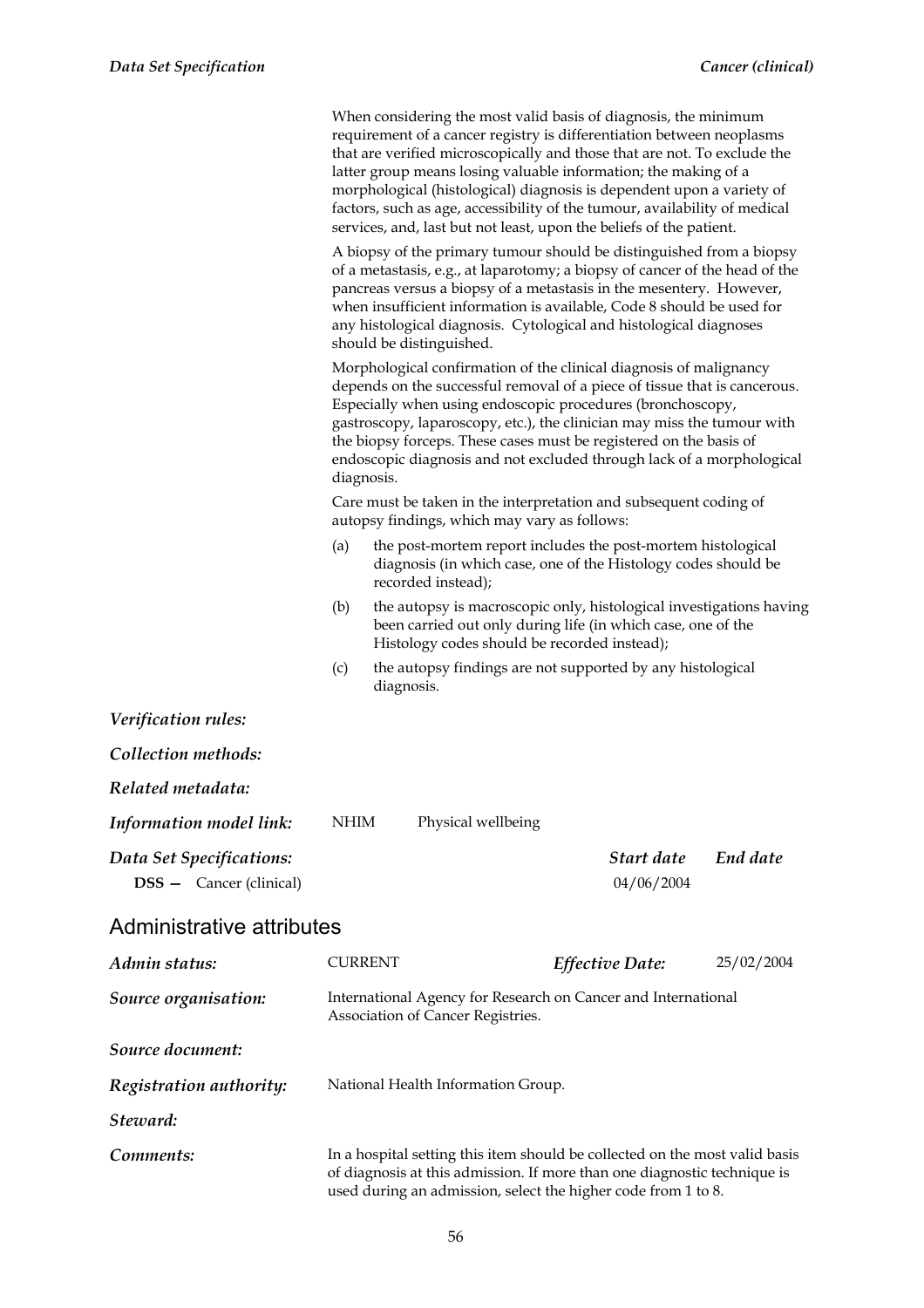## **Oestrogen receptor assay status**

| Knowledgebase ID: | 001069                 | <b>Version number:</b>                  | -7                                                                      |  |  |  |
|-------------------|------------------------|-----------------------------------------|-------------------------------------------------------------------------|--|--|--|
| Metadata type:    | Data element           |                                         |                                                                         |  |  |  |
| Definition:       | primary breast tumour. |                                         | The results of oestrogen receptor assay at the time of diagnosis of the |  |  |  |
| Context:          |                        | prognostic indicator for breast cancer. | Collected for breast cancers. Hormone receptor status is an important   |  |  |  |

#### Identifying and Definitional attributes

| Data type:                                                 | Numeric                                                                                                                                                                                                                                                       | Maximum field size:                                          | 1                        |            |  |  |  |
|------------------------------------------------------------|---------------------------------------------------------------------------------------------------------------------------------------------------------------------------------------------------------------------------------------------------------------|--------------------------------------------------------------|--------------------------|------------|--|--|--|
| Representational class:                                    | Code                                                                                                                                                                                                                                                          | Format:                                                      | $\mathbf N$              |            |  |  |  |
| Data domain:                                               | $\boldsymbol{0}$                                                                                                                                                                                                                                              | Test not done (test not ordered or not performed)            |                          |            |  |  |  |
|                                                            | Test done, results positive (oestrogen receptor positive)<br>1                                                                                                                                                                                                |                                                              |                          |            |  |  |  |
|                                                            | 2                                                                                                                                                                                                                                                             | Test done, results negative (oestrogen receptor negative)    |                          |            |  |  |  |
|                                                            | $\,8\,$                                                                                                                                                                                                                                                       | Test done but results unknown                                |                          |            |  |  |  |
| Guide for use:                                             | The Australian Cancer Network Working Party established to develop<br>guidelines for the pathology reporting of breast cancer recommends that<br>hormone receptor assays be performed on all cases of invasive breast<br>carcinoma. The report should include |                                                              |                          |            |  |  |  |
|                                                            | the percentage of nuclei staining positive and the predominant<br>staining intensity (low, medium, high) and                                                                                                                                                  |                                                              |                          |            |  |  |  |
|                                                            | $\overline{\phantom{a}}$                                                                                                                                                                                                                                      | a conclusion as to whether the assay is positive or negative |                          |            |  |  |  |
| Verification rules:                                        |                                                                                                                                                                                                                                                               |                                                              |                          |            |  |  |  |
| Collection methods:                                        |                                                                                                                                                                                                                                                               |                                                              |                          |            |  |  |  |
| Related metadata:                                          |                                                                                                                                                                                                                                                               |                                                              |                          |            |  |  |  |
| Information model link:                                    | NHIM                                                                                                                                                                                                                                                          | Assessment event                                             |                          |            |  |  |  |
| Data Set Specifications:<br><b>DSS</b> - Cancer (clinical) |                                                                                                                                                                                                                                                               |                                                              | Start date<br>04/06/2004 | End date   |  |  |  |
| Administrative attributes                                  |                                                                                                                                                                                                                                                               |                                                              |                          |            |  |  |  |
| Admin status:                                              | <b>CURRENT</b>                                                                                                                                                                                                                                                | <b>Effective Date:</b>                                       |                          | 04/06/2004 |  |  |  |
| Source organisation:                                       | Royal College of Pathologists of Australasia<br>Australian Cancer Network                                                                                                                                                                                     |                                                              |                          |            |  |  |  |
|                                                            | Commission on Cancer, American College of Surgeons                                                                                                                                                                                                            |                                                              |                          |            |  |  |  |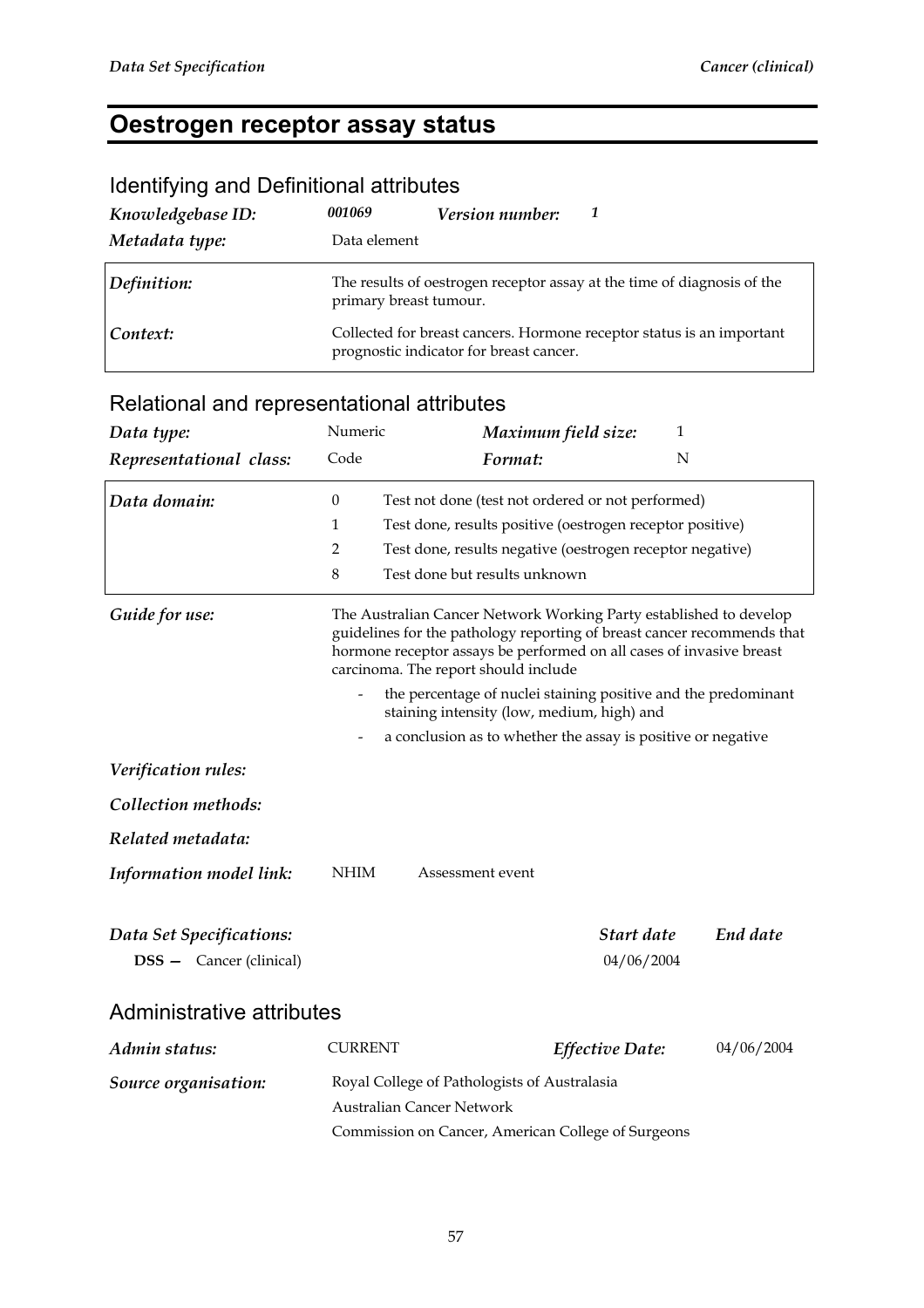| Source document:        | Royal College of Pathologists of Australasia Manual of Use and<br>Interpretation of Pathology Tests: Third Edition Sydney (2001)                                         |  |  |  |  |
|-------------------------|--------------------------------------------------------------------------------------------------------------------------------------------------------------------------|--|--|--|--|
|                         | Australian Cancer Network Working Party The pathology reporting of<br>breast cancer. A guide for pathologists, surgeons and radiologists Second<br>Edition Sydney (2001) |  |  |  |  |
|                         | Commission on Cancer, Standards of the Commission on Cancer Registry<br>Operations and Data Standards (ROADS) Volume II (1998)                                           |  |  |  |  |
| Registration authority: | National Health Information Group.                                                                                                                                       |  |  |  |  |
| Steward:                |                                                                                                                                                                          |  |  |  |  |
| <i>Comments</i>         |                                                                                                                                                                          |  |  |  |  |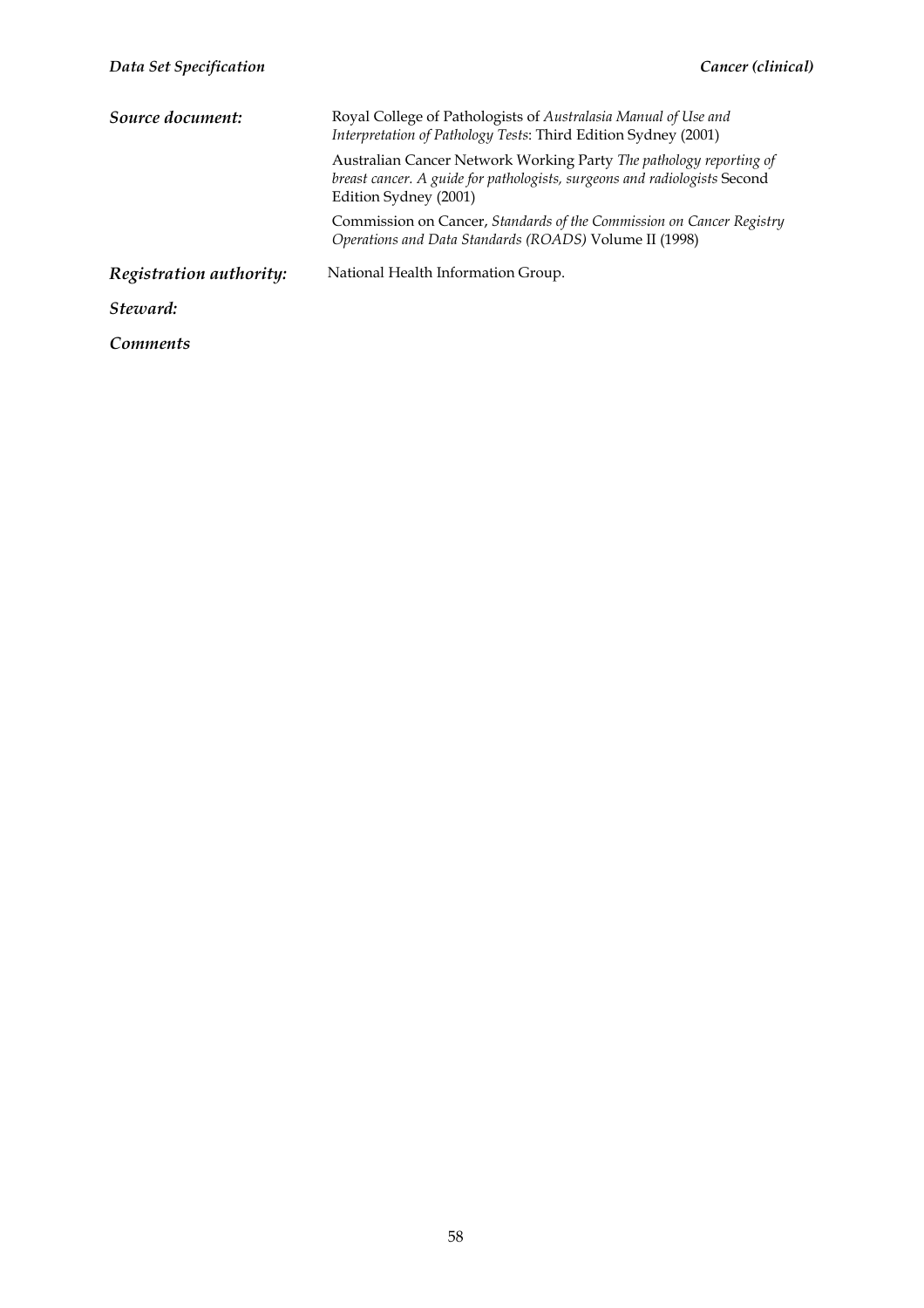## **Outcome of initial treatment**

### Identifying and Definitional attributes

| Knowledgebase ID: | 001071       | <b>Version number:</b>                              |                                                                           |
|-------------------|--------------|-----------------------------------------------------|---------------------------------------------------------------------------|
| Metadata type:    | Data element |                                                     |                                                                           |
| Definition:       |              | the completion of the initial treatment modalities. | The outcome of initial treatment describes the response of the tumour at  |
| Context:          | treatment.   |                                                     | This item is collected for assessing disease status at the end of primary |

| Data type:                     | Numeric     | Maximum field size:                                                                                                                                                                                           | 3        |  |  |  |
|--------------------------------|-------------|---------------------------------------------------------------------------------------------------------------------------------------------------------------------------------------------------------------|----------|--|--|--|
| Representational class:        | Code        | Format:                                                                                                                                                                                                       | N.N      |  |  |  |
| Data domain:                   | 1.0         | Complete response                                                                                                                                                                                             |          |  |  |  |
|                                | 2.0         | Incomplete response                                                                                                                                                                                           |          |  |  |  |
|                                |             | 2.1 Partial response                                                                                                                                                                                          |          |  |  |  |
|                                |             | 2.2 Stable or static disease                                                                                                                                                                                  |          |  |  |  |
|                                |             | 2.3 Progressive disease                                                                                                                                                                                       |          |  |  |  |
|                                | 9.0         | Not assessed or unable to be assessed                                                                                                                                                                         |          |  |  |  |
| Guide for use:                 | Code 1.0    | Complete disappearance of all measurable disease, including<br>tumour markers, for at least four weeks. No new lesions or<br>new evidence of disease.                                                         |          |  |  |  |
|                                | Code 2.1    | A decrease by at least 50% of the sum of the products of the<br>maximum diameter and perpendicular diameter of all<br>measurable lesions, for at least four weeks. No new lesions or<br>worsening of disease. |          |  |  |  |
|                                | Code 2.2    | No change in measurable lesions qualifying as partial<br>response or progression and no evidence of new lesions.                                                                                              |          |  |  |  |
|                                | Code 2.3    | An increase by at least 25% of the sum of the products of the<br>maximum diameter and a perpendicular diameter of any<br>measurable lesion, or the appearance of new lesions.                                 |          |  |  |  |
| Verification rules:            |             |                                                                                                                                                                                                               |          |  |  |  |
| Collection methods:            |             |                                                                                                                                                                                                               |          |  |  |  |
| Related metadata:              |             |                                                                                                                                                                                                               |          |  |  |  |
| Information model link:        | <b>NHIM</b> | Exit/leave from service event                                                                                                                                                                                 |          |  |  |  |
| Data Set Specifications:       |             | Start date                                                                                                                                                                                                    | End date |  |  |  |
| <b>DSS</b> - Cancer (clinical) |             | 04/06/2004                                                                                                                                                                                                    |          |  |  |  |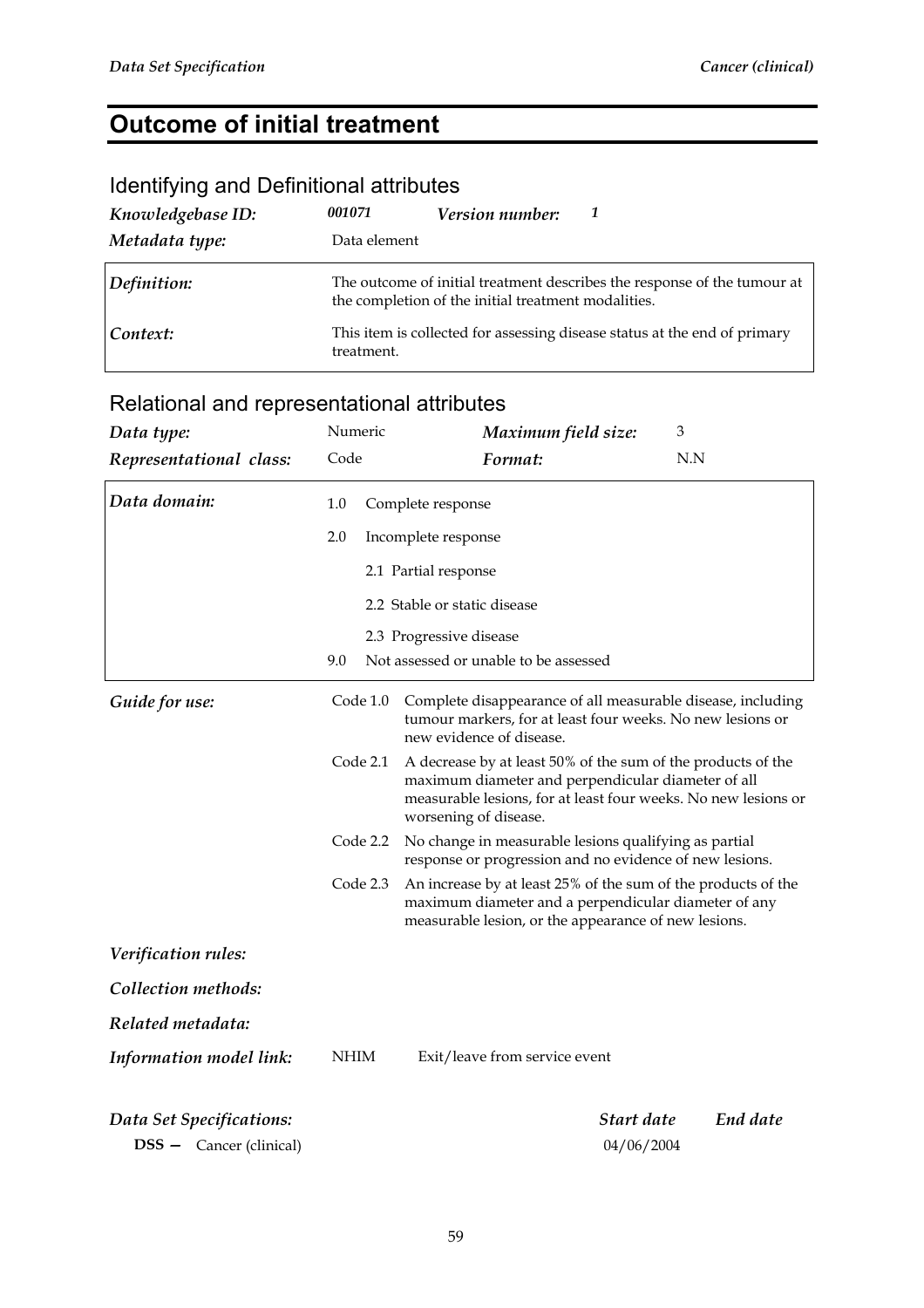| Admin status:           | CURRENT                                                                                                                                          | Effective Date: | 04/06/2004 |
|-------------------------|--------------------------------------------------------------------------------------------------------------------------------------------------|-----------------|------------|
| Source organisation:    | NSW Health Department.                                                                                                                           |                 |            |
| Source document:        | Public Health Division NSW Clinical Cancer Data Collection for Outcomes<br>and Quality. Data Dictionary Version 1 Sydney NSW Health Dept (2001). |                 |            |
| Registration authority: | National Health Information Group.                                                                                                               |                 |            |
| Steward:                |                                                                                                                                                  |                 |            |
| <i>Comments</i>         |                                                                                                                                                  |                 |            |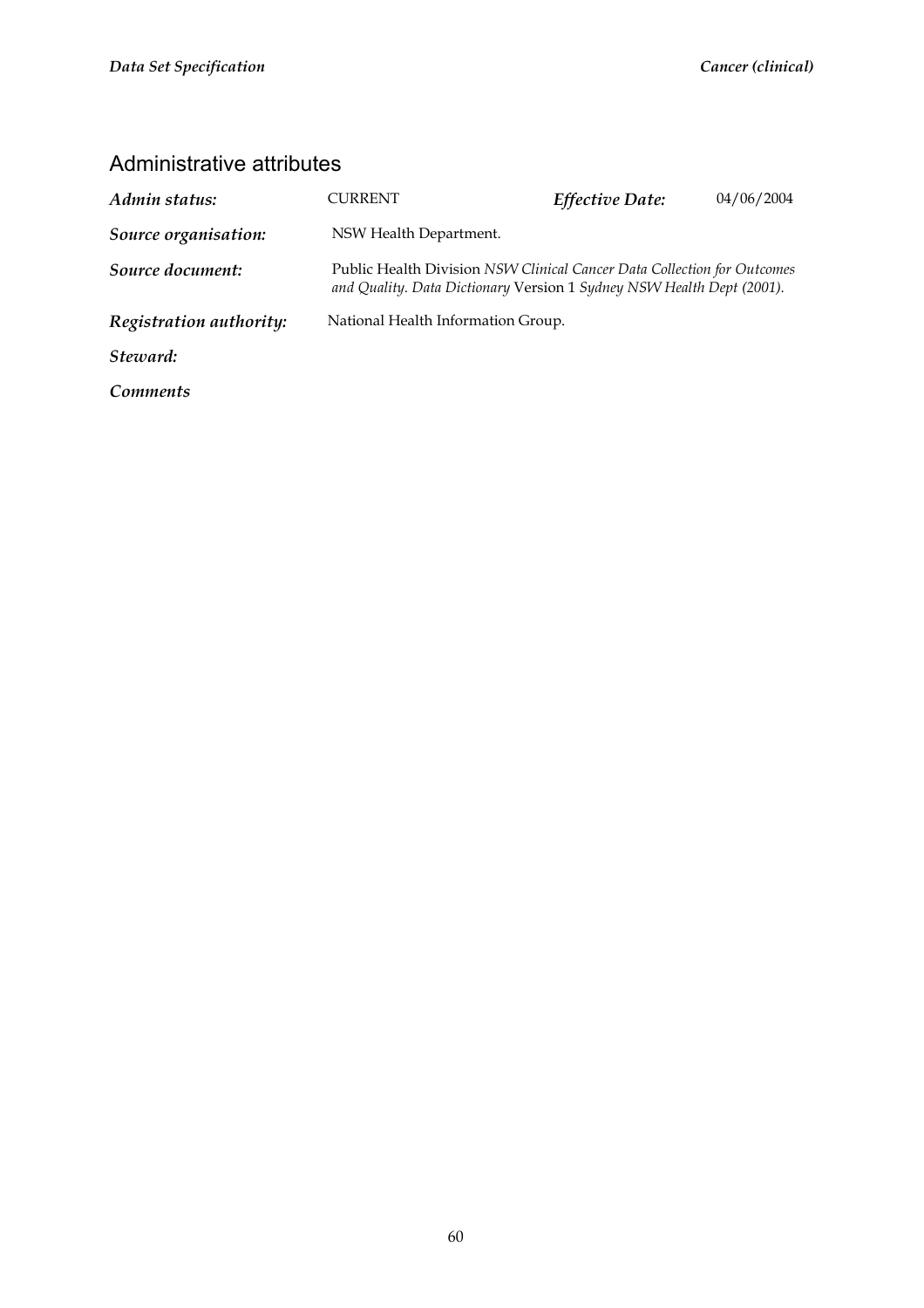# **Person identifier**

## Identifying and Definitional attributes

| Knowledgebase ID: | 002020           | Version number:                                             |                                                                                                                                                                                                                       |
|-------------------|------------------|-------------------------------------------------------------|-----------------------------------------------------------------------------------------------------------------------------------------------------------------------------------------------------------------------|
| Metadata type:    | Data element     |                                                             |                                                                                                                                                                                                                       |
| Definition:       |                  | Person identifier unique within an establishment or agency. |                                                                                                                                                                                                                       |
| Context:          | authority level. |                                                             | This item could be used for editing at the agency, establishment or<br>collection authority level and, potentially, for episode linkage. There is<br>no intention that this item would be available beyond collection |

| Data type:<br>Representational class: | Alphanumeric<br><b>Identification</b><br>number                                                                                        |                | Maximum field size:<br>Format:      | 20<br>AN(20) |  |
|---------------------------------------|----------------------------------------------------------------------------------------------------------------------------------------|----------------|-------------------------------------|--------------|--|
| Data domain:                          |                                                                                                                                        |                | Valid person identification number. |              |  |
| Guide for use:                        | Individual agencies, establishments or collection authorities may use<br>their own alphabetic, numeric or alphanumeric coding systems. |                |                                     |              |  |
| Verification rules:                   | Field cannot be blank.                                                                                                                 |                |                                     |              |  |
| Collection methods:                   |                                                                                                                                        |                |                                     |              |  |
| Related metadata:                     | Supersedes the previous data element Person identifier, version 1.<br>Is qualified by Person identifier type - health care, version 1. |                |                                     |              |  |
| Information model link:               | <b>NHIM</b>                                                                                                                            | Recipient role |                                     |              |  |

|                    | Data Set Specifications:                              | Start date End date |  |
|--------------------|-------------------------------------------------------|---------------------|--|
|                    | NMDS - Admitted patient care                          | 01/07/2004          |  |
|                    | NMDS - Admitted patient mental health care            | 01/07/2004          |  |
| $NMDS - Perinatal$ |                                                       | 01/07/2004          |  |
|                    | $NMDS -$ Community mental health care                 | 01/07/2004          |  |
|                    | <b>NMDS</b> - Admitted patient palliative care        | 01/07/2004          |  |
|                    | NMDS - Alcohol and other drug treatment services      | 01/07/2004          |  |
|                    | NMDS - Non-admitted patient Emergency Department care | 01/07/2004          |  |
|                    | $NMDS - Residental mental health care$                | 01/07/2004          |  |
|                    | <b>DSS</b> – Acute coronary syndrome (clinical)       | 04/06/2004          |  |
|                    | <b>DSS</b> – Cancer (clinical)                        | 04/06/2004          |  |
|                    | <b>DSS</b> – Cardiovascular disease (clinical)        | 02/09/2003          |  |
|                    | <b>DSS</b> - Health care client identification        | 02/09/2003          |  |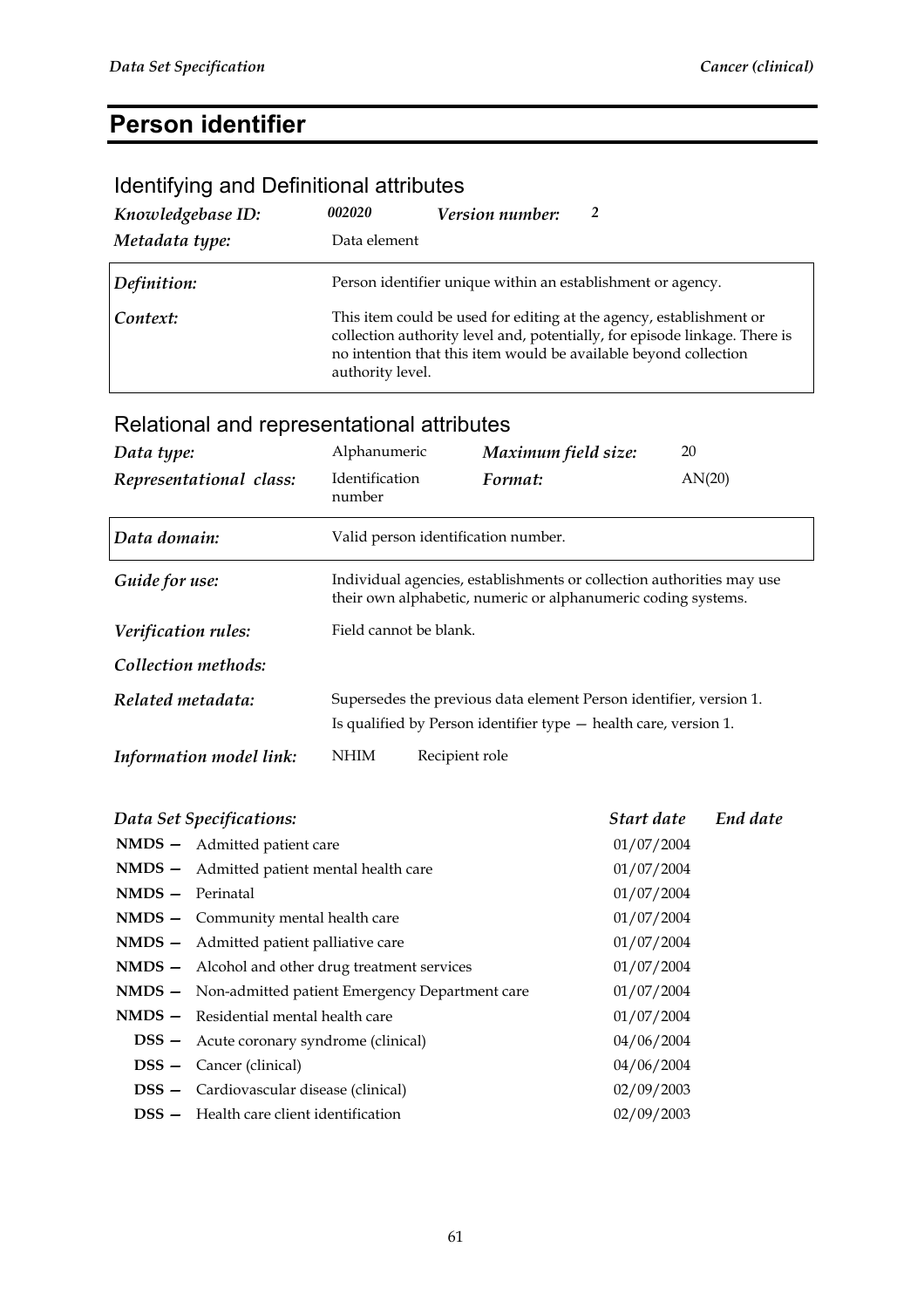| Admin status:           | CURRENT                                                                                                                          | Effective Date: | 02/09/2003 |  |  |
|-------------------------|----------------------------------------------------------------------------------------------------------------------------------|-----------------|------------|--|--|
| Source organisation:    | Health Data Standards Committee.<br>National Community Services Data Committee.                                                  |                 |            |  |  |
| Source document:        |                                                                                                                                  |                 |            |  |  |
| Registration authority: | National Health Information Group.<br>National Community Services Information Management Group.                                  |                 |            |  |  |
| Steward:                |                                                                                                                                  |                 |            |  |  |
| Comments:               | This metadata item is common to both the National Health Data Dictionary<br>and the National Community Services Data Dictionary. |                 |            |  |  |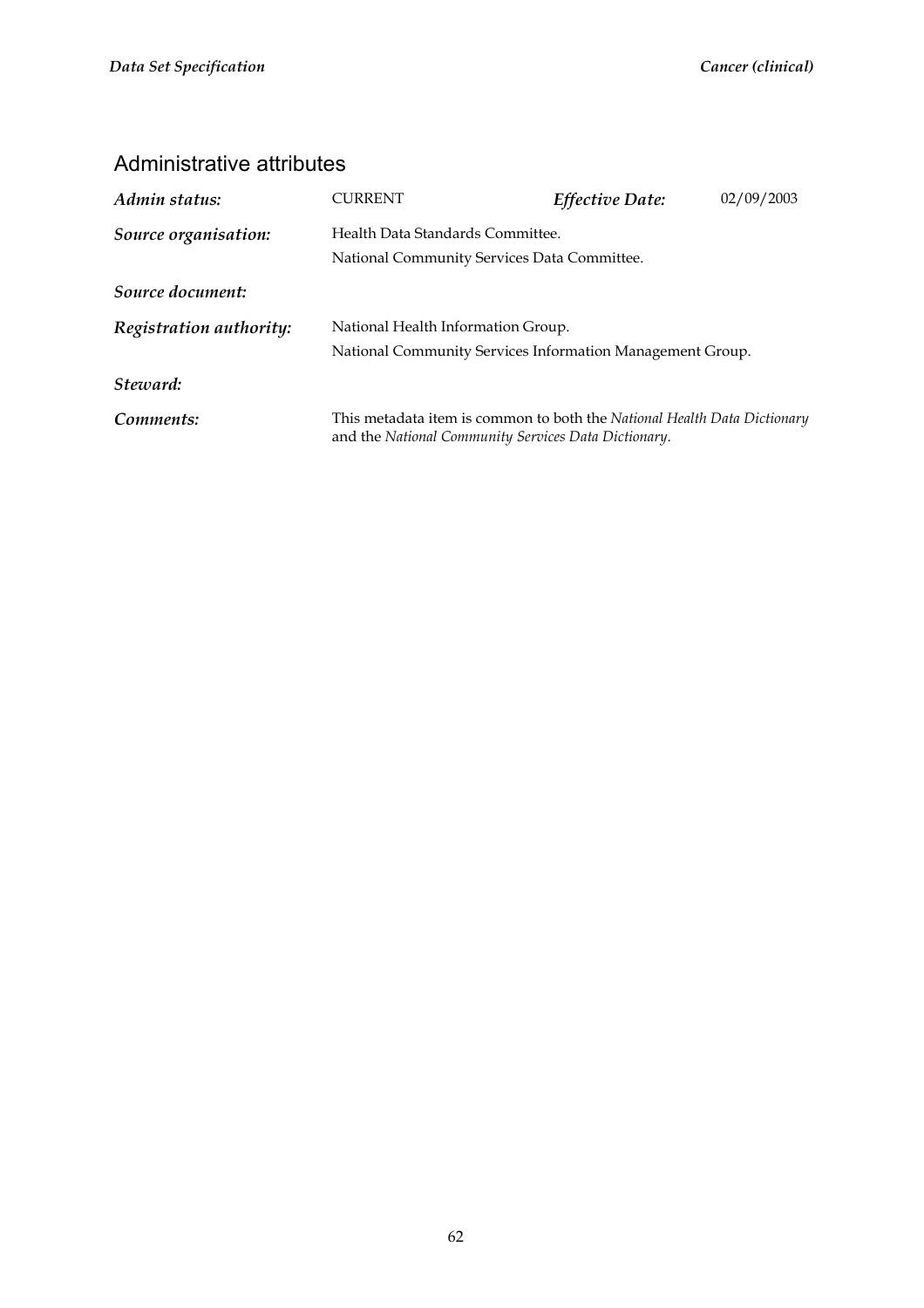## **Primary site of cancer**

### Identifying and Definitional attributes

| Knowledgebase ID: | 000776                                                                                                                                                                                        | <i>Version number:</i>                                                                                                            |  |  |
|-------------------|-----------------------------------------------------------------------------------------------------------------------------------------------------------------------------------------------|-----------------------------------------------------------------------------------------------------------------------------------|--|--|
| Metadata type:    | Data element                                                                                                                                                                                  |                                                                                                                                   |  |  |
| Definition:       | The primary site is the site of origin of the tumour, as opposed to the<br>secondary or metastatic sites. It is described by reporting the anatomical<br>position (topography) of the tumour. |                                                                                                                                   |  |  |
| Context:          |                                                                                                                                                                                               | This information is collected for the purpose of:                                                                                 |  |  |
|                   |                                                                                                                                                                                               | - classifying tumours into clinically-relevant groupings on the basis<br>of both their site of origin and their histological type |  |  |
|                   | treatment services                                                                                                                                                                            | - monitoring the number of new cases of cancer for planning                                                                       |  |  |
|                   |                                                                                                                                                                                               | - epidemiological studies.                                                                                                        |  |  |

### Relational and representational attributes

| Data type:              |                                                                                                                                                                                                                                                                                                                                                                                                                         | Alphanumeric                                                                                                                                        | Maximum field size:                                     | 5            |  |  |
|-------------------------|-------------------------------------------------------------------------------------------------------------------------------------------------------------------------------------------------------------------------------------------------------------------------------------------------------------------------------------------------------------------------------------------------------------------------|-----------------------------------------------------------------------------------------------------------------------------------------------------|---------------------------------------------------------|--------------|--|--|
| Representational class: | Code                                                                                                                                                                                                                                                                                                                                                                                                                    |                                                                                                                                                     | Format:                                                 | <b>ANNNN</b> |  |  |
| Data domain:            |                                                                                                                                                                                                                                                                                                                                                                                                                         | Cancer registries:                                                                                                                                  |                                                         |              |  |  |
|                         | (ICDO).                                                                                                                                                                                                                                                                                                                                                                                                                 | The current version of International Classification of Diseases for Oncology                                                                        |                                                         |              |  |  |
|                         | Hospitals:                                                                                                                                                                                                                                                                                                                                                                                                              |                                                                                                                                                     |                                                         |              |  |  |
|                         | $(ICD-10-AM).$                                                                                                                                                                                                                                                                                                                                                                                                          | The current edition of International Statistical Classification of Diseases and<br>Related Health Problems, Tenth Revision, Australian Modification |                                                         |              |  |  |
| Guide for use:          | Report the primary site of cancer, if known, for patients who have been<br>diagnosed with a cancer. In ICD-10, primary site is identified using a<br>single four-digit code Cxx.x or Dxx.x. In ICDO, primary site is identified<br>using both the Cxx.x code identifying site and the behaviour code to<br>identify whether the site is the primary site. The behaviour code<br>numbers used in ICD-O are listed below: |                                                                                                                                                     |                                                         |              |  |  |
|                         | $\mathbf{0}$                                                                                                                                                                                                                                                                                                                                                                                                            | Benign                                                                                                                                              |                                                         |              |  |  |
|                         | $\mathbf{1}$                                                                                                                                                                                                                                                                                                                                                                                                            |                                                                                                                                                     | Uncertain whether benign or malignant                   |              |  |  |
|                         |                                                                                                                                                                                                                                                                                                                                                                                                                         |                                                                                                                                                     | borderline malignancy                                   |              |  |  |
|                         |                                                                                                                                                                                                                                                                                                                                                                                                                         |                                                                                                                                                     | low malignant potential                                 |              |  |  |
|                         | 2                                                                                                                                                                                                                                                                                                                                                                                                                       | Carcinoma in situ                                                                                                                                   |                                                         |              |  |  |
|                         |                                                                                                                                                                                                                                                                                                                                                                                                                         | intraepithelial                                                                                                                                     |                                                         |              |  |  |
|                         |                                                                                                                                                                                                                                                                                                                                                                                                                         | non-infiltrating<br>—                                                                                                                               |                                                         |              |  |  |
|                         | non-invasive                                                                                                                                                                                                                                                                                                                                                                                                            |                                                                                                                                                     |                                                         |              |  |  |
|                         | 3                                                                                                                                                                                                                                                                                                                                                                                                                       | Malignant, primary site                                                                                                                             |                                                         |              |  |  |
|                         | 6<br>Malignant, metastatic site                                                                                                                                                                                                                                                                                                                                                                                         |                                                                                                                                                     |                                                         |              |  |  |
|                         |                                                                                                                                                                                                                                                                                                                                                                                                                         |                                                                                                                                                     | malignant, secondary site                               |              |  |  |
|                         | 9                                                                                                                                                                                                                                                                                                                                                                                                                       |                                                                                                                                                     | Malignant, uncertain whether primary or metastatic site |              |  |  |

*Verification rules:*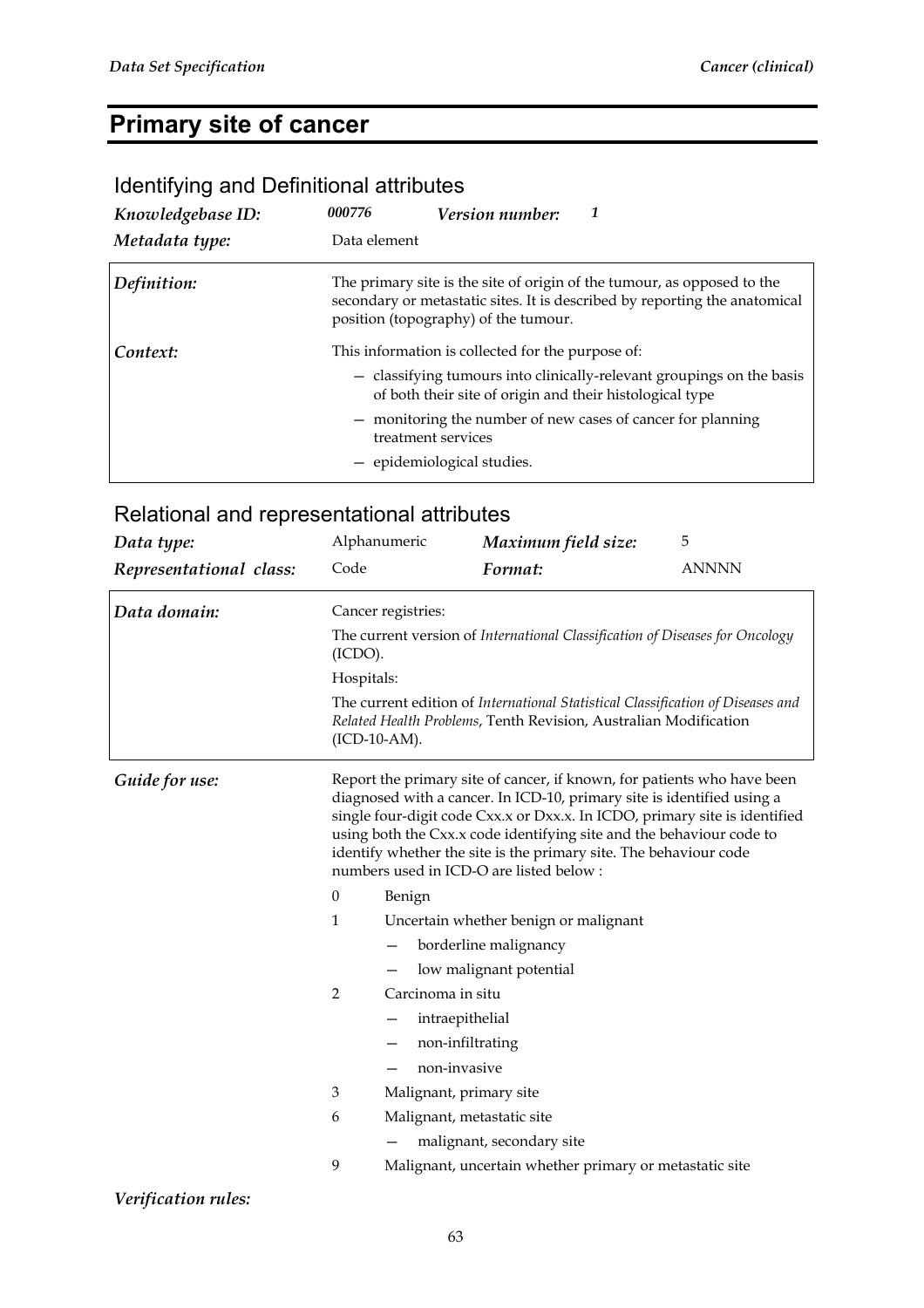| Collection methods:               | Cancer registries use Site codes from the current version of ICDO.                                                                                                                                                                                                                                                 |                                                                             |            |          |  |
|-----------------------------------|--------------------------------------------------------------------------------------------------------------------------------------------------------------------------------------------------------------------------------------------------------------------------------------------------------------------|-----------------------------------------------------------------------------|------------|----------|--|
|                                   | In a hospital setting, primary site of cancer should be recorded on the<br>patient's medical record by the patient's attending clinician or medical<br>practitioner, and coded by the hospital's medical records department.                                                                                       |                                                                             |            |          |  |
|                                   | Hospitals use Diagnosis codes from ICD-10-AM. Valid codes must start<br>with $C$ or $D$ .                                                                                                                                                                                                                          |                                                                             |            |          |  |
|                                   | In hospital reporting, the diagnosis code for each separate primary site<br>cancer will be reported as a Principal diagnosis or an Additional<br>diagnosis as defined in the current edition of the Australian Coding<br>Standards. In death reporting, the Australian Bureau of Statistics uses<br><b>ICD-10.</b> |                                                                             |            |          |  |
|                                   | Some ICD-10-AM diagnosis codes e.g. mesothelioma and Kaposi's<br>sarcoma, are based on morphology and not site alone, and include<br>tumours of these types even where the primary site is unknown.                                                                                                                |                                                                             |            |          |  |
| Related metadata:                 |                                                                                                                                                                                                                                                                                                                    | Is a qualifier of the data element Laterality of primary cancer, version 1. |            |          |  |
| Information model link:           | NHIM                                                                                                                                                                                                                                                                                                               | Assessment event                                                            |            |          |  |
| Data Set Specifications:          |                                                                                                                                                                                                                                                                                                                    |                                                                             | Start date | End date |  |
| $NMDS - \text{Cancer (clirical)}$ |                                                                                                                                                                                                                                                                                                                    |                                                                             | 04/06/2004 |          |  |

| Admin status:           | <b>CURRENT</b>                                                                                                                                                                | <b>Effective Date:</b> | 01/07/2002 |  |  |
|-------------------------|-------------------------------------------------------------------------------------------------------------------------------------------------------------------------------|------------------------|------------|--|--|
| Source organisation:    | World Health Organization.                                                                                                                                                    |                        |            |  |  |
| Source document:        | International Statistical Classification of Diseases and Related Health Problems,<br>Tenth Revision (ICD-10).                                                                 |                        |            |  |  |
|                         | International Classification of Diseases for Oncology, Second Edition<br>$(ICDO-2).$                                                                                          |                        |            |  |  |
|                         | Current edition of International Classification of Diseases, Tenth Revision,<br>Australian Modification (ICD-10-AM). National Centre for Classification<br>in Health, Sydney. |                        |            |  |  |
| Registration authority: | National Health Information Group.                                                                                                                                            |                        |            |  |  |
| Steward:                |                                                                                                                                                                               |                        |            |  |  |
| Comments:               |                                                                                                                                                                               |                        |            |  |  |

64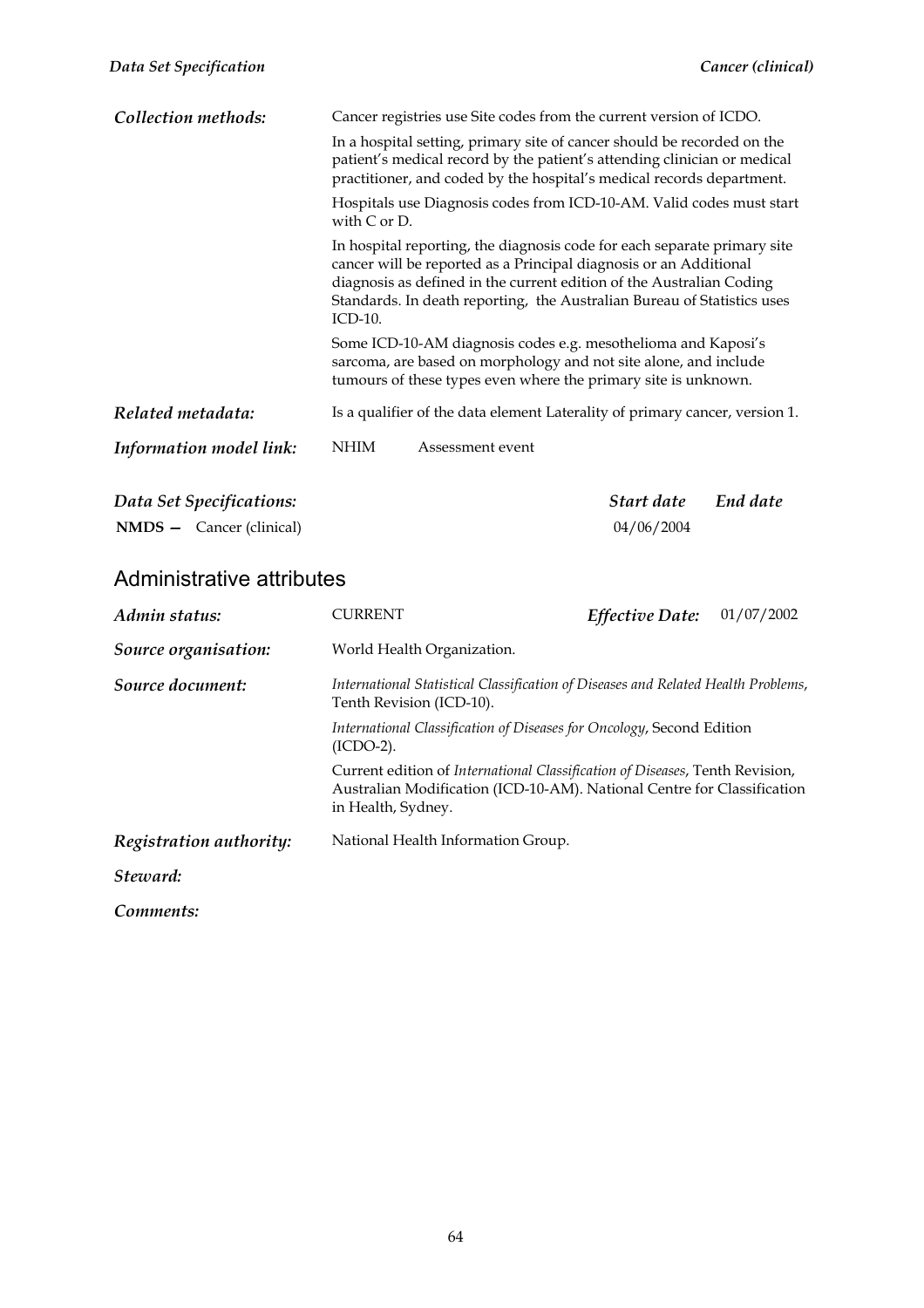## **Progesterone receptor assay status**

| Knowledgebase ID:<br>Metadata type: | 001072<br>Data element | Version number:                         | 7                                                                          |
|-------------------------------------|------------------------|-----------------------------------------|----------------------------------------------------------------------------|
| Definition:                         | primary breast tumour. |                                         | The results of progesterone receptor assay at the time of diagnosis of the |
| Context:                            |                        | prognostic indicator for breast cancer. | Collected for breast cancers. Hormone receptor status is an important      |

#### Identifying and Definitional attributes

| Data type:                     | Numeric          | Maximum field size:                                                                                                                                                                                                                                            | 1        |  |  |  |
|--------------------------------|------------------|----------------------------------------------------------------------------------------------------------------------------------------------------------------------------------------------------------------------------------------------------------------|----------|--|--|--|
| Representational class:        | Code             | Format:                                                                                                                                                                                                                                                        | N        |  |  |  |
| Data domain:                   | $\boldsymbol{0}$ | Test not done (test not ordered or not performed)                                                                                                                                                                                                              |          |  |  |  |
|                                | 1                | Test done, results positive (progesterone receptor positive)                                                                                                                                                                                                   |          |  |  |  |
|                                | $\overline{2}$   | Test done, results negative (Progesterone receptor negative)                                                                                                                                                                                                   |          |  |  |  |
|                                | 8                | Test done but results unknown                                                                                                                                                                                                                                  |          |  |  |  |
|                                | 9                | Unknown                                                                                                                                                                                                                                                        |          |  |  |  |
| Guide for use:                 |                  | The Australian Cancer Network Working Party established to develop<br>guidelines for the pathology reporting of breast cancer recommends that<br>hormone receptor assays be performed on all cases of invasive breast<br>carcinoma. The report should include: |          |  |  |  |
|                                |                  | the percentage of nuclei staining positive and the predominant<br>staining intensity (low, medium, high) and                                                                                                                                                   |          |  |  |  |
|                                | -                | a conclusion as to whether the assay is positive or negatice                                                                                                                                                                                                   |          |  |  |  |
| Verification rules:            |                  |                                                                                                                                                                                                                                                                |          |  |  |  |
| Collection methods:            |                  |                                                                                                                                                                                                                                                                |          |  |  |  |
| Related metadata:              |                  |                                                                                                                                                                                                                                                                |          |  |  |  |
| Information model link:        | <b>NHIM</b>      | Assessment event                                                                                                                                                                                                                                               |          |  |  |  |
| Data Set Specifications:       |                  | Start date                                                                                                                                                                                                                                                     | End date |  |  |  |
| <b>DSS</b> - Cancer (clinical) |                  | 04/06/2004                                                                                                                                                                                                                                                     |          |  |  |  |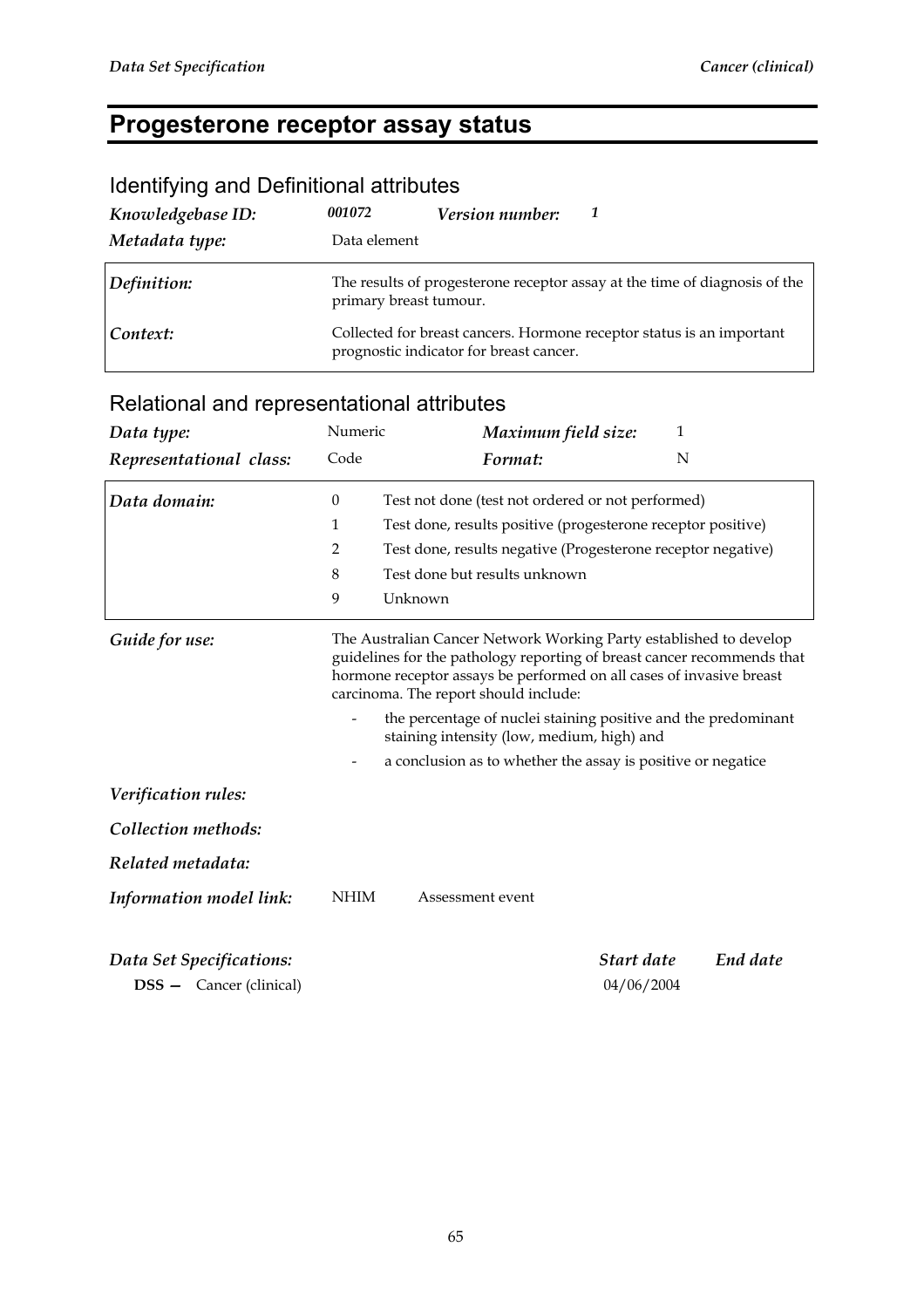| Admin status:           | CURRENT                                                                                                                                                                   | <b>Effective Date:</b> | 04/06/2004 |  |  |  |
|-------------------------|---------------------------------------------------------------------------------------------------------------------------------------------------------------------------|------------------------|------------|--|--|--|
| Source organisation:    | Royal College of Pathologists of Australasia.                                                                                                                             |                        |            |  |  |  |
|                         | Australian Cancer Network.                                                                                                                                                |                        |            |  |  |  |
|                         | Commission on Cancer, American College of Surgeons.                                                                                                                       |                        |            |  |  |  |
| Source document:        | Royal College of Pathologists of Australasia Manual of Use and<br>Interpretation of Pathology Tests: Third Edition Sydney (2001).                                         |                        |            |  |  |  |
|                         | Australian Cancer Network Working Party The pathology reporting of<br>breast cancer. A guide for pathologists, surgeons and radiologists Second<br>Edition Sydney (2001). |                        |            |  |  |  |
|                         | Commission on Cancer, Standards of the Commission on Cancer Registry<br>Operations and Data Standards (ROADS) Volume II (1998).                                           |                        |            |  |  |  |
| Registration authority: | National Health Information Group.                                                                                                                                        |                        |            |  |  |  |
| Steward:                |                                                                                                                                                                           |                        |            |  |  |  |
| Comments                |                                                                                                                                                                           |                        |            |  |  |  |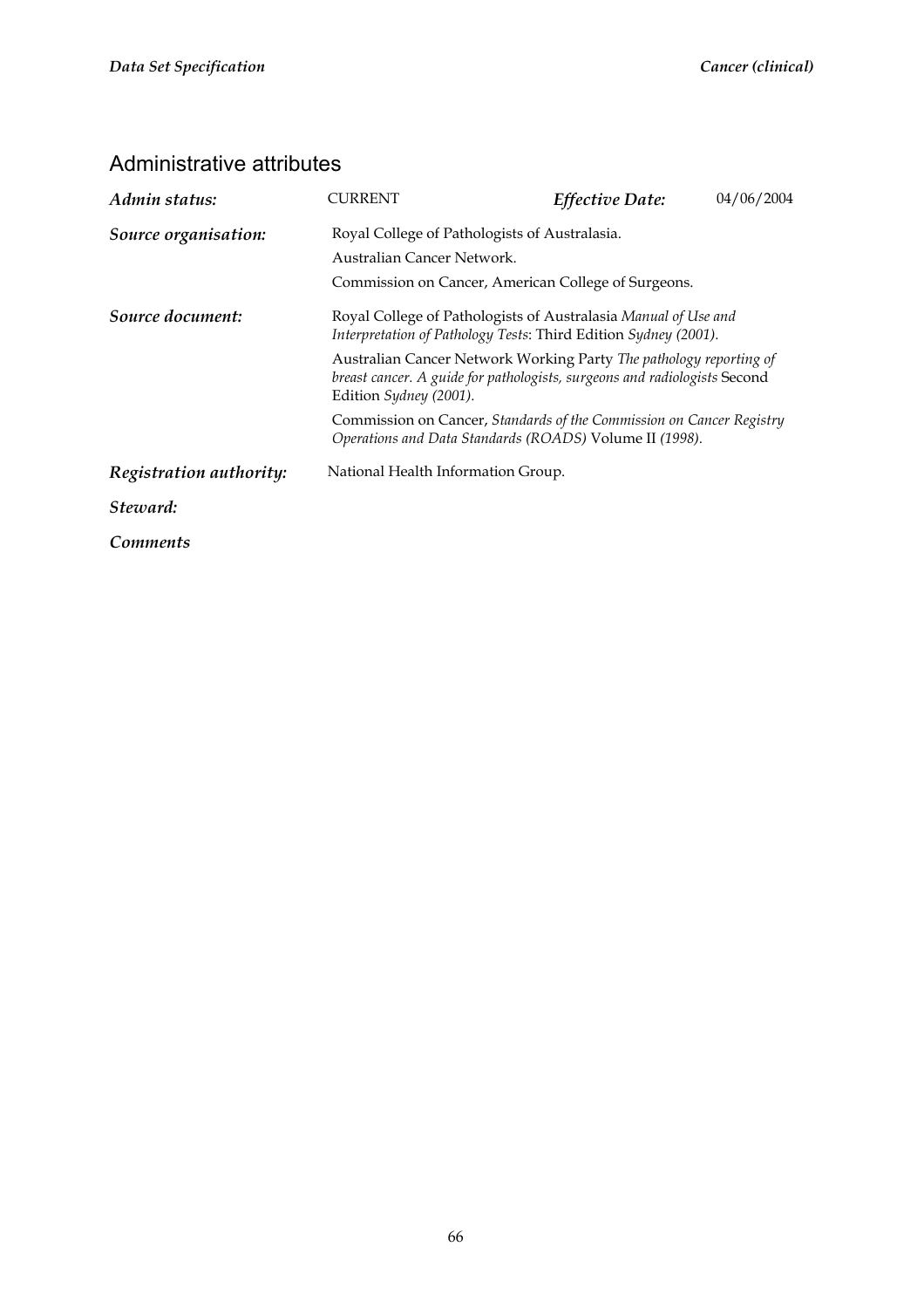## **Radiotherapy treatment type**

### Identifying and Definitional attributes

| Knowledgebase ID: | 001073                                                                 | Version number: |                                                                       |  |  |
|-------------------|------------------------------------------------------------------------|-----------------|-----------------------------------------------------------------------|--|--|
| Metadata type:    | Data element                                                           |                 |                                                                       |  |  |
| Definition:       | The type of radiation therapy used in initial treatment of the cancer. |                 |                                                                       |  |  |
| Context:          |                                                                        |                 | This item is collected for the analysis of outcome by treatment type. |  |  |

## Relational and representational attributes

| Data type:               | Numeric                                                                              | Maximum field size:                                                                                                                                                          | $\mathbf{1}$ |  |
|--------------------------|--------------------------------------------------------------------------------------|------------------------------------------------------------------------------------------------------------------------------------------------------------------------------|--------------|--|
| Representational class:  | Code                                                                                 | Format:                                                                                                                                                                      | N            |  |
| Data domain:             | $\mathbf{0}$                                                                         | No radiotherapy treatment given                                                                                                                                              |              |  |
|                          | 1                                                                                    | External beam radiation                                                                                                                                                      |              |  |
|                          | 2                                                                                    | Brachytherapy (radioactive implants)                                                                                                                                         |              |  |
|                          | 3                                                                                    | Unsealed radioisotopes                                                                                                                                                       |              |  |
|                          | 9                                                                                    | Radiotherapy was administered but method was not stated                                                                                                                      |              |  |
| Guide for use:           | Code 2                                                                               | Brachytherapy (radioactive implants) is likely to be listed as a<br>procedure for admitted patients. Most external beam<br>radiotherapy is delivered on an outpatient basis. |              |  |
| Verification rules:      | If codes 1, 2, 3 or 9 are used, Received radiation dose should also be<br>collected. |                                                                                                                                                                              |              |  |
| Collection methods:      |                                                                                      |                                                                                                                                                                              |              |  |
| Related metadata:        | version 1.                                                                           | Relates to the data element concept Initial treatment episode for cancer,                                                                                                    |              |  |
|                          | version 1.                                                                           | Relates to the data element Cancer initial treatment - starting date,                                                                                                        |              |  |
|                          | version 1.                                                                           | Relates to the data element Cancer initial treatment - completion date,                                                                                                      |              |  |
|                          |                                                                                      | Relates to the data element Received radiation dose, version 1.                                                                                                              |              |  |
| Information model link:  | <b>NHIM</b>                                                                          | Exit/leave from service event                                                                                                                                                |              |  |
| Data Set Specifications: |                                                                                      | Start date                                                                                                                                                                   | End date     |  |

**DSS —** Cancer (clinical) 04/06/2004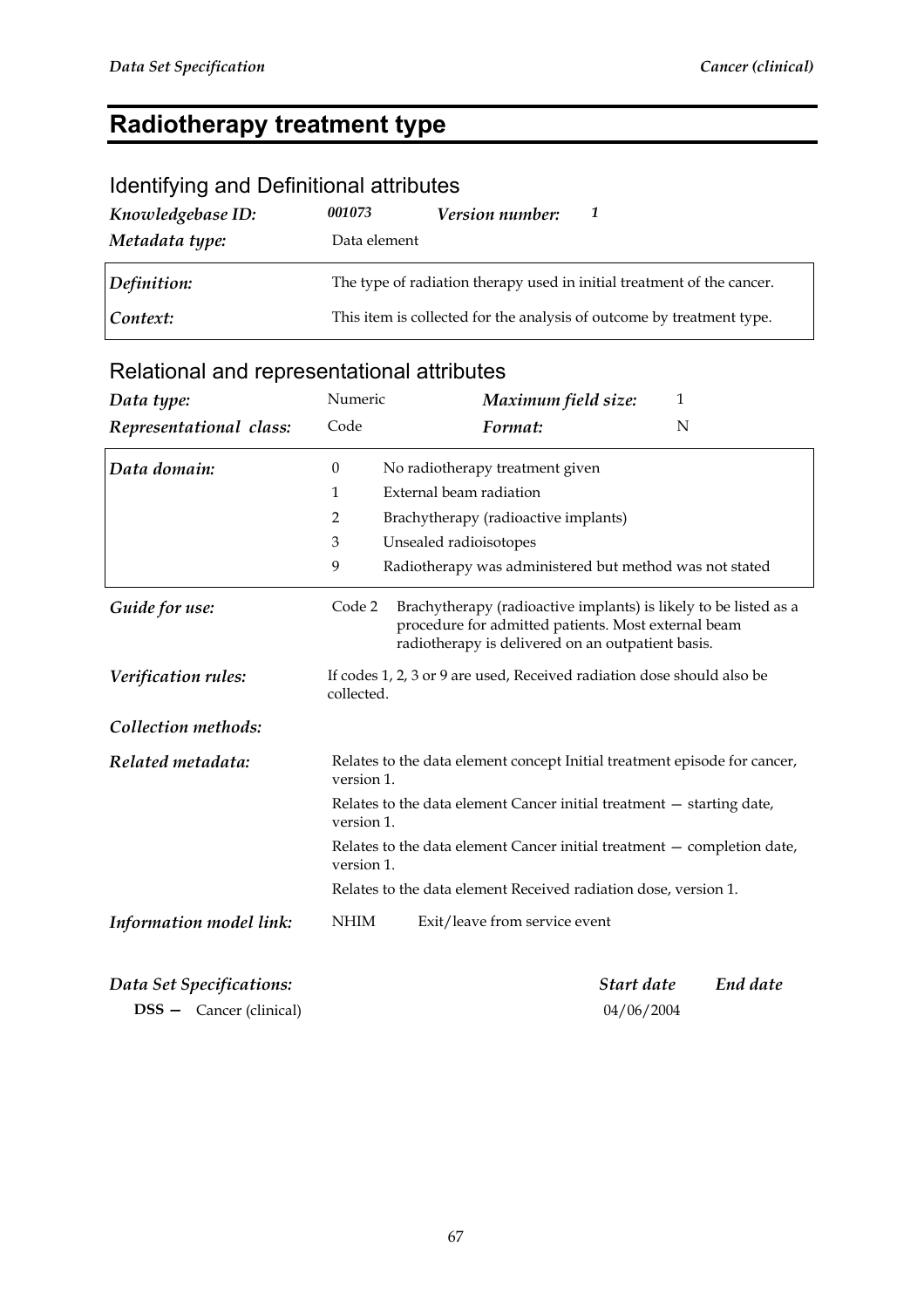| Admin status:           | CURRENT                                                                                                                                                                                                                                                                             | Effective Date:                                     | 04/06/2004 |
|-------------------------|-------------------------------------------------------------------------------------------------------------------------------------------------------------------------------------------------------------------------------------------------------------------------------------|-----------------------------------------------------|------------|
| Source organisation:    | NSW Health Department.                                                                                                                                                                                                                                                              | Commission on Cancer, American College of Surgeons. |            |
| Source document:        | Commission on Cancer, Standards of the Commission on Cancer Registry<br>Operations and Data Standards (ROADS) Volume II (1998).<br>Public Health Division NSW Clinical Cancer Data Collection for Outcomes<br>and Quality. Data Dictionary Version 1 Sydney NSW Health Dept (2001). |                                                     |            |
|                         |                                                                                                                                                                                                                                                                                     |                                                     |            |
| Registration authority: | National Health Information Group.                                                                                                                                                                                                                                                  |                                                     |            |
| Steward:                |                                                                                                                                                                                                                                                                                     |                                                     |            |
| <i>Comments</i>         |                                                                                                                                                                                                                                                                                     |                                                     |            |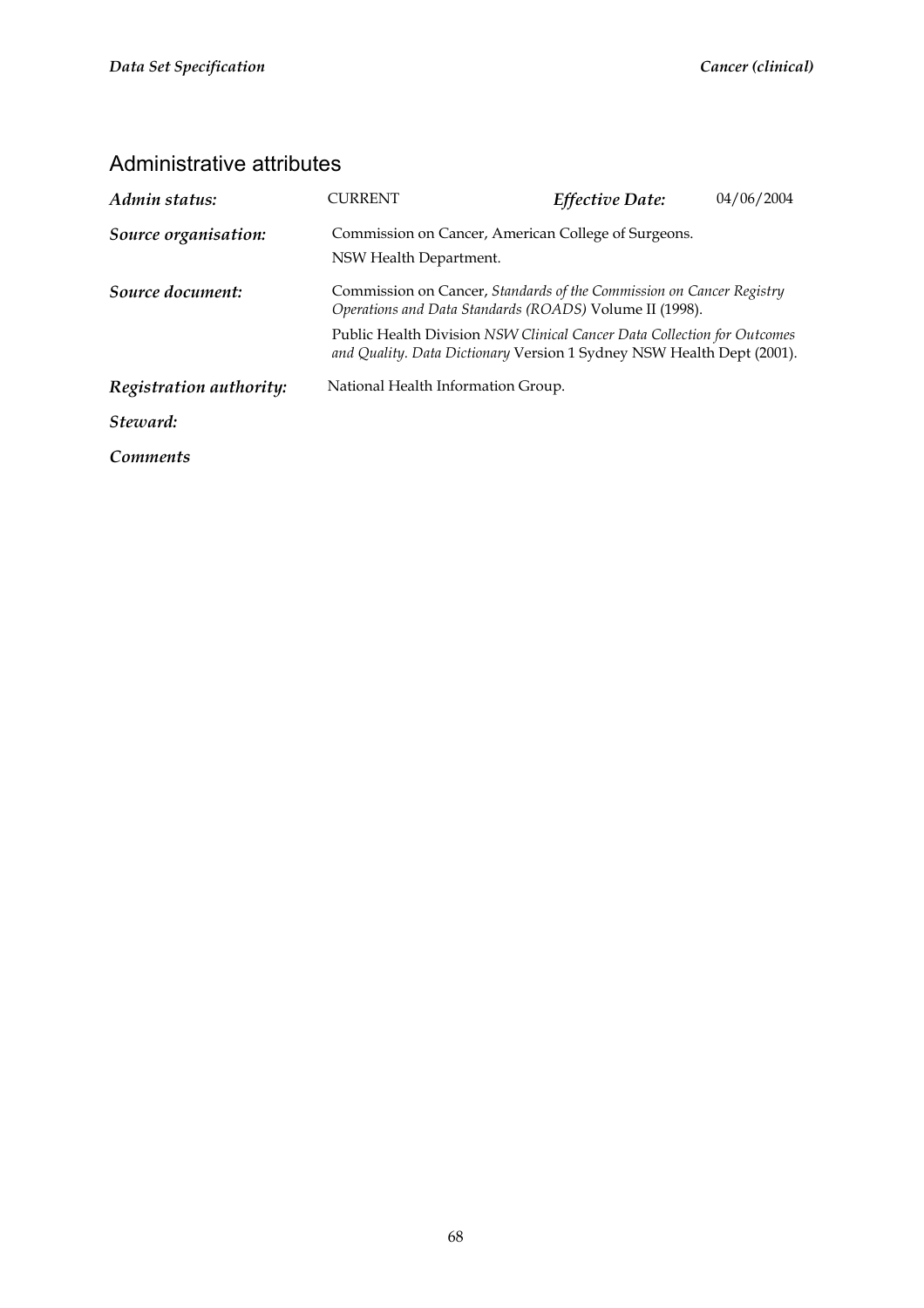# **Received radiation dose**

## Identifying and Definitional attributes

| Knowledgebase ID: | 001074                                                         | <b>Version number:</b> |                                                                       |
|-------------------|----------------------------------------------------------------|------------------------|-----------------------------------------------------------------------|
| Metadata type:    | Data element                                                   |                        |                                                                       |
| Definition:       | The received dose of radiation measured in Gray $(Gy)$ – ICRU. |                        |                                                                       |
| Context:          |                                                                |                        | This item is collected for the analysis of outcome by treatment type. |

| Data type:                     | Numeric                                                                                                                                                                                                                                                                                                                                                                                                                                                                                                                              | Maximum field size:                                                                                       | 5          |              |
|--------------------------------|--------------------------------------------------------------------------------------------------------------------------------------------------------------------------------------------------------------------------------------------------------------------------------------------------------------------------------------------------------------------------------------------------------------------------------------------------------------------------------------------------------------------------------------|-----------------------------------------------------------------------------------------------------------|------------|--------------|
| Representational class:        | Quantitative value                                                                                                                                                                                                                                                                                                                                                                                                                                                                                                                   | Format:                                                                                                   |            | <b>NNNNN</b> |
| Data domain:                   | Valid numbers. Unit of measurement: Gy, or                                                                                                                                                                                                                                                                                                                                                                                                                                                                                           |                                                                                                           |            |              |
|                                | 00000<br>99999                                                                                                                                                                                                                                                                                                                                                                                                                                                                                                                       | if no radiation therapy was administered<br>if radiation therapy was administered but the dose is unknown |            |              |
| Guide for use:                 | The ICRU50 reference dose should be recorded for photon therapy if<br>available, otherwise a description of the received dose at the centre of the<br>planning target volume. The ICRU58 should be recorded for<br>brachytherapy. The International Council for Radiation Protection<br>(ICRP) recommends recording doses at the axis point where applicable<br>(opposed fields, four field box, wedged pairs and so on). For maximum<br>consistency in this field the IRCP recommendations should be followed<br>whenever possible. |                                                                                                           |            |              |
| Verification rules:            |                                                                                                                                                                                                                                                                                                                                                                                                                                                                                                                                      |                                                                                                           |            |              |
| Collection methods:            |                                                                                                                                                                                                                                                                                                                                                                                                                                                                                                                                      |                                                                                                           |            |              |
| Related metadata:              | version 1.                                                                                                                                                                                                                                                                                                                                                                                                                                                                                                                           | Relates to the data element concept Initial treatment episode for cancer,                                 |            |              |
|                                |                                                                                                                                                                                                                                                                                                                                                                                                                                                                                                                                      | Relates to the data element Radiotherapy treatment type, version 1.                                       |            |              |
|                                | version 1.                                                                                                                                                                                                                                                                                                                                                                                                                                                                                                                           | Relates to the data element Cancer initial treatment - starting date,                                     |            |              |
|                                | version 1.                                                                                                                                                                                                                                                                                                                                                                                                                                                                                                                           | Relates to the data element Cancer initial treatment - completion date,                                   |            |              |
| Information model link:        | <b>NHIM</b>                                                                                                                                                                                                                                                                                                                                                                                                                                                                                                                          | Service provision event                                                                                   |            |              |
| Data Set Specifications:       |                                                                                                                                                                                                                                                                                                                                                                                                                                                                                                                                      |                                                                                                           | Start date | End date     |
| <b>DSS</b> - Cancer (clinical) |                                                                                                                                                                                                                                                                                                                                                                                                                                                                                                                                      |                                                                                                           | 04/06/2004 |              |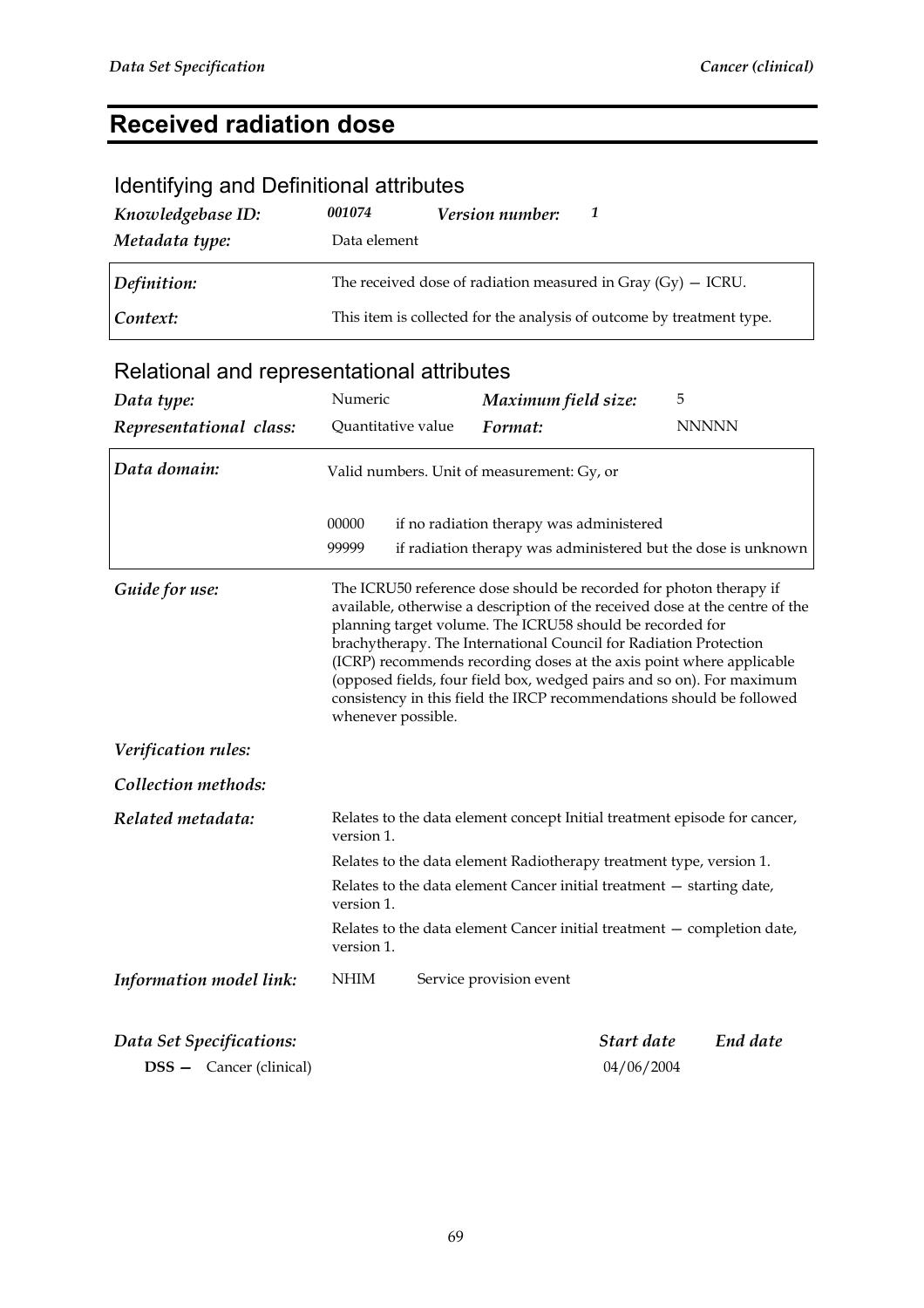| Admin status:           | CURRENT                                                                                                                         | Effective Date: | 04/06/2004 |
|-------------------------|---------------------------------------------------------------------------------------------------------------------------------|-----------------|------------|
| Source organisation:    | Commission on Cancer, American College of Surgeons.                                                                             |                 |            |
| Source document:        | Commission on Cancer, Standards of the Commission on Cancer Registry<br>Operations and Data Standards (ROADS) Volume II (1998). |                 |            |
| Registration authority: | National Health Information Group.                                                                                              |                 |            |
| Steward:                |                                                                                                                                 |                 |            |
| Comments                |                                                                                                                                 |                 |            |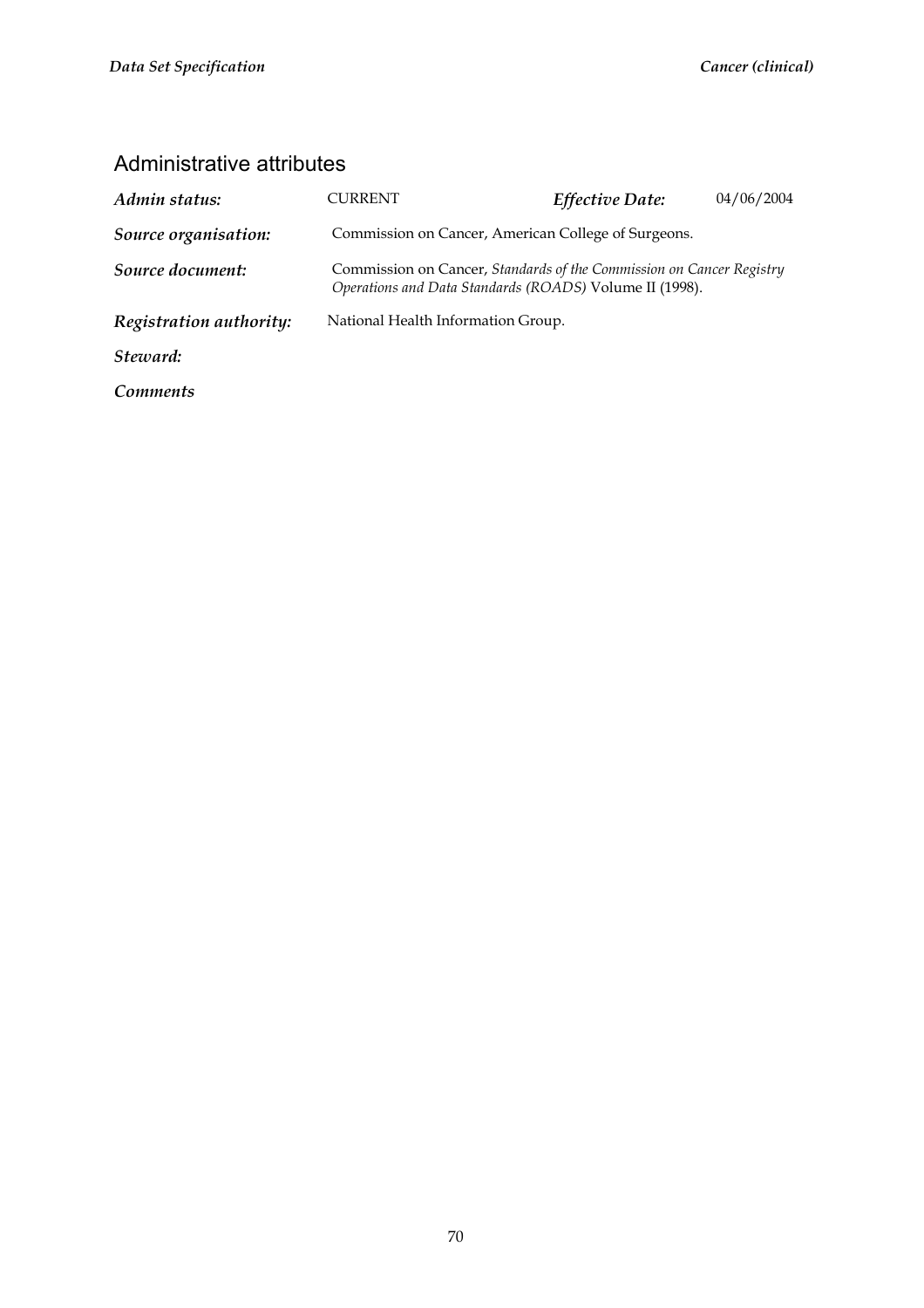## **Region of first recurrence**

#### Identifying and Definitional attributes

| Knowledgebase ID: | 001075       | Version number: |                                                                                                                                                                                                                              |
|-------------------|--------------|-----------------|------------------------------------------------------------------------------------------------------------------------------------------------------------------------------------------------------------------------------|
| Metadata type:    | Data element |                 |                                                                                                                                                                                                                              |
| Definition:       |              |                 | The term recurrence refers to the return or reappearance of the primary<br>cancer after a disease-free intermission or remission. The cancer may<br>recur in more than one site (eg., both regional and distant metastases). |
| Context:          |              |                 | This item is collected for the analysis of outcome by treatment type.                                                                                                                                                        |

| Data type:               | Numeric          | Maximum field size:                                                                       | $\mathbf{1}$ |  |
|--------------------------|------------------|-------------------------------------------------------------------------------------------|--------------|--|
| Representational class:  | Code             | Format:<br>N                                                                              |              |  |
| Data domain:             | $\boldsymbol{0}$ | None, patient is disease-free                                                             |              |  |
|                          | 1                | Local                                                                                     |              |  |
|                          | $\overline{2}$   | Regional                                                                                  |              |  |
|                          | 3                | Both local and regional                                                                   |              |  |
|                          | $\overline{4}$   | Distant                                                                                   |              |  |
|                          | 5                | Distant and either local or regional                                                      |              |  |
|                          | 6                | Local, regional and distant                                                               |              |  |
|                          | 7                | Patient was never disease-free                                                            |              |  |
|                          | 8                | Recurred but site unknown                                                                 |              |  |
|                          | 9                | Unknown if recurred                                                                       |              |  |
| Guide for use:           |                  | The region of the first recurrence following the initial diagnosis should<br>be recorded. |              |  |
|                          |                  | The record should not be updated with subsequent recurrences.                             |              |  |
|                          |                  | Record the highest numbered applicable response.                                          |              |  |
| Verification rules:      |                  |                                                                                           |              |  |
| Collection methods:      |                  |                                                                                           |              |  |
| Related metadata:        | 1.               | Relates to the data element Date of diagnosis of first recurrence, version                |              |  |
| Information model link:  | <b>NHIM</b>      | Physical wellbeing                                                                        |              |  |
| Data Set Specifications: |                  | Start date                                                                                | End date     |  |
| DSS - Cancer (clinical)  |                  | 04/06/2004                                                                                |              |  |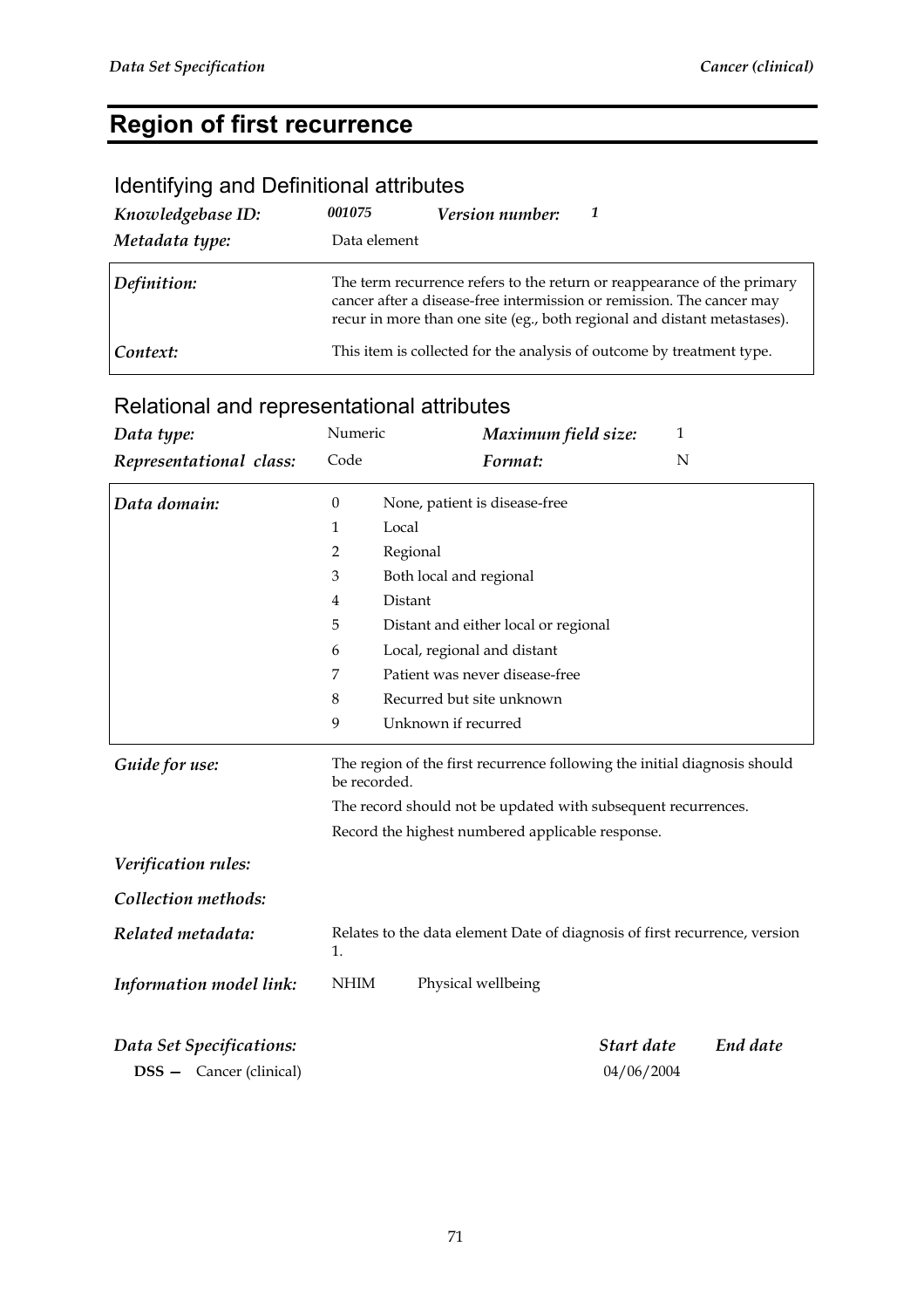| Admin status:           | CURRENT                                                                                                                         | <b>Effective Date:</b>                              | 04/06/2004 |
|-------------------------|---------------------------------------------------------------------------------------------------------------------------------|-----------------------------------------------------|------------|
| Source organisation:    |                                                                                                                                 | Commission on Cancer, American College of Surgeons. |            |
| Source document:        | Commission on Cancer. Standards of the Commission on Cancer Volume II<br>Registry Operations and Data Standards (ROADS) (1998). |                                                     |            |
| Registration authority: | National Health Information Group.                                                                                              |                                                     |            |
| Steward:                |                                                                                                                                 |                                                     |            |
| <i>Comments</i>         |                                                                                                                                 |                                                     |            |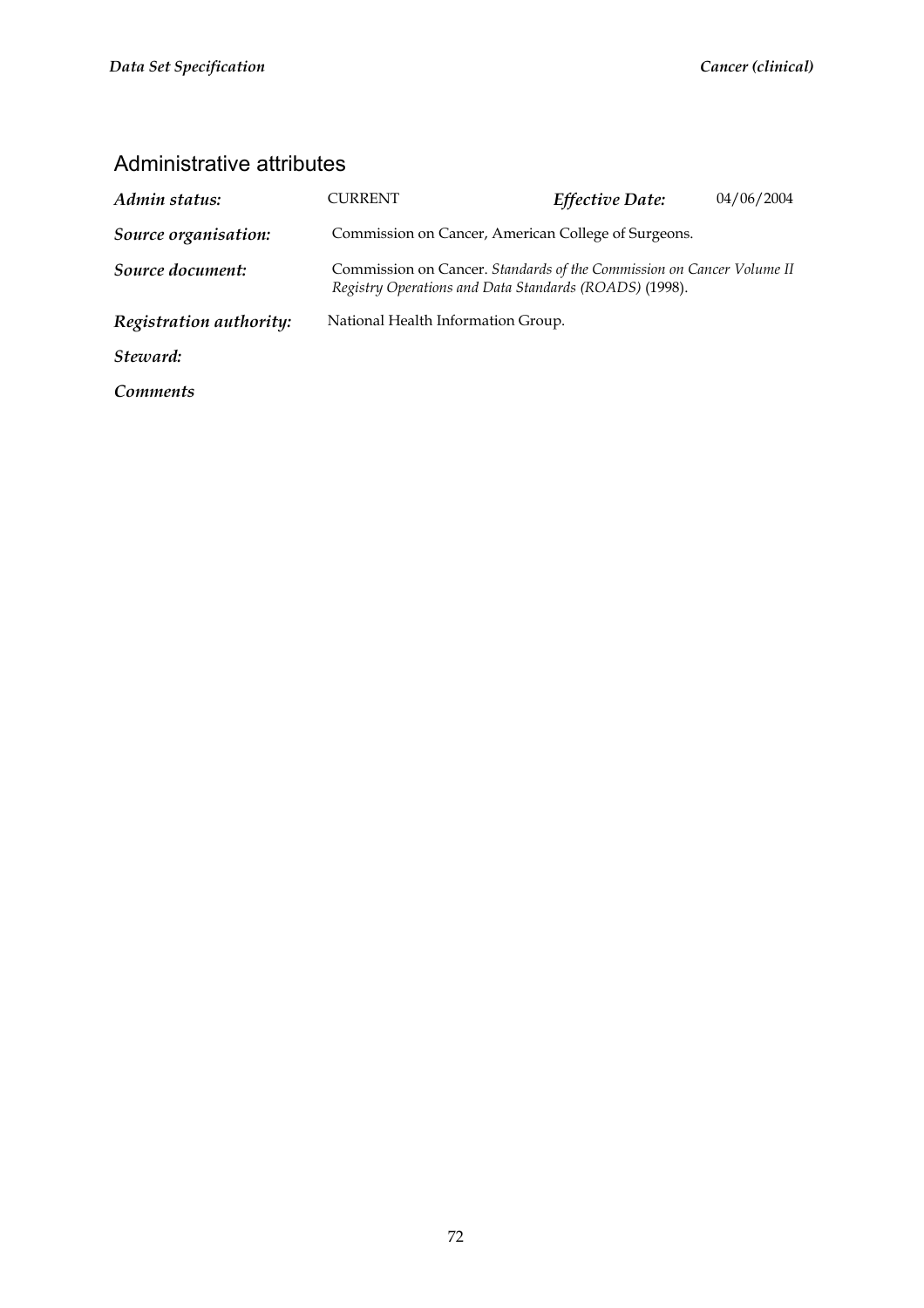## **Regional lymph nodes examined**

| identifying and Definitional attributes |                              |                 |                                                               |
|-----------------------------------------|------------------------------|-----------------|---------------------------------------------------------------|
| Knowledgebase ID:                       | 001076                       | Version number: | 1                                                             |
| Metadata type:                          | Data element                 |                 |                                                               |
| Definition:                             | examined by the pathologist. |                 | This records the total number outcome of regional lymph nodes |
| Context:                                |                              |                 |                                                               |

#### Identifying and Definitional attributes

| Data type:                     | Numeric          | Maximum field size:                                                                                                                                                                                | $\overline{2}$ |  |
|--------------------------------|------------------|----------------------------------------------------------------------------------------------------------------------------------------------------------------------------------------------------|----------------|--|
| Representational class:        | Code             | Format:                                                                                                                                                                                            | N(N)           |  |
| Data domain:                   | $\boldsymbol{0}$ | No regional lymph nodes examined                                                                                                                                                                   |                |  |
|                                | $1 - 89$         | Actual number of regional lymph nodes examined                                                                                                                                                     |                |  |
|                                | 90               | Ninety or more regional lymph nodes examined                                                                                                                                                       |                |  |
|                                | 95               | No regional lymph node(s) removed, but aspiration of regional<br>lymph node(s) was performed                                                                                                       |                |  |
|                                | 96               | Regional lymph node removal documented as sampling but<br>number unknown/not stated                                                                                                                |                |  |
|                                | 97               | Regional lymph nodes removal documented as dissection but<br>number unknown/not stated                                                                                                             |                |  |
|                                | 98               | Regional lymph nodes removal but number unknown/not<br>stated and not documented as sampling or dissection                                                                                         |                |  |
|                                | 99               | Unknown; not stated; death certificate only                                                                                                                                                        |                |  |
| Guide for use:                 | Code 95          | No regional lymph node(s) removed, but aspiration of<br>regional lymph node(s) was performed, is used for a lymph<br>node aspiration when cytology or histology is positive for<br>malignant cells |                |  |
|                                | Code 99          | Unknown; not stated; death certificate only, is used if<br>information about regional lymph nodes is unknown or if<br>the field is not applicable for that site or histology                       |                |  |
| Verification rules:            |                  |                                                                                                                                                                                                    |                |  |
| Collection methods:            |                  |                                                                                                                                                                                                    |                |  |
| Related metadata:              |                  | Relates to the data element Cancer staging $-N$ stage code, version 1.<br>Relates to the data element Regional lymph nodes positive, version 1.                                                    |                |  |
| Information model link:        | <b>NHIM</b>      | Service provision event                                                                                                                                                                            |                |  |
| Data Set Specifications:       |                  | Start date                                                                                                                                                                                         | End date       |  |
| <b>DSS</b> - Cancer (clinical) |                  | 04/06/2004                                                                                                                                                                                         |                |  |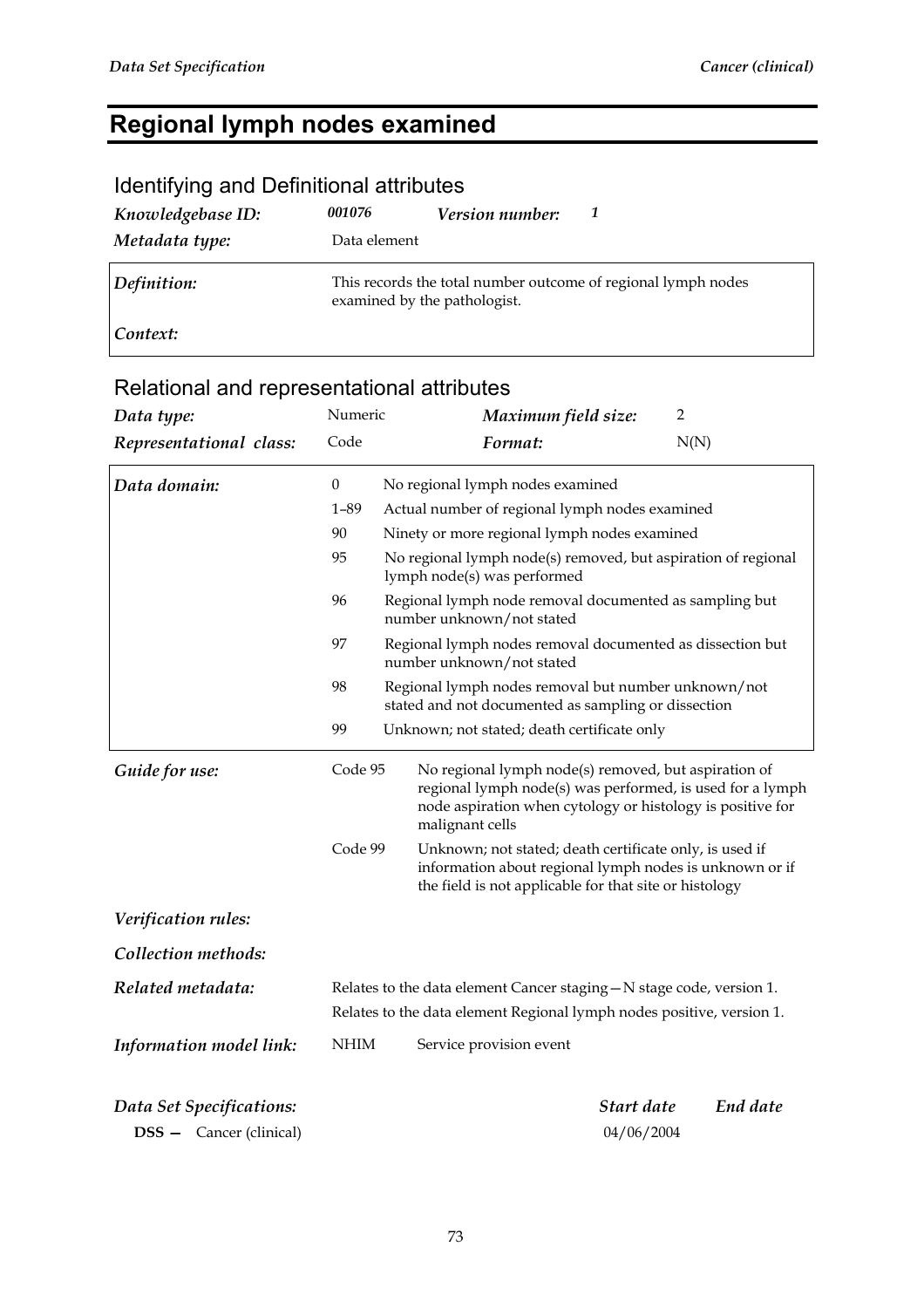| Admin status:           | CURRENT                                                                                                                                                     | Effective Date:                                     | 04/06/2004 |  |
|-------------------------|-------------------------------------------------------------------------------------------------------------------------------------------------------------|-----------------------------------------------------|------------|--|
| Source organisation:    | Australian Cancer Network.                                                                                                                                  |                                                     |            |  |
|                         |                                                                                                                                                             | Commission on Cancer, American College of Surgeons. |            |  |
| Source document:        | Australian Cancer Network The Pathology Reporting of Breast Cancer. A<br>Guide for Pathologists, Surgeons and Radiologists Second Edition Sydney<br>(2001). |                                                     |            |  |
|                         | Commission on Cancer, Standards of the Commission on Cancer Registry<br>Operations and Data Standards (ROADS) Volume II (1998).                             |                                                     |            |  |
| Registration authority: | National Health Information Group.                                                                                                                          |                                                     |            |  |
| Steward:                |                                                                                                                                                             |                                                     |            |  |
| <b>Comments</b>         |                                                                                                                                                             |                                                     |            |  |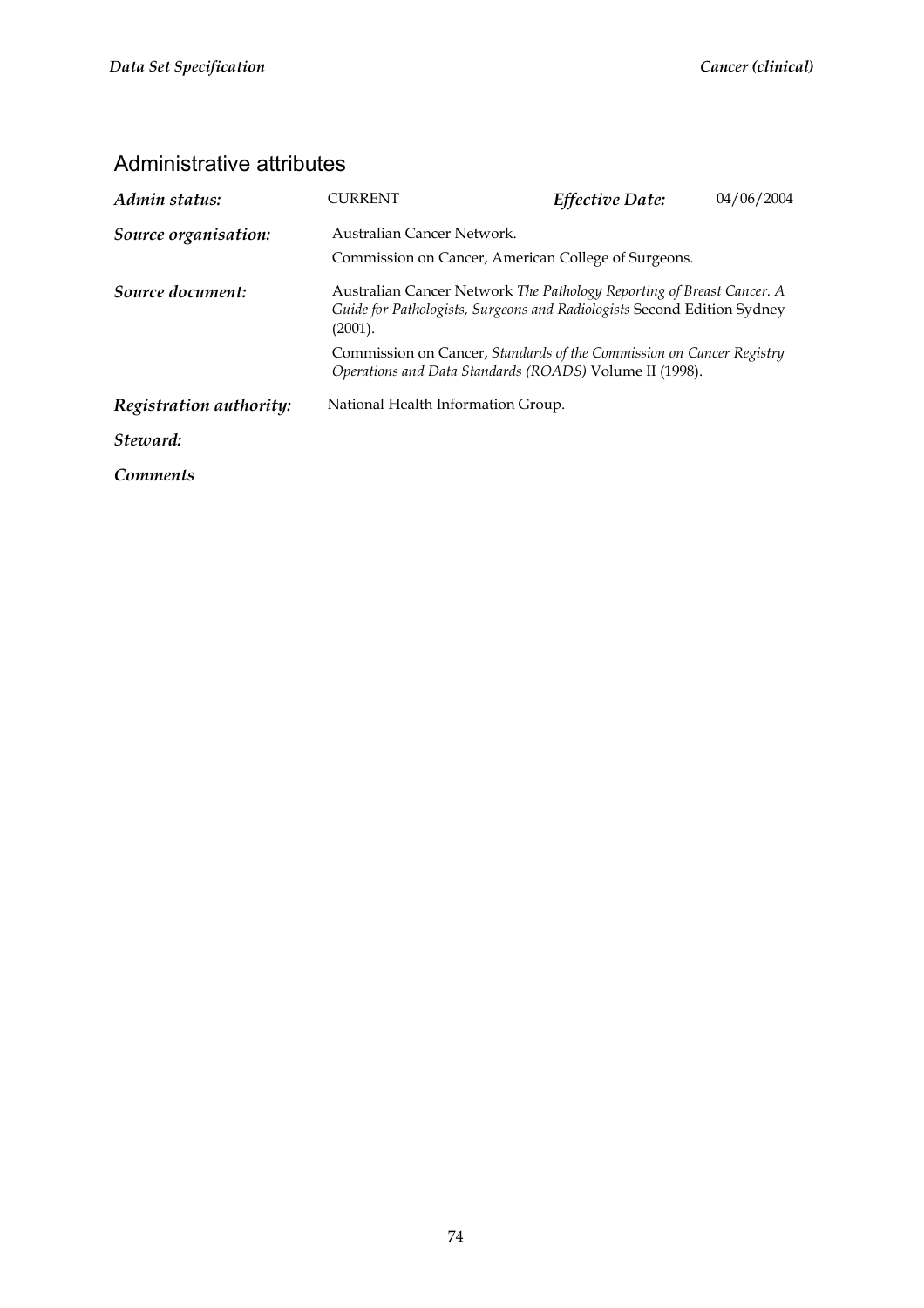### **Regional lymph nodes positive**

#### Identifying and Definitional attributes *Knowledgebase ID: 001077 Version number: 1 Metadata type:* Data element *Definition:* The number of regional lymph nodes examined by the pathologist and reported as containing tumour. *Context:*

#### *Data type:* **Numeric** *Maximum field size:* 2 *Representational class:* Code *Format:*  $N(N)$ *Data domain:* 0 all nodes examined negative 1 - 95 actual number of regional lymph nodes positive 96 ninety-six or more lymph nodes positive 97 positive nodes but number not specified 98 no nodes examined 99 unknown if nodes are positive or negative; not applicable *Guide for use:* Code 97 positive nodes but number not specified, is used when the cytology or histology from a lymph node aspiration is positive for malignant cells. Code 98 positive nodes but number not specified, is used when no nodes are removed or examined. Code 99 unknown if nodes are positive or negative, is used if information about regional lymph nodes is unknown or if it is not applicable for that site or histology. *Verification rules: Collection methods: Related metadata:* Relates to the data element Cancer staging – N stage code, version 1. Relates to the data element Regional lymph nodes examined, version 1. *Information model link:* NHIM Physical wellbeing *Data Set Specifications: Start date End date*  **DSS —** Cancer (clinical) 04/06/2004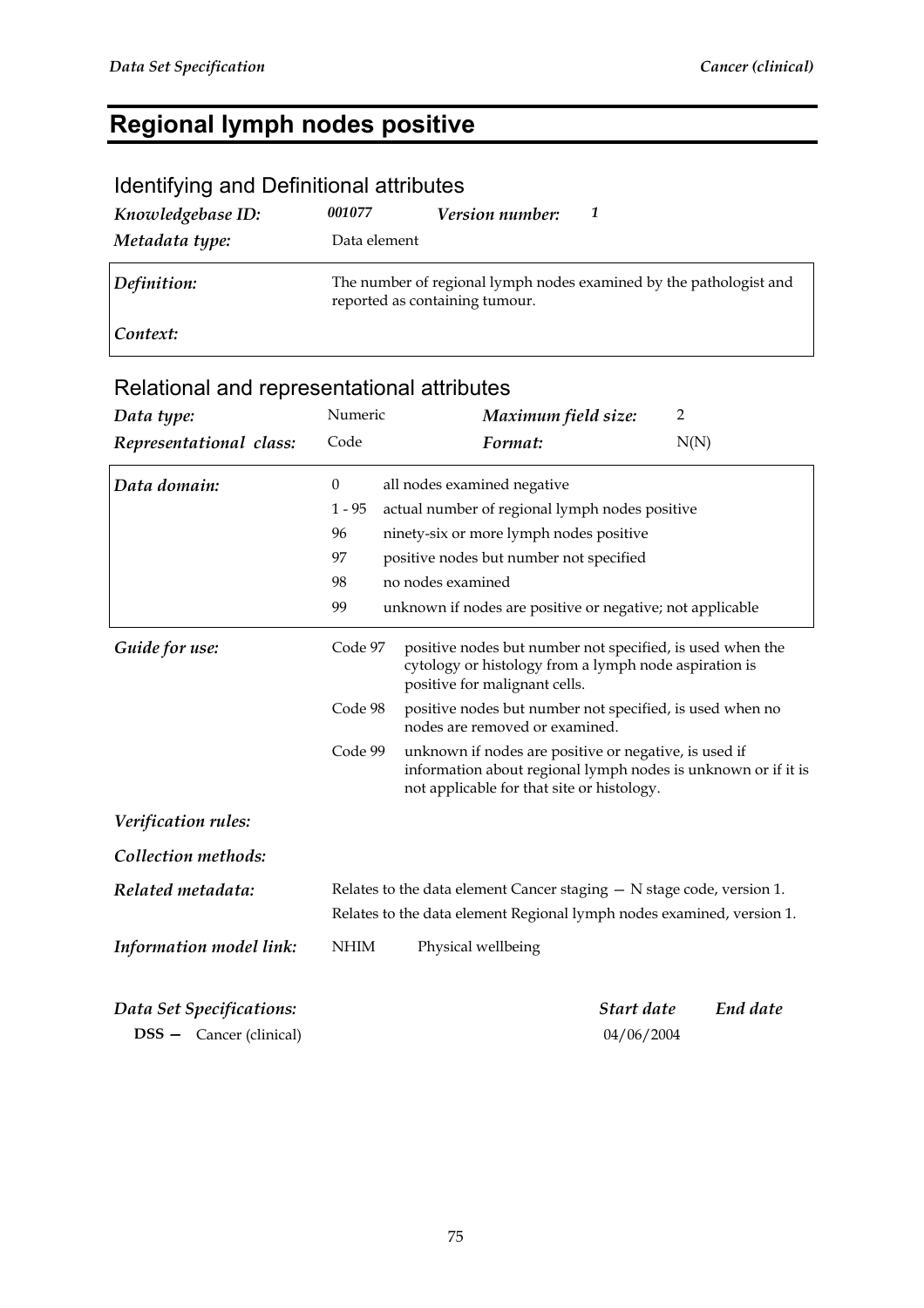| Admin status:           | CURRENT                                                                                                                                                     | <b>Effective Date:</b>                                                                                                          | 04/06/2004 |  |  |
|-------------------------|-------------------------------------------------------------------------------------------------------------------------------------------------------------|---------------------------------------------------------------------------------------------------------------------------------|------------|--|--|
| Source organisation:    | Australian Cancer Network.                                                                                                                                  |                                                                                                                                 |            |  |  |
|                         |                                                                                                                                                             | Commission on Cancer, American College of Surgeons.                                                                             |            |  |  |
| Source document:        | Australian Cancer Network The Pathology Reporting of Breast Cancer. A<br>Guide for Pathologists, Surgeons and Radiologists Second Edition Sydney<br>(2001). |                                                                                                                                 |            |  |  |
|                         |                                                                                                                                                             | Commission on Cancer, Standards of the Commission on Cancer Registry<br>Operations and Data Standards (ROADS) Volume II (1998). |            |  |  |
| Registration authority: | National Health Information Group.                                                                                                                          |                                                                                                                                 |            |  |  |
| Steward:                |                                                                                                                                                             |                                                                                                                                 |            |  |  |
| <i>Comments</i>         |                                                                                                                                                             |                                                                                                                                 |            |  |  |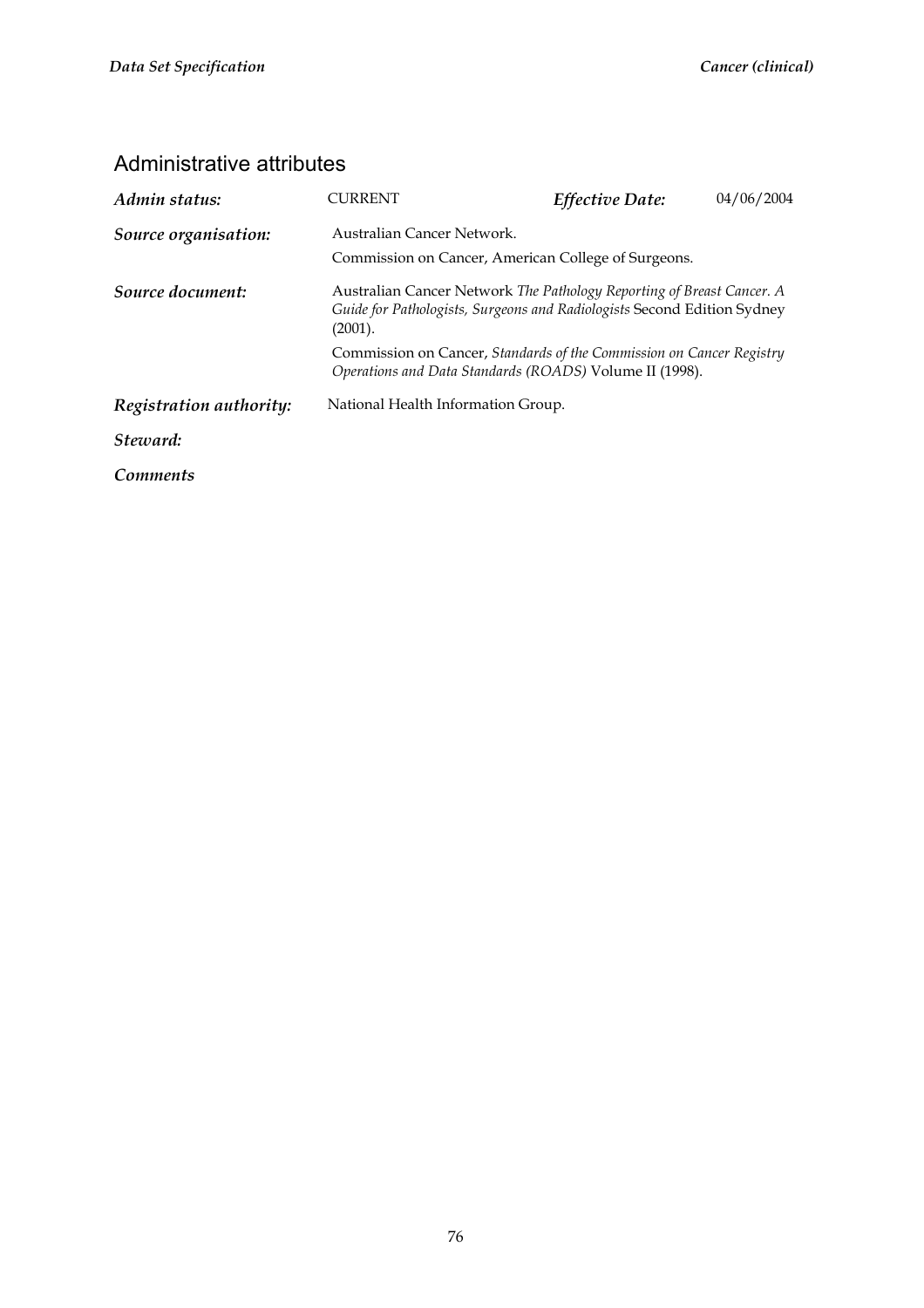## **Sex**

### Identifying and Definitional attributes

| Knowledgebase ID: | 002024                  | <i>Version number:</i>                      | 4                                                                                                                                                 |
|-------------------|-------------------------|---------------------------------------------|---------------------------------------------------------------------------------------------------------------------------------------------------|
| Metadata type:    | Data element            |                                             |                                                                                                                                                   |
| Definition:       |                         | sex is based on anatomical characteristics. | Sex is the biological distinction between male and female. Where there is<br>an inconsistency between anatomical and chromosomal characteristics, |
| Context:          | demographic statistics. |                                             | Sex is a core data element in a wide range of social, labour and                                                                                  |

| Data type:                      | Numeric                                                                                                                                                                                                                                                                                                                                                                                                                                                           | Maximum field size:                                                                                                                                                                    | $\mathbf{1}$                                                                                                                                                                                                                  |
|---------------------------------|-------------------------------------------------------------------------------------------------------------------------------------------------------------------------------------------------------------------------------------------------------------------------------------------------------------------------------------------------------------------------------------------------------------------------------------------------------------------|----------------------------------------------------------------------------------------------------------------------------------------------------------------------------------------|-------------------------------------------------------------------------------------------------------------------------------------------------------------------------------------------------------------------------------|
| Representational class:         | Code                                                                                                                                                                                                                                                                                                                                                                                                                                                              | Format:                                                                                                                                                                                | N                                                                                                                                                                                                                             |
| Data domain:                    | Male<br>1                                                                                                                                                                                                                                                                                                                                                                                                                                                         |                                                                                                                                                                                        |                                                                                                                                                                                                                               |
|                                 | Female<br>2                                                                                                                                                                                                                                                                                                                                                                                                                                                       |                                                                                                                                                                                        |                                                                                                                                                                                                                               |
|                                 | 3                                                                                                                                                                                                                                                                                                                                                                                                                                                                 | Intersex or indeterminate                                                                                                                                                              |                                                                                                                                                                                                                               |
|                                 | 9                                                                                                                                                                                                                                                                                                                                                                                                                                                                 | Not stated/inadequately described                                                                                                                                                      |                                                                                                                                                                                                                               |
| Guide for use:                  | Code 3                                                                                                                                                                                                                                                                                                                                                                                                                                                            | Intersex or indeterminate, refers to a person, who because of a<br>genetic condition, was born with reproductive organs or sex<br>sex has not yet been determined for whatever reason. | chromosomes that are not exclusively male or female or whose                                                                                                                                                                  |
| Verification rules:<br>greater. |                                                                                                                                                                                                                                                                                                                                                                                                                                                                   | Code 3 should be confirmed if reported for people aged 90 days or                                                                                                                      |                                                                                                                                                                                                                               |
|                                 |                                                                                                                                                                                                                                                                                                                                                                                                                                                                   | Diagnosis and procedure codes should be checked against the national<br>resulting in a conflict between sex and ICD-10-AM code.                                                        | ICD-10-AM sex edits, unless the person is undergoing, or has undergone<br>a sex change as detailed in collection methods or has a genetic condition                                                                           |
| Collection methods:             |                                                                                                                                                                                                                                                                                                                                                                                                                                                                   | Operationally, sex is the distinction between male and female, as<br>reported by a person or as determined by an interviewer.                                                          |                                                                                                                                                                                                                               |
|                                 | When collecting data on sex by personal interview, asking the sex of the<br>respondent is usually unnecessary and may be inappropriate, or even<br>offensive. It is usually a simple matter to infer the sex of the respondent<br>through observation, or from other cues such as the relationship of the<br>person(s) accompanying the respondent, or first name. The interviewer<br>may ask whether persons not present at the interview are male or<br>female. |                                                                                                                                                                                        |                                                                                                                                                                                                                               |
|                                 |                                                                                                                                                                                                                                                                                                                                                                                                                                                                   | known alternatively as Sex change, Gender reassignment, Transsexual<br>be recorded as either Male or Female.                                                                           | A person's sex may change during their lifetime as a result of procedures<br>surgery, Transgender reassignment or Sexual reassignment. Throughout<br>this process, which may be over a considerable period of time, sex could |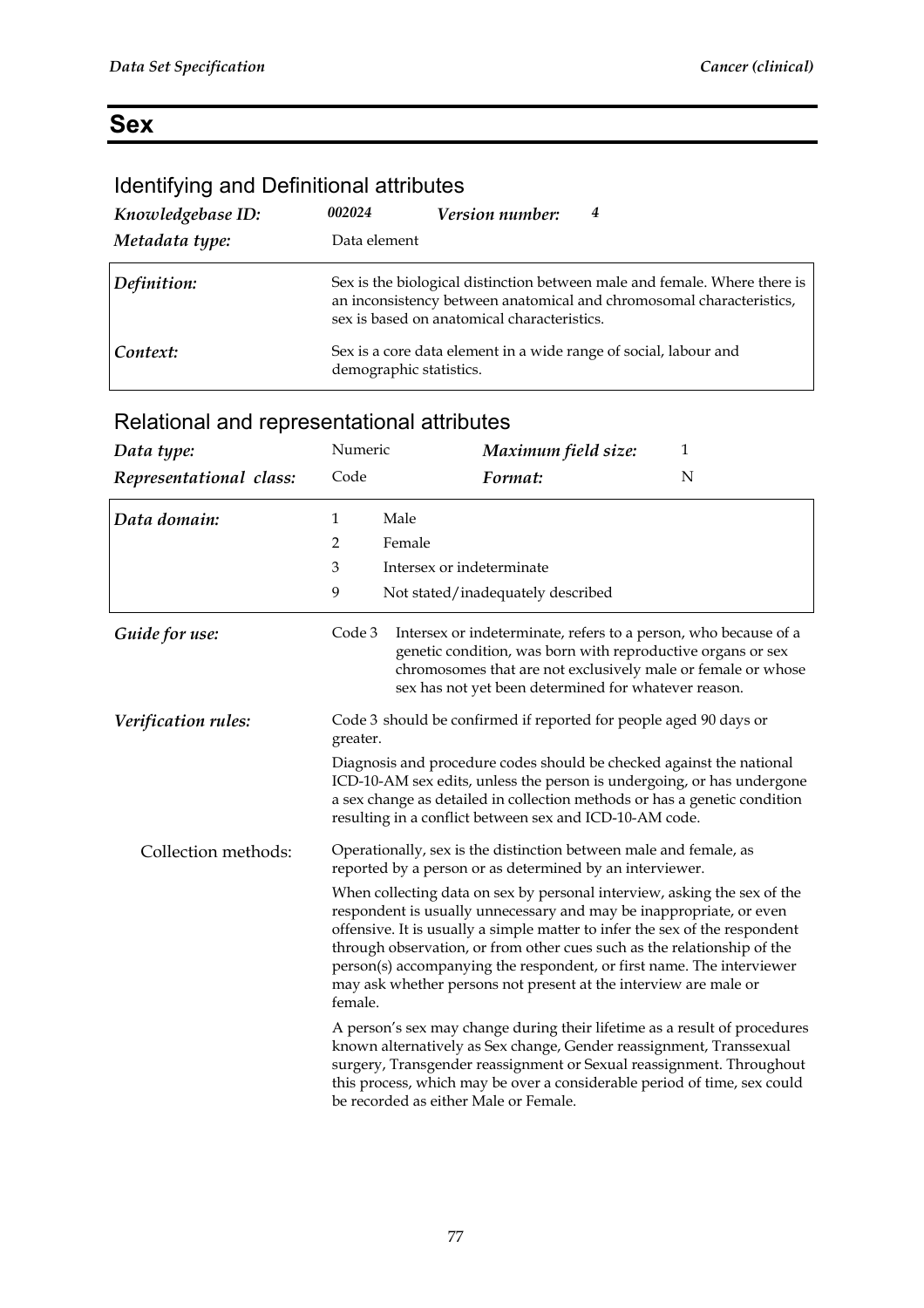| Collection methods:     | In data collections that use the ICD-10-AM classification, where sex<br>change is the reason for admission, diagnoses should include the<br>appropriate ICD-10-AM code(s) that clearly identify that the person is<br>undergoing such a process. This code(s) would also be applicable after<br>the person has completed such a process, if they have a procedure<br>involving an organ(s) specific to their previous sex (e.g. where the<br>patient has prostate or ovarian cancer). |  |  |
|-------------------------|---------------------------------------------------------------------------------------------------------------------------------------------------------------------------------------------------------------------------------------------------------------------------------------------------------------------------------------------------------------------------------------------------------------------------------------------------------------------------------------|--|--|
|                         | Code 3 Intersex or indeterminate, is normally used for babies for whom<br>sex has not been determined for whatever reason; should not generally<br>be used on data collection forms completed by the respondent; and<br>should only be used if the person or respondent volunteers that the<br>person is intersex or where it otherwise becomes clear during the<br>collection process that the individual is neither male nor female.                                                |  |  |
|                         | Code 9 is not to be used on primary collection forms. It is primarily for<br>use in administrative collections when transferring data from data sets<br>where the item has not been collected.                                                                                                                                                                                                                                                                                        |  |  |
| Related metadata:       | Supersedes previous data element Sex, version 3.<br>Is used in the derivation of Diagnosis related group, version 1.                                                                                                                                                                                                                                                                                                                                                                  |  |  |
| Information model link: | NHIM<br>Demographic characteristic                                                                                                                                                                                                                                                                                                                                                                                                                                                    |  |  |

|          | Data Set Specifications:                              | Start date | End date |
|----------|-------------------------------------------------------|------------|----------|
|          | NMDS - Admitted patient care                          | 01/07/2004 |          |
|          | NMDS - Admitted patient mental health care            | 01/07/2004 |          |
|          | <b>NMDS</b> - Admitted patient palliative care        | 01/07/2004 |          |
|          | NMDS - Alcohol and other drug treatment services      | 01/07/2004 |          |
|          | <b>NMDS</b> - Community mental health care            | 01/07/2004 |          |
|          | NMDS - Non-admitted patient emergency department care | 01/07/2004 |          |
| $NMDS -$ | Perinatal                                             | 01/07/2004 |          |
|          | NMDS - Residential mental health care                 | 01/07/2004 |          |
|          | <b>DSS</b> - Acute coronary syndrome (clinical)       | 04/06/2004 |          |
|          | <b>DSS</b> - Cancer (clinical)                        | 04/06/2004 |          |
|          | <b>DSS</b> - Cardiovascular disease (clinical)        | 02/09/2003 |          |
|          | <b>DSS</b> - Diabetes (clinical)                      | 02/09/2003 |          |
|          | $DSS$ $-$ Health care client identification           | 02/09/2003 |          |

| Admin status:           | CURRENT                                                                                                                      | <b>Effective Date:</b> | 02/09/2003 |  |
|-------------------------|------------------------------------------------------------------------------------------------------------------------------|------------------------|------------|--|
| Source organisation:    | Australian Bureau of Statistics.                                                                                             |                        |            |  |
| Source document:        | The ABS standards for the collection of Sex appear on the ABS website.<br>Reference:                                         |                        |            |  |
|                         | <http: abs@.nsf="" ausstats="" statslibrary="" www.abs.gov.au="">.</http:>                                                   |                        |            |  |
|                         | Select: Other ABS Statistical Standards/Standards for Social, Labour and<br>Demographic Variables/Demographic Variables/Sex. |                        |            |  |
| Registration authority: | National Health Information Group.<br>National Community Services Information Management Group.                              |                        |            |  |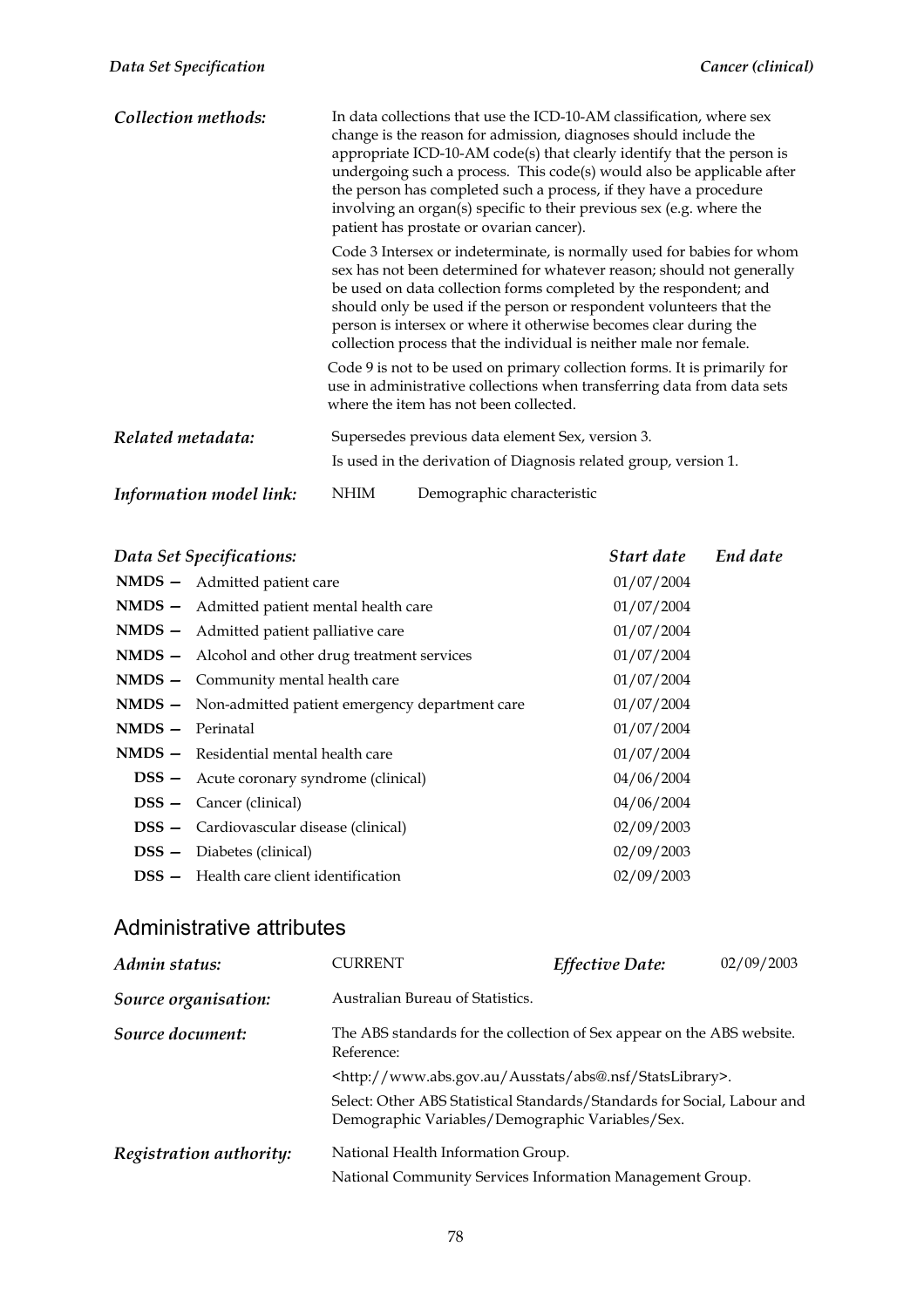#### *Steward:*

*Comments:* This metadata item is common to both the *National Health Data Dictionary*  and the *National Community Services Data Dictionary*.

> The definition for Intersex in Guide for use is sourced from the ACT Legislation (Gay, Lesbian and Transgender) Amendment Act 2003.

DSS - Diabetes (clinical):

Referring to the National Diabetes Register Statistical profile (December 2000), the sex ratio varied with age. For ages less than 25 years, numbers of males and females were similar. At ages 25–44 years, females strongly outnumbered males, reflecting the effect of gestational diabetes in women from this group. For older age groups (45–74 years), males strongly outnumber females and in the group of 75 and over, the ratio of males to females was reversed, with a substantially lower proportion of males in the population in this age group due to the higher female life expectancy. (AIHW National Mortality Database 1997/98; National Diabetes Register; Statistical Profile, December 2000).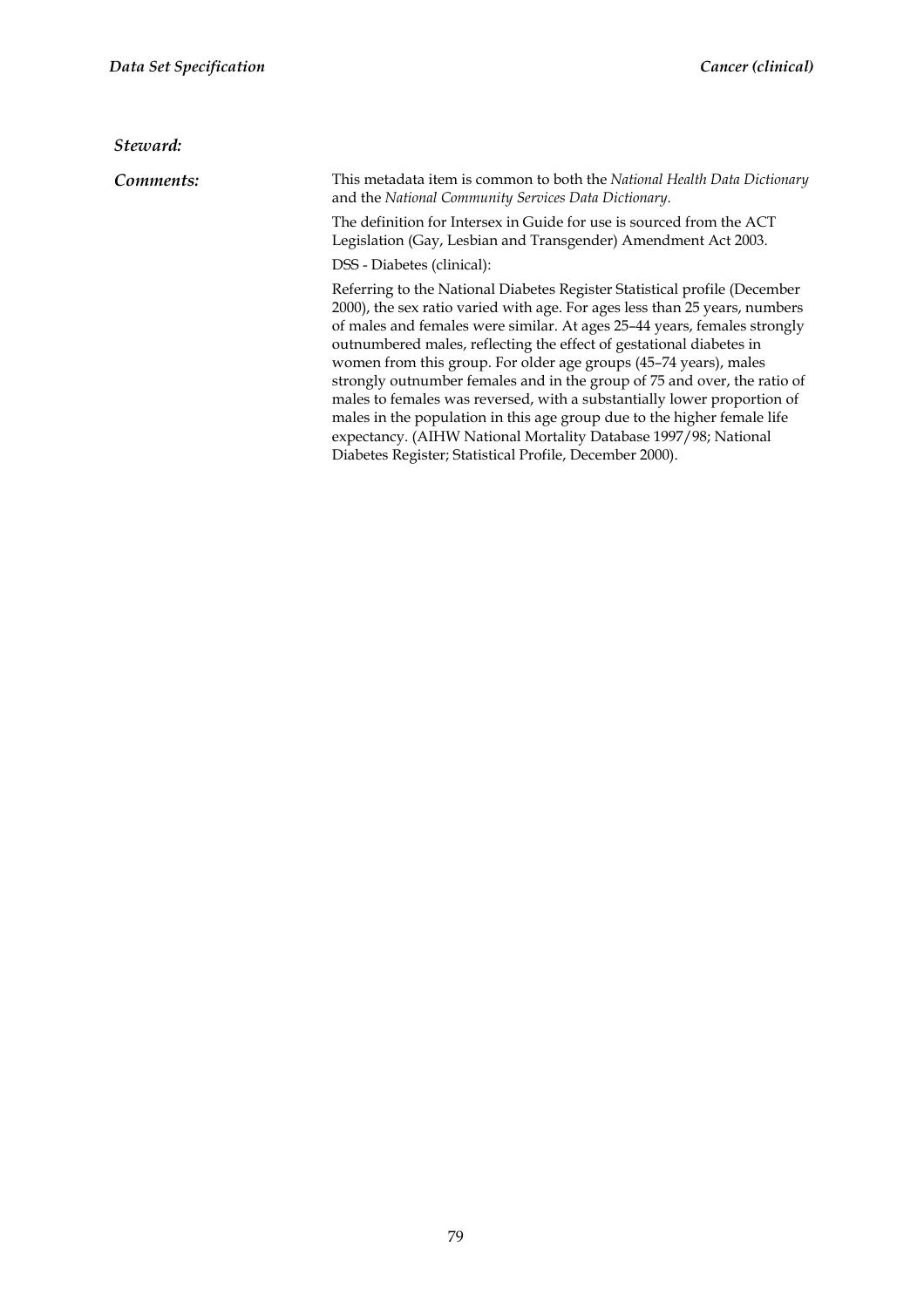## **Staging basis**

| Identifying and Definitional attributes |                                                                                                             |                 |    |  |  |  |  |
|-----------------------------------------|-------------------------------------------------------------------------------------------------------------|-----------------|----|--|--|--|--|
| Knowledgebase ID:                       | 001079                                                                                                      | Version number: | -1 |  |  |  |  |
| Metadata type:                          | Data element                                                                                                |                 |    |  |  |  |  |
| Definition:                             | This data element describes the timing and evidence for T, N and M<br>stage values.                         |                 |    |  |  |  |  |
| Context:                                | For survival analysis adjusted by stage at diagnosis and distribution of<br>cancer cases by type and stage. |                 |    |  |  |  |  |

| Relational and representational attributes |
|--------------------------------------------|
|--------------------------------------------|

| Data type:               | Alphanumeric                                                            | Maximum field size:                                                                                                                                                                            | $\mathbf{1}$ |          |
|--------------------------|-------------------------------------------------------------------------|------------------------------------------------------------------------------------------------------------------------------------------------------------------------------------------------|--------------|----------|
| Representational class:  | Code                                                                    | Format:                                                                                                                                                                                        | A            |          |
| Data domain:             | ${\bf P}$                                                               | Pathological                                                                                                                                                                                   |              |          |
|                          | C                                                                       | Clinical                                                                                                                                                                                       |              |          |
| Guide for use:           |                                                                         | Clinical stage is based on evidence obtained prior to treatment from<br>physical examination, imaging, endoscopy, biopsy, surgical exploration<br>or other relevant examinations.              |              |          |
|                          |                                                                         | Pathological stage is based on histological evidence acquired before<br>treatment, supplemented or modified by additional evidence acquired<br>from surgery and from pathological examination. |              |          |
|                          |                                                                         | Refer to the UICC reference manual TNM Classification of Malignant<br>Tumours for coding rules.                                                                                                |              |          |
| Verification rules:      |                                                                         |                                                                                                                                                                                                |              |          |
| Collection methods:      |                                                                         | From information provided by the treating doctor and recorded on the<br>patient's medical record.                                                                                              |              |          |
| Related metadata:        |                                                                         | Relates to the data element Cancer staging $-$ T stage code, version 1.                                                                                                                        |              |          |
|                          |                                                                         | Relates to the data element Cancer staging $-$ N stage code, version 1.                                                                                                                        |              |          |
|                          | Relates to the data element Cancer staging $-$ M stage code, version 1. |                                                                                                                                                                                                |              |          |
|                          | version 1.                                                              | Relates to the data element Cancer staging - TNM stage grouping code,                                                                                                                          |              |          |
|                          |                                                                         | Relates to the data element Staging scheme source, version 1.                                                                                                                                  |              |          |
|                          |                                                                         | Relates to the data element Staging scheme edition number, version 1.                                                                                                                          |              |          |
| Information model link:  | <b>NHIM</b>                                                             | Physical wellbeing                                                                                                                                                                             |              |          |
| Data Set Specifications: |                                                                         |                                                                                                                                                                                                | Start date   | End date |
| DSS - Cancer (clinical)  |                                                                         |                                                                                                                                                                                                | 04/06/2004   |          |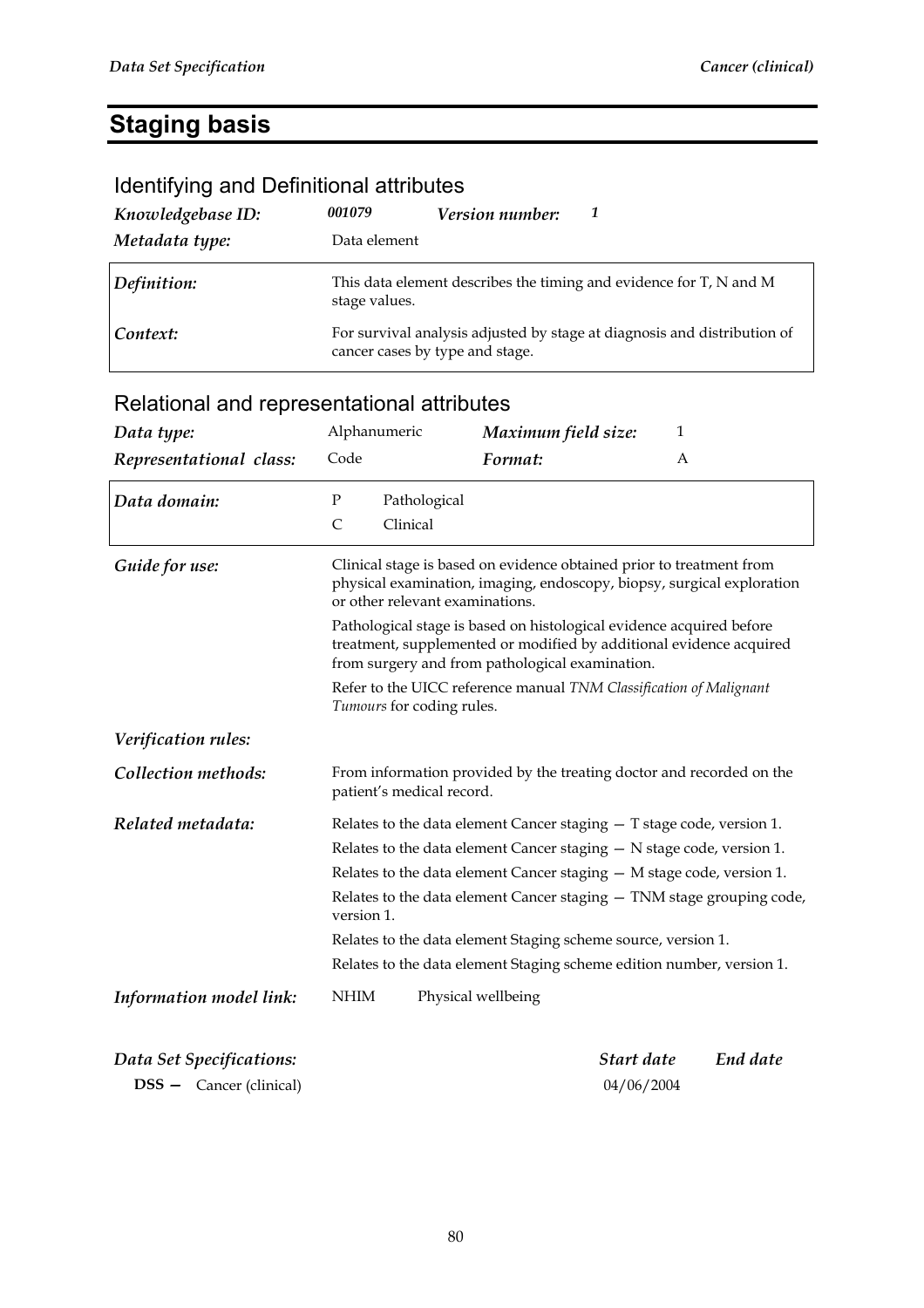| Admin status:           | CURRENT                                                            | Effective Date: | 04/06/2004 |  |  |
|-------------------------|--------------------------------------------------------------------|-----------------|------------|--|--|
| Source organisation:    | International Union Against Cancer (UICC).                         |                 |            |  |  |
| Source document:        | UICC TNM Classification of Malignant Tumours (5th Edition) (1997). |                 |            |  |  |
| Registration authority: | National Health Information Group.                                 |                 |            |  |  |
| Steward:                |                                                                    |                 |            |  |  |
| <b>Comments</b>         |                                                                    |                 |            |  |  |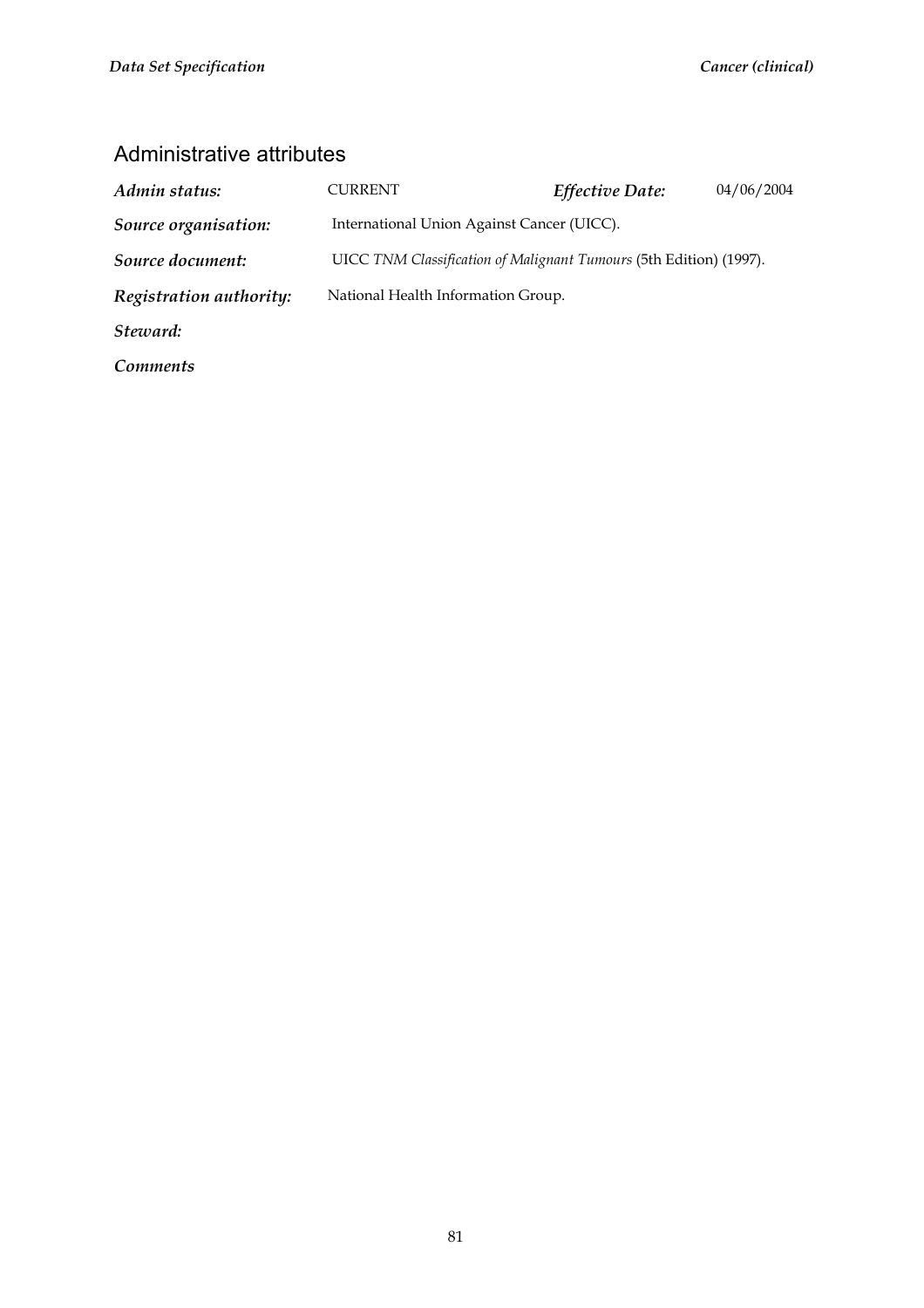## **Staging scheme source**

### Identifying and Definitional attributes

| Knowledgebase ID: | 001080                          | <b>Version number:</b>                                        |                                                                                                                                                       |
|-------------------|---------------------------------|---------------------------------------------------------------|-------------------------------------------------------------------------------------------------------------------------------------------------------|
| Metadata type:    | Data element                    |                                                               |                                                                                                                                                       |
| Definition:       |                                 | in determining the extent of cancer at the time of diagnosis. | The staging scheme source is the reference which describes in detail the<br>methods of staging and the definitions for the classification system used |
| Context:          | cancer cases by type and stage. |                                                               | For survival analysis adjusted by stage at diagnosis and distribution of                                                                              |

| Data type:                     | Numeric | Maximum field size:                                                                                                                                                                                                                                                                                                                                                                                                                                                                                                             | $\mathbf{1}$ |          |  |  |
|--------------------------------|---------|---------------------------------------------------------------------------------------------------------------------------------------------------------------------------------------------------------------------------------------------------------------------------------------------------------------------------------------------------------------------------------------------------------------------------------------------------------------------------------------------------------------------------------|--------------|----------|--|--|
| Representational class:        | Code    | Format:                                                                                                                                                                                                                                                                                                                                                                                                                                                                                                                         | N            |          |  |  |
| Data domain:                   | 1       | TNM Classification of Malignant Tumours (UICC)                                                                                                                                                                                                                                                                                                                                                                                                                                                                                  |              |          |  |  |
|                                | 2       | Durie & Salmon for multiple myeloma staging                                                                                                                                                                                                                                                                                                                                                                                                                                                                                     |              |          |  |  |
|                                | 3       | FAB for leukaemia classification                                                                                                                                                                                                                                                                                                                                                                                                                                                                                                |              |          |  |  |
|                                | 4       | Australian Clinico-Pathological Staging (ACPS) System                                                                                                                                                                                                                                                                                                                                                                                                                                                                           |              |          |  |  |
|                                | 8       | other                                                                                                                                                                                                                                                                                                                                                                                                                                                                                                                           |              |          |  |  |
|                                | 9       | unknown                                                                                                                                                                                                                                                                                                                                                                                                                                                                                                                         |              |          |  |  |
| Guide for use:                 |         | It is recommended that the TNM Manual of the UICC be used whenever it<br>is applicable. The classifications published in the American Joint<br>Committee on Cancer (AJCC) Cancer Staging Manual are identical to the<br>TNM classifications of the UICC.                                                                                                                                                                                                                                                                        |              |          |  |  |
|                                |         | TNM is not applicable to all tumour sites. Staging is of limited use in<br>acute leukaemias, although a staging system is used for chronic<br>lymphocytic leukaemia. Separate staging systems exist for lymphomas<br>and myeloma. The recently published NHMRC Guidelines for the<br>prevention, early detection and management of colorectal cancer (CRC)<br>support the use of the Australian Clinico-Pathological Staging (ACPS)<br>System. A table of correspondences between ACPS and TNM<br>classifications is available. |              |          |  |  |
|                                |         | The current edition of each staging scheme should be used.                                                                                                                                                                                                                                                                                                                                                                                                                                                                      |              |          |  |  |
| Verification rules:            |         |                                                                                                                                                                                                                                                                                                                                                                                                                                                                                                                                 |              |          |  |  |
| <b>Collection methods:</b>     |         |                                                                                                                                                                                                                                                                                                                                                                                                                                                                                                                                 |              |          |  |  |
| Related metadata:              |         | Relates to the data element Cancer staging - TNM stage grouping code,<br>version 1.                                                                                                                                                                                                                                                                                                                                                                                                                                             |              |          |  |  |
|                                |         | Is used in conjunction with data element Staging scheme source edition<br>number, version 1.                                                                                                                                                                                                                                                                                                                                                                                                                                    |              |          |  |  |
| Information model link:        | NHIM    | Assessment event                                                                                                                                                                                                                                                                                                                                                                                                                                                                                                                |              |          |  |  |
| Data Set Specifications:       |         |                                                                                                                                                                                                                                                                                                                                                                                                                                                                                                                                 | Start date   | End date |  |  |
| <b>DSS</b> - Cancer (clinical) |         |                                                                                                                                                                                                                                                                                                                                                                                                                                                                                                                                 | 04/06/2004   |          |  |  |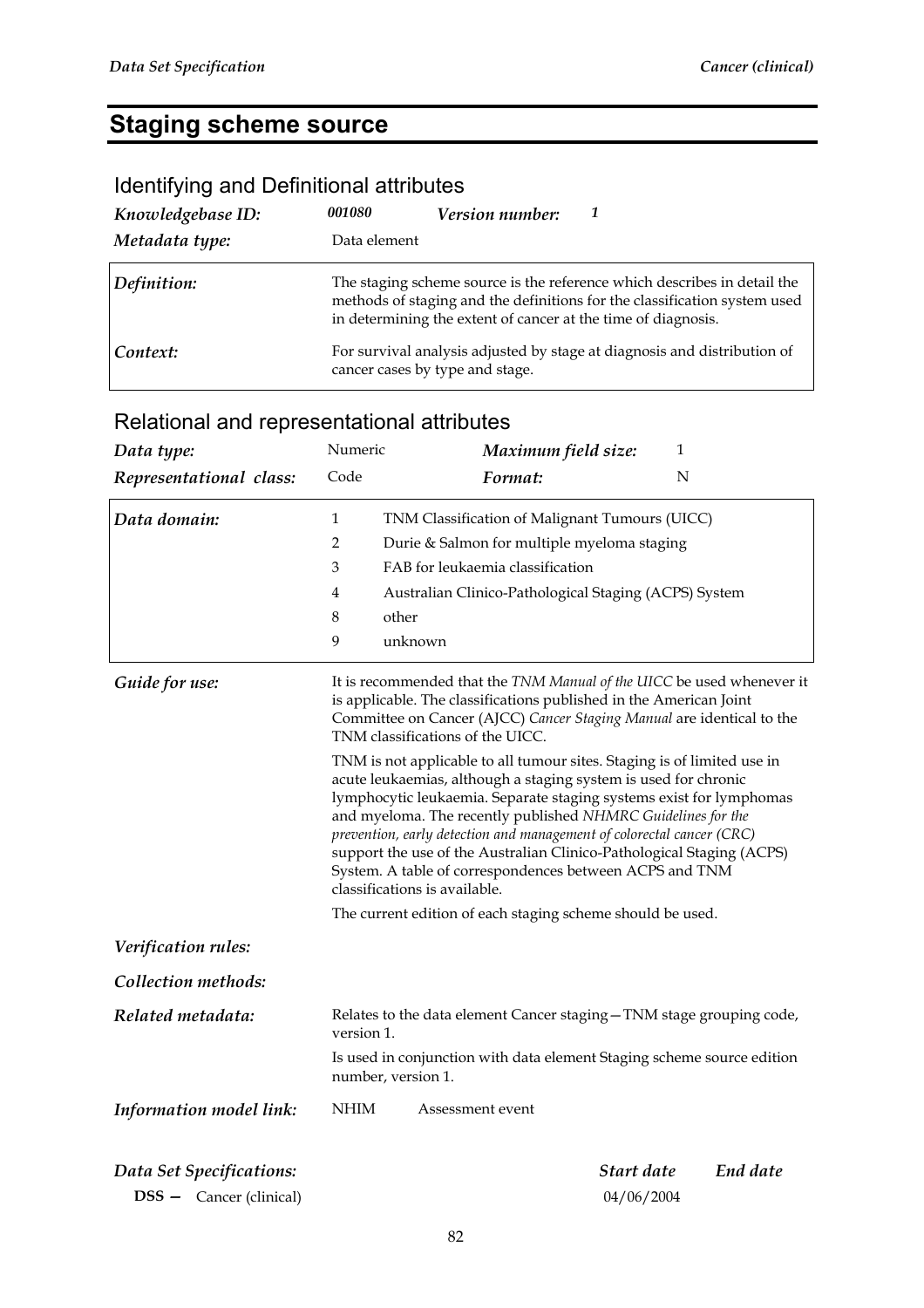| Admin status:           | <b>CURRENT</b>                                                                                                                                                                                                                                                          | Effective Date:                                                                                                                                                                                                                                                                                          | 04/06/2004 |  |  |
|-------------------------|-------------------------------------------------------------------------------------------------------------------------------------------------------------------------------------------------------------------------------------------------------------------------|----------------------------------------------------------------------------------------------------------------------------------------------------------------------------------------------------------------------------------------------------------------------------------------------------------|------------|--|--|
| Source organisation:    | International Union Against Cancer (UICC).                                                                                                                                                                                                                              |                                                                                                                                                                                                                                                                                                          |            |  |  |
|                         | FAB (French-American-British) Group.                                                                                                                                                                                                                                    |                                                                                                                                                                                                                                                                                                          |            |  |  |
|                         | NSW Health Department.                                                                                                                                                                                                                                                  |                                                                                                                                                                                                                                                                                                          |            |  |  |
|                         | National Health & Medical Research Council.                                                                                                                                                                                                                             |                                                                                                                                                                                                                                                                                                          |            |  |  |
|                         | Clinical Oncological Society of Australia.                                                                                                                                                                                                                              |                                                                                                                                                                                                                                                                                                          |            |  |  |
|                         | Australian Cancer Network.                                                                                                                                                                                                                                              |                                                                                                                                                                                                                                                                                                          |            |  |  |
| Source document:        |                                                                                                                                                                                                                                                                         | UICC TNM Classification of Malignant Tumours (5th Edition) (1997)                                                                                                                                                                                                                                        |            |  |  |
|                         | Durie BGM, Salmon SE. A clinical staging system for multiple myeloma<br>correlation of measured myeloma cell mass with presenting clinical features,<br>response to treatment and survival. Cancer 36:842-54 (1975).                                                    |                                                                                                                                                                                                                                                                                                          |            |  |  |
|                         | Bennett JM, Catovsky D, Daniel MT, Flandrin G, Galton DA, Gralnick<br>HR, Sultan C. Proposed revised criteria for the classification of acute myeloid<br>leukemia: a report of the French-American-British Cooperative Group. Ann<br>Intern Med 103(4): 620-625 (1985). |                                                                                                                                                                                                                                                                                                          |            |  |  |
|                         |                                                                                                                                                                                                                                                                         | Cheson BD, Cassileth PA, Head DR, Schiffer CA, Bennett JM, Bloomfield<br>CD, Brunning R, gale RP, Grever MR, Keating MJ, et. al. Report of the<br>National Cancer Institute-sponsored workshop on definitions of diagnosis and<br>response in acute myeloid leukemia. J Clin Oncol 8(5): 813-819 (1990). |            |  |  |
|                         |                                                                                                                                                                                                                                                                         | Davis NC, Newland RC. The reporting of colorectal cancer: the Australian<br>Clinicopathological Staging system. Aust NZ J Surg 52:395-397 (1982).<br>Public Health Division NSW Clinical Cancer Data Collection for Outcomes<br>and Quality. Data Dictionary Version 1 Sydney NSW Health Dept (2001).    |            |  |  |
|                         | NHMRC Guidelines for the Prevention, Early Detection and Management of                                                                                                                                                                                                  |                                                                                                                                                                                                                                                                                                          |            |  |  |
| Registration authority: | National Health Information Group.                                                                                                                                                                                                                                      |                                                                                                                                                                                                                                                                                                          |            |  |  |
| Steward:                |                                                                                                                                                                                                                                                                         |                                                                                                                                                                                                                                                                                                          |            |  |  |
| <i>Comments</i>         |                                                                                                                                                                                                                                                                         |                                                                                                                                                                                                                                                                                                          |            |  |  |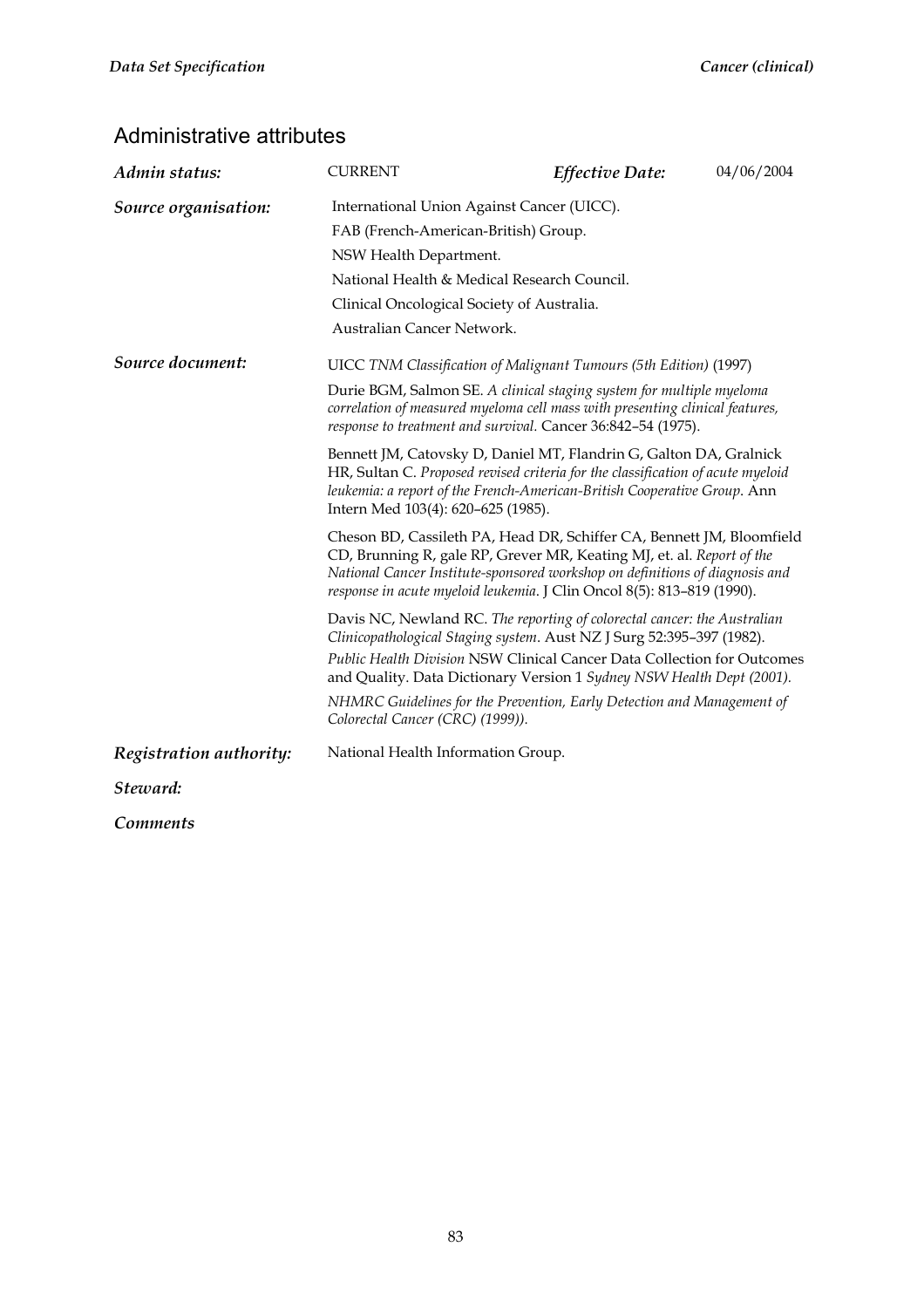## **Staging scheme source edition number**

| identifying and Definitional attributes |                                 |                                                        |                                                                          |
|-----------------------------------------|---------------------------------|--------------------------------------------------------|--------------------------------------------------------------------------|
| Knowledgebase ID:                       | 001081                          | Version number:                                        | 1                                                                        |
| Metadata type:                          | Data element                    |                                                        |                                                                          |
| Definition:                             |                                 | reference used for the purposes of staging the cancer. | Staging scheme source edition number identifies the edition of the       |
| Context:                                | cancer cases by type and stage. |                                                        | For survival analysis adjusted by stage at diagnosis and distribution of |
|                                         |                                 |                                                        |                                                                          |

#### Identifying and Definitional attributes

| Data type:                                                 | Numeric        |                 | Maximum field size:                                                                                                             | 2                        |            |
|------------------------------------------------------------|----------------|-----------------|---------------------------------------------------------------------------------------------------------------------------------|--------------------------|------------|
| Representational class:                                    | Code           |                 | Format:                                                                                                                         |                          | N(N)       |
| Data domain:                                               | 1-87           | Edition number  |                                                                                                                                 |                          |            |
|                                                            | 88             | scheme)         | Not applicable (Cases that do not have a recommended staging                                                                    |                          |            |
|                                                            | 99             | Unknown edition |                                                                                                                                 |                          |            |
| Guide for use:                                             |                |                 |                                                                                                                                 |                          |            |
| Verification rules:                                        |                |                 |                                                                                                                                 |                          |            |
| Collection methods:                                        |                |                 |                                                                                                                                 |                          |            |
| Related metadata:                                          | version 1.     |                 | Used in conjunction with the data element Staging scheme source,                                                                |                          |            |
| Information model link:                                    | <b>NHIM</b>    |                 | Assessment event                                                                                                                |                          |            |
| Data Set Specifications:<br><b>DSS</b> - Cancer (clinical) |                |                 |                                                                                                                                 | Start date<br>04/06/2004 | End date   |
| Administrative attributes                                  |                |                 |                                                                                                                                 |                          |            |
| Admin status:                                              | <b>CURRENT</b> |                 |                                                                                                                                 | <b>Effective Date:</b>   | 04/06/2004 |
| Source organisation:                                       |                |                 | Commission on Cancer, American College of Surgeons.                                                                             |                          |            |
| Source document:                                           |                |                 | Commission on Cancer, Standards of the Commission on Cancer Registry<br>Operations and Data Standards (ROADS) Volume II (1998). |                          |            |
| Registration authority:                                    |                |                 | National Health Information Group.                                                                                              |                          |            |
| Steward:                                                   |                |                 |                                                                                                                                 |                          |            |
| <b>Comments</b>                                            |                |                 |                                                                                                                                 |                          |            |
|                                                            |                |                 |                                                                                                                                 |                          |            |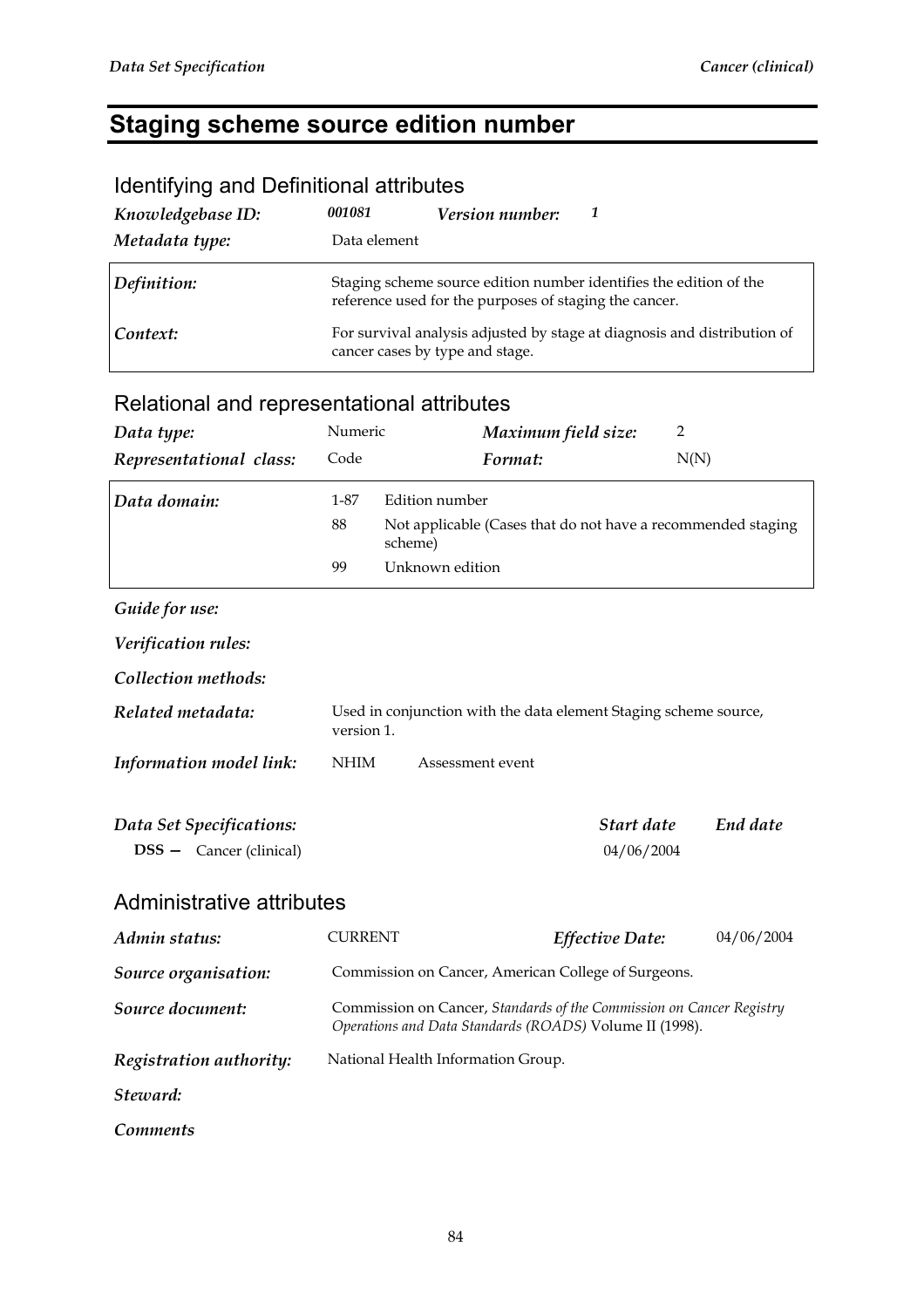## **Surgical treatment procedure for cancer**

| Knowledgebase ID:<br>Metadata type:        | 001082<br>Data element                                                                                                                                                                                                                   | <i>Version number:</i>                                                                                                                                                                     | 1          |   |          |
|--------------------------------------------|------------------------------------------------------------------------------------------------------------------------------------------------------------------------------------------------------------------------------------------|--------------------------------------------------------------------------------------------------------------------------------------------------------------------------------------------|------------|---|----------|
| Definition:                                |                                                                                                                                                                                                                                          | The surgical procedure(s) used in the primary treatment of the cancer.                                                                                                                     |            |   |          |
| Context:                                   |                                                                                                                                                                                                                                          | This item is collected for determining outcome by treatment type.                                                                                                                          |            |   |          |
| Relational and representational attributes |                                                                                                                                                                                                                                          |                                                                                                                                                                                            |            |   |          |
| Data type:                                 | Numeric                                                                                                                                                                                                                                  | Maximum field size:                                                                                                                                                                        |            | 8 |          |
| Representational class:                    | Code                                                                                                                                                                                                                                     | Format:                                                                                                                                                                                    |            |   | NNNNN-NN |
| Data domain:                               |                                                                                                                                                                                                                                          | Current edition of ICD-10-AM procedure codes                                                                                                                                               |            |   |          |
| Guide for use:                             |                                                                                                                                                                                                                                          | Each surgical treatment procedure used in the initial treatment of the<br>cancer should be recorded. Surgical procedures performed for palliative<br>purposes only should not be included. |            |   |          |
|                                            | For surgical procedures involved in the administration of another<br>modality (eg., implantation of infusion pump, isolated limb<br>parfusion/infusion, intra-operative radiotherapy) record both the<br>surgery and the other modality. |                                                                                                                                                                                            |            |   |          |
|                                            | Any systemic treatment which can be coded as a procedure through<br>ICD-10-AM should be so coded (eg., stem cell or bone marrow infusion).                                                                                               |                                                                                                                                                                                            |            |   |          |
|                                            | The Australian Classification of Health Interventions (ACHI), which is a<br>part of ICD-10-AM, can be used to classify procedures.                                                                                                       |                                                                                                                                                                                            |            |   |          |
| Verification rules:                        |                                                                                                                                                                                                                                          |                                                                                                                                                                                            |            |   |          |
| Collection methods:                        |                                                                                                                                                                                                                                          |                                                                                                                                                                                            |            |   |          |
| Related metadata:                          | version 1.                                                                                                                                                                                                                               | Relates to the data element concept Initial treatment episode for cancer,                                                                                                                  |            |   |          |
|                                            | version 1.                                                                                                                                                                                                                               | Relates to the data element Date of surgical treatment for cancer,                                                                                                                         |            |   |          |
|                                            |                                                                                                                                                                                                                                          | Relates to the data element Intention of treatment for cancer, version 1.                                                                                                                  |            |   |          |
| Information model link:                    | NHIM                                                                                                                                                                                                                                     | Physical wellbeing                                                                                                                                                                         |            |   |          |
| Data Set Specifications:                   |                                                                                                                                                                                                                                          |                                                                                                                                                                                            | Start date |   | End date |

#### Identifying and Definitional attributes

**DSS —** Cancer (clinical) 04/06/2004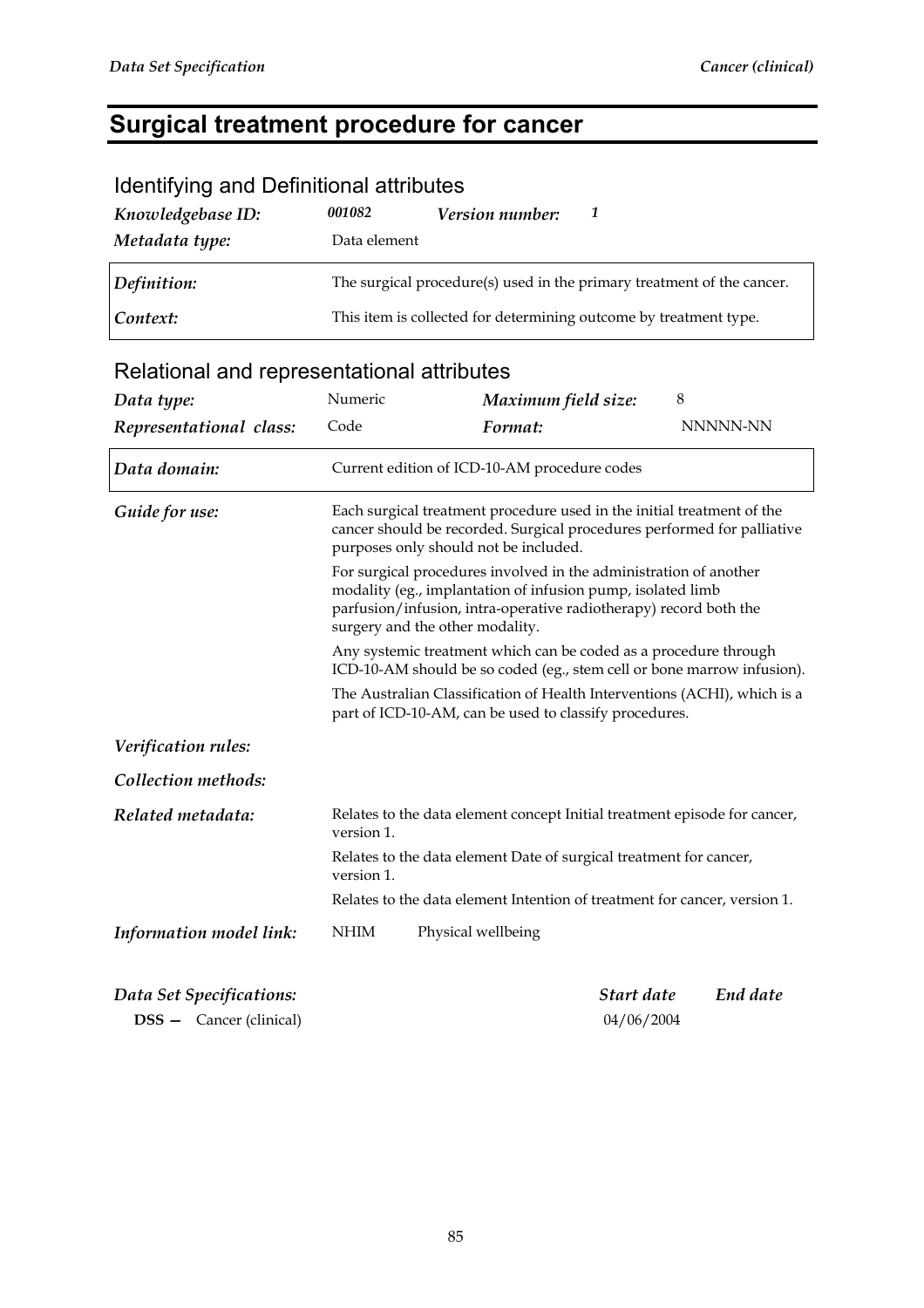| Admin status:           | CURRENT                                                                                                                                                                  | <b>Effective Date:</b>                            | 04/06/2004 |  |  |
|-------------------------|--------------------------------------------------------------------------------------------------------------------------------------------------------------------------|---------------------------------------------------|------------|--|--|
| Source organisation:    |                                                                                                                                                                          | National Centre for Classification in Health.     |            |  |  |
|                         |                                                                                                                                                                          | NSW Department of Health, Public Health Division. |            |  |  |
| Source document:        | Current edition of <i>International Classification of Diseases</i> , Australian<br>Modification, National Centre for Classification in Health, Sydney<br>$(ICD-10-AM)$ . |                                                   |            |  |  |
|                         | NSW Department of Health NSW Clinical Cancer Data Collection for<br><i>Outcomes and Quality.</i> Data Dictionary Version 1 (2001).                                       |                                                   |            |  |  |
| Registration authority: | National Health Information Group.                                                                                                                                       |                                                   |            |  |  |
| Steward:                |                                                                                                                                                                          |                                                   |            |  |  |
| <i>Comments</i>         |                                                                                                                                                                          |                                                   |            |  |  |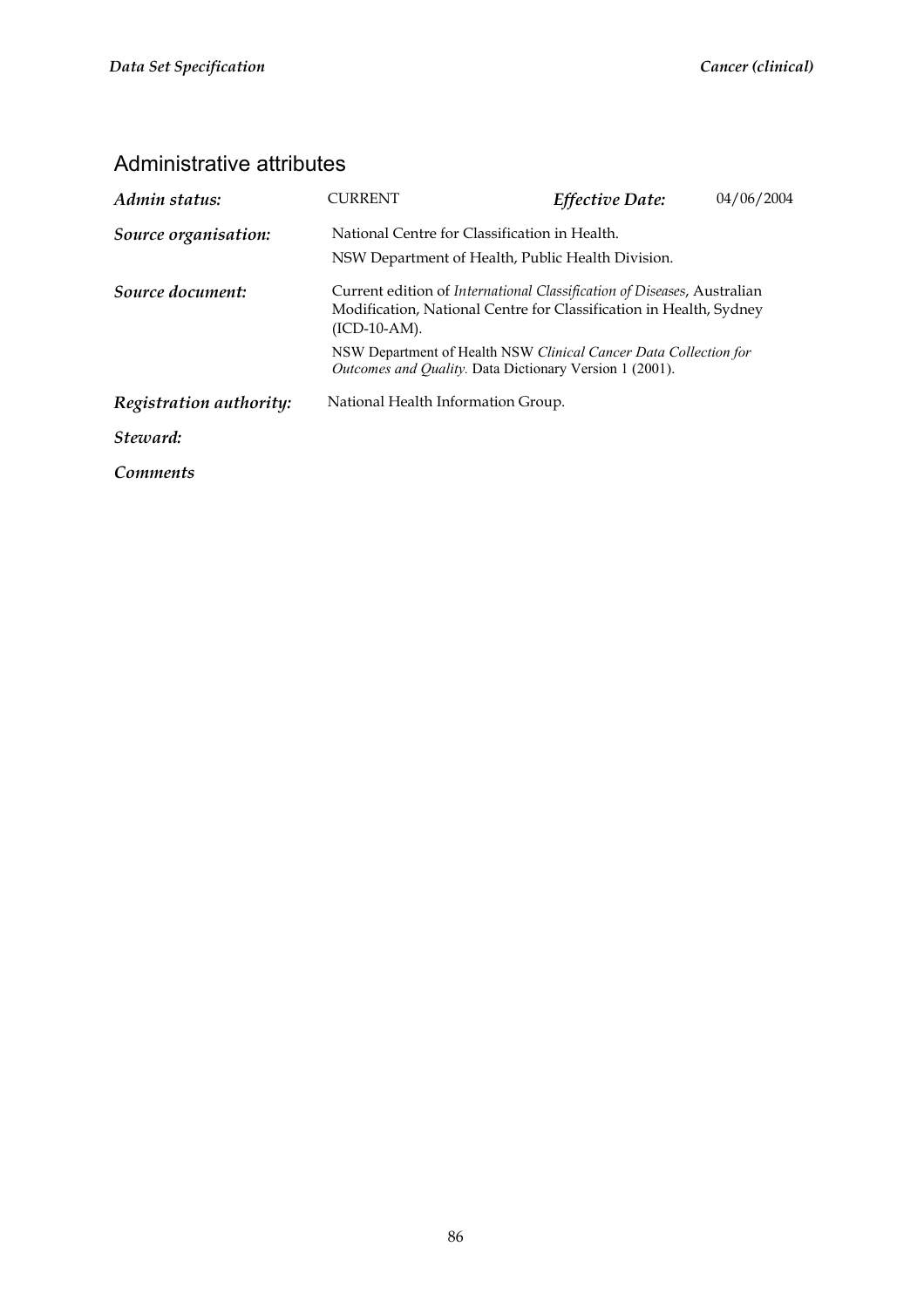## **Systemic therapy agent name**

### Identifying and Definitional attributes

| Knowledgebase ID: | 001083       | Version number:                                      |                                                                                                                                                                                                                         |
|-------------------|--------------|------------------------------------------------------|-------------------------------------------------------------------------------------------------------------------------------------------------------------------------------------------------------------------------|
| Metadata type:    | Data element |                                                      |                                                                                                                                                                                                                         |
| Definition:       |              | treatment of the primary cancer.                     | The standard chemotherapeutic agent or anti-cancer drug used for                                                                                                                                                        |
| Context:          |              | treatment to recurrence and from treatment to death. | This item is collected for the analysis of outcome by treatment type.<br>Collecting dates for systemic therapy will allow evaluation of treatments<br>delivered and of time intervals from diagnosis to treatment, from |

| Data type:              | Alphanumeric                                                                                                                                                                                                                                                                                                                                                                                                                                                                                                                                                                                                                                                                                                                                                           | Maximum field size:                                               | 14                 |  |  |  |
|-------------------------|------------------------------------------------------------------------------------------------------------------------------------------------------------------------------------------------------------------------------------------------------------------------------------------------------------------------------------------------------------------------------------------------------------------------------------------------------------------------------------------------------------------------------------------------------------------------------------------------------------------------------------------------------------------------------------------------------------------------------------------------------------------------|-------------------------------------------------------------------|--------------------|--|--|--|
| Representational class: | Code                                                                                                                                                                                                                                                                                                                                                                                                                                                                                                                                                                                                                                                                                                                                                                   | Format:                                                           | AAAAAAAAAAA<br>AAA |  |  |  |
| Data domain:            | Codes from the Surveillance, Epidemiology and End Results (SEER)<br>Program Self-instructional manual for tumour registrars: Book 8 -<br>Antineoplastic drugs, third edition, National Cancer Institute.                                                                                                                                                                                                                                                                                                                                                                                                                                                                                                                                                               |                                                                   |                    |  |  |  |
| Guide for use:          | The purpose of collecting specific treatment information is to account for<br>all treatment types, which may assist in evaluation of effectiveness of<br>different treatment patterns. The actual agents used will sometimes be of<br>interest.<br>Systemic therapy often involves treatment with a combination of agents.<br>These may be known by acronyms but since details of drugs and<br>acronyms may vary it is recommended that each agent be recorded<br>separately<br>Oral chemotherapy normally given on an outpatient basis should also be<br>included.<br>New codes and names will need to be added as new agents become<br>available for clinical use.<br>Hormone therapy agents and immunotherapy agents should be<br>recorded under this data element. |                                                                   |                    |  |  |  |
|                         |                                                                                                                                                                                                                                                                                                                                                                                                                                                                                                                                                                                                                                                                                                                                                                        |                                                                   |                    |  |  |  |
|                         |                                                                                                                                                                                                                                                                                                                                                                                                                                                                                                                                                                                                                                                                                                                                                                        |                                                                   |                    |  |  |  |
|                         |                                                                                                                                                                                                                                                                                                                                                                                                                                                                                                                                                                                                                                                                                                                                                                        |                                                                   |                    |  |  |  |
|                         |                                                                                                                                                                                                                                                                                                                                                                                                                                                                                                                                                                                                                                                                                                                                                                        |                                                                   |                    |  |  |  |
| Verification rules:     |                                                                                                                                                                                                                                                                                                                                                                                                                                                                                                                                                                                                                                                                                                                                                                        |                                                                   |                    |  |  |  |
| Collection methods:     | The full name of the agent(s) should be recorded if the coding manual is<br>not available.                                                                                                                                                                                                                                                                                                                                                                                                                                                                                                                                                                                                                                                                             |                                                                   |                    |  |  |  |
| Related metadata:       | version 1.                                                                                                                                                                                                                                                                                                                                                                                                                                                                                                                                                                                                                                                                                                                                                             | Relates to the data element Initial treatment episode for cancer, |                    |  |  |  |
|                         | Relates to the data element Cancer initial treatment-starting date,<br>version 1.                                                                                                                                                                                                                                                                                                                                                                                                                                                                                                                                                                                                                                                                                      |                                                                   |                    |  |  |  |
|                         | Relates to the data element Cancer initial treatment - completion date,<br>version 1.                                                                                                                                                                                                                                                                                                                                                                                                                                                                                                                                                                                                                                                                                  |                                                                   |                    |  |  |  |
| Information model link: | <b>NHIM</b>                                                                                                                                                                                                                                                                                                                                                                                                                                                                                                                                                                                                                                                                                                                                                            | Service provision event                                           |                    |  |  |  |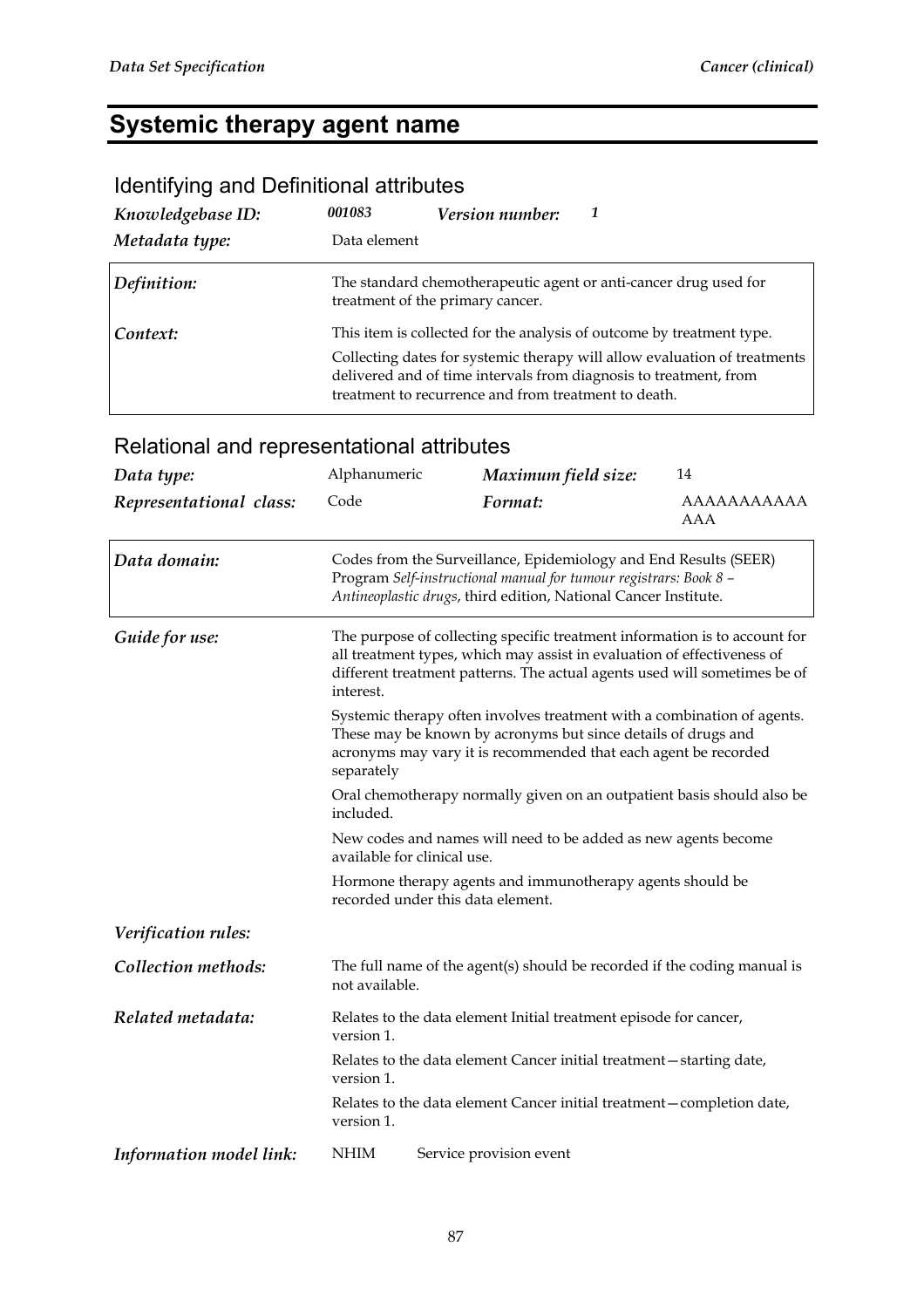| Data Set Specifications:<br><b>DSS</b> – Cancer (clinical) |                                                                                                                                                                                           | Start date<br>04/06/2004 | End date   |  |  |
|------------------------------------------------------------|-------------------------------------------------------------------------------------------------------------------------------------------------------------------------------------------|--------------------------|------------|--|--|
| Administrative attributes                                  |                                                                                                                                                                                           |                          |            |  |  |
| Admin status:                                              | <b>CURRENT</b>                                                                                                                                                                            | <b>Effective Date:</b>   | 04/06/2004 |  |  |
| Source organisation:                                       | National Cancer Institute Surveillance, Epidemiology and End Results<br>(SEER) Program.                                                                                                   |                          |            |  |  |
| Source document:                                           | Surveillance, Epidemiology and End Results (SEER) Program Self-<br>instructional manual for tumour registrars: Book 8 - Antineoplastic drugs,<br>third Edition National Cancer Institute. |                          |            |  |  |
| Registration authority:                                    | National Health Information Group.                                                                                                                                                        |                          |            |  |  |
| Steward:                                                   |                                                                                                                                                                                           |                          |            |  |  |
| Comments                                                   |                                                                                                                                                                                           |                          |            |  |  |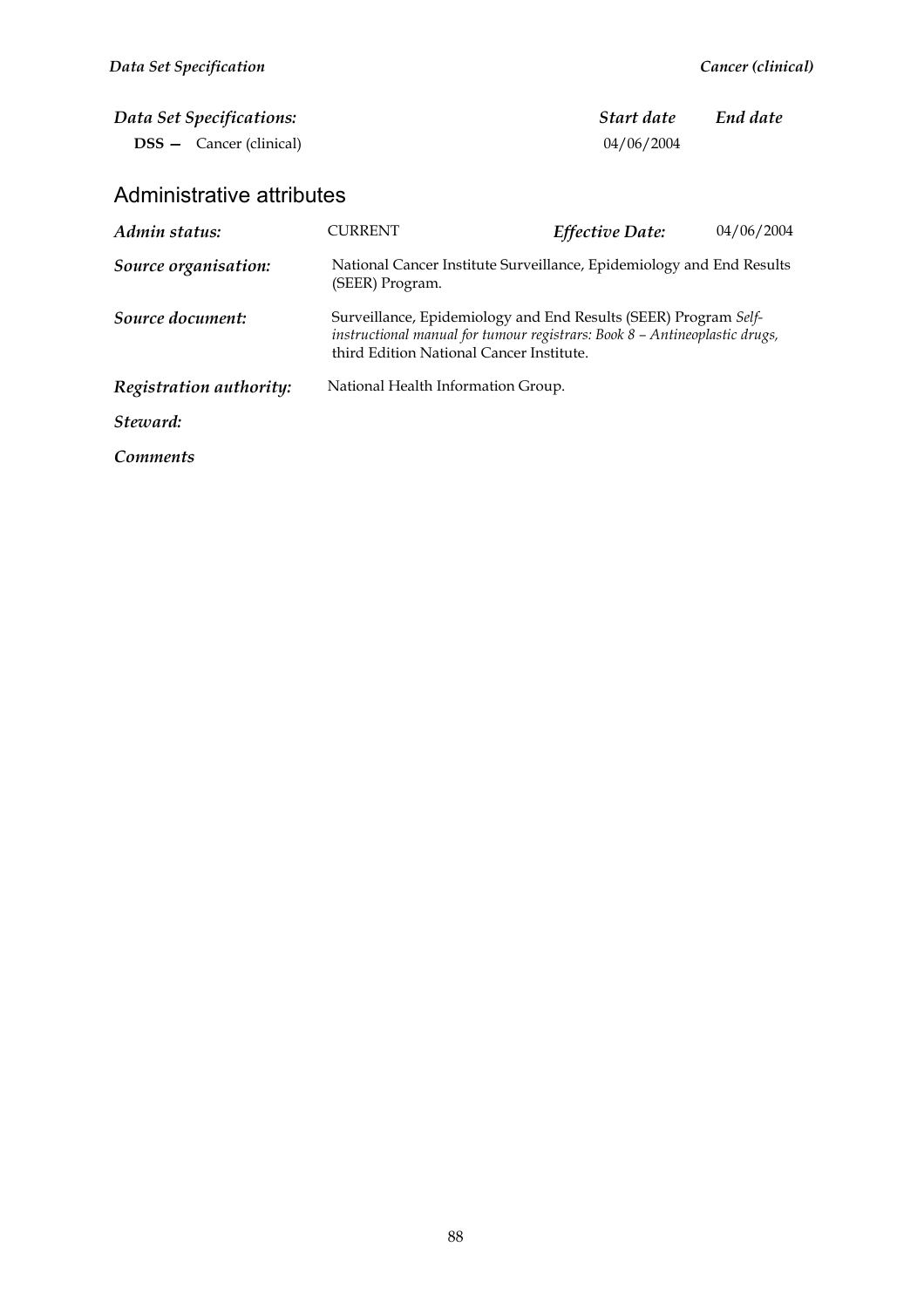#### **Tumour size at diagnosis – solid tumours**

## *Knowledgebase ID: 000778 Version number: 1 Metadata type:* Data element *Definition:* The largest dimension of a solid tumour, measured in millimetres. **Context:** This is used to measure the diameter of the largest dimension of breast cancers and other solid neoplasms for patient management, population cancer statistics and research. Relational and representational attributes **Data type: Numeric** *Maximum field size:* **3** *Representational class:* Quantitative value *Format:* NNN *Data domain:* Size in millimetres with valid values 001 to 997 999 Unknown *Guide for use:* The reporting standard for the size of solid tumours is: Breast cancer or other solid neoplasms – the largest tumour dimension, measured to a precision of 1 mm. *Verification rules: Collection methods: Related metadata: Information model link*: NHIM Request for/entry into service event *Data Set Specifications: Start date End date*  **DSS —** Cancer (clinical) 04/06/2004 Administrative attributes *Admin status:* CURRENT *Effective Date:* 01/07/2002 *Source organisation: Source document: Registration authority:* National Health Information Group. *Steward: Comments*